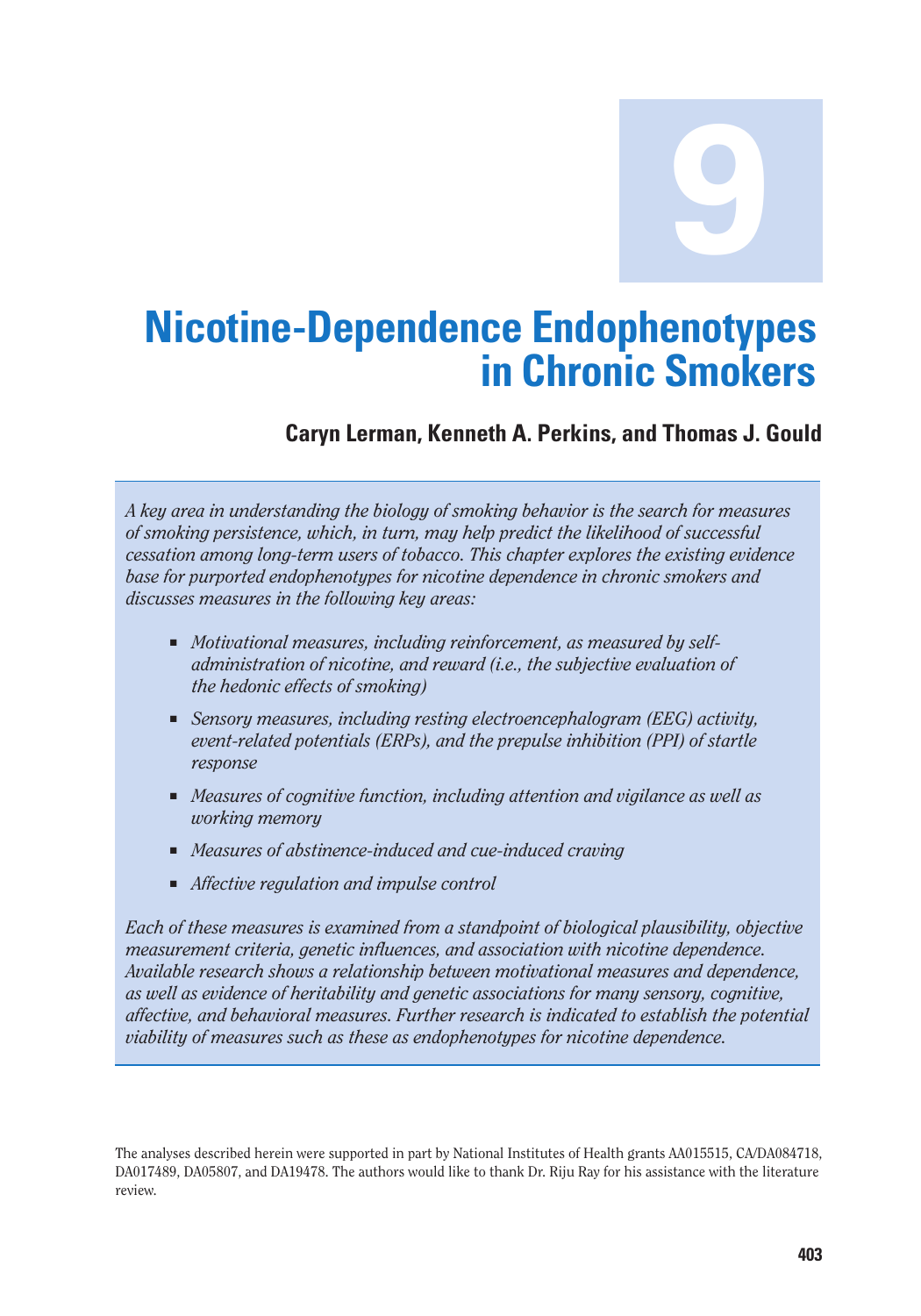# **Introduction**

This chapter examines purported endophenotypes relevant to smoking persistence—that is, phenotypes that can be measured objectively in chronic smokers and that predict continued smoking versus cessation. Nicotine dependence requires chronic nicotine exposure, which produces neuroadaptive changes that promote continued smoking. First, a brief overview is provided of the evidence for specific genetic influences on nicotine dependence, a prerequisite in the search for valid endophenotypes. Then, two overarching areas of potential endophenotypes are covered: (1) measures of smoking's "motivational effects" that directly reflect smoking persistence: smoking reinforcement (i.e., selfadministration) and reward; and (2) measures of smoking's other effects, and of responses to abstinence, on sensory processing, cognitive, affective, and behavioral (especially impulsivity) functions that may help explain smoking's motivational influences. This latter section includes acute craving, or urge to smoke, because craving measures encompass each of these response dimensions. Also discussed are the potential endophenotype measures of smoking (and nicotine) effects in nondeprived smokers, abstinence-induced effects in nicotine-deprived smokers, and smoking's reversal of these abstinence effects. As noted in chapter 8, endophenotypes can be conceptualized as one of three "subtypes": (1) component phenotype, (2) intermediate phenotype, and (3) covariate.<sup>1</sup> While chapter 8 focused on intermediate phenotypes, or mechanisms believed to be part of the causal chain in the disorder, this chapter will emphasize component phenotypes, which capture one aspect of the multidimensional disorder phenotype but are not necessarily part of the causal chain. The focus here differs from that of the previous chapter; the population of interest in this chapter comprises those already dependent on nicotine (i.e., already "affected"). Therefore,

the potential endophenotypes to be discussed will be responses to nicotine or smoking, and other measures, that are believed to reflect the critical dimensions of the nicotinedependence phenotype.

It is assumed that the motivational effects of smoking, the first area, are more proximal to persistence of smoking behavior, or dependence, virtually by definition, as they are usually indexed by measures capturing smoking- or nicotine-seeking behavior or its direct hedonic effects (reward). It is also assumed that the other effects of smoking and abstinence, the second area, are more distal to smoking persistence, again virtually by definition, as they are not indexed by measures of smoking-seeking behavior or direct hedonic effects but rather by responses on other dimensions that may or may not relate to smoking behavior. Thus, endophenotypes related to dependence may be identified as proximal or distal to smoking persistence. While this organization does not assume one area is more important than the other, it does presume that all factors promoting dependence in chronic smokers act by increasing smoking's motivational effects. Consequently, this view also assumes a general pathway to smoking persistence; that is, various acute effects of smoking and abstinence serve to foster greater smoking reinforcement and reward, directly promoting smoking persistence (dependence).

For the first area, drug-motivated behavior is the centerpiece of any drug dependence. The existing criteria for diagnosing drug dependence in psychiatry emphasize persistence of drug use (i.e., self-administration) despite adverse consequences for the user.<sup>2</sup> Meeting all criteria that reflect persistence of smoking behavior is sufficient for a diagnosis of dependence, while meeting all criteria other than those reflecting persistence of smoking (namely, withdrawal) would not. Identification of potential endophenotypes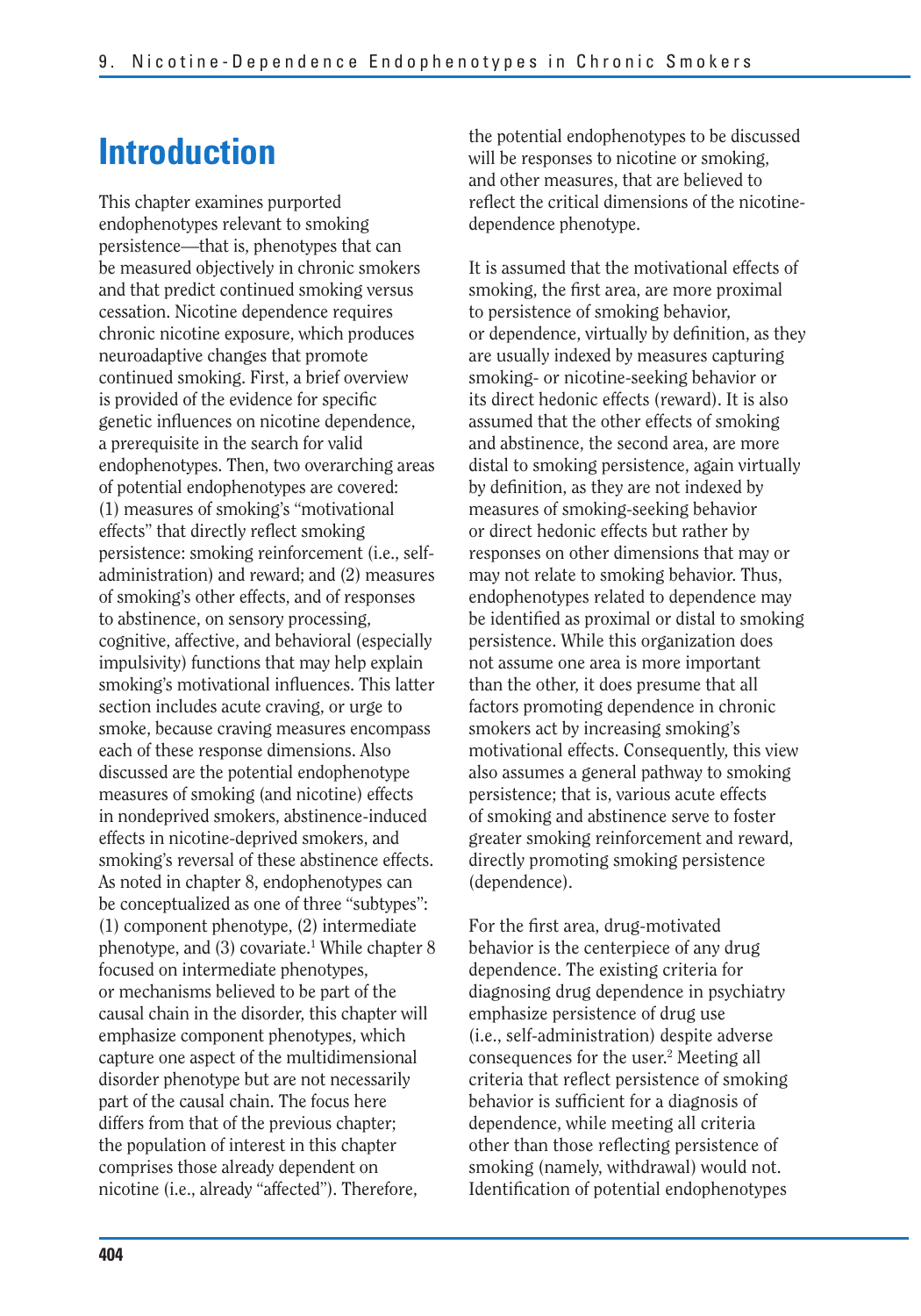reflecting reinforcement may be relatively straightforward, as reinforcement is usually indexed by drug self-administration, a discrete behavior that can be measured acutely in the laboratory. Thus, individual differences in smoking or nicotine reinforcement in chronic smokers can be assessed objectively in a number of ways. These include measures of cigarette consumption or brief laboratory evaluations of self-administration of nicotine administered by novel means (e.g., gum, nasal spray). Within the area of motivational mechanisms, smoking or nicotine's "rewarding" (or hedonic) effects are included; these are direct evaluations of the smoking experience that may help explain reinforcement. Identification of endophenotypes of smoking reward may be more complicated because reward in humans is typically measured with selfreport questionnaires. However, basic research with nonhuman animals suggests the possibility of more objective measures that reflect drug reward. This research will be discussed in terms of its potential applicability to identifying endophenotypes of smoking or nicotine reward in humans.

For the second broad area—that is, nicotine or abstinence effects—acute and chronic nicotine exposure produces physiological, cognitive, affective, and behavioral responses in both animals and humans. Chronic exposure, the focus of this chapter, can lead to deficits in these functions following smoking abstinence, reflecting the onset of withdrawal. Nicotine delivered acutely, via smoking or other delivery systems, may enhance function and often reverses abstinence-induced deficits. These effects of nicotine may, in turn, prompt smoking or nicotine-seeking behavior to enhance function and/or to ameliorate withdrawal symptoms. Thus, nicotine or abstinence effects can help explain smoking's motivational effects. Craving is included in this section because it purportedly contains elements of each response domain

covered here, including physiological, cognitive, affective, and behavioral aspects. Note that craving is separated here into two types: abstinence induced and cue induced. Although craving, especially abstinence induced, is typically measured via self-report, it may also be captured by objective measures being explored in human studies of cue-induced craving. In terms of endophenotype measures, relatively few of the objective measures of deficits or enhancements due to nicotine have been clearly related to dependence. This chapter will review existing measures, identify gaps in knowledge related to the viability of these measures as endophenotypes, and discuss future directions for identifying and validating nicotine-dependence endophenotypes in chronic smokers.

Finally, several formal self-report dependence measures have been developed to capture putative dimensions of dependence, and some have been related to ability to quit smoking, or smoking persistence, with varying predictive validity. These measures, such as the Fagerström Test for Nicotine Dependence (FTND),<sup>3</sup> the Wisconsin Inventory of Smoking Dependence Motives,4 and the Nicotine Dependence Syndrome Scale,<sup>5</sup> generally assess smoking patterns, smoking effects, and the consequences of abstinence as part of clinical research aimed at predicting quitting success. Such responses could reflect facets of the measures of interest here, specifically smoking persistence and reinforcement or reward (i.e., motivational effects), as well as effects experienced during smoking abstinence and sensitivity to acute nicotine effects on various responses (i.e., nicotine or abstinence effects). However, these selfreport dependence measures will not be examined in this chapter. Instead, the goal of this chapter is to identify objective laboratory procedures that may reliably capture facets of smoking reinforcement or reward, effects of abstinence, and acute responses to smoking that relate to dependence. The description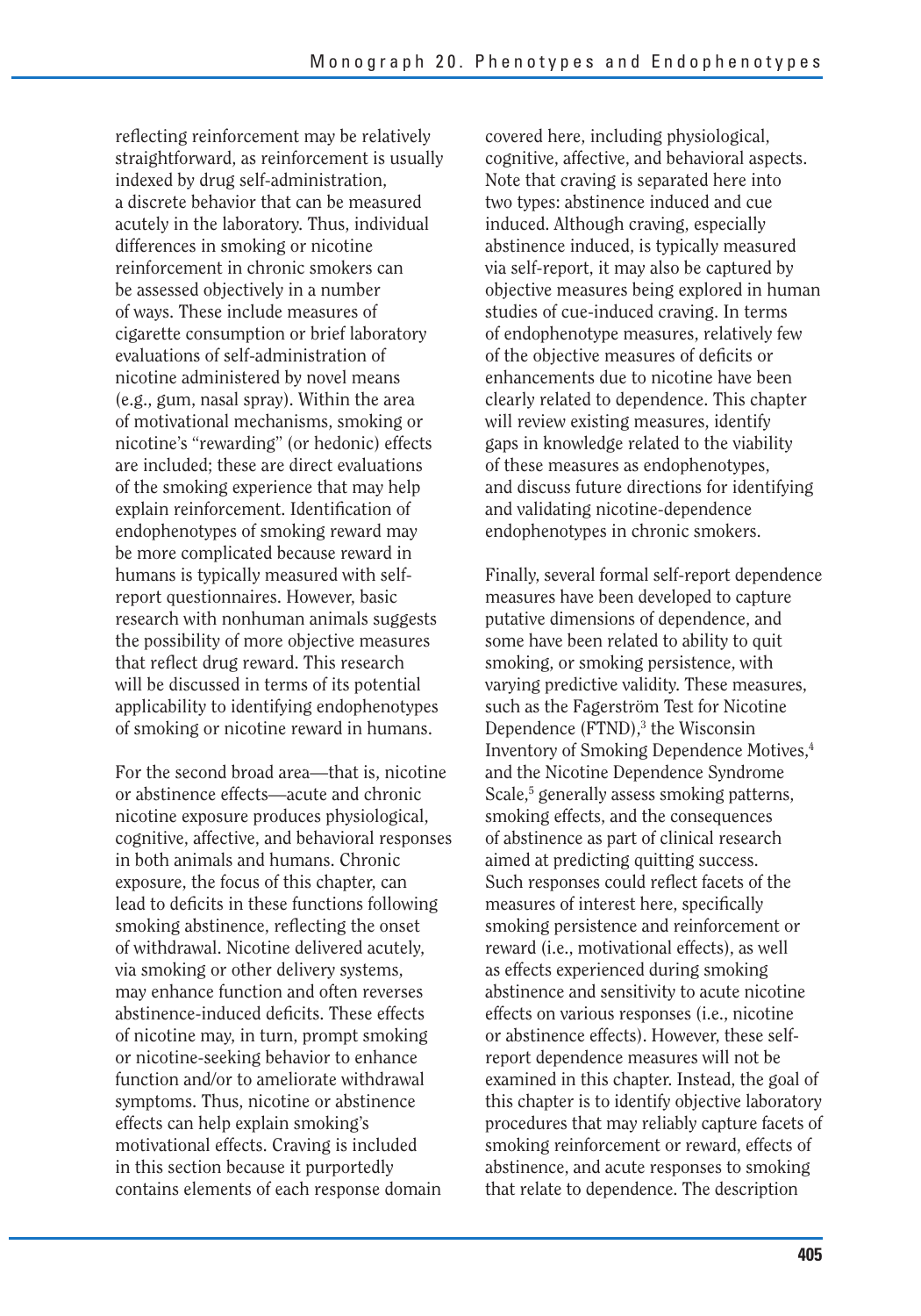#### **Smoking Persistence Versus Smoking Onset: An Area for Endophenotype Research**

Many of the processes involved in the onset of smoking are likely to be different from those involved in smoking persistence. Chapter 8 explores potential phenotypes and endophenotypes for nicotine dependence at or before nicotine exposure. The areas investigated include some measures similar to those in this chapter, such as nicotine reinforcement (self-administration) and reward, as well as other potential endophenotype areas such as latency and age of onset. This chapter focuses on purported endophenotypes relevant to smoking persistence—that is, phenotypes that can be measured objectively in chronic smokers and that predict continued smoking versus cessation, with inability to quit being the primary index of dependence in chronic smokers. These, in turn, have the potential to help understand the biology of tobacco use among a population at greatest risk for tobacco-related health problems.

of these self-report dependence measures and their relationship to dependence are comprehensively discussed in chapter 3 and described elsewhere.5

# **Rationale for Investigating Endophenotypes of Chronic Nicotine Exposure**

## **Genetic Influences on Nicotine Dependence**

Nicotine dependence, which underlies persistent smoking, is a complex trait, influenced by genetic and environmental factors. Twin studies indicate that approximately 60%–70% of the variance in nicotine dependence and smoking persistence is due to genetic influences. $6,7$ Further, at least 50% of the variance in successful quitting, given a quit attempt, is due to heritable factors.<sup>8</sup> Nicotine dependence has a strong genetic association with alcohol dependence,<sup>9</sup> and linkage studies have pointed to loci common to alcohol and nicotine-dependence susceptibility. $10$  Common genetic influences are also thought to contribute to nicotine

dependence, personality traits, and psychiatric conditions, such as attention deficit hyperactivity disorder  $(ADHD)$ ,<sup>11</sup> depression,<sup>12</sup> and schizophrenia;<sup>13</sup> however, interactions of biological and environmental factors clearly play a role.<sup>14</sup>

Given consistent evidence for the heritability of nicotine dependence, attention has shifted to investigations of specific genetic influences. Genetic variation in enzymes (e.g., *CYP2A6*) that metabolize nicotine to its inactive forms (cotinine and 3-hydroxycotinine) influence peripheral levels of nicotine and smoking behaviors.15 Smokers who are genetically faster metabolizers of nicotine smoke more cigarettes per day, are more dependent on nicotine, and are more likely to relapse following transdermal nicotine replacement therapy (NRT) than are smokers who are slower metabolizers (e.g., carriers of *\*2, \*4, \*9A,* and *\*12A* alleles).16,17 Thus, measures of nicotine metabolism are important endophenotype measures.

Candidate genes in neurobiological pathways mediating drug reward have been extensively studied for associations with nicotine dependence. Nicotine binds to neuronal nicotinic acetylcholine receptors (nAChRs) expressed on dopamine and  $\gamma$ -aminobutyric acid (GABA) neurons in the ventral tegmental area (VTA), resulting in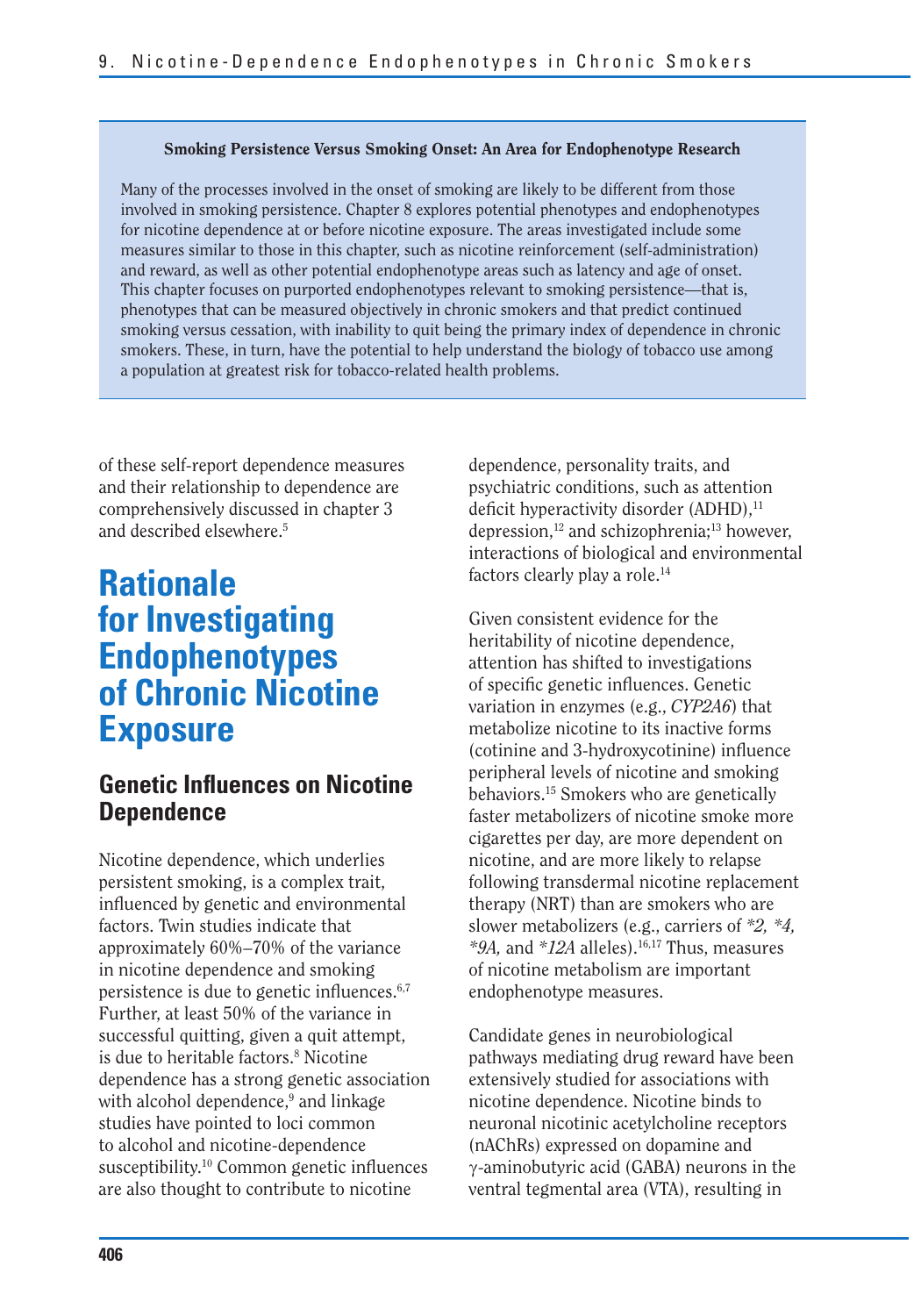increased dopamine release in the nucleus accumbens.14,18 Despite the importance of nAChRs in nicotine dependence, particularly the  $\alpha$ 4 $\beta$ 2 subtypes,<sup>19</sup> data on the functional relevance of genetic polymorphisms are limited, with the possible exception of data on two functional variants in *CHRNA4.*<sup>20</sup> A few SNPs in *CHRNB2* have been examined for associations with nicotine dependence, but findings were not significant.<sup>21</sup> However, a more comprehensive analysis of *CHRNB2*  suggests that variation in *CHRNB2* is associated with smoking cessation.22 In addition, there is growing evidence for association of *CHRNA4* haplotypes with nicotine dependence.23,24 Other work shows that haplotypes at the *CHRNA5-A3-B4* locus are associated with nicotine-dependence severity as indexed by the FTND among smokers who began smoking daily by 16 years of age, but not among those who began smoking after 16 years of age.25 The age dependence of these findings highlight the notion, discussed in chapters 5–8, that influences on dependence susceptibility, including genetics, can vary by age.

Given the central role of dopamine signaling in the reinforcing and rewarding effects of nicotine, alcohol, and other addictive drugs,26–28 many initial studies focused on the common *\*TAQ1A* polymorphism in a neighboring gene, *ANKK1.*29 With respect to smoking behavior, some association studies have reported a higher prevalence of the low-activity *DRD2\*TAQ1 A1* allele among smokers compared to nonsmokers, 30,31 while other findings have been negative.<sup>32</sup> Mixed results have also been reported for associations of a variable number tandem repeat (VNTR) polymorphism in the 3' end of the dopamine transporter *(SLC6A3)* gene with smoking behavior.<sup>33-35</sup>

More robust findings have been observed for polymorphisms in *DRD2* with documented functional effects—for example, variants that alter transcription or translation. For instance, the promoter variant

*DRD2-141C INS/DEL,* associated with transcriptional efficiency, has been associated with response to pharmacotherapy for smoking cessation.<sup>36</sup> The reduced activity *\*7-*repeat allele of the *DRD4* gene VNTR has been associated with smoking persistence.37,38 The high-activity *(\*VAL)* allele of the *COMT*  gene, associated with more rapid degradation of dopamine, has been associated with smoking persistence in a retrospective casecontrol study and in a prospective smoking cessation study.39

Nicotine also increases levels of endogeneous opioids that bind to mu opioid receptors on GABA interneurons in the VTA.28 Consistent with neurobiological evidence, the mu opioid receptor *(OPRM1) ASN40ASP* functional variant has been associated with response to NRT; however, the direction of association in different populations has not been consistent.40,41 A study comparing smokers with high versus low levels of nicotine dependence did not find associations with this *OPRM1* variant; however, haplotype analysis suggests that other variants, which may be in linkage disequilibrium with the *ASN40ASP* polymorphism, are linked with this smoking phenotype.<sup>42</sup> Finally, despite effects of nicotine on serotonin neurotransmission, there is no strong evidence linking smoking behavior or smoking cessation with genes in the serotonin pathway.<sup>43,44</sup> Thus, it has proven difficult to identify candidate genes with robust, replicable associations with nicotine dependence and smoking persistence.

In addition to the candidate gene approach used in the studies above, specific genetic influences on nicotine dependence are being identified through linkage analysis and genome-wide association studies.45–48 Similar analyses have been performed to predict successful smoking cessation.<sup>49</sup> In contrast to the hypothesis-driven approach based on neurobiology described above, genomewide studies have the potential to identify novel susceptibility loci that may not be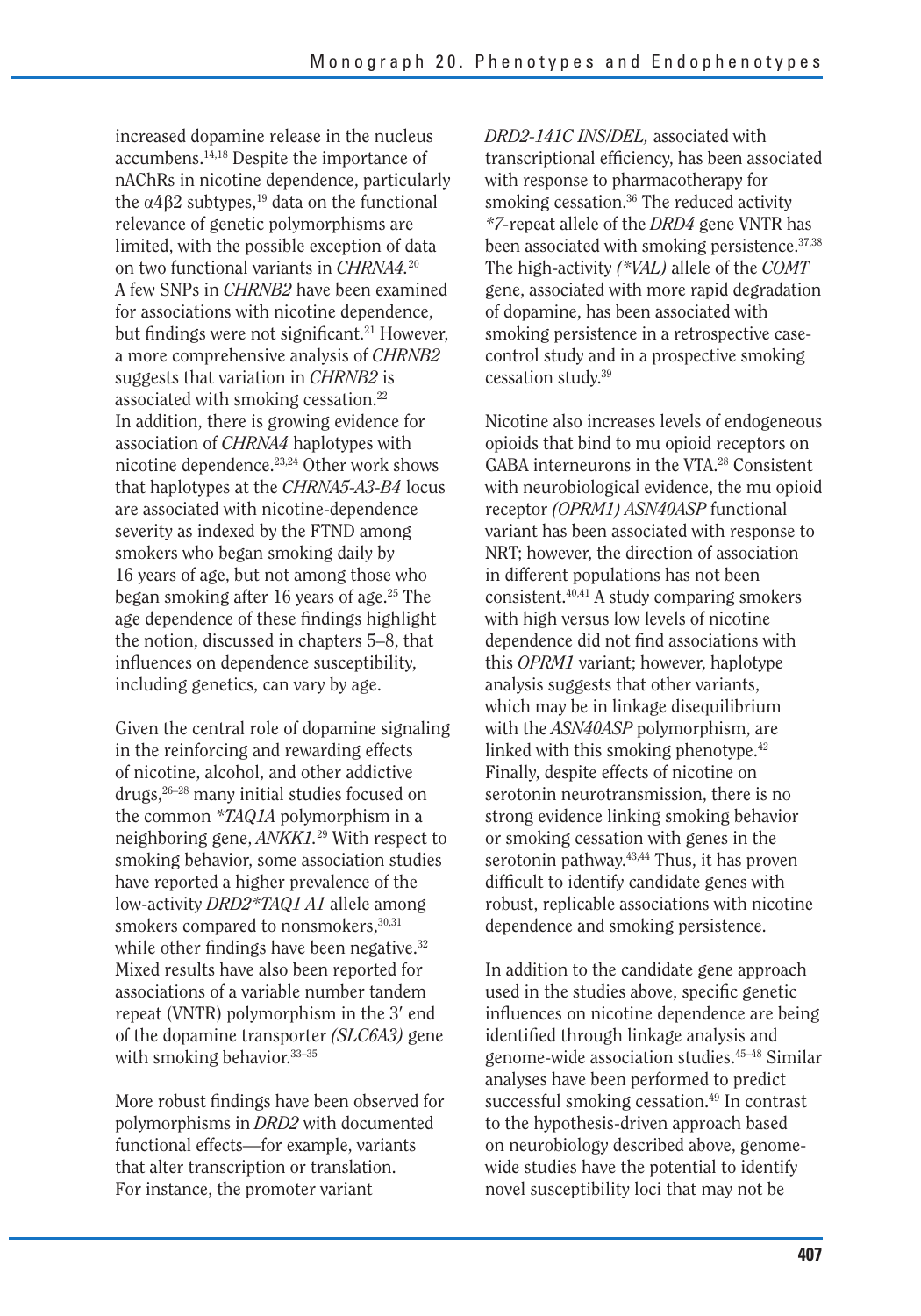considered as a priori candidate genes. As with the candidate gene studies, findings from these approaches require independent validation. In addition, pharmacological challenge studies (e.g., dopamine depletion, agonist or antagonist compounds) may help to elucidate novel neurobiological pathways that influence endophenotypes of relevance to nicotine dependence.

## **The Case for Endophenotypes**

As described in the introduction to chapter 8, one promising approach to elucidate the genetic basis of nicotine dependence is to study the underlying motivational, affective, and neurocognitive processes that underlie this complex phenotype.50,51 These intermediate measures of nicotine dependence, referred to as "endophenotypes," are thought to be more proximal biologically to their genetic antecedents than are the complex behavioral phenotypes described above and, therefore, may provide a stronger genetic signal;<sup>51</sup> however, this point is the subject of some debate.52 In the context of nicotine dependence, the optimal endophenotype measures would have a biologically plausible link to nicotine dependence and would be reliable, heritable, and valid (i.e., predictive of nicotine dependence, such as predicting smoking persistence versus abstinence after a quit attempt). Although many candidate endophenotype measures have *potential* utility in genetic studies of nicotine dependence, few meet all of these criteria.

Figure 9.1 illustrates the potential links between genes, neurochemical processes, and behavioral and physiological responses. Selected examples of genes coding for proteins involved in the biosynthesis, transport (e.g., *5-HTTLPR*), and metabolism (e.g., *COMT*) of neurotransmitters (e.g., serotonin, dopamine), and those coding for receptors (e.g., *DRD2, OPRM1*) are depicted in the shaded area. Also illustrated

are genes that code for nicotine-metabolizing enzymes (e.g., *CYP2A6*) and nAChRs that have been implicated in nicotine dependence (e.g., *CHRNA4, CHRNA7, CHRNB2*). These neurochemical processes, in turn, influence the specific nicotine effects (e.g., effects on affect and cognition) or abstinence effects in chronic smokers that help explain smoking's motivational effects. These processes may also directly affect those motivational effects. Measures of smoking's various motivational effects (first area) and nicotine or abstinence effects (second area) are viewed here as potential endophenotypes of dependence. They differ primarily in their proximity to dependence, with the motivational effects more proximal, and nicotine or abstinence effects less proximal, to dependence.

In the sections below, evidence is described regarding the potential utility of different endophenotype measures associated with chronic exposure to nicotine and reflecting either of the two broad areas: smoking's motivational effects or the acute effects of nicotine or abstinence that may promote those motivational effects. For each endophenotype construct, evidence is reviewed pertinent to the previously noted four criteria in the evaluation of the utility of each as endophenotypes: (1) biological plausibility—that is clinical evidence (typically involving self-report) linking a response area to dependence, as well as the neurobiological basis for specific nicotine effects, including findings from animal models, and preclinical evidence suggesting genetic influences on those effects; (2) reliability—standardized, objective measurement of the construct in humans; (3) heritability—evidence for genetic influences in humans from heritability, linkage, and candidate gene studies; and (4) predictive validity—evidence supporting a relationship of the measure to nicotine dependence in chronic smokers (i.e., smoking persistence). As will become readily apparent, evidence for the association of most endophenotype measures to nicotine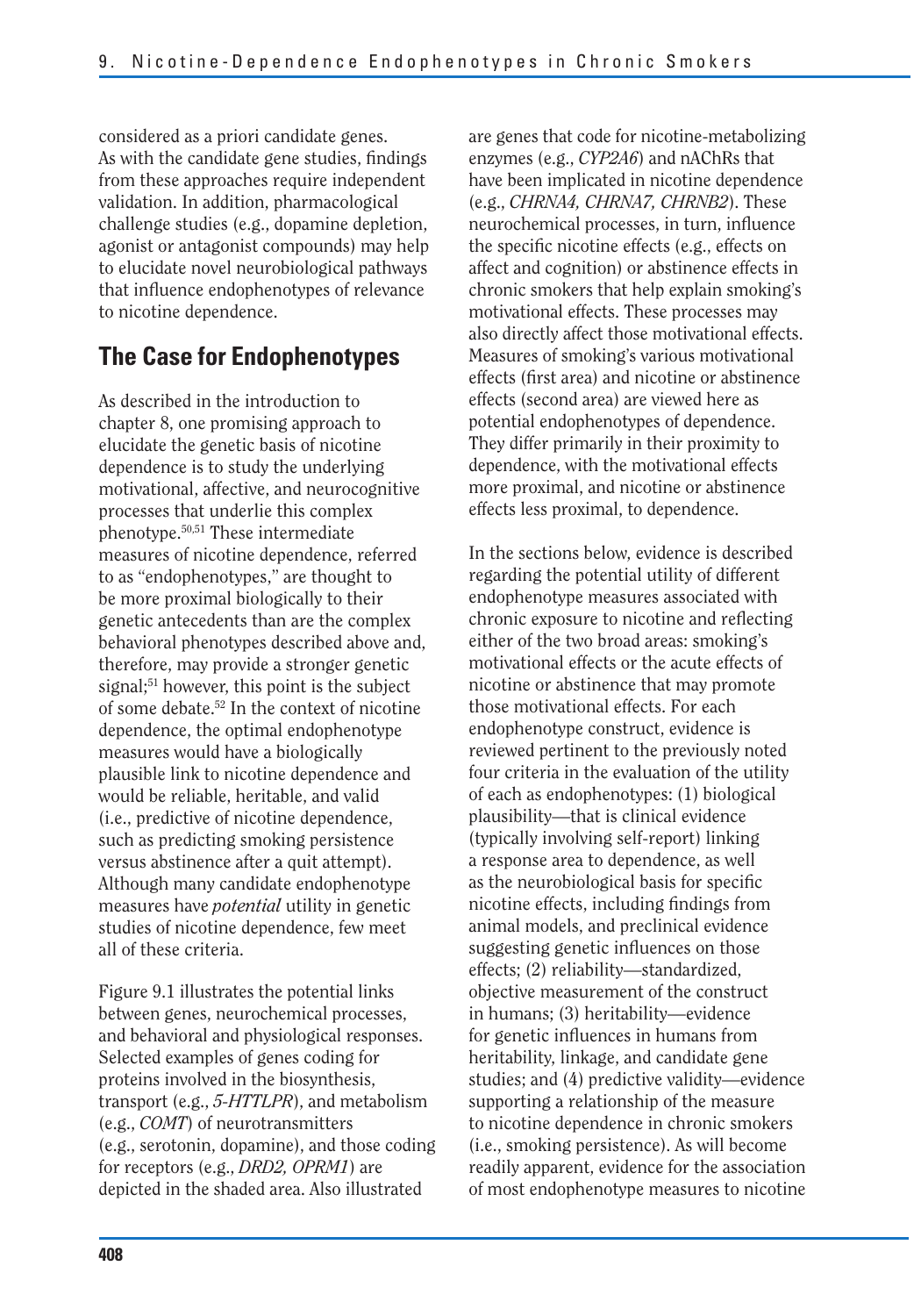

Note. Endophenotype areas are presented in gray squares, divided into motivational mechanisms and acute smoking or abstinence effects, the two broad areas outlined in the chapter. Selected examples of genes (bottom row) that contribute to neurotransmitter activity and receptor function (dark blue bar) related to these endophenotype areas can be identified. This figure is illustrative only and does not reflect a consensus on the factors responsible for neurotransmitter function or for the endophenotype areas.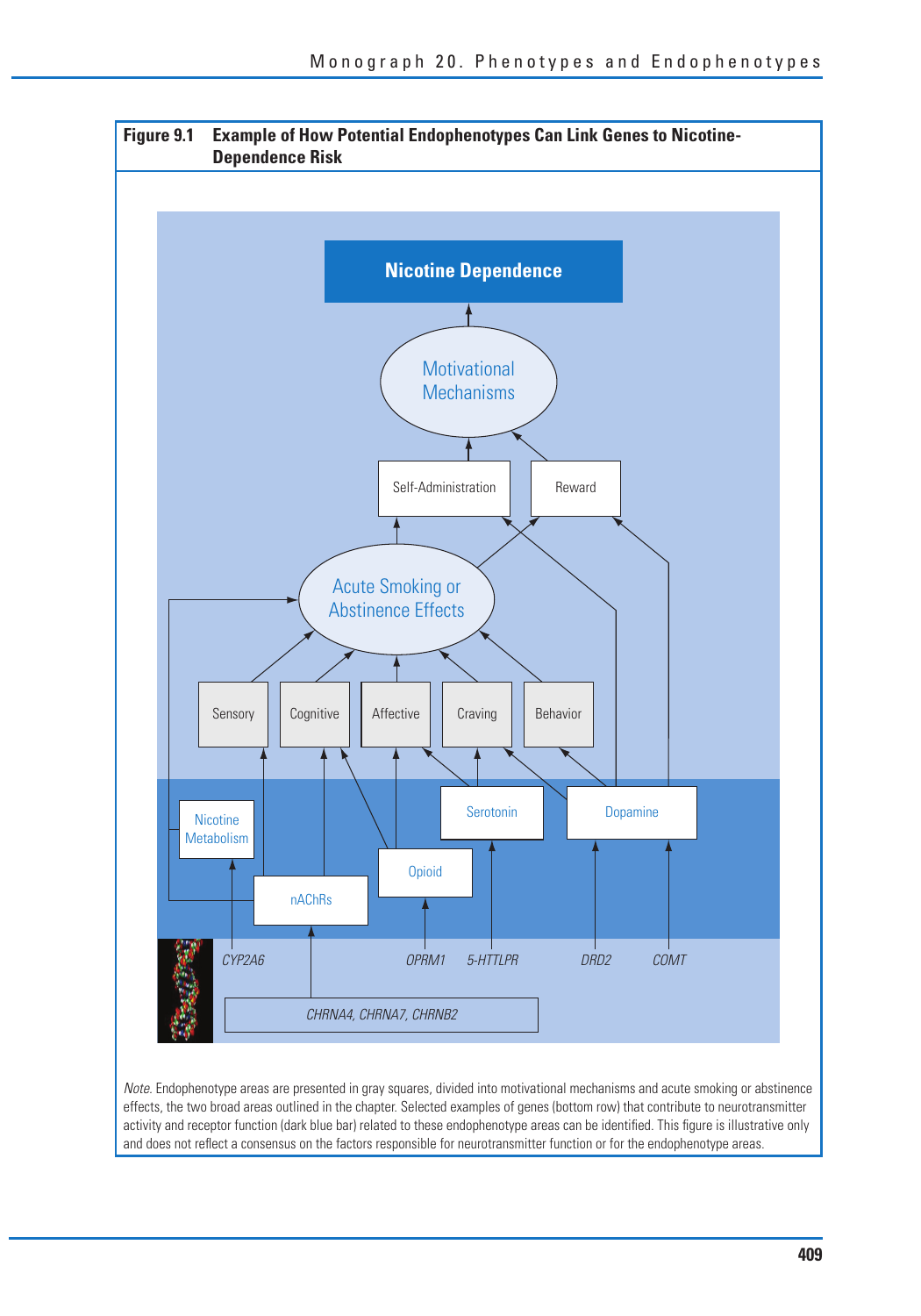dependence, the fourth criterion, is limited. Therefore, studies are included that are suggestive of an association, such as those documenting differences between smokers and nonsmokers, in addition to studies relating the endophenotype to validated dependence measures and to abstinence outcomes. For each endophenotype measure, the limitations as well as gaps in knowledge that may be addressed in future research are discussed. Also, since most research has focused on cigarette smoking, rather than on other forms of tobacco use, the focus will be on this aspect of nicotine dependence.

# **Motivational Mechanisms**

## **Reinforcement**

The concept of drug reinforcement is defined by the degree to which the drug is selfadministered, or in other words, the degree to which it increases the probability of a behavior that leads to administration of that drug (such as pressing a lever or inhaling on a lit cigarette).53 Such behavior is readily assessed in animal models, as well as in humans.

## *Biological Plausibility*

#### **Preclinical Research**

Although diverse factors influence drug reinforcement, one common factor across all drugs of abuse is that they activate the mesolimbic dopaminergic system.54–56 Dopaminergic neurons in the VTA of the midbrain send efferent projections to areas involved in drug-motivated behavior (and reward) such as the nucleus accumbens, amygdala, and the prefrontal cortex.57–59 Nicotine stimulates the release of dopamine in the nucleus accumbens via effects at nAChRs in the VTA.<sup>60-63</sup> However, it is not only activation of the nucleus

accumbens that mediates reinforcement but also the pattern of activation. Drugrelated stimuli shift the firing of dopamine neurons from tonic or single-spike activity to a phasic pattern of activation.<sup>64</sup> Nicotine, via desensitization of  $\alpha$ 4 $\beta$ 2 nAChRs, shifts dopamine release in the nucleus accumbens to a phasic pattern of release.<sup>65,66</sup> Thus, the reinforcing properties of nicotine may be related to the ability of nicotine to increase the phasic pattern of VTA activation and dopamine release.

Two routes of administration commonly used in animal research to assess the reinforcing effects of nicotine are intravenous (IV) nicotine self-administration and oral nicotine self-administration. The behavioral and pharmacological features of each approach are briefly reviewed next, with an emphasis on genetic analyses of reinforcement findings in preclinical models.

#### **Intravenous Self-Administration**

Multiple studies have demonstrated that rodents will self-administer IV nicotine.67–76 The most common procedure, developed by Corrigall and Coen,<sup>68</sup> was adapted from earlier methods of self-administration of other drugs in rodent models. In this IV self-administration procedure, rodents are presented with two levers in a test apparatus. Animals in the experimental group access an active lever, which results in jugular vein administration of nicotine, and an "inactive" lever that has no programmed consequences. The inactive lever is a control condition used to determine whether study procedures nonspecifically increase behavior (i.e., increase both active and inactive lever pressing via changes in general locomotor behavior) or specifically increase nicotine reinforcement behavior (i.e., active lever pressing only). For animals in the control group, the active lever delivers saline, while the inactive lever has no consequences; as expected, control animals emit low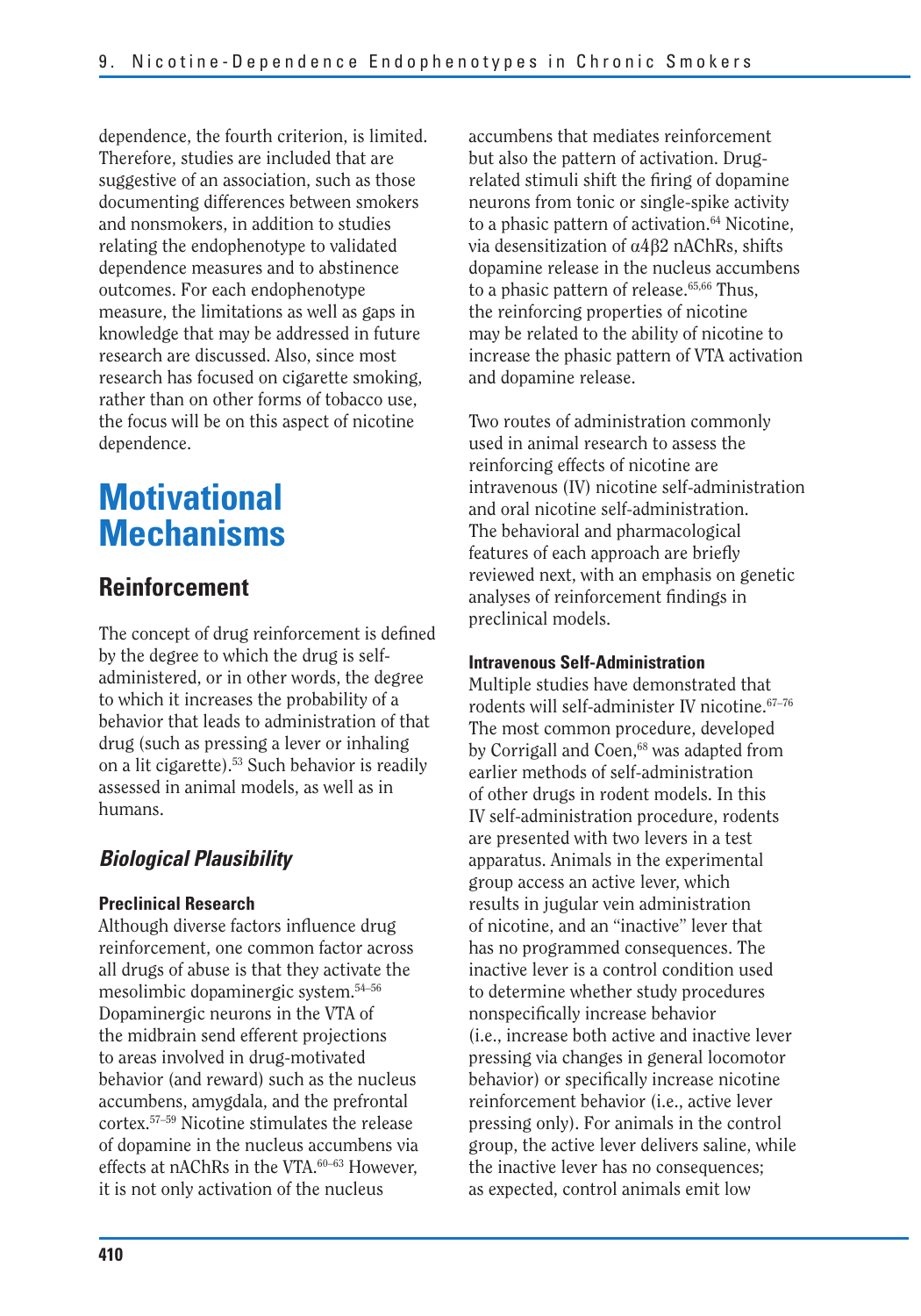levels of pressing on either lever. The rate of lever pressing is then compared between groups; a higher rate of pressing the active lever that delivers nicotine indicates that nicotine is reinforcing lever pressing.68,69,77 Importantly, responding for nicotine can be greatly enhanced by the stimuli associated with nicotine infusions, such that these stimuli (commonly called "cues") become secondary reinforcers and able to support (i.e., reinforce) responding independent of nicotine availability.78 Examples of such cues include tones and brief onset or offset of animal chamber lights. Other variations on this self-administration procedure have been used, such as by varying the particular behavior contingent on drug administration (e.g., a nose-poke response instead of lever pressing), but the basic study designs are essentially the same.

Evidence suggests that the reinforcing properties of IV nicotine self-administration result from nicotine-mediated activation of the mesolimbic dopamine system. First, rats will self-administer nicotine into the posterior VTA;79 this demonstrates that nicotine effects in the VTA are sufficient to support nicotine self-administration. Second, disruption of dopaminergic processes in the VTA decreases IV nicotine self-administration. For example, the D1 antagonist SCH23390 and the D2 antagonist spiperone both decrease nicotine self-administration.<sup>80</sup> Furthermore, 6-hydroxydopamine (6-OHDA) lesions of the nucleus accumbens reduce dopamine levels in the nucleus accumbens by 92.9% and disrupt IV nicotine self-administration.<sup>81</sup>

Many different nAChRs exist in the human,<sup>19</sup> but only a few appear to be potentially important for understanding nicotine dependence. In particular, the  $\alpha$ 4 $\beta$ 2 nAChRs are thought to mediate the reinforcing properties of nicotine. Dihydro-beta $e$ rythroidine (DH $\beta$ E), an nAChR antagonist with high affinity for the  $\alpha$ 4 $\beta$ 2 nAChRs, decreases nicotine self-administration,<sup>82</sup>

and direct VTA infusion of DHßE decreases IV nicotine self-administration.<sup>83</sup> Selfadministration of nicotine, but not cocaine (showing selectivity), is decreased in  $\beta$ 2 knockout mice compared to wild-type mice.84,85 These studies not only suggest the involvement of VTA dopamine processes in nicotine dependence but also suggest involvement of the  $\alpha$ 4 $\beta$ 2 nAChRs.

Comparison of IV nicotine selfadministration across strains of rats suggests that natural genetic variance may influence IV nicotine self-administration. In a study comparing choice of IV nicotine selfadministration across Sprague-Dawley rats, Long-Evans rats, Fischer 344 (F344) rats, and Lewis rats that were either preexposed to nicotine or saline for seven days before self-administration, Sprague-Dawley rats showed high levels of IV nicotine selfadministration for all three doses tested (0.015, 0.03, and 0.06 milligrams per kilogram [mg/kg]/infusion) regardless of preexposure condition.86 Long-Evans rats also self-administered nicotine; however, this was limited to rats in the saline preexposure condition and to higher doses of nicotine. Neither F344 nor Lewis rats reliably selfadministered nicotine. Clearly, genetic differences in nicotine self-administration (and thus, reinforcement) exist.

Rats selectively bred for high versus low alcohol preference demonstrate a genetic influence on nicotine self-administration as well, suggesting a common genetic influence. Alcohol-preferring rats have twice the intake of IV nicotine as nonpreferring rats.87 Mice bred for increased sensitivity for the sedative effects of alcohol are more sensitive to the effects of nicotine on thermoregulation and locomotor activity.88,89 In addition, mice bred for high sensitivity to the sedative effects of alcohol develop greater tolerance to nicotine than do mice bred for low sensitivity.90 These findings in rodent models are consistent with the notion of individual differences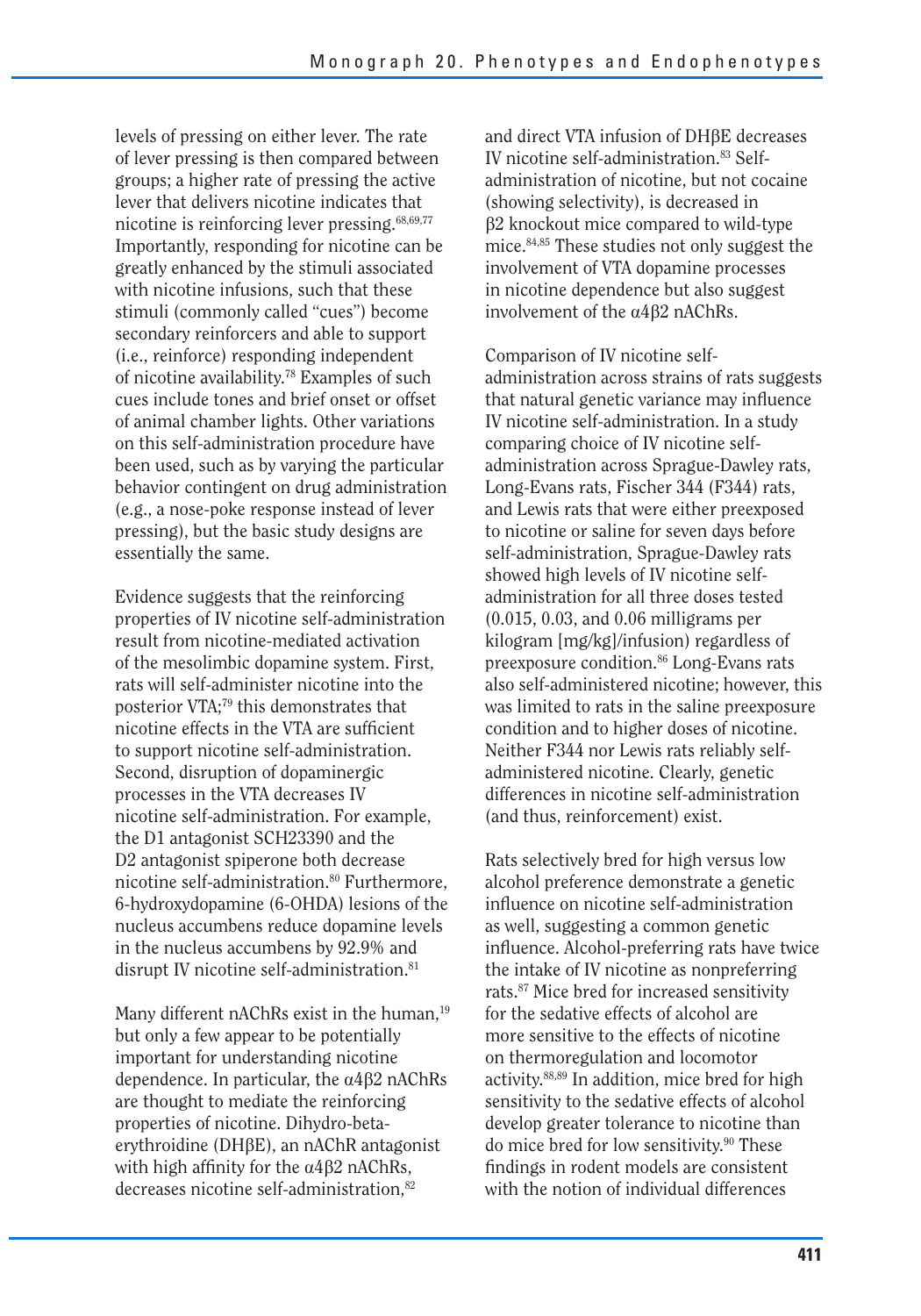in vulnerability to comorbid alcohol and nicotine dependence in humans.<sup>91</sup>

#### **Oral Self-Administration**

In addition to IV self-administration, rodents will also self-administer nicotine orally.92–96 IV administration, used in rat models, is difficult to achieve with mice for a variety of practical reasons. Thus, oral self-administration is the common method for studying drug reinforcement in mice, although it is also used with rats. As a result, differences in results between IV and oral methods may often be due to species differences, although the kinetics of nicotine intake between these methods (rapid with IV, slow with oral) can also account for different results.<sup>97</sup>

Multiple methods have been used successfully for oral self-administration. One is a 24-hour, free-access approach in which animals are individually housed in cages with two bottles—one bottle containing water and the other nicotine and consumption is compared between bottles.93 The restricted access method is a variant of the two-bottle-choice method. Animals are maintained on water restriction except for a given period (e.g., 2 hours/day) during which they have access to two tubes, one filled with water and the other filled with a nicotine solution.<sup>92</sup> Another approach is to use an operant oral self-administration procedure; animals are water restricted except in the operant trials during which a response on one lever delivers a nicotine solution and a response on the other lever delivers water.94 Finally, some studies have combined a sucrose solution with both the vehicle and nicotine in an effort to increase palatability, with the difference between nicotine and vehicle solutions indexing the reinforcing effects of nicotine.96

Although methods may vary, oral selfadministration of nicotine has been used to demonstrate genetic influences on nicotine intake in mice. Strain surveys

of inbred mice demonstrate that genetic variance contributes to differences in oral nicotine self-administration. C57BL/6 mice show a higher preference for oral nicotine than do DBA/2 mice in a twobottle-choice paradigm;<sup>98</sup> the C57BL/6 mice also show greater preference for ethanol and amphetamine, and the DBA/2 show greater preference for aspartame. In an extensive strain survey of oral nicotine consumption using the two-bottle-choice test, the C57BL/6 strain consumed the most nicotine, followed in order of descending consumption by  $DBA/2 > BUB > A \geq C3H$  $\geq$  ST/b mice.<sup>99</sup> Another strain survey compared oral nicotine self-administration in the following strains of mice: A/JxNMRI cross, C57BL/6, C3H/J, DBA/2, NMRI, ST/bJ; as in a study by Robinson and colleagues,99 the C57BL/6 mice consumed the most nicotine and the ST/bJ mice consumed the least.100 Strain survey results provide important information to guide the appropriate selection of experimental subjects on the basis of the research question and also provide important information for future genetic analysis.

Work from Collins's laboratory identified a single nucleotide polymorphism in the gene that codes for the  $\alpha$ 4 nAChR subunit, *CHRNA4,* that results in either alanine or threonine at position 529 on the  $\alpha$ 4 protein.<sup>101</sup> This polymorphism alters a4 nAChR function and sensitivity to the behavioral effects of nicotine.101–103 To test whether the *CHRNA4* polymorphism alters nicotine preference, choice of nicotine consumption was compared across 14 strains of mice that differed in expression of the *A529* versus *T529* variant.104 Strains with the *A529* variant of *CHRNA4* had significantly lower levels of nicotine consumption. Consistent with human data,20,23,24 these results demonstrate that an altered sequence of *CHRNA4* influences nicotine intake and, thus, could influence development and persistence of nicotine dependence.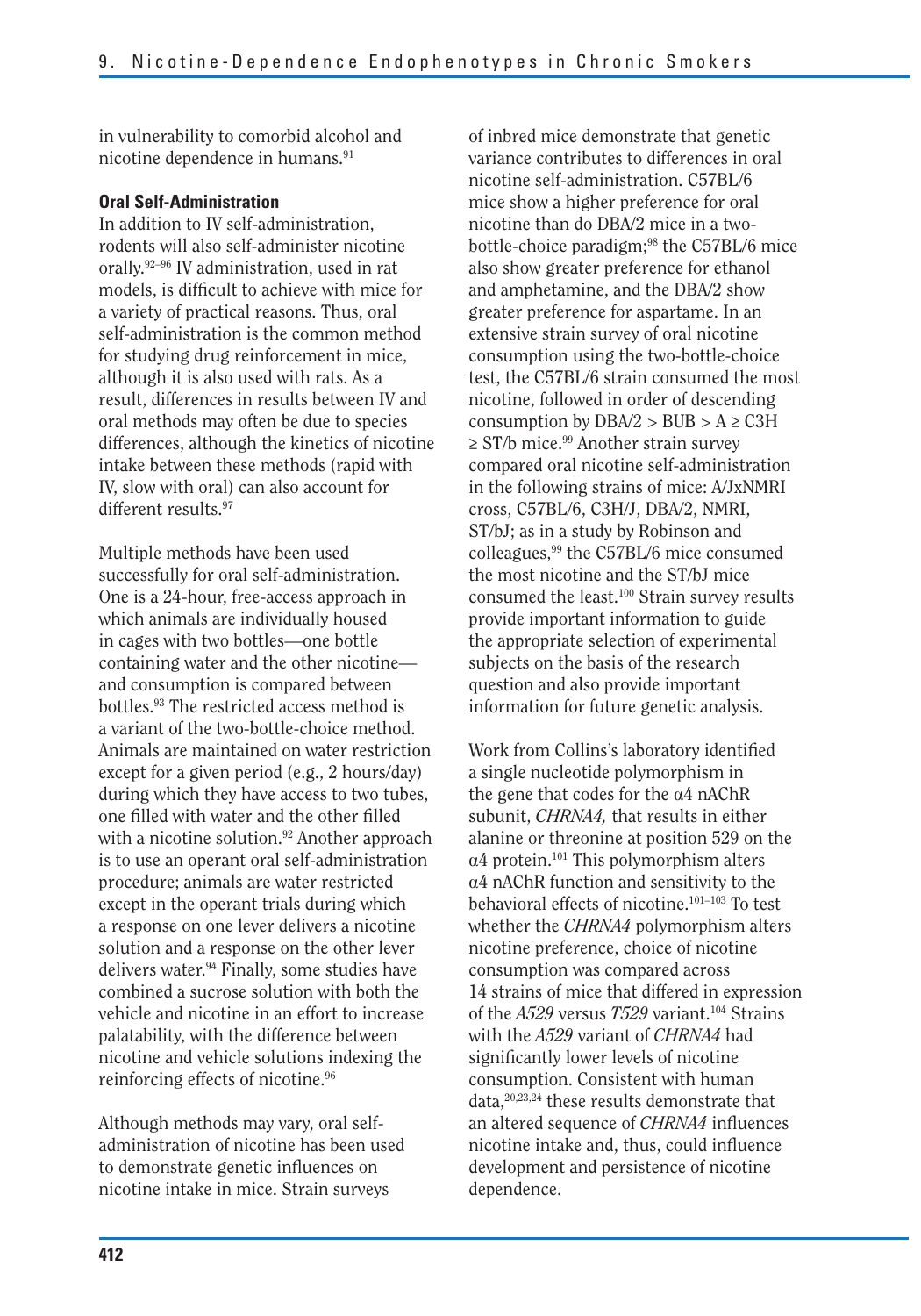Using data indicating that C57BL/6 mice show high levels of nicotine consumption and ST/b mice show low levels of nicotine consumption, a study investigated if alterations in expression of *Cyp2a5—*the homologue of the human gene *CYP2A6,* which codes for an enzyme involved in the metabolism of nicotine—were related to oral nicotine self-administration in mice.105 F2 mice from a C57BL/6 and ST/b cross were segregated into high- and low-nicotine consumers, and levels of Cyp2a5 protein were analyzed.105 In male F2 mice, the high nicotine consumption was associated with higher levels of Cyp2a5 protein and faster nicotine metabolism. This corresponds well with what is seen in smokers: smokers with a null *CYP2A6* allele smoke less and smokers with a duplicate copy of *CYP2A6* smoke more than do homozygous wild-type smokers.<sup>106</sup>

The preclinical studies described above provide strong evidence for a biological basis of nicotine reinforcement—one key criterion for an endophenotype. In addition, evidence for strain differences in nicotine reinforcement paradigms supports the search for specific candidate genes and pathways that may underlie nicotine reinforcement measures in humans. Studies documenting effects of genetic and pharmacological manipulation on nicotine reinforcement in animal models point to specific candidate genes that can be tested for association in human studies.

#### **Reinforcement-Enhancing Effects of Nicotine**

Before proceeding to the overview of human research on nicotine reinforcement, it is important to note that nicotine may have a second reinforcing function, aside from the direct (primary) reinforcing effects noted above. As noted previously, stimuli accompanying nicotine infusions can become secondary reinforcers through their association with nicotine (i.e., cues). However, animal studies show that nicotine can enhance the reinforcing value of other

reinforcers *not* associated with nicotine intake. In this work, primarily conducted by Caggiula and colleagues (e.g., Chaudhri, et al. 2006<sup>107</sup>), nicotine has been shown to enhance responding for reinforcement from stimuli, such as a light offset (darker environments are preferred by rodents), that are available independent of the responses for nicotine. In other words, in addition to the stimuli associated with nicotine infusion becoming secondary reinforcers that enhance responding for nicotine,78 nicotine can enhance responding for other reinforcing stimuli, showing a dual reinforcing function. Nicotine's "reinforcement-enhancing" effects differ from the secondary reinforcing effects of cues in that the latter develop through associative processes requiring a contingency between the cues and nicotine administered in rapid fashion, while the former are nonassociative and can occur regardless of nicotine delivery speed.107 Later work suggests that the reinforcing-enhancement effects of nicotine may occur in humans;<sup>108</sup> inadequate study of this phenomenon in humans, however, does not allow for extensive discussion of the potential for measures of the reinforcement-enhancing effects of nicotine as endophenotypes. However, this influence warrants greater attention in the broader field to help explain why smoking appears to acutely increase consumption of other reinforcers, such as alcohol.109 It also may contribute crucially to understanding why smoking is so difficult to quit. Quitting smoking would remove not only the direct reinforcing effects from smoking, as is commonly the sole focus, but also these reinforcement-enhancing effects. This would lead to a lessening of reinforcement from many other reinforcers, causing greater deprivation than might be expected based on the observed direct reinforcing effects of nicotine.

#### **Human Clinical Research**

Additional evidence for biological plausibility of reinforcement measures as potential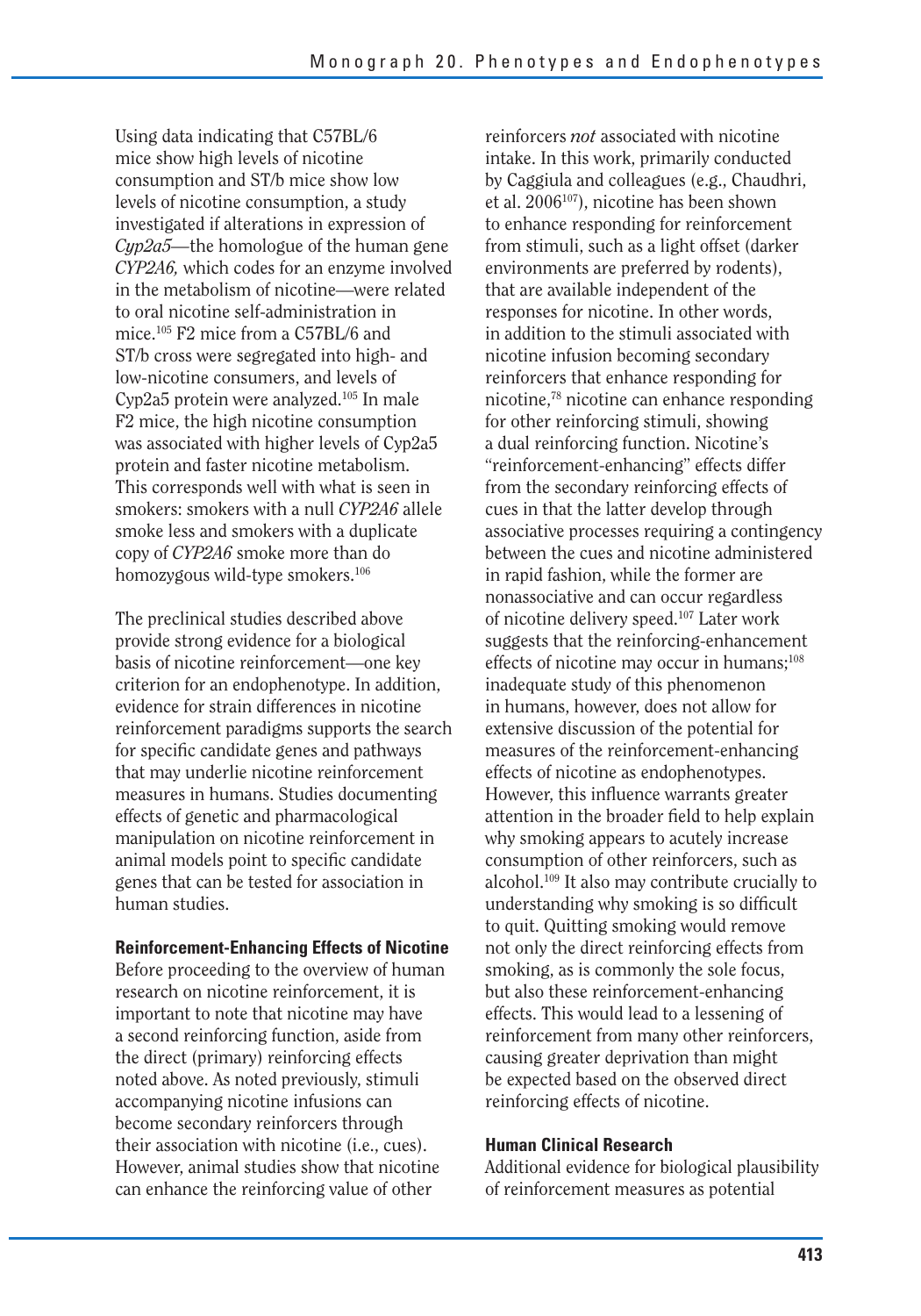endophenotypes comes from research linking clinical (self-report) measures of the amount and persistence of smoking reinforcement with the outcome of a subsequent quit attempt. Poorer outcome of a quit attempt is typically determined by faster time to relapse (i.e., shorter duration of abstinence), and secondarily, by more severe withdrawal. These results support the notion that objective (i.e. non-self-report) measures of smoking amount and persistence may be candidate endophenotypes.

The amount, or *frequency,* of cigarette consumption typically is assessed simply by self-report of number of cigarettes per day during "maintenance," or when not attempting to cut down or quit. Greater number of cigarettes per day has been related to poorer outcome of a quit attempt (i.e., greater dependence) in that amount of smoking is often related to greater severity of withdrawal and to shorter time to relapse after a quit attempt.<sup>110</sup> Measures of smoking *persistence* are also relevant, such as time to first cigarette of the day after waking; longer times are related to lower levels of dependence. While smoking frequency and persistence are not interchangeable (i.e., measure the same thing), they are also not independent in that greater amount of smoking is associated with faster time to first cigarette and shorter duration of prior quit attempts.<sup>111</sup> In any case, across various types of clinical trials or among self-quitters, a greater number of cigarettes per day (frequency) and faster time to first cigarette of the day (greater persistence) before quitting are associated with poorer cessation outcome—notably, shorter duration of abstinence and greater severity of withdrawal symptoms.112–114 Note that selfreported number of cigarettes per day and time to first cigarette are two items from the FTND self-report dependence measure<sup>3</sup> that are most predictive of cessation outcome; together, they are sometimes used as the Heaviness of Smoking Index dependence measure.3 Those high on this index are less

able to quit, even for 24 hours, compared to those low on this index.<sup>115</sup>

After starting a quit attempt, any smoking at all (a lapse) strongly predicts eventual relapse, further illustrating the importance of smoking persistence (inability to refrain from smoking) as an index of dependence. This effect is very pronounced if the smoking occurs on the quit day itself (very strong smoking persistence), $116$  but remains strong even if it occurs after weeks of maintaining abstinence, whether with or without cessation medication.<sup>113,117,118</sup> Smoking persistence appears to be a stable characteristic in that the faster a smoker resumes smoking (relapses) during a prior quit attempt, the greater the chances of relapsing during a subsequent quit attempt.113 Those who have never tried to quit at all (no prior demonstration of ability to refrain from smoking) also are typically less successful when they try to quit.

As suggested, smoking frequency can predict persistence during a given quit attempt in that those who smoked more cigarettes per day before quitting are more likely to lapse on the quit day or soon after quitting.<sup>117</sup> Some studies have shown that after having quit, the amount (i.e., frequency) of smoking during the first lapse predicts faster occurrence of the second lapse and perhaps risk of full-blown relapse.119 In sum, whether before or after the quit attempt, self-report measures of frequency and persistence of smoking predict poorer outcome of a quit attempt, a key index of dependence.

## *Description of Potential Endophenotype Measures of Nicotine or Smoking Reinforcement*

"Reinforcement" is a broad concept that is characterized by several dimensions and cannot be captured by a single measure,  $53,120$ as evidenced by the separate consideration above of smoking frequency versus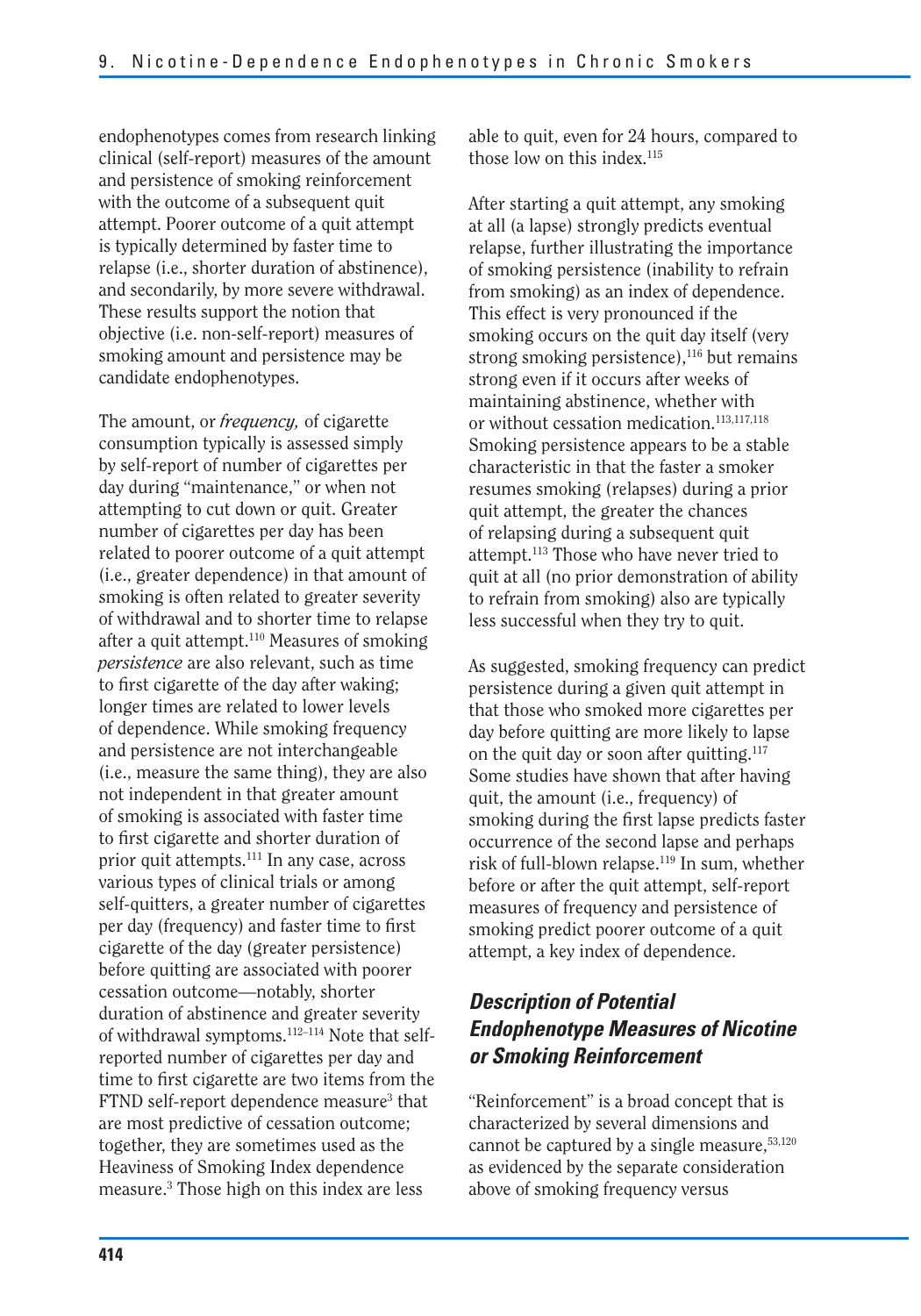persistence. Various short-term objective measures of reinforcement, and what they purport to assess, are outlined here. Some capture smoking frequency (e.g., ad lib selfadministration), while others may reflect smoking persistence (e.g., progressive ratio). One approach, behavioral economics, may be able to model both. "Drug choice" is a separate concept that is not generally captured by dependence criteria of smoking frequency or persistence but that has been shown to relate to dependence in laboratory studies. Drug choice (i.e., nicotine preference) is the degree to which drugcontaining substances are preferred over otherwise equivalent nondrug substances (e.g., placebo cigarettes). All of these procedures are derived from research on nicotine and other drugs of dependence with nonhuman animals. The biggest limitation of these measures of reinforcement is uncertain generalizability to smoking behavior in the natural environment.

#### **Ad Libitum (ad lib) Drug Self-Administration**

In the natural environment, nicotine delivery is usually accomplished with a fairly simple response—that is, puffing on a cigarette once it is lit (although more extensive behavior may be required to obtain the cigarettes). Thus, observation of smoking behavior, or ad lib self-administration, over a specific period of time may have the strongest face validity as an objective measure of reinforcement. A variation, adopted from animal research (described above), involves requiring the subject to make one response (e.g., pressing a computer key) that is reinforced by one unit of drug (e.g., a puff). This procedure assesses smoking intensity, amount (or rate) of consumption, or simple drug-taking behavior,53 similar to the self-reported number of cigarettes per day.

Smoking consumption in the laboratory can be assessed by simply counting the number of cigarettes or individual puffs (usually from videotapes of the subjects). Consumption can also be measured indirectly by biochemical

indices of recent smoking exposure, such as blood nicotine level or expired-air carbon monoxide boost from before to after the session.<sup>121</sup> The reliability of behavioral observation of smoke puffs is very high because it is a rather discrete behavior.<sup>122</sup> The test-retest reliability of measures of ad lib smoking also tends to be high. In unpublished analyses, the authors of this chapter examined the correlation of puffs taken during a brief ad lib smoking period on each of two days in 54 smokers who had abstained overnight. The number of puffs correlated  $0.67$  ( $p < .001$ ) between sessions, although latency to first puff, a measure of persistence, was not significantly correlated between sessions (0.18). This difference in reliability suggests that smoking persistence (as measured by latency to first puff) may be less reliable, and also, that persistence and frequency (as measured by total puffs) may capture different aspects of smoking reinforcement. Use of smoking topography devices, particularly the Clinical Research Support System,<sup>123</sup> can also provide an objective assessment of intake by quantifying puff volume, puff duration, interpuff interval, and puff velocity.124 Amount of consumption of nicotine per se can also be assessed by providing smokers with novel nicotine delivery methods, such as nicotine spray or intravenous infusion, and perhaps gum.122,125,126

A variation on this procedure is to require more than one response per drug unit received, such as providing one drug unit for every 5 or 10 responses, as commonly done in animal research (e.g., fixed ratio or variable ratio, reinforcement schedules; see also subsections on "Behavioral Economics" and "Progressive Ratio Measures" below). The greater the response requirement, the more drug-motivated behavior generated, up to a point. (Another variation that requires large amounts of responding and that exploits the important motivating effects of drug cues is the second-order schedule, which is not discussed here in detail, given its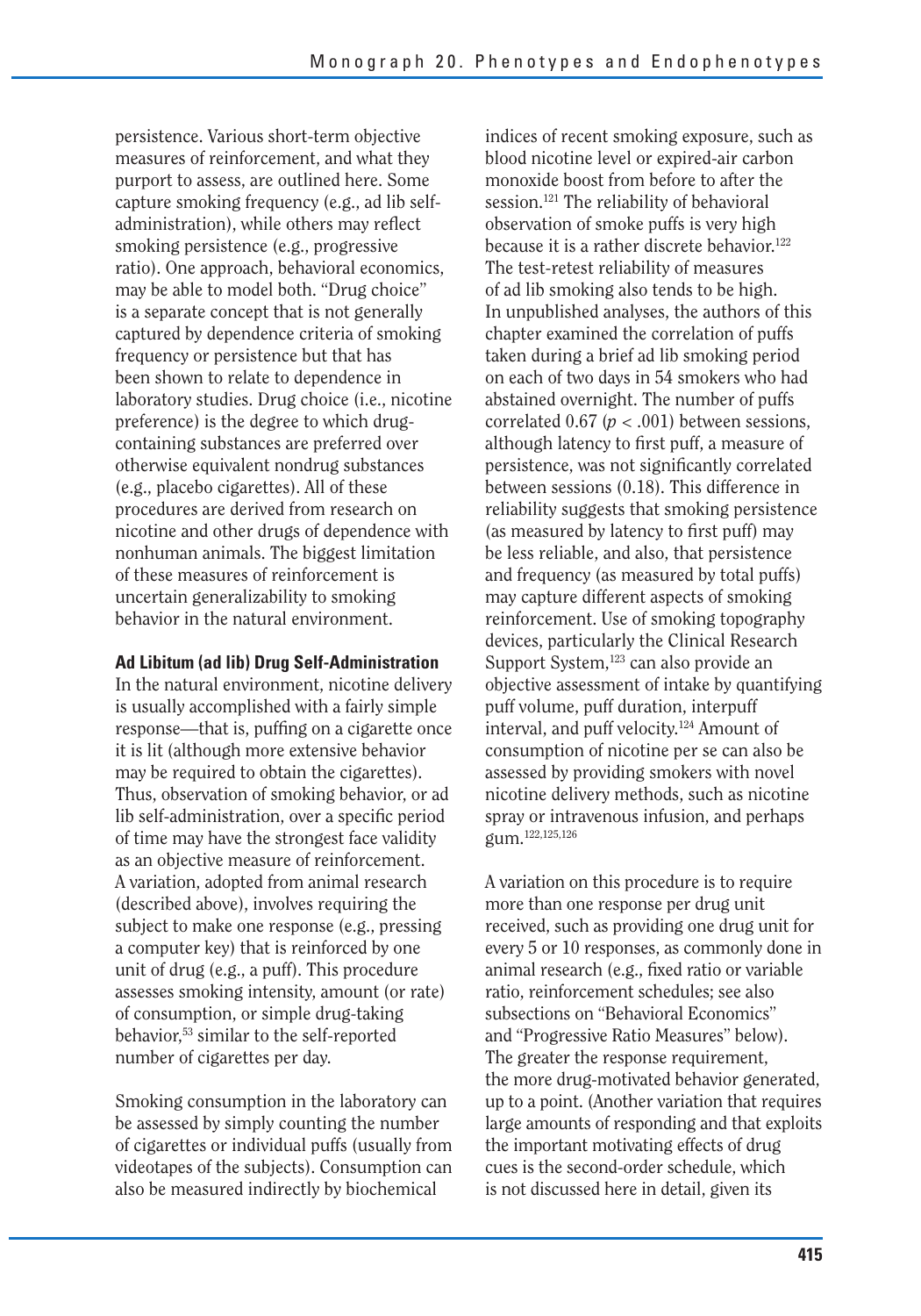rarity in human studies.) Beyond a certain point, the amount of responding required for a unit of drug becomes so great that self-administration is discouraged; this is essentially a means to assess persistence. This "breakpoint" is the key measure in the progressive ratio procedure, as discussed later, and is an important index of the reinforcing value of the drug.

While amount of ad lib smoking in a laboratory session appears to have face validity, relatively little effort has been made to show that those who smoke more under such conditions also smoke more outside the laboratory on a day-to-day basis. A more specific limitation of this approach is that drug satiation can occur quickly in even a brief laboratory session, thereby resulting in little subsequent drug-motivated behavior. Low rates of such behavior complicate the interpretation of comparisons between individuals in intensity of selfadministration. This problem is reduced by use of schedules requiring multiple responses per reinforcement, noted previously. A third limitation is that because cigarettes contain much more than just nicotine (most substance abuse involves more than one component), self-administration of cigarettes does not necessarily index the reinforcing effects of nicotine per se (see "Nicotine Choice" below). Use of these procedures with novel nicotine delivery methods can determine nicotine reinforcement.

#### **Nicotine Choice**

The nicotine choice procedure more specifically addresses the degree to which the drug nicotine is reinforcing.127 This procedure compares self-administration of one substance that contains a drug with another that is identical except for containing no drug (i.e., a placebo) and is analogous to use of active versus inactive lever pressing in animal studies, described previously. Here, the absolute levels of self-administration, or intensity, are not of primary interest, but rather, the difference in self-administration

between drug and placebo. Greater selfadministration of the former versus the latter indicates that the drug itself is reinforcing. This procedure essentially assesses preference between two alternatives, one containing a drug and the other not, and it controls for virtually all nonpharmacological aspects of substance use (e.g., responses to conditioned cues), isolating the pharmacological effects. When choice is compared between conditions or groups, differences reflect the relative reinforcing value of nicotine (*relative* means greater choice in one condition or group versus the other, even if neither or both choose nicotine more than placebo). When the two substances are made available ad lib, this is often called a *concurrent choice procedure.*<sup>122</sup>

Because subjects may vary markedly in overall drug self-administration frequency, comparisons of drug choice may be difficult between subjects. One common way to reduce this problem is to standardize the procedure by requiring a fixed number of choices (forced choice), spaced apart to avoid satiation, and determine whether the drug is chosen more often than the placebo.<sup>127,128</sup> This approach is described in chapter 8; it is perhaps the only self-administration procedure that can be used with naive individuals with no prior experience with the drug. Other variations on choice can involve different drug doses (e.g., highversus low-nicotine cigarette) or substances differing on other characteristics of interest (e.g., nicotine by nasal spray versus gum).

A limitation of this measure is that interpretation of results can be unclear. Choice of drug versus placebo is a function of the specific procedures—namely, the dose per drug use and the number of choices provided. Because drugs often have toxic or satiating effects, drug choice will be less as dose per administration and number of choices increase. Thus, whether or not the drug is chosen more than the placebo is specific to the procedures used, and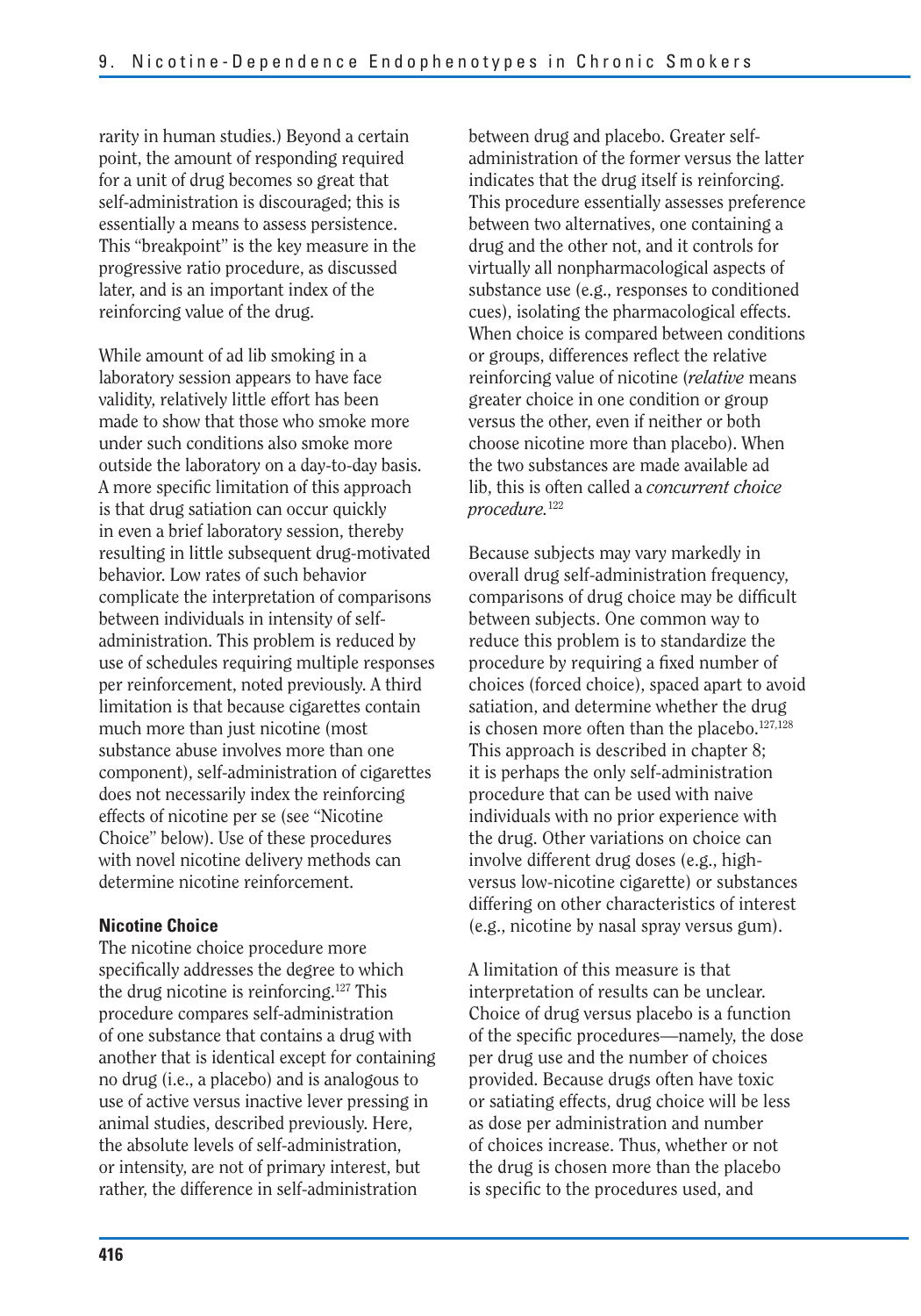choosing the drug less than the placebo does not necessarily mean that the drug is not reinforcing. It is the relative difference in choice between conditions or individuals that is the important measure.

#### **Behavioral Economics**

Drug use in the natural environment can require more than a single simple response and may require engaging in extensive behavior (e.g., having to go outside to smoke at work, walking through snow to a store that sells cigarettes). Behavioral economics is one standard approach to determining how different response requirements for a drug affect intake. See Bickel and  $\text{colle}$ agues<sup>129,130</sup> and Perkins and colleagues<sup>131</sup> for a more thorough discussion of this approach. Typically, the number of responses (price) required per drug unit is manipulated, so that consumption of drug (demand) across increasing prices can be determined, forming a price-demand curve. Across low to moderate prices, consumption is usually maximal and unchanged, producing a curve that is flat in that responding can easily increase to meet the increasing behavioral prices of smoking. Demand is said to be inelastic, or unchanging, with respect to price, and responses here may reflect the individual's typical smoking frequency. At higher prices, however, responding continues to increase up to a point to meet increasing price, but responding eventually slows and consumption decreases (i.e., becomes elastic), indicating a limit to the price that a given individual will pay for the drug.

The higher this maximum behavioral price a subject will pay, the higher the maximum reinforcing value of the substance (similar to the breakpoint in the progressive ratio procedure), which may also reflect smoking persistence. Such an approach can comprehensively characterize differences in drug reinforcement due to various acute (e.g., medication) or chronic (e.g., individual differences in dependence) factors.<sup>131</sup>

For example, the price-demand curve may decrease across all prices (i.e., in parallel fashion), indicating an overall reduction in *frequency* of drug use and a drop in the reinforcing value of the drug. Alternatively, the price-demand curve may shift to the left, indicating that the demand for the drug is unaffected at most prices, but decreases only at high prices, such that the maximum price is smaller. This shift would suggest a selective drop in the maximum reinforcing value of the drug, but not an overall drop in the drug's reinforcing value, since responding does not change at lower prices. This outcome also indicates a decrease in the *persistence* of drug use. An important variation of this procedure involves examining changes in the price-demand curve as a function of the availability of alternative reinforcers, since drug use often involves choosing between the drug versus some alternative, such as money (e.g., buying cigarettes is a choice of cigarettes over money). Comparing the influence of various alternative reinforcers is a central focus of the behavioral economics approach because the price-demand curve can shift to the left if an attractive alternative is present.

This approach has some limitations. Obtaining the data to construct pricedemand curves can be time-consuming in that a separate session may be needed to determine consumption at each given price, unless actual consumption is kept low to prevent satiation. (Otherwise, reduction in consumption caused by satiation will confound assessment of the reinforcing effects of smoking under conditions presented later in the session). Whether greater responding of the type required in laboratory sessions (e.g., pressing a computer key) corresponds to greater responses to obtain the drug in the natural environment is not known.

#### **Progressive Ratio Measures**

A key aspect of dependence is the persistence of drug use despite its costs. As described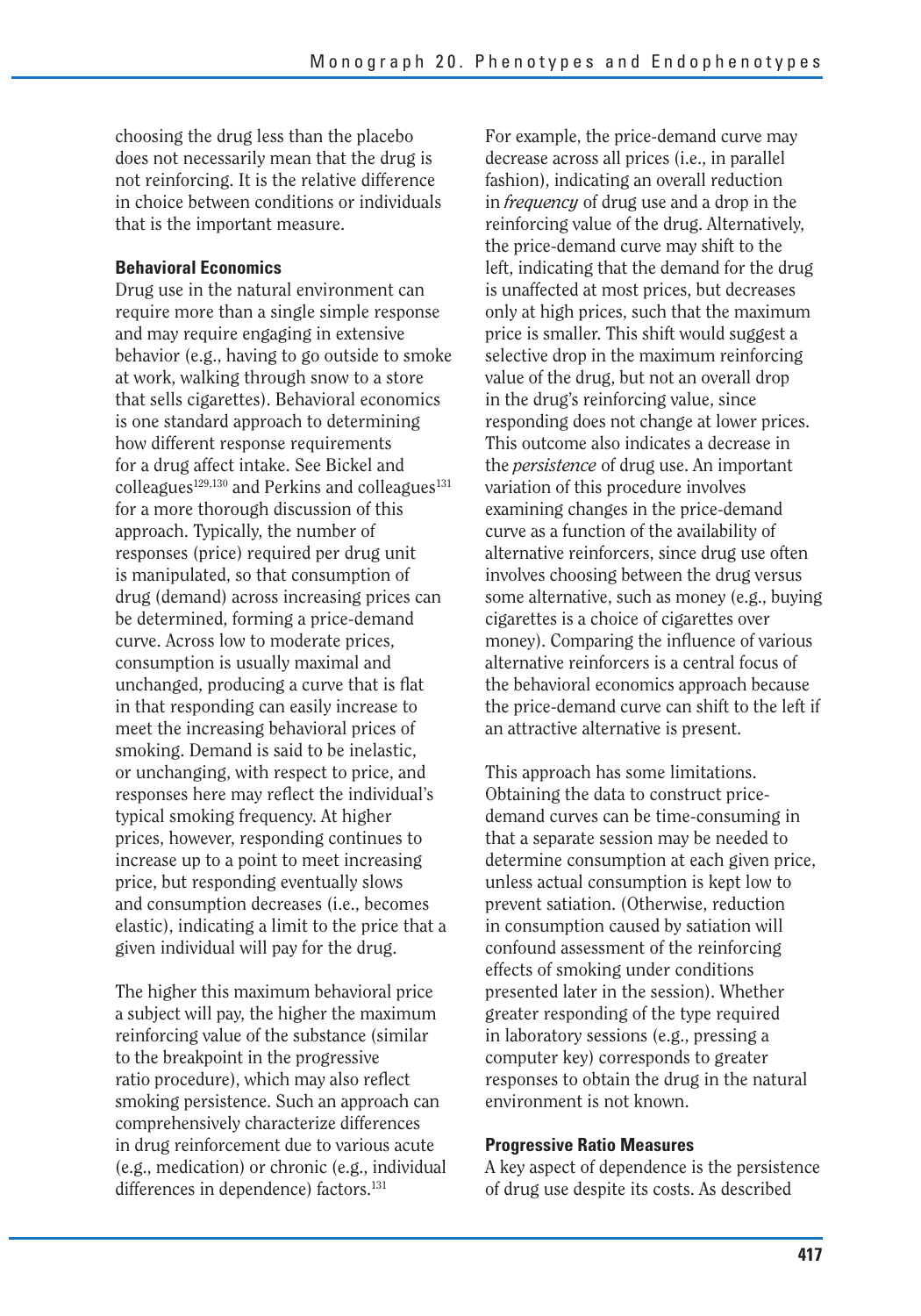above, persistence is commonly and directly assessed by determining the maximum amount of responses the individual will engage in for one unit of the drug. Formal behavioral economics approaches can have practical limitations, as noted, such as requiring multiple sessions to determine price-demand curves, with a single price, or reinforcement schedule, per session. The progressive ratio (PR) procedure provides a way to assess maximum price, or persistence, more efficiently, although it cannot also assess frequency, as can behavioral economics. In the PR procedure, the number of responses required per reinforcement (e.g., one puff) increases *within* the session, after each earned reinforcer, until the point at which responding for the drug is not maintained. The response requirement at that point, termed the "breakpoint," is believed to index persistence of drug use, or incentive motivation.53 The increase in response requirement is usually rapid (e.g., 30%–50% higher than prior requirement) to limit actual drug intake so that drug satiation does not interfere with assessment of maximum price (persistence). The breakpoint for smoke puffs is significantly associated with the maximum price paid for smoking (number of responses for one drug unit) in a behavioral economics paradigm,132 consistent with the notion that both reflect smoking persistence. Moreover, PR breakpoint is not related to choice measures, consistent with the notion that they tap different facets of reinforcement.132

PR procedures have some limitations. First, the breakpoint, or highest completed reinforcement schedule, is a nonparametric measure, rather than a continuous measure, since only specific schedules of reinforcement are set. Thus, the number of these schedules completed, or reinforcers earned, is the dependent measure of interest. Because satiation must be avoided to allow a true measure of the breakpoint, the number of earned reinforcers must be small. One consequence of this procedure

is that statistical power can be limited in comparisons of breakpoints between individuals or conditions. Secondly, as in behavioral economics, whether greater responding of the type required in laboratory sessions corresponds to greater drug-seeking responses in the natural environment is not known.

### *Genetic Influences on Measures of Smoking Reinforcement in Humans*

Although there is ample evidence supporting the heritability of nicotine dependence as assessed by self-report measures (chapter 2), no studies were found that parse out the relative contribution of genetic influences to laboratory-based measures of nicotine or smoking reinforcement. Despite this critical gap in the literature, evidence for rodent strain differences in nicotine selfadministration and results of transgenic mouse studies (described above) provide a strong biological rationale for investigating the role of specific genetic factors in objective behavioral measures of smoking reinforcement. As far as known, only two studies have examined this question in humans.

As discussed above, individuals with low- or null-activity genetic variants of the nicotinemetabolizing enzyme CYP2A6 tend to smoke fewer cigarettes per day by both self-report and biochemical measures.17 To extend this assessment to objective laboratory-based measures of consumption, Strasser and colleagues<sup>133</sup> compared smoking topography indices in normal versus genetically slow nicotine metabolizers on the basis of the *CYP2A6* genotype. Smokers carrying reduced- or null-activity *CYP2A6* alleles (slow metabolizers) had significantly lower puff velocities than did normal metabolizers, controlling for gender and cigarette nicotine level. However, as discussed below, the relationship of smoking topography to nicotine dependence has not been thoroughly investigated.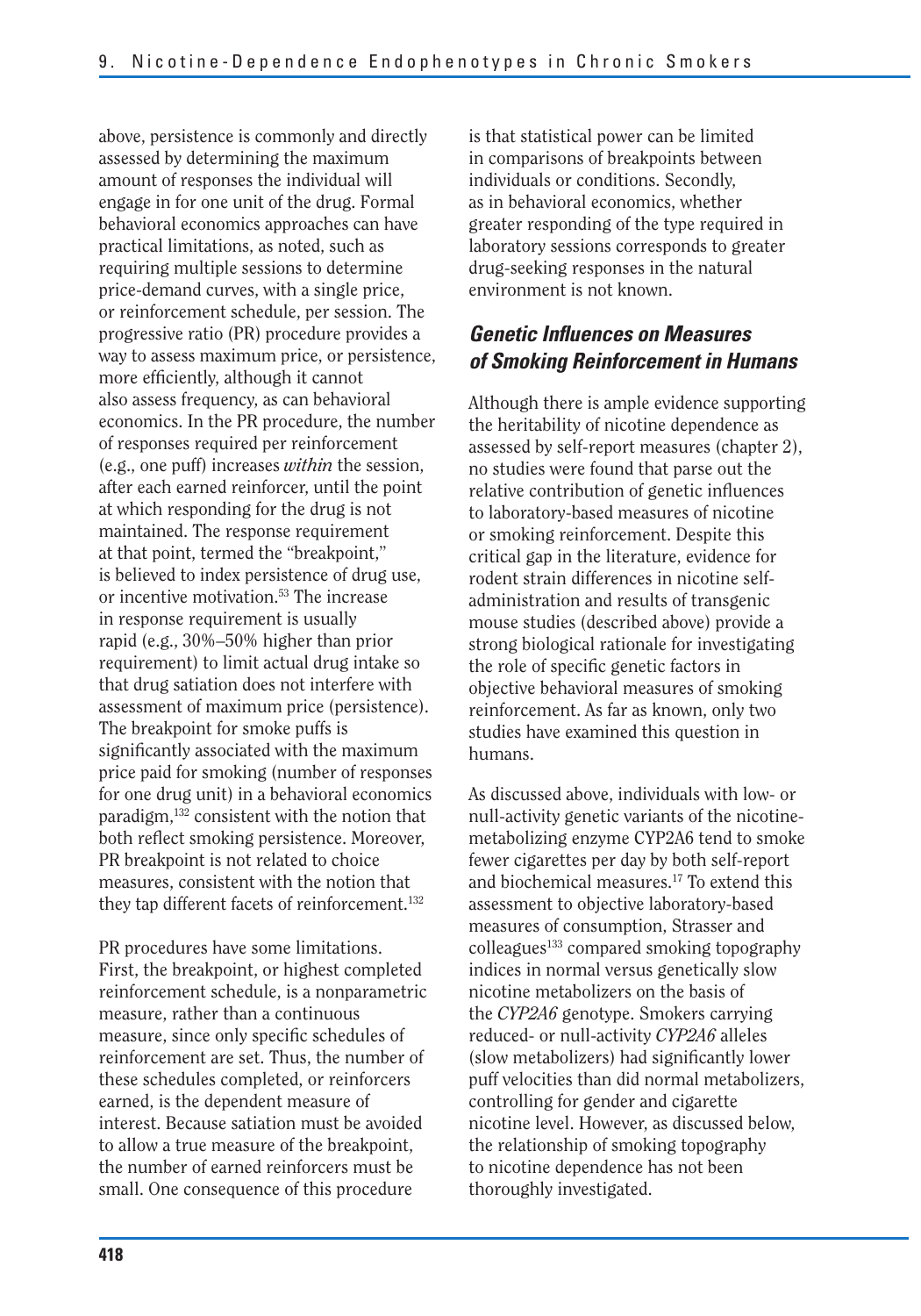A second study examined genetic associations with the relative reinforcing value of nicotine, as measured by a nicotine cigarette choice paradigm.134 This analysis focused on the role of the functional *OPRM1* gene *A118G* variant and is based on preclinical evidence that nicotine reward is, in part, mediated by mu opioid receptors<sup>135</sup> and on clinical data supporting an association of this variant with smoking cessation.40 In this double-blind, cross-over study, 60 smokers (30 with the *OPRM1*  wild-type *AA* genotype and 30 with at least one reduced-activity *\*G* allele) participated in the nicotine cigarette choice paradigm following either four days of the mu opioid antagonist naltrexone or a placebo (order of study medication counterbalanced with a five- to seven-day washout period). This paradigm provided a choice between puffs of a denicotinized cigarette and a 0.6-mg nicotine cigarette over a three-hour period. The results revealed a significant *OPRM1* genotype by gender interaction. Among females, those with a reduced activity *OPRM1\*G* allele self-administered only 50% of puffs from the nicotine cigarette (and the other 50% from the denicotinized cigarette), compared to smokers with the *AA* genotype who took about 75% of puffs from the nicotine cigarette. Males, regardless of genotype, took about 75% of puffs from the nicotine cigarette. Secondary exploratory analyses from this study suggest that effects of *OPRM1* may be modified by genetic variation in the intracellular-signaling cyclic adenosine monophosphate–response element binding protein CREB1,<sup>136</sup> an effect consistent with preclinical research.<sup>135</sup>

A later study examined genetic factors associated with the increase in ad lib smoking due to negative versus positive mood, as well as moderating influences of actual or expected nicotine content of cigarettes.137 The increase in ad lib smoking amount due to negative mood was associated with *DRD2\*C957T* (*CC* > *TT* or *CT*), *SLC6A3* (presence of *\*9-*repeat > absence

of *\*9-*repeat), and among those given a nicotine cigarette, *DRD4* (presence of *\*7-*repeat > absence of *\*7-*repeat) and *DRD2/ANKK1* \**TAQ1A* (*TT* or *CT* > *CC*). Although no genetic studies were found using behavioral economics measures in smokers, there are data to support the role of specific polymorphisms in the relative reinforcing value of alcohol.<sup>138</sup>

### *Relation of Smoking Reinforcement Measures to Dependence*

#### **Ad Lib Smoking**

The relationship of ad lib smoking measures to nicotine dependence has been explored in very few studies. One way of approaching this is to determine whether ad lib smoking is sensitive to nicotine deprivation. For example, Perkins and colleagues<sup>139</sup> administered a placebo or 15 or 30 micrograms  $(\mu g)/kg$  nicotine by nasal spray every 30 minutes for 2.5 hours in smokers who had abstained overnight and found a dose-dependent decrease in ad lib puffs, cigarettes, and carbon monoxide boost from baseline. However, ad lib smoking may not be sensitive to slower methods of nicotine delivery, such as the nicotine patch.<sup>140</sup> Other procedural factors can moderate the sensitivity of this measure to pretreatment manipulations and medication.<sup>141</sup> In a more direct association with dependence, one study found that pretreatment assessment of a very specific smoking topography measure of ad lib smoking—that is, typical size of puffs—predicts smoking cessation outcome in an NRT trial.<sup>124</sup> It is likely that the shorter the ad lib smoking period in a laboratory session, the weaker the expected link between smoking during that period and indices of dependence, given the restricted duration of smoking being sampled.

#### **Nicotine Choice**

Choice procedures have been used in a growing number of studies relating nicotine choice to some indices of dependence or to other manipulations of interest. Greater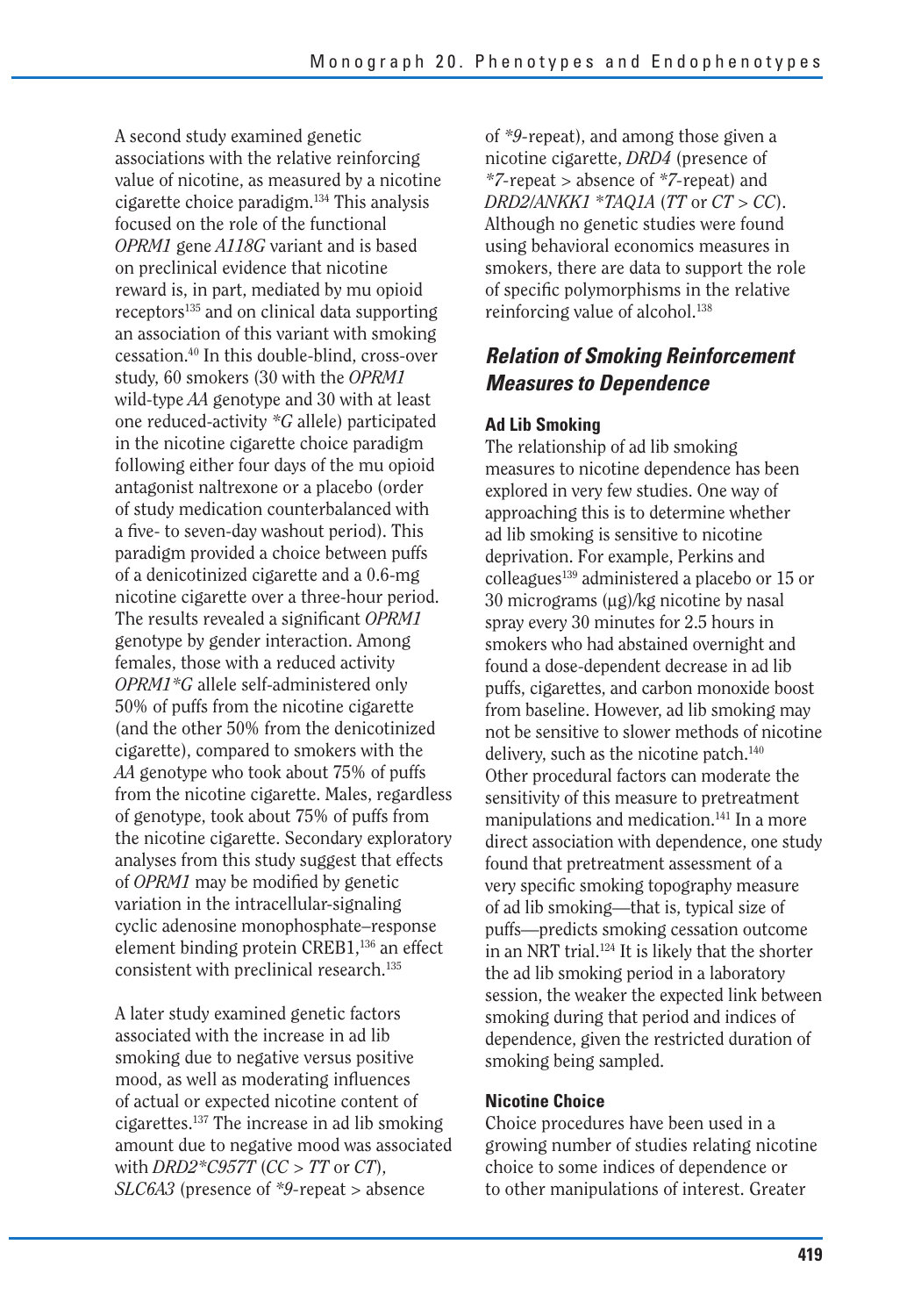choice of nicotine over placebo spray has been found in dependent smokers versus nonsmokers or former smokers, whether by nasal spray<sup>128</sup> or gum.<sup>142</sup> However, questions about the relation of choice to dependence remain, as dependent and nondependent smokers did not differ in nicotine choice in one study.128 Increasing the dose of the nicotine choice or extending the duration of the session may make this procedure more sensitive to differences in reinforcement between dependent and nondependent smokers. Nicotine choice (via gum) is greater in alcoholic smokers than in nonalcoholic smokers, who also differ in other indices of dependence, such as difficulty in quitting.143 In addition, those who self-administer more nicotine than a placebo spray in a concurrent choice procedure also self-report smoking more cigarettes per day and tend to take more puffs from their preferred brand during a laboratory assessment of ad lib smoking.<sup>122</sup>

These results suggest that greater nicotine versus placebo spray choice in this laboratory procedure is associated with a generally greater frequency of smoking intake in the natural environment. Overnight abstinence from smoking in dependent smokers increases choice of nicotine over placebo, whether by cigarette or nasal spray.127 This influence of brief abstinence has also been shown when subjects were freely able to adjust nicotine intake independent of puff number via a smoke mixing device drawing smoke from nicotine versus denicotinized cigarettes.144 Most important, choice of nicotine over placebo nasal spray in a forced choice procedure assessed before a quit attempt predicts greater severity of withdrawal in the week after quitting and faster time to relapse.145 Thus, greater choice of nicotine versus placebo substances in this laboratory procedure has been associated with various indices of dependence and may serve as a promising endophenotype of dependence after chronic smoking exposure.

#### **Behavioral Economics**

Overnight abstinence increases responding for smoking versus the alternative of money,<sup>122,146,147</sup> indicating greater frequency of smoking due to abstinence. Availability of nicotine gum may modestly attenuate responding for smoking,130 further showing that nicotine deprivation can increase measures of smoking reinforcement via behavioral economics procedures. However, as far as known, neither the overall demand for smoking (frequency) nor the maximum price smokers will pay for smoking (persistence) before a quit attempt has been related to the outcome of that subsequent quit attempt.

#### **PR Measures**

As with prior procedures, overnight abstinence increases responding on a PR for smoke puffs.<sup>148</sup> The amount of responding on a PR for smoke puffs is greater for nicotine versus placebo cigarettes under some but not all conditions and in most but not all smokers.148 For example, PR responses were greater for nicotine versus denicotinized cigarettes when the two were concurrently available, but much less so when they were available independently in different sessions, particularly in women.<sup>149,150</sup> Yet, pretreatment with nicotine spray or patch only slightly and nonsignificantly reduces the breakpoint of responding for smoke puffs in smokers not trying to quit.<sup>151</sup> Failure of nicotine pretreatment to alter the breakpoint for smoking is not unique to PR assessment; it has been seen with ad lib smoking and other reinforcement measures.<sup>139,141</sup>

## **Smoking Reward**

The definition of *reward* and its distinction from reinforcement and mood effects of smoking are discussed in the last part of chapter 8 ("Initial Nicotine Sensitivity Endophenotypes: Summary and Future Directions" section). In humans, reward reflects the hedonic value of a substance,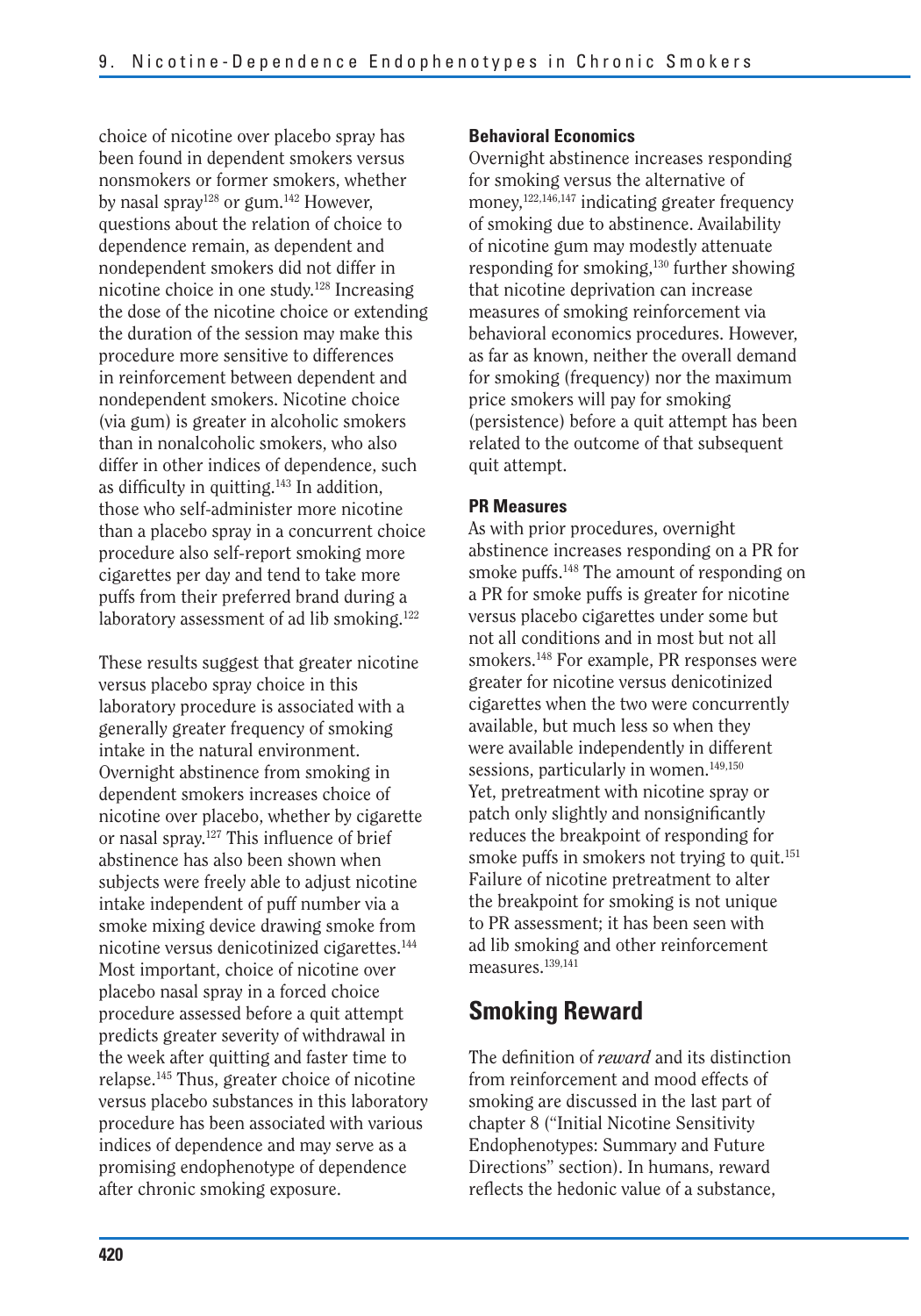or the subjective evaluation of the substance's incentive motivating effects.<sup>53</sup> Its measurement, as with reinforcement, requires consumption of a substance, while most other self-report measures obtained in drug research (e.g., mood, craving) do not. Below, preclinical evidence is discussed supporting the biological plausibility of a genetic basis for nicotine reward, followed by discussion of measurement, genetic influences, and relation to dependence in human populations. Because there does not appear to be an "objective," non-self-report measure of smoking reward in humans, the utility of self-reported reward in predicting dependence will be examined.

## *Biological Plausibility*

#### **Preclinical Research**

In contrast to the self-report measures of reward in humans, measures thought to reflect drug reward in animals are behavioral and, thus, potentially "objective," by necessity. The most widely used assessment of drug reward in animals is the conditioned place preference (CPP) paradigm. In CPP, drug administration is paired with a novel environment, and vehicle administration is paired with a second novel environment in a place-conditioning chamber. The time spent in the environment previously paired with a drug is used as a measure of the rewarding properties of the drug (i.e., it is assumed that spending more time in the environment associated with experiencing the effects of the drug indicates that the environment has acquired positive effects through its association with the drug). Rodents develop CPP for nicotine.135,152–157

Another measure believed to index reward is intracranial self-stimulation (ICSS). Rats can be readily trained to selfadminister electrical stimulation of the lateral hypothalamus or medial forebrain bundle. It is believed that this stimulation is self-administered because it activates the underlying neural circuit involved

in reward.158 Drugs that are reinforcing generally lower the current sufficient to sustain ICSS (i.e., the threshold current), indicating that lower thresholds reflect pleasure states. By contrast, withdrawal from these drugs after chronic exposure often raises the ICSS threshold, which is believed to reflect aversive states.158 In rats trained to ICSS, systemic administration of nicotine decreased the threshold current for ICSS by approximately 20%, indicating that nicotine results in pleasure states and so is rewarding,<sup>159</sup> while abstinence from nicotine has been shown to raise the ICSS threshold.160

A review of studies using CPP and ICSS suggests that ICSS and CPP may have different neurobiological substrates. Work by Panagis and colleagues<sup>159</sup> and Kenny and Markou<sup>160</sup> suggest that the effects of nicotine on ICSS involve both lowaffinity (e.g.,  $\alpha$ 7 nAChRs) and high-affinity (e.g.,  $\alpha$ 4 $\beta$ 2) nAChR subunits. In contrast, Walters and colleagues<sup>161</sup> found that lowaffinity  $\alpha$ 7 nAChRs were not necessary for nicotine CPP, but  $\beta$ 2 subunits were critically involved in this behavior. It is possible, however, that  $\alpha$ 7 nAChRs may modulate the effects of  $\beta$ 2-containing nAChRs on ICSS. In support, Mameli-Engvall and colleagues<sup>162</sup> found that  $\beta$ 2-containing nAChRs in the VTA mediated changes in the resting state of VTA dopaminergic cells from inactive to active, suggesting a critical role of b2-containing nAChRs in dopamine release. The  $\alpha$ 7 nAChRs also modulated the active state of the dopamine neurons, but the  $\alpha$ 7 nAChRs were only effective after activation of  $\beta$ 2-containing nAChRs. In other words, the rewarding effects of nicotine could be expressed independently of  $\alpha$ 7 nAChRs but, depending upon conditions,  $\alpha$ <sup>7</sup> nAChRs could also be involved in changing nicotinestimulated dopamine release related to reward. Thus, CPP and ICSS may measure different aspects of the rewarding effects of nicotine because different nAChR subtypes appear to be involved.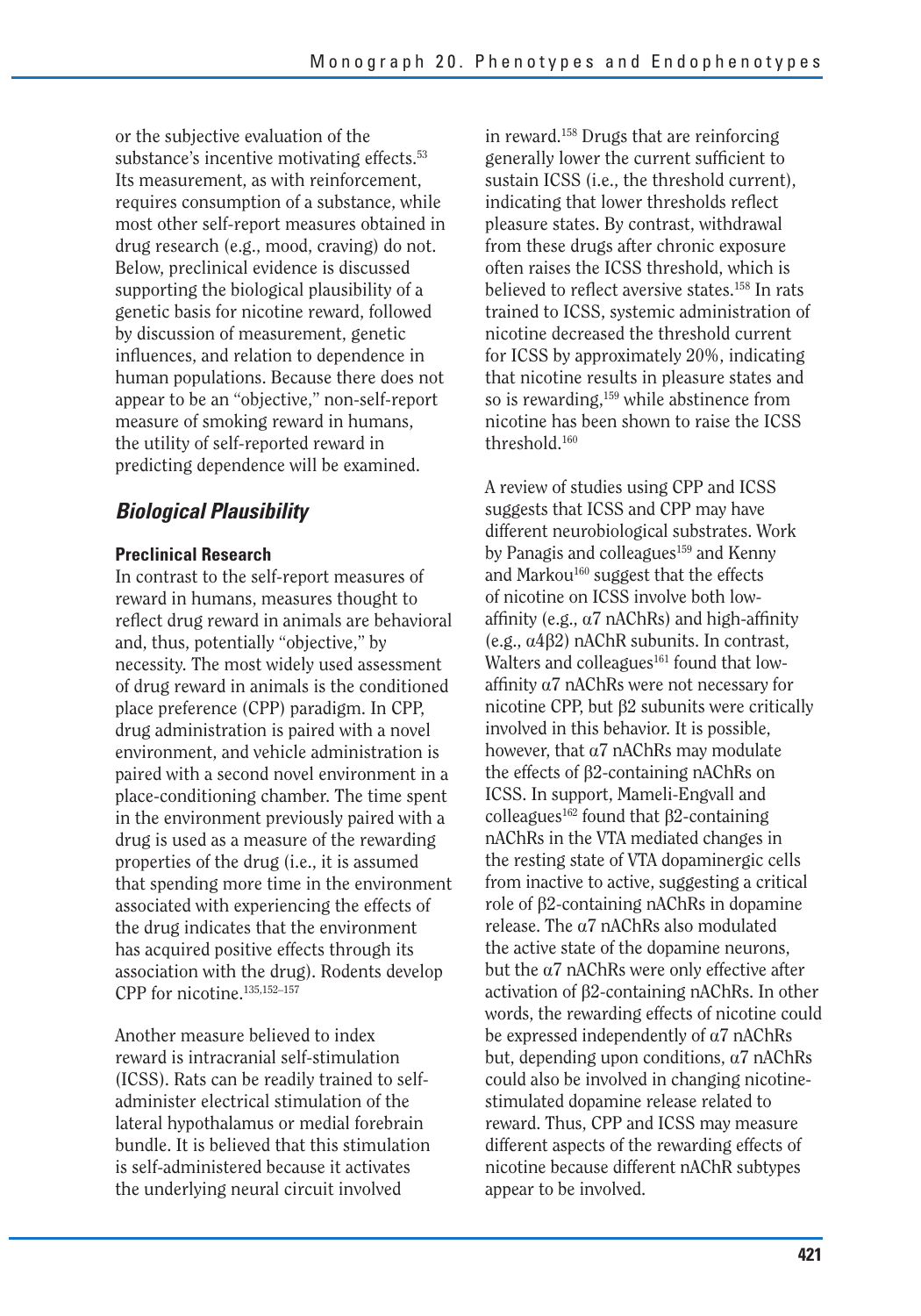Genetic approaches such as strain surveys have been useful in identifying (1) natural genetic variance that contributes to differences in CPP, (2) receptors involved in CPP, and (3) how polymorphisms in genes encoding those receptors could alter nicotine intake. In a study comparing nicotine CPP in C57BL/6 versus DBA/2 mice, C57BL/6 mice but not DBA/2 mice developed CPP.154 These results match those of oral nicotine self-administration that reported higher levels of self-administration in the C57BL/6 mice compared to DBA/2 mice.<sup>98-100</sup>

Knockout models provide further evidence for genetic influences on nicotine reward. In one study, infusion cannula were implanted into the VTA of wild-type and  $\beta$ 2 nAChR subunit knockout mice before training on a task that combined place conditioning and self-administration.<sup>163</sup> Mice were trained to associate one arm of a Y-maze with VTA infusion of nicotine. The wild-type but not β2 knockout mice showed greater preference for nicotine as measured by an increase in time spent in the arm of the maze associated with nicotine infusions. In addition, systemic administration of nicotine increased dopamine levels in the nucleus accumbens in wild-type but not  $\beta$ 2 knockout mice, providing a neurochemical mechanism for these genetic effects on reward. Further support for  $\alpha$ 4 $\beta$ 2 nAChR involvement in nicotine reward comes from a study that investigated CPP in mice with a single point mutation that results in an increase in sensitivity of  $\alpha$ 4-containing nAChRs. The  $\alpha$ 4 mutant mice showed dramatically increased sensitivity for the development of CPP; wild-type mice developed CPP with a dose of 500  $\mu$ g/kg, while the  $\alpha$ 4 mutant mice developed CPP with a  $10 \mu g/kg$  dose of nicotine.164 Not only does this study strongly suggest that  $\alpha$ 4 $\beta$ 2 nAChRs are involved in the rewarding properties of nicotine but also demonstrates how a polymorphism of the gene coding for the  $\alpha$ 4 nAChR subunit could alter the threshold for developing nicotine dependence.

Polymorphisms in genes related to other neurotransmitter systems may also contribute to nicotine intake. For example, adenosine<sub>2A</sub> ( $A_{2A}$ ) knockout mice did not develop nicotine CPP nor have increased extracellular levels of dopamine in the nucleus accumbens after nicotine treatment. In addition, cannabinoid (CB1) receptor knockout mice did not develop CPP for nicotine.165 However, in another study, CB1 knockout mice and wild-type mice showed similar levels of IV nicotine self-administration,<sup>166</sup> suggesting that CPP (i.e., reward) and IV self-administration (i.e., reinforcement) may be mediated by different cellular and genetic processes. As suggested in the introduction to this chapter, these data support the notion that reward and reinforcement are different constructs from a biological and behavioral perspective.

Opioid receptors may also mediate the rewarding properties of nicotine. In preproenkephalin knockout mice, no CPP was seen compared to wild-type mice.<sup>167</sup> In addition, mu opioid knockout mice have deficits in nicotine CPP.168 Furthermore, nicotine CPP is absent in  $CREB<sup>\alpha\Delta</sup>$  mice. consistent with new human data associating CREB1 and the human *OPRM1* receptor gene with individual variation in nicotine reward.134,136

Genetic vulnerability to the effects of nicotine on locomotion may also predict genetic susceptibility to the rewarding properties of nicotine. Two lines of mice were generated from a heterogeneous stock: in one line, nicotine depressed locomotor activity; in the other, nicotine increased locomotor activity. The two lines were tested for nicotine CPP; the line in which nicotine depressed locomotor activity showed less CPP than the line in which nicotine increased locomotor activity.169 These results suggest that genetic influences that mediate the psychostimulant properties of nicotine also mediate the rewarding properties of nicotine.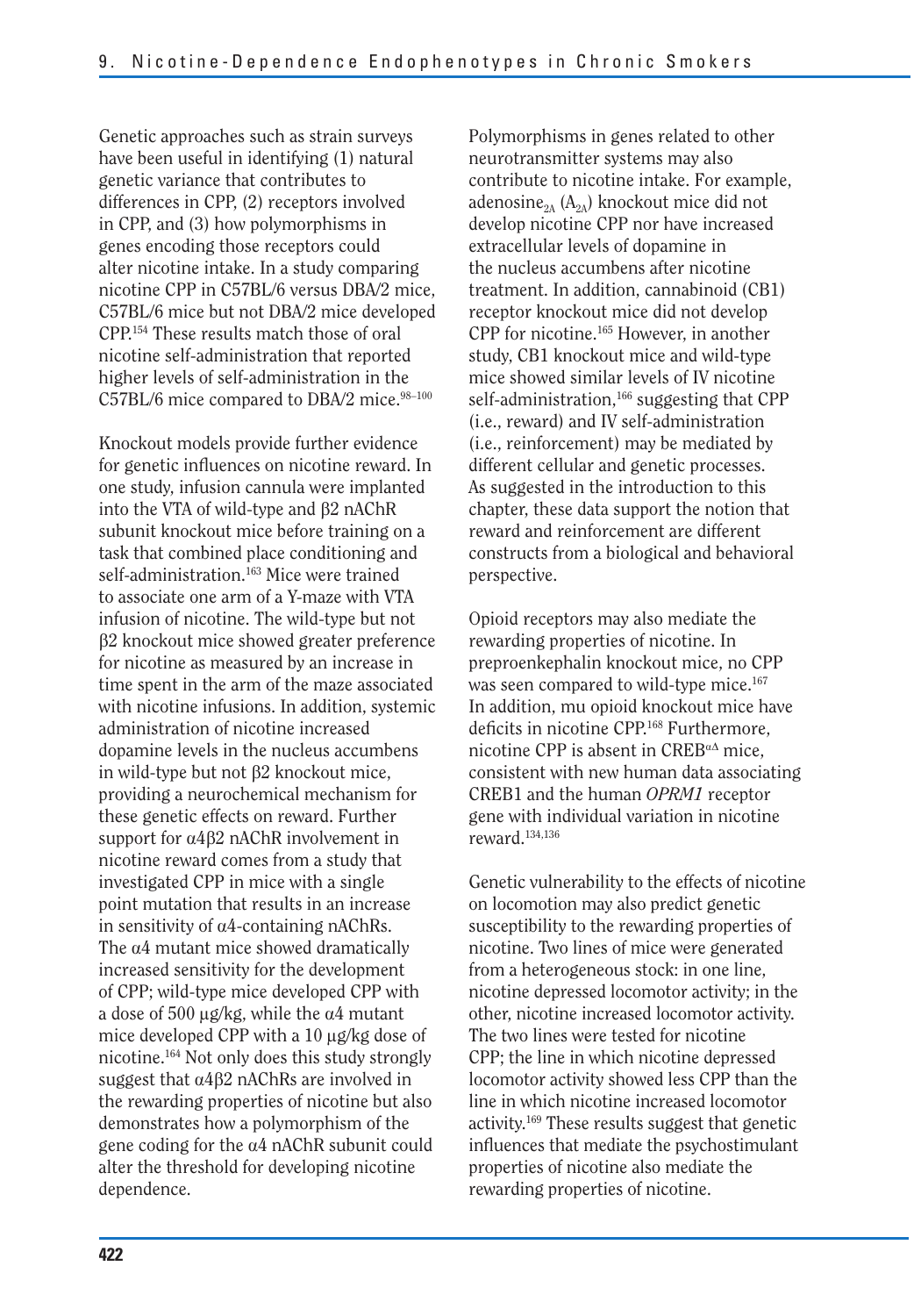Studies in rats also demonstrate the involvement of genetics in the rewarding properties of nicotine as measured by CPP. F344 rats and Lewis rats were compared for development of CPP for nicotine.170 After five trials, the Lewis rats showed CPP, but the F344 rats did not. When training was extended to 10 trials, Lewis rats still showed CPP for nicotine, but the F344 rats showed conditioned place aversion. Similar results were found in another study: Lewis rats showed CPP, but F344 rats did not.<sup>171</sup> It is interesting to note that for IV nicotine self-administration, neither F344 rats nor Lewis rats self-administered nicotine.<sup>86</sup> The difference in results could be due to methodological differences or further demonstration that reward, as measured by CPP, and reinforcement, as measured by IV self-administration, are largely independent facets of nicotine's motivational effects and are mediated by different genetic substrates.

## *Description of the Measurement of Nicotine Reward in Humans*

Objective measures of reward in humans that could potentially serve as endophenotypes similar to CPP and ICSS in animals have not been identified, leaving only self-report measures for evaluation. Typical measures relevant to reward in humans are self-report ratings of "liking," "satisfying," "good effects," or "bad effects" that are completed following consumption of the substance. Items reflecting reward are included in several self-report measures, including the Cigarette Evaluation Scale of Rose and colleagues,<sup>172</sup> which perhaps is the most widely used measure of hedonic and sensory effects of smoking. Items include asking how much did the subjects "like" the puffs they just took and how "satisfying" they were, along with other questions not pertaining to reward, such as how high in nicotine or similar to their own brand the puffs were (items that do not directly reflect the cigarette's hedonic value). Because of limited data on reliability of these measures,

the authors of this chapter examined testretest consistency of ratings of "liking" and "satisfying" of puffs in a study of 54 smokers who smoked the same brand of cigarettes on two days, each following overnight abstinence (unpublished data). Subjects took four puffs in controlled fashion before one set of ratings and then smoked the cigarette ad lib for 14 minutes before a second set of ratings. The ratings of "liking" and "satisfying" of the four controlled puffs correlated .58 and .59, respectively (both *p* < .001), between sessions, while the same ratings of the cigarettes after ad lib smoking correlated .55 and .50, respectively (both  $p < .001$ ), between sessions. Thus, these reward ratings are highly reliable.

## *Genetic Influences on Measures of Nicotine Reward in Humans*

No investigations were found of the heritability of the self-reported rewarding or other hedonic effects of smoking, and only limited data on specific genetic associations with this outcome were identified. For example, in the study of nicotine choice by *OPRM1* genotype described above,<sup>134</sup> participants also completed the Cigarette Evaluation Scale and Sensory Questionnaire172 following initial exposure to the two research cigarettes: 0.05-mg (denicotinized cigarette) and .6-mg nicotine cigarette. The difference in ratings of the two cigarettes served as a measure of the rewarding effects of nicotine per se, and not simply of smoking, and was examined by the *OPRM1* genotype. Consistent with the finding of a reduced nicotine choice among smokers carrying the *OPRM1* low-activity *\*G* allele, noted earlier, these smokers reported significantly smaller differences in ratings of satisfaction (and "strength") between the nicotine and denicotinized cigarettes. In a study described earlier,<sup>137</sup> which examined increased smoking behavior and reward due to negative mood, the increase in smoking reward ("liking") was associated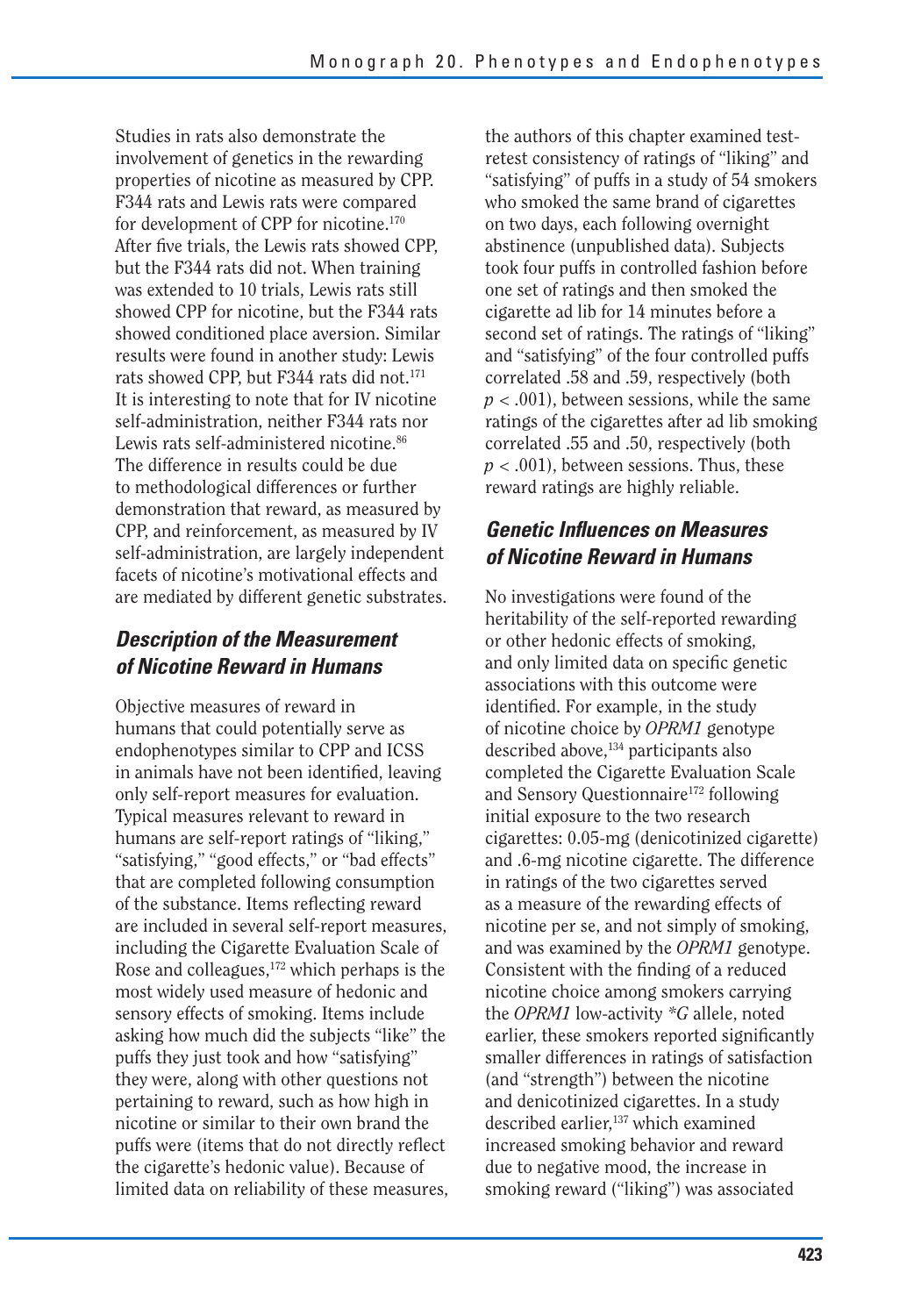with *DRD2/ANKK1\*TAQ1A* (*TT* or *CT* > *CC*) and *OPRM1* (*AA* > *AG* or *GG*).

## *Association of Nicotine Reward Measures with Dependence*

Smoking reward in humans is a focus of acute laboratory-based manipulations, such as medication pretreatment, but generally has not been studied prospectively in cessation trials. An exception is a study by Shiffman and colleagues $119$  in which greater hedonic rating ("pleasantness" of cigarette and "satisfying" averaged together) of the cigarette smoked during the first lapse after quitting predicted greater speed of a second lapse and eventual relapse. Yet, nicotine versus placebo patch did not reduce the hedonic rating of the lapse cigarettes, even though the nicotine patch slowed progression from first to second lapse. Another study suggested that higher ratings of the positive effects of nicotine nasal spray at pretreatment predicted subsequent abstinence in a nasal spray open label trial.<sup>173</sup> However, in a cross-sectional comparison, ratings of nicotine spray reward did not differentiate dependent and nondependent smokers.174 Thus, some data support the association of smoking reward before quitting with success of a subsequent quit attempt (i.e., dependence).

# **Acute Smoking or Abstinence Effects on Cognitive, Affective, and Physiological Function**

Although research clearly shows that smoking in general, and nicotine in particular, is reinforcing, and that this reinforcing effect is key to dependence, *why*  smoking is reinforcing remains uncertain. A variety of the effects of smoking or its

abstinence may contribute to the motivation to self-administer nicotine in chronic smokers. For example, smoking may be motivated either by the desire to enhance cognitive functioning and performance or to relieve negative mood. Examples of this include nicotine's effects on sensory processing, cognitive function (i.e., attention and working memory), affective regulation, and impulse control. However, as a consequence of chronic smoking and neural adaptations, abstinence from nicotine can also produce decrements in these domains. Subsequently, smoking relieves these symptoms very reliably, resulting in negative reinforcement of smoking behavior (i.e., smoking-elicited relief from aversive effects of nicotine abstinence increases the probability of future smoking when experiencing abstinence effects). Thus, these responses in chronic smokers are not simply the acute effects of smoking or nicotine but rather their effects in reversing the deficits in function resulting from smoking abstinence. (For simplicity, "smoking" and "nicotine" are used largely interchangeably here unless a study specifically examined only one.)

Therefore, an important issue in interpreting all research on nicotine's effects on functioning in chronic smokers is to determine whether the effects reflect a reversal of abstinence-induced deficits in function or whether direct pharmacological changes are unrelated to the abstinence state of the subject (i.e., do not depend on abstinence-induced deficits in function). Practically speaking, this issue depends on whether the prenicotine baseline condition for a chronic smoker is (1) brief abstinence from smoking (e.g., overnight), or (2) no abstinence.<sup>175</sup> Requiring brief abstinence from smoking prevents the influence of acute tolerance to nicotine from distorting responses to subsequent smoking or nicotine administration.<sup>176</sup> However, such abstinence can also lead to mild withdrawal symptoms, including the deficits in function noted above. In this case, measures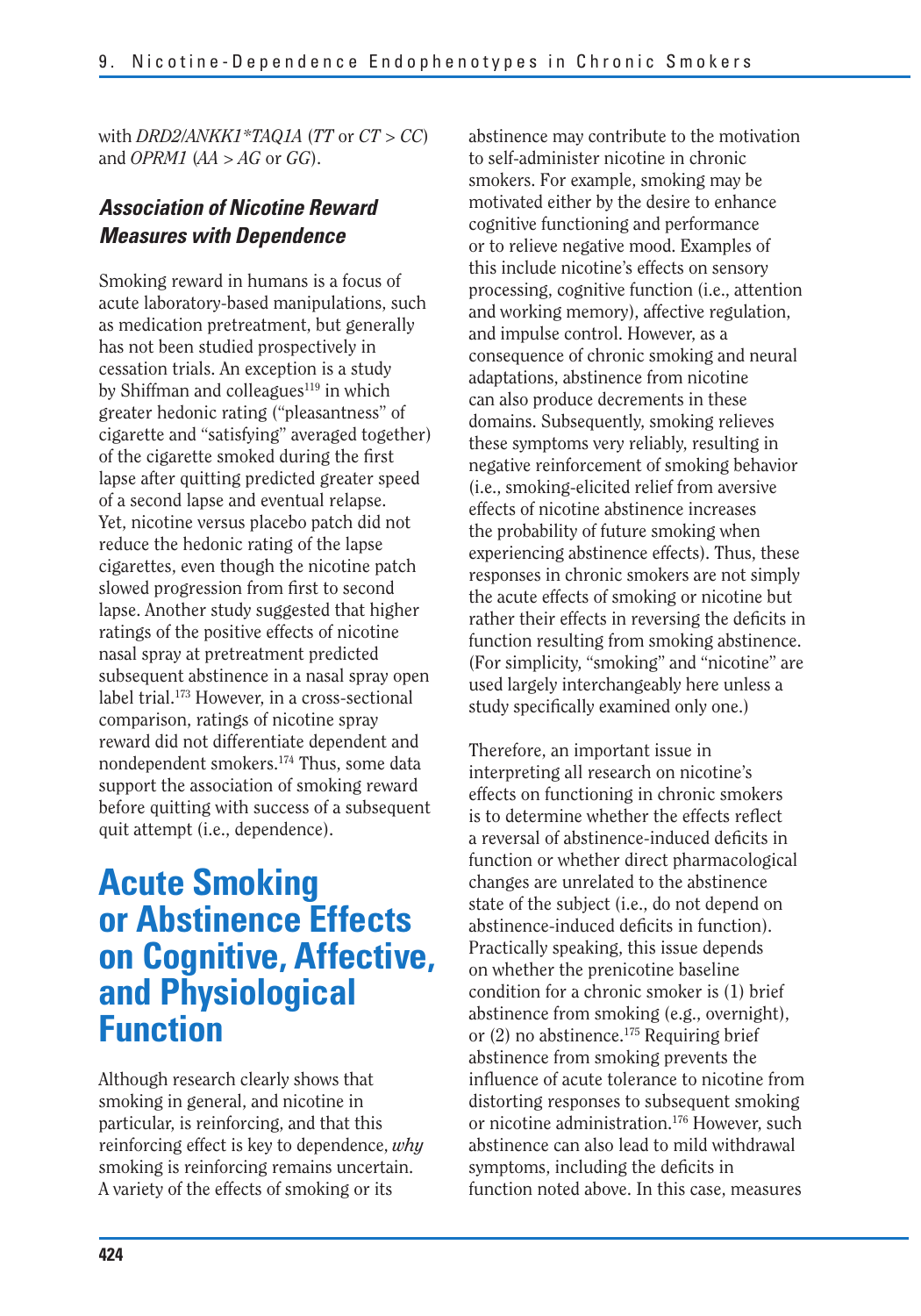following acute nicotine administration may reflect a reversal of these withdrawal-related deficits rather than direct effects of nicotine. This interpretation is supported by the general absence of many effects of nicotine in drug-naive individuals who do not experience withdrawal (i.e., nonsmokers) and the attenuated effect of nicotine in smokers who are not abstinent at baseline (and not in withdrawal).177

Neither procedure—brief abstinence or no abstinence from smoking before the administration of nicotine or smoking—is necessarily superior to the other; the choice of procedure depends on the goal of the research. However, the baseline state of the smoker must be considered in interpreting results of nicotine effects.178 Related to this issue is research on nicotine's effects in smokers who exhibit deficits in function from causes other than tobacco abstinence. As will be noted, nicotine can reverse many of these deficits as well as those due to ADHD symptoms, fatigue, or disease such as Alzheimer's, even when no effects are seen in smokers without these conditions. Therefore, the subject sample and session procedures need to be taken into consideration when interpreting nicotine's effects on function.

The following types of potential endophenotype measures will be considered in this section, both from the perspective of measuring nicotine effects (in a nondeprived state) as well as effects of nicotine deprivation: (1) sensory processing, (2) cognitive function, (3) craving, (4) affective regulation, and (5) behavioral regulation (impulse control). As explained, craving is included as a separate subarea because it is believed to comprise several of these functions, particularly cognitive and affective regulation, and has historically been a key concept in understanding dependence.179 As in the above sections, a review is given for each measure of what is known concerning the biological

plausibility, measurement, evidence for heritability and specific genetic associations, and relationship to nicotine dependence.

## **Electrophysiological Measures**

## *Resting EEG Activity*

Electrical brain waves (EEG signals) can be measured to monitor changes in the brain's activity by using electrodes placed on multiple scalp locations. The spectrum of EEG activity is summarized in terms of the peak amplitude or power (area under the curve) or frequency (rate of oscillation), and is categorized into four broad frequency bands. From fastest to slowest, these include beta (13–25 hertz [Hz]), alpha (8–12.5 Hz), theta  $(4-7.5)$ , and delta  $(1.5-3.5)$ . The power and frequency of these EEG oscillations reflect generalized neural activity in the cerebral cortex. This activity, in turn, reflects overall level of arousal and information processing. The arousal-enhancing effects of psychostimulant drugs, including nicotine, are believed to be important to explaining their abuse liability. Therefore, nicotine's effects on EEG activation provide a potential endophenotype for dependence; however, the links of such measures to dependence are not known.

#### **Biological Plausibility**

*Preclinical Research.* The effects of acute and chronic nicotine treatment on cortical EEG activity have been assessed in Wistar rats.180 Acute doses of 0.3, 0.9, and 2.7 mg/kg nicotine tartrate decreased high-voltage spindles. The effect was blocked by the nAChR antagonist mecamylamine, and when administered alone, mecamylamine increased high-voltage spindles. To test if tolerance would develop for the effects of nicotine on EEG activity, rats were chronically treated with three daily injections of 0.9 mg/kg nicotine tartrate for 10 days. No tolerance was seen for the effects of 0.9 or 2.7 mg/kg nicotine tartrate on EEG activity. In nucleus-basalis-lesioned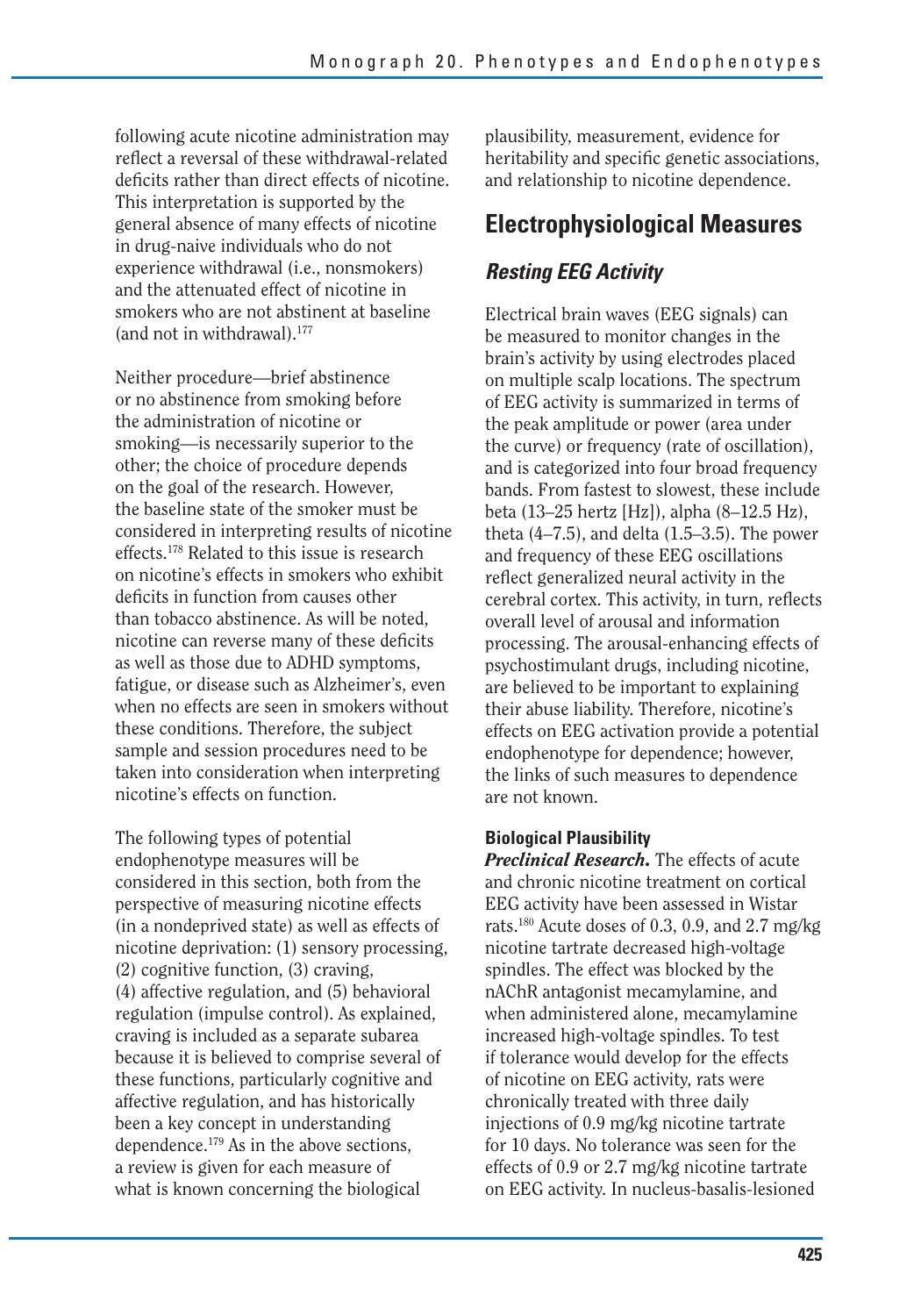rats, nicotine did not alter EEG activity. The authors conclude that both acute and chronic nicotine treatment desynchronizes EEG activity. Thus, the effects of nicotine on EEG activity appear to be dependent on nucleus basalis function.

*Human Clinical Research.* In humans, nicotine causes EEG activation, as evidenced by increases in alpha and beta frequency and decreases in theta and delta power, providing a neural correlate of nicotine's arousing effects.181 Abstinence from nicotine in chronic smokers produces decreases in alpha and beta frequency and increases slow wave activity; however, there is significant variability in the pattern and time course of such effects.182–185 The slowing of EEG activation during nicotine abstinence in chronic smokers is associated with decrements in performance on neurocognitive tasks.183

The effects of tobacco abstinence on resting EEG can be prevented by nicotine replacement with nicotine gum or transdermal nicotine.183,184 Smoking a cigarette after a brief abstinence period can reverse the decremental effects of nicotine abstinence on resting EEG182 as does nicotine administration.186 Further, nicotine abstinence effects on resting EEG can be mimicked by mecamylamine, an antagonist of brain nicotine receptors.<sup>187</sup> Mecamylamine pretreatment also blocks EEG effects of nicotine, suggesting that EEG neural correlates of nicotine abstinence effects are mediated by nicotinic cholinergic receptors.187 The central role of nicotine, rather than tobacco more generally, is supported by the failure of denicotinized cigarettes to produce the same changes in EEG activity as nicotine cigarettes; however, nonnicotine factors may also alter EEGs.188

#### **Description of Measurement of Resting EEG**

EEGs are measured by using electrodes placed on multiple scalp locations. The

assessment, analysis, and interpretation of EEG data are quite complex and beyond the scope of this chapter. Readers interested in designing EEG experiments are referred to an excellent introduction to EEG methods and measurement by Luck.189

#### **Genetic Influences on Resting EEG in Humans**

Measures of resting EEG are highly stable over long periods of time,<sup>190,191</sup> suggesting that this trait is heritable. For absolute EEG power (across the EEG spectrum), heritability estimates from twin studies range from 55% to 90% in child twin pairs $192$ and from 70% to 90% in adults.<sup>193</sup> Among a sample of 760 young adults from the Dutch twin registry, heritability estimates for the different EEG power bands were beta (.79), alpha (.90), theta (.85) and delta (.62); among middle-aged adults, estimates were similar: beta (.75), alpha (.85), theta  $(.75)$  and delta  $(.53).^{194}$  In a review of 10 twin studies measuring alpha power, the average heritability was reported to be 79%.195 The relatively lower estimates for heritability of delta wave activity suggest that environmental influences may play a more important role.

Although data from twin studies support the premise that resting, or background, EEG measures have a strong genetic basis, no studies were found of the heritability of chronic nicotine effects on EEG measures. Despite the strong evidence for the heritability of resting EEG measures, the literature on candidate gene associations is also scant. Only one genetic study was found of resting EEG components in smokers. Gilbert and colleagues followed 67 female smokers during 31 days of abstinence.196 Individuals carrying the minor *(\*A1)* allele for the *DRD2\*TAQ1A*  polymorphism, associated with decreased D2 receptor availability,<sup>197</sup> showed significantly greater EEG slowing during a high-stress task. Similar effects were found among subjects with higher levels of nicotine dependence. This study provides the first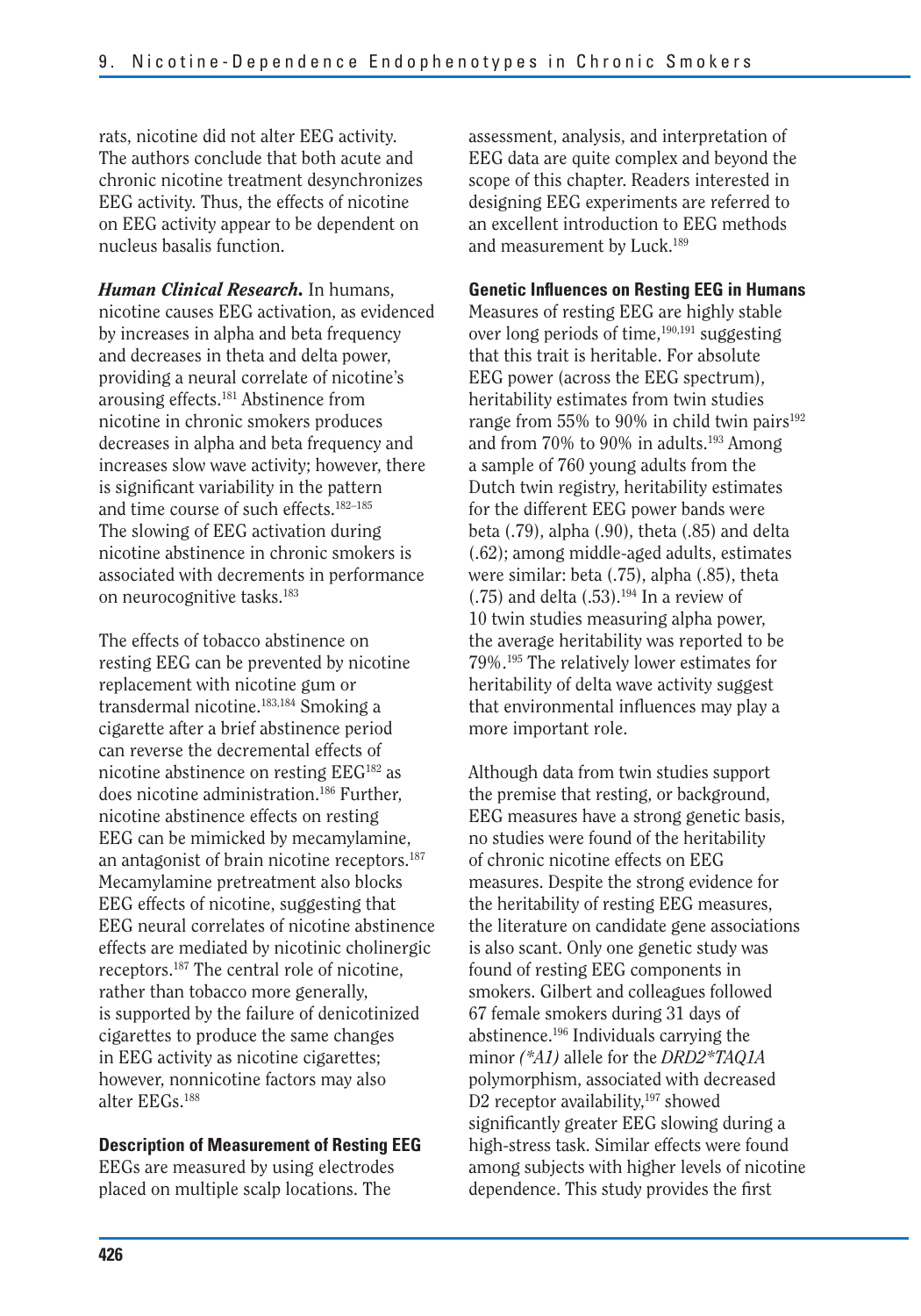evidence for a genetic association with EEG measures and also suggests a link of this endophenotype with nicotine dependence.

A series of studies has been conducted in a large sample of members of families with dense histories of alcoholism.198 These studies may be relevant, given the high rate of comorbidity between alcohol and nicotine dependence.91 Alcohol-dependent males had significantly higher beta and theta EEG power compared to controls.199,200 Genetic marker alleles across the genome were examined in these subjects, and evidence for linkage for the beta power endophenotype was found on a region on chromosome 4 that harbors the *GABAA*  receptor gene.198 Another investigation found a genetic association of resting EEG with a substitution polymorphism in exon 7 of the  $GABA<sub>n</sub>$  receptor gene, but only in normal subjects, and not in alcoholics.<sup>201</sup>

#### **Association of Resting EEG with Dependence**

No published studies were found that relate resting EEG measures to quitting success. The study described above by Gilbert and colleagues<sup>196</sup> reported a correlation between Fagerström tolerance scores and EEG slowing at day three of nicotine abstinence; however, the relationship of these changes to quitting success is unknown. To determine the potential utility of resting EEG as an endophenotype, this critical gap in knowledge must be addressed.

## *Event-Related Potentials*

#### **General Description of ERP and Measurement**

ERPs are positive and negative EEG voltage deflections in response to specific stimuli, including visual, auditory, or somatosensory.189 These positive- and negative-voltage fluctuations in the amplitude of electrical activity are labeled according to their direction (P for positive, N for negative) and time (or latency) following presentation of a discrete

stimulus. ERPs are also categorized as either exogenous or endogenous. Exogenous ERPs are early deflections linked to the features of the stimulus, such as intensity of the visual or auditory stimulus. For example, the P50 ERP is an exogenous ERP observed as a positive increase in amplitude occurring at about 50 milliseconds (ms) following stimulus presentation. Exogenous ERPs, such as P50, are thought to reflect initial sensory registration. By contrast, endogenous ERPs have a longer latency, following stimulus onset, and reflect stimulus processing and evaluation. For example, the P300 ERP occurs in response to an infrequent presentation of an irrelevant stimulus, typically measured during a target detection task.

Common ERP measures include P50, N100, N200, and P300 as well as contingent negative variation and mismatch negativity. P50 and P300 have been studied most frequently in tobacco research and will be the focus here (for an in-depth review on nicotine effects on ERPs, see Pritchard and colleagues<sup>202</sup>).

## *P50 ERP*

#### **Biological Plausibility**

*Preclinical Research.* In the mouse model, the P50 ERP is measured with a paired click paradigm but has a shorter latency (20 ms). In rodents, it is therefore referred to as the P20-N40 wave. DBA/2 mice have a deficit in auditory gating of the P20-N40 wave, and nicotine reverses this deficit.<sup>203,204</sup> Acute nicotine also increases the amplitude of the P20 wave and decreases the amplitude of the N40 wave in C57BL/6J mice and DBA/2Hsd mice.<sup>205</sup>

There is evidence from rodent models for a7 nAChR involvement in P20-N40 amplitude and P20-N20 gating.<sup>206</sup> Nine strains of inbred mice were analyzed for  $\alpha$ -bungarotoxin binding (a ligand for  $\alpha$ 7 nAChR) and P20-N40 gating. A significant correlation was observed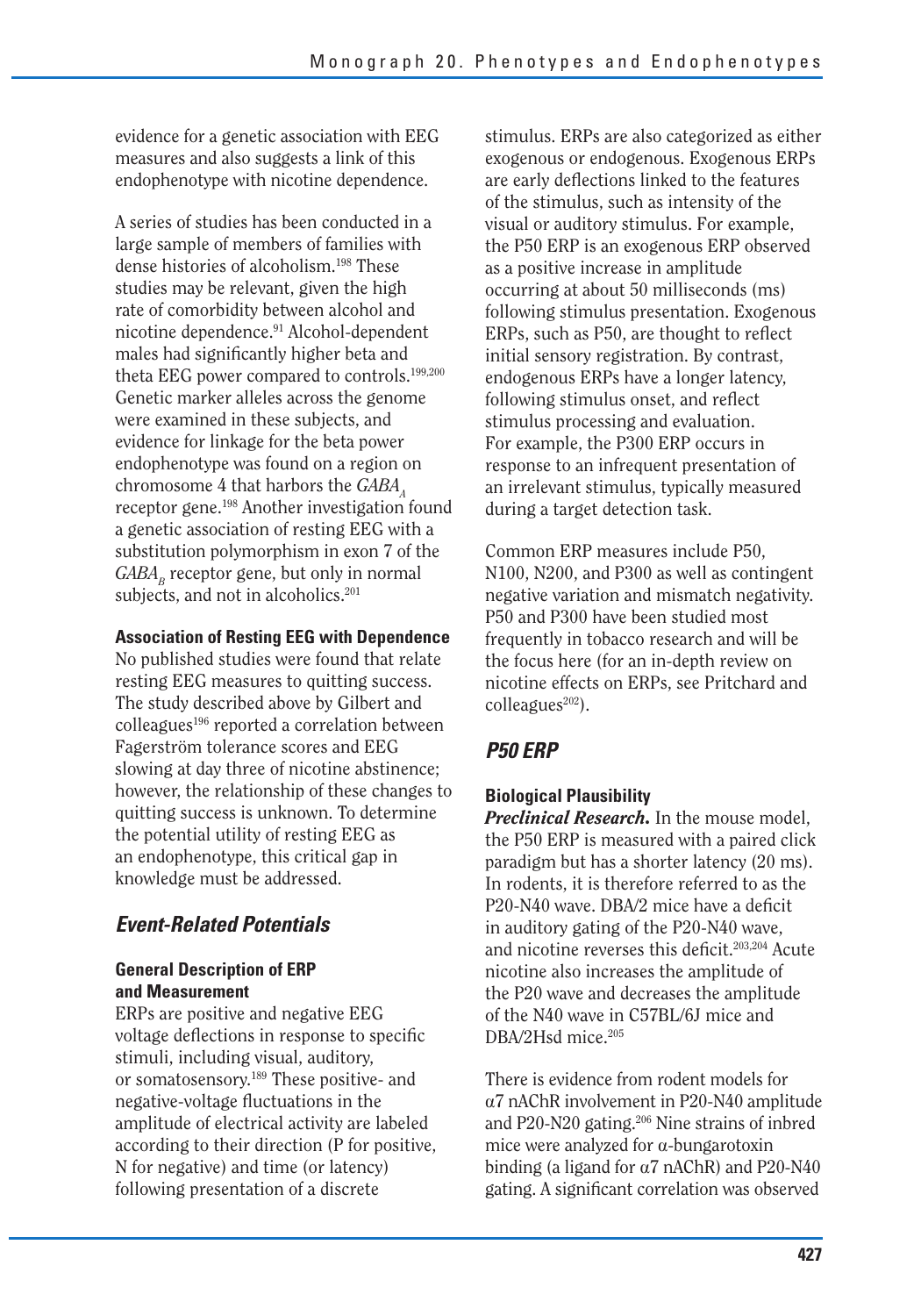between hippocampal  $\alpha$ -bungarotoxin binding and the P20-N40 response to the first auditory stimulus and the ratio of response to the first and second stimulus (i.e., the gating response). Nicotine has been shown to increase P20 and reduce N40 amplitude. These effects are sensitive to manipulation of dopamine.207 Mecamylamine attenuates nicotine effects on P20, but not on N40, suggesting a different role for nAChRs in these response waves.<sup>208</sup>

*Human Clinical Research.* Much of what is known about the P50 has come from research in the area of schizophrenia that focuses on a common P50 sensory gating deficit. Some studies suggest that schizophrenic patients exhibit a reduced ability to inhibit, or complete failure to inhibit, a brain response to the second of two auditory stimuli (see below).209,210 Smoking prevalence rates are as high as 80% among individuals with schizophrenia, significantly higher than in the general population.211 It has been posited that these elevated smoking rates are partly due to a normalizing effect of nicotine on the P50 response.212,213 Therefore, the literature on genetic associations with the P50 response in schizophrenia, discussed below, may help to elucidate the possible use of this measure as an endophenotype of nicotine dependence.

#### **Description of Measurement of P50 ERP in Humans**

As mentioned above, the P50 ERP is a positive EEG voltage deflection that occurs about 50 ms after presentation of an auditory or visual stimulus, and it reflects initial sensory registration. Much of this research in humans focuses on the P50 sensory gating deficit. This is typically measured in a pairedstimulus paradigm in which two stimuli (usually a sound or a "click") are presented about 5 ms apart. The ratio of response to the second stimulus versus the first stimulus is averaged over a large number of trials in this paradigm. In normal subjects, there is an average reduction in the response to

the second stimulus, reflecting an adaptive sensory gating or filtering mechanism.

**Genetic Influences on the P50 ERP in Humans**  Existing evidence suggests that the P50 ERP has a substantial genetic component. In healthy twins, heritability estimates for the P50 sensory gating response range from .44 to .68 for this measure.195,214,215 Given the evidence for genetic influences, it is not surprising that the measure is fairly stable over time; interclass correlations of .66–.77 have been reported for P50 suppression, when measured on two separate occasions.216 Interestingly, there is not strong evidence for significant shared genetic influences with the P300, suggesting different neurobiological mechanisms for P50 and P300.

Work on the specific genetic basis of the P50 ERP has focused on the P50 suppression deficit seen in schizophrenics. Consistent with evidence for the central role of the a7 nAChR cited above, a genome-wide analysis found evidence for significant linkage of the P50 auditory to a region in chromosome 15 that includes the  $\alpha$ 7 nicotinic receptor gene *CHRNA7.*217 Subsequently, Leonard and colleagues identified polymorphisms in the promoter region of *CHRNA7* with reduced transcriptional activity in reporter gene assay.218 In this study, schizophrenic patients exhibited less P50 inhibition than did controls, and a functional *CHRNA7*  polymorphism was associated with this measure.218 Although schizophrenia has been linked to this region and associated with *CHRNA7,*218 another group was unable to replicate the associations of the promoter variants with the P50 gating deficit.<sup>219</sup>

#### **Association of P50 ERP with Nicotine Dependence**

No published studies were found of the relationship of the P50 ERP or P50 suppression with level of nicotine dependence or quitting success.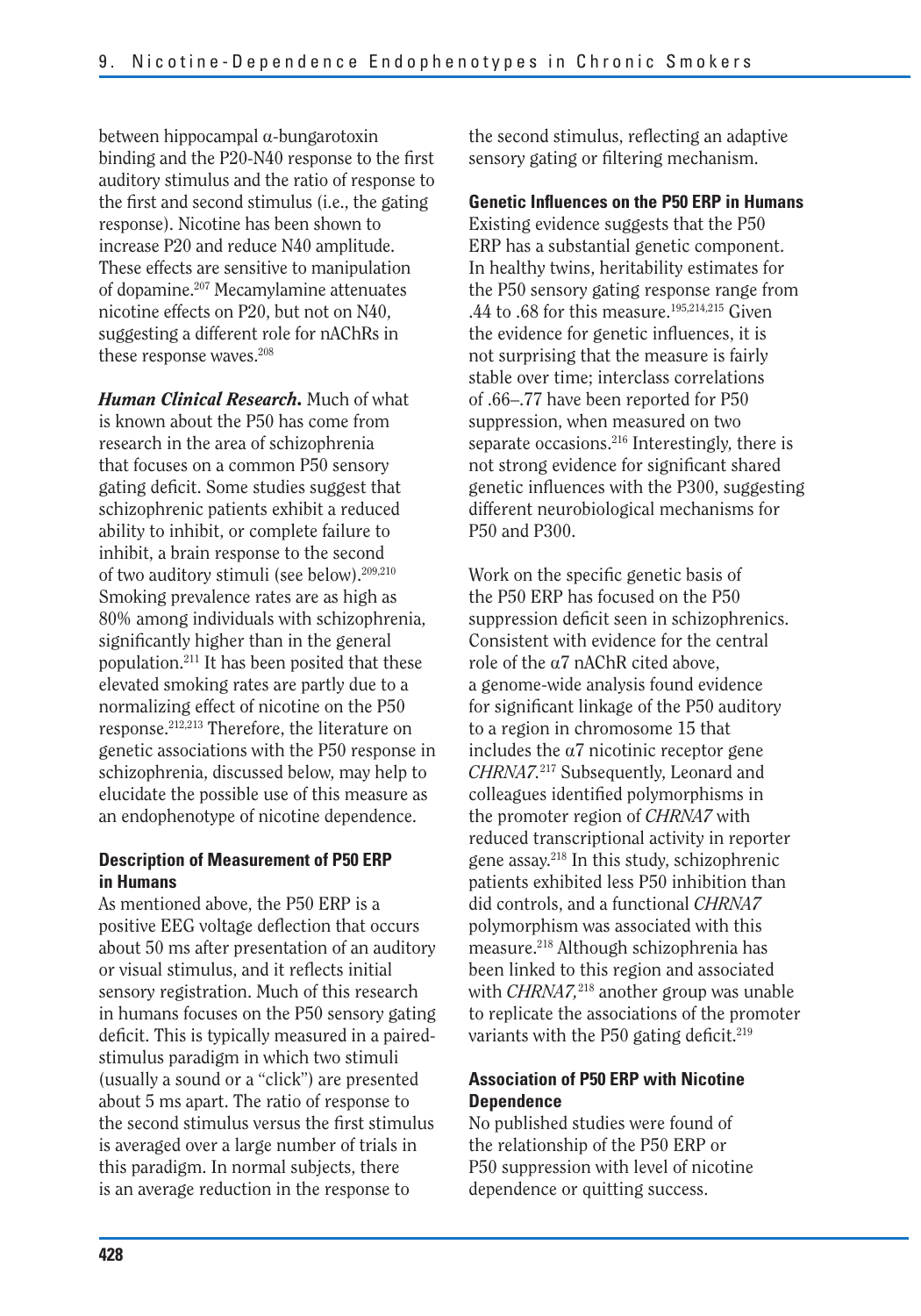### *P300 ERP*

#### **Biological Plausibility**

There has been little attention to effects of nicotine on the P300 in animal models. In one study, prenatal nicotine exposure in rats predicted a reduced auditory P300 ERP in the adult offspring relative to controls.220

In humans, differences between smokers and nonsmokers in the P300 ERP have been documented in a few studies.<sup>221,222</sup> Both current and former smokers show reduced P300 amplitude that correlates with hypoactivation in the anterior cingulate and frontal cortical regions.223 The presence of the deficit in former smokers suggests that this may be a predisposing factor rather than a consequence of nicotine exposure. However, it is also possible that both current and former smokers have neuroadaptive changes due to chronic nicotine exposure that are not reversed following long-term cessation.

Of greater relevance to withdrawal-related phenotypes are studies examining effects of tobacco abstinence on the P300 ERP. Brief abstinence from tobacco increases P300 latency and decreases P300 amplitude, effects that are reversed by smoking.181 In one study of smokers abstaining for nine hours, smoking two cigarettes reduced P300 amplitude.<sup>224</sup> However, another study found that 12-hour abstinence had no effects on P300 amplitude but did increase P300 latency.225 Although the results of investigations of effects of nicotine and of tobacco abstinence on P300 are not entirely consistent, there is some evidence suggesting that P300 deficits may predispose to smoking, are intensified by abstinence in chronic smokers, and are reversed by smoking following brief abstinence.

#### **Description of Measurement of P300 ERPs in Humans**

As mentioned above, the P300 is an endogenous, positive EEG deflection at about 300 ms following a stimulus. Unlike the P50 ERP, which is a purely sensory response, the P300 is sensitive to differences in stimulus parameters. It is typically measured in a visual or auditory oddball paradigm in response to an infrequent (i.e., "oddball") stimulus occurring in the context of common target and nontarget stimuli in a target-detection task. Generally speaking, the more unexpected and infrequent the oddball stimulus, the stronger is the ERP response. The P300 is measured across a large number of trials and reported in terms of both average peak amplitude and average latency from the stimulus, with the former reflecting the amount of cognitive resources required for stimulus processing and evaluation and the latter reflecting the time required for such processing.202

#### **Genetic Influences on the P300**

In general, P300 amplitude and latency appear to be stable and heritable traits. Testretest correlations of .66–.67 are reported for assessments performed on two separate occasions.214 In adolescents, test-retest correlations are also high.226 The strongest evidence for the heritability of the P300 ERP is presented in a meta-analysis of five twin studies, reporting a "meta-heritability" of 60% (95% confidence interval [CI], 54%– 65%) for P300 amplitude and 51% (95% CI, 43%–58%) for P300 latency.195 In individual twin studies, heritability estimates for P300 amplitude and latency range from .41 to .78.214,227,228 Although P300 amplitude and latency share genetic variance (i.e., onehalf of the variance in these measures is due to common genetic influences), there is no evidence for significant shared genetic influences for the P300 and P50 ERP, suggesting different neurobiological mechanisms.<sup>216</sup> No studies were identified of genetic influences on effects of nicotine or tobacco abstinence on the P300; however, given consistent evidence that the trait itself is heritable, genetic variation in nicotine effects would be expected.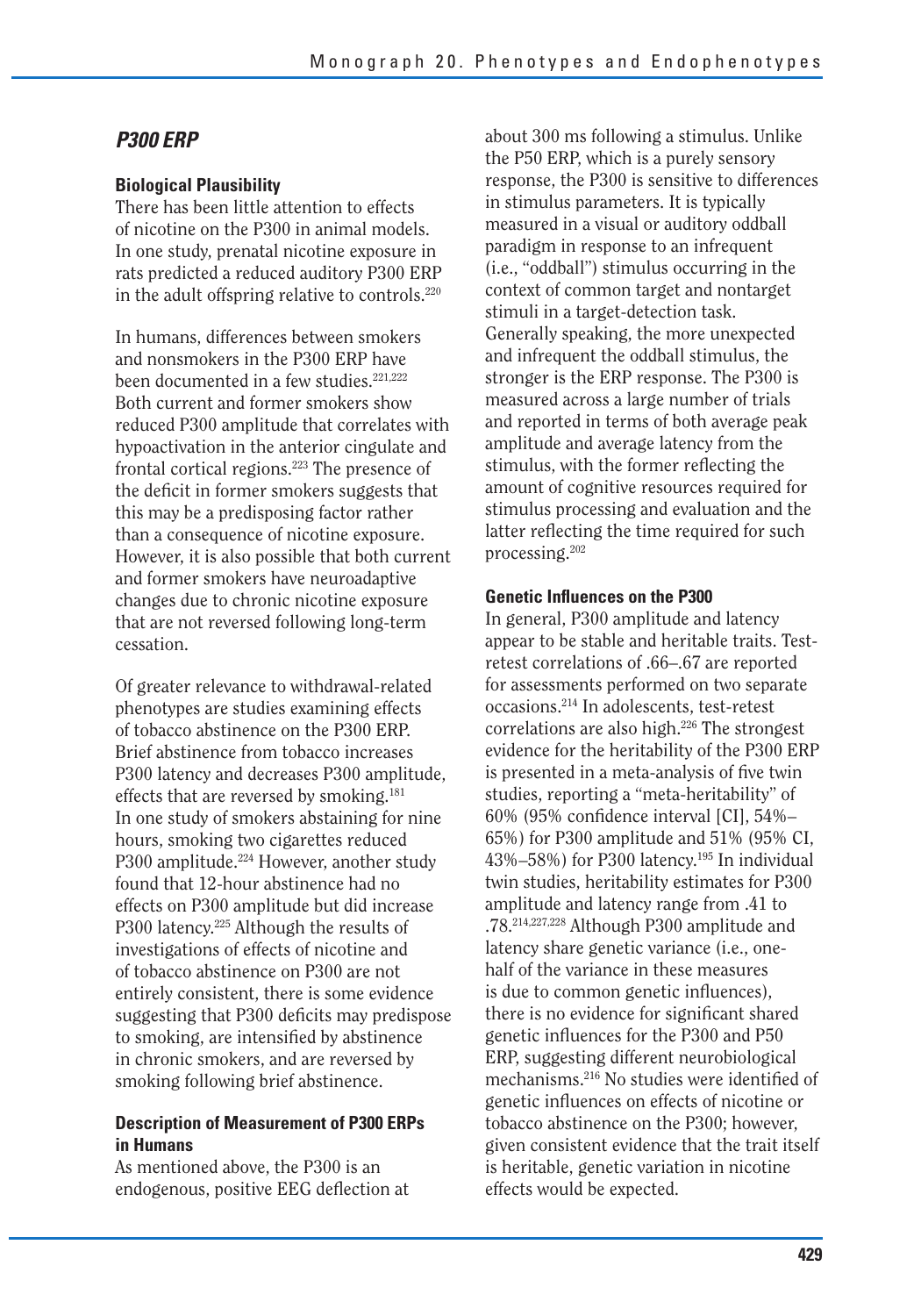Genetic association studies of P300 focusing on effects of nicotine or smoking are rare. However, there is growing evidence for specific genetic influences on the P300 in the general population and in populations in which smoking rates are high. For example, using genome-wide linkage analysis in the Collaborative Study on the Genetics of Alcoholism, Porjesz and colleagues<sup>198</sup> found evidence for linkage of P300 (measured in a visual task) to regions on chromosomes 2, 5, 6, and 3.

Evidence for genetic linkage supports the pursuit of specific genes that may underlie deficits in P300 that may have relevance to nicotine dependence. Given the importance of dopamine signaling in schizophrenia, polymorphisms in genes in the dopamine pathway have been examined for associations with P300, although with mixed results. The *DRD2\*TAQ1 A1* variant, associated with smoking risk in some studies, has also been linked with prolonged P3 latency in the sons of active and recovering alcoholics.<sup>229</sup> A nonsynonymous *(SER9GLY)* variant in the dopamine receptor D3 gene *(DRD3)*  previously associated with schizophrenia has been related to reduced P300 amplitudes in the left parietal area.<sup>230</sup> The reduced activity *\*7-*repeat allele of a common dopamine receptor D4 VNTR polymorphism has been linked with P300 response to novel stimuli; the results, however, were modified by a measure of dopaminergic tone (i.e., the eyeblink response).<sup>231</sup> Although these studies have not focused specifically on nicotine effects, both the *DRD2\*TAQ1* A1 and the *DRD4\*7-*repeat allele have been associated with smoking status in some studies,  $31,38$ and *DRD3* activity mediates, in part, nicotine self-administration in rodent models.<sup>232</sup>

As discussed further below with respect to neurocognitive deficits, the *COMT* gene is an excellent candidate gene for measures involving sensory processing and neurocognitive function. The COMT enzyme inactivates dopamine, with important effects

in the prefrontal cortex where dopamine transporter (reuptake) levels are low.233 Among schizophrenics, carriers of the lowactivity *\*MET* allele (increased dopamine) show smaller frontal P300 amplitudes, an effect interpreted as reflecting less "noise" in the prefrontal cortex.234 During a task of behavioral inhibition mediated by the frontal cortex (i.e., go/no-go) *COMT\*MET*  allele carriers show an anteriorization of the P300 response during the no-go target, which the authors suggest may alter ability to inhibit responses.<sup>235</sup> However, other studies have found no association of *COMT*  genetic variation with P300 amplitude or latency.236 No studies were found examining the role of genetic factors on nicotine effects on the P300.

#### **Association of P300 ERP with Nicotine Dependence**

As with the P50 ERP, no published studies were found of the relationship of the P300 ERP with level of nicotine dependence or quitting success.

## *The PPI of Startle Response*

The PPI of the acoustic startle reflex is another task thought to measure the ability to filter sensory information or sensory gate.237,238 Although the basic construct involving inhibition or "gating" of response to a second stimulus is similar to the P50 ERP, this measure is based on an eyeblink reflexive response, rather than on electrophysiological measurement (discussed below).

#### **Biological Plausibility**

The effects of acute nicotine on PPI across strains of mice and rats are highly variable, supporting genetic influences. In one study, acute nicotine administration enhanced PPI in C57BL/6 mice.<sup>239</sup> In a strain survey of the effects of nicotine on PPI in 129S6, BALB/cByJ, C57BL/6J, DBA/2, and NMR1 mice, nicotine enhanced PPI only in NMR1 mice.<sup>240</sup> Another study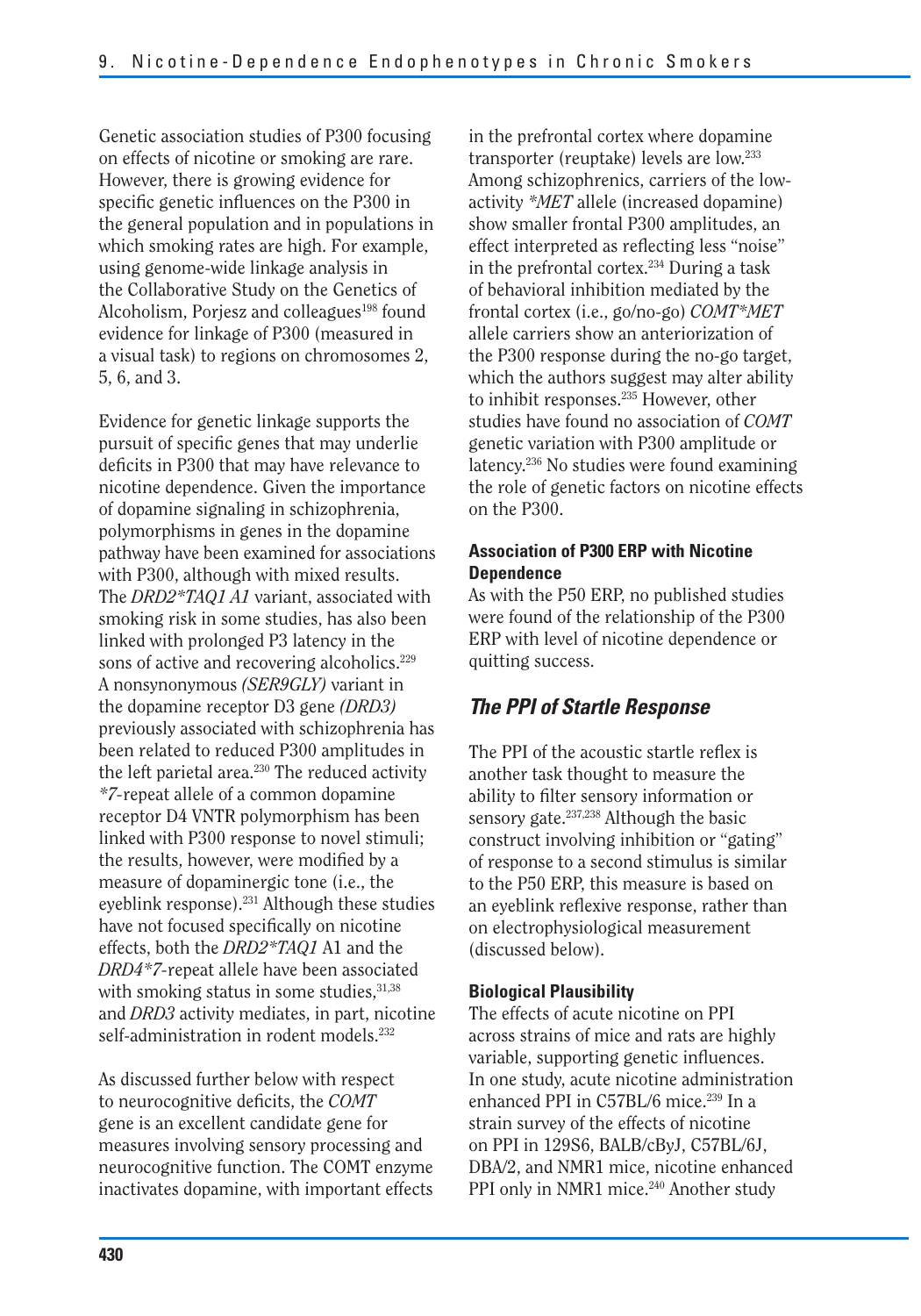found no enhancement of PPI with nicotine in DBA/2J, C3H/HeJ, C57BL/6, or 129T2/SvEmsJ mice.<sup>241</sup> The different effects of nicotine on PPI may be due to different doses of nicotine used and to strain differences. The study by Spielewoy and Markou<sup>241</sup> found genetic differences in the ability of nicotine to reverse phencyclidine (PCP) disruption of PPI; nicotine reversed PCP-associated deficits in PPI in DBA/2J and C3H/HeJ mice but not in C57BL/6 or 129T2/SvEmsJ mice. In Sprague-Dawley rats,242,243 nicotine enhanced PPI, but in Wistar rats, nicotine had no effect on PPI.244 In a study that compared the effects of nicotine on PPI between Sprague-Dawley rats and BALB/c mice, nicotine disrupted PPI in the Sprague-Dawley rats but enhanced PPI in the BALB/c mice.<sup>245</sup> In  $\alpha$ 7 nAChR subunit knockout mice, no deficits in PPI were found.246 However, PPI was disrupted in  $\beta$ 3 nAChR knockout mice, suggesting that  $\beta$ 3-containing nAChRs are involved in PPI.247

With respect to preclinical studies of nicotine withdrawal effects on PPI, DBA/2 mice withdrawn from nicotine showed decreased PPI for the 8-decibel (dB) and 12-dB prepulses but not for the 4-dB prepulse.<sup>248</sup> A follow-up study from the same laboratory compared the effects of nicotine withdrawal on PPI in DBA/2 mice and C57BL/6 mice and found no withdrawal-associated PPI deficits.<sup>249</sup> The different results across studies could be related to the different doses used or could suggest that the effects of nicotine withdrawal on PPI are mild. In support of the latter, no nicotine withdrawal deficits were seen in PPI in Long-Evans rats, Sprague-Dawley rats, and Wistar rats.237,250

In humans, acute smoking of a cigarette has been shown to increase PPI (i.e., reverse the attenuation due to abstinence) very acutely within minutes after smoking.251,252 Demonstration that a subcutaneous injection of nicotine (6 or  $12 \mu g/kg$ ) also increased PPI confirmed that nicotine

per se increases PPI.253 In contrast, PPI is attenuated (i.e., less inhibition of startle or sensory gating) by overnight abstinence in dependent smokers.252 Thus, while there has been less attention to nicotine's effects on PPI, as compared with EEG measures, these data suggest that PPI could be a plausible endophenotype.

#### **Description of PPI Measurement in Humans**

PPI is typically measured within a classic startle paradigm that assesses reflexive muscle contractions by using electromyographic, or EMG, recording of the orbicularis oculi muscles (eyeblink response) following presentation of a sudden intense stimulus (visual, auditory, or tactile). The startle reflex itself is thought to relate to mood or affect and is discussed later in this chapter as a potential endophenotype of affect regulation. PPI of the startle response reflects the extent to which a preceding weaker stimulus suppresses or attenuates the sensorimotor reflex response to the subsequent intense stimulus. This response occurs in animals and humans, although there is substantial individual variability.254 Various adaptations of this paradigm have used pictorial representations of smoking cues or affective stimuli; however, using smoking cues as the prestimulus does not appear to modulate the acoustic startle response.255

#### **Genetic Influences on Prepulse Inhibition of Startle**

Although there is evidence for high retest reliability for PPI measures, suggesting that this is a stable trait measure,  $256,257$ only one study has examined the heritability of PPI. In this study of 170 female twins aged 18–28 years, it was estimated that roughly 50% of the genetic variability in PPI is due to genetic influences, some of which are shared with absolute startle response.258 However, a follow-up study of affective modulation of startle provided no evidence for significant heritability.<sup>259</sup> At the writing of this chapter, no studies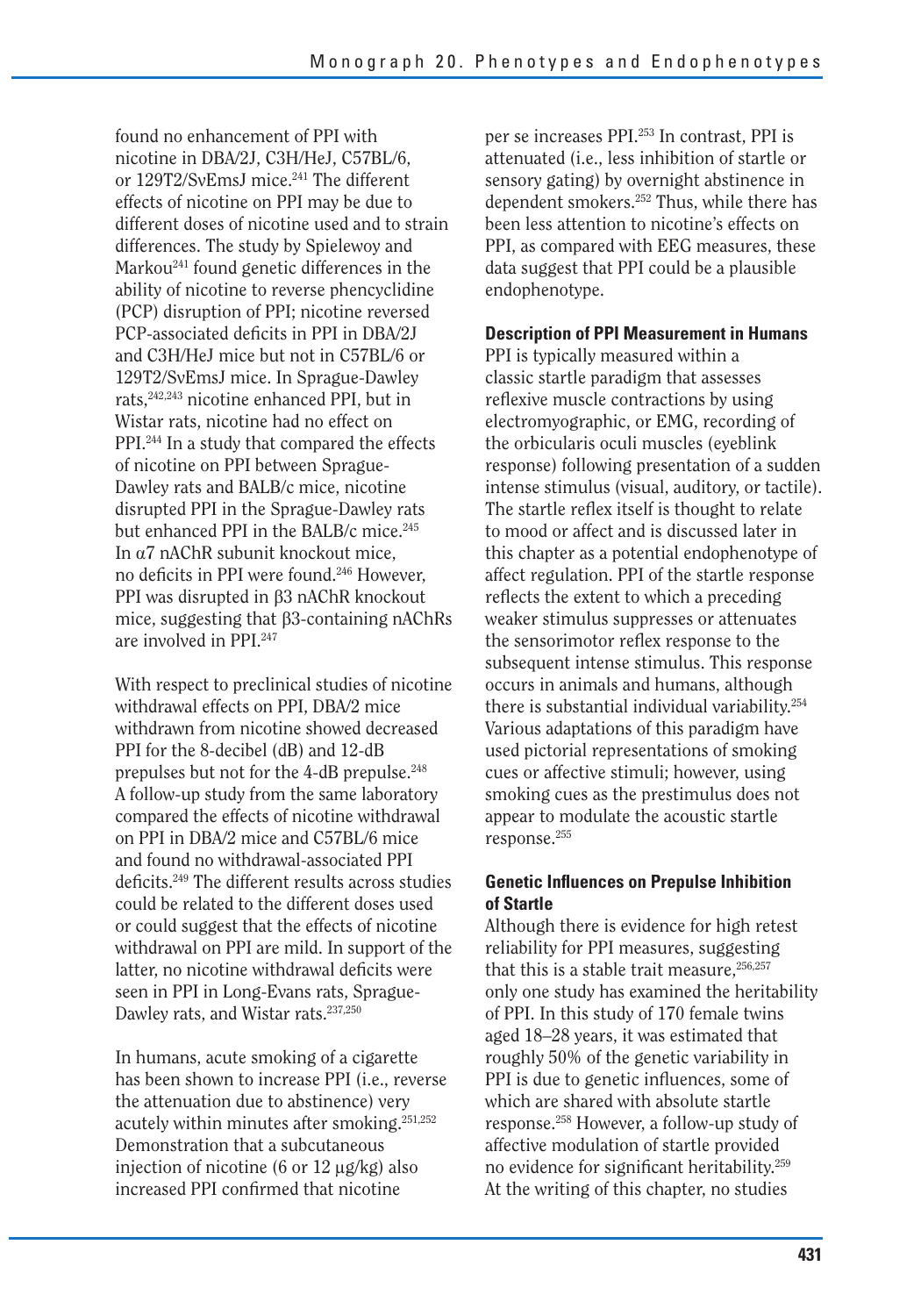were identified relating specific genetic variants to PPI.

#### **Association of PPI with Nicotine Dependence**

Of these EEG measures, only PPI has been studied in relation to cessation outcome or other indices of nicotine dependence. In the study by Kumari and colleagues $^{252}$ described above, PPI was attenuated (i.e., less inhibition of startle or sensory gating) by overnight abstinence to a greater degree in more dependent smokers, based on their score on the Fagerström Tolerance Questionnaire. This suggests that attenuation in PPI due to overnight abstinence relates cross-sectionally to degree of current dependence on one selfreport measure of dependence.

## **Cognitive Function**

#### *Attention and Vigilance*

#### **Biological Plausibility**

Nicotine's effects on attention have been the focus of several studies in rodents. The fivechoice serial reaction time task (5CSRTT) is one of the best studied of these models. In the 5CSRTT, rodents must attend to an array of five apertures for presentation of a brief light stimulus and respond with a nose poke in the illuminated aperture for food reinforcement. The 5CSRTT allows for assessment of multiple behavioral measures that include the percentage of correct responses (i.e., accuracy), percentage of omissions (i.e., the failure to respond to the stimulus), response latency, latency to collect the reinforcement, and premature responding (i.e., nose pokes during the intertrial interval); for a review, see Kumari and colleagues.<sup>260</sup>

Several studies have used the 5CSRTT to study nicotine effects on attentional processes. Acute nicotine enhances attention in the 5CSRTT, increases reaction time on correct responses, and increases accuracy.261–263 Surprisingly few animal

studies have examined the effects of nicotine withdrawal on attentional processes. In one study, hooded Lister rats were tested for the effects of withdrawal from 3.16 mg/kg/day of nicotine on the 5CSRTT.264 Increased omissions were seen after both spontaneous withdrawal and precipitated withdrawal with the high-affinity nAChR antagonist  $DH\beta E$ ; the  $\alpha$ 7 nAChR antagonist methyllycaconitine did not precipitate withdrawal. Thus, nicotine withdrawal was associated with an increased failure to respond to the stimuli. This deficit in attention to the stimuli involves high-affinity nAChRs such as the  $\alpha$ 4 $\beta$ 2 nAChR.

An alternate paradigm for assessing nicotine's cognitive effects in rodents is fear conditioning (in which a neutral stimulus is paired with an aversive stimulus, and then freezing to the neutral stimulus is measured). In one study,<sup>265</sup> C57BL/6 mice were treated with nicotine for 12 days and then withdrawn from nicotine; 24 hours later, mice were conditioned. Nicotine withdrawal disrupted contextual fear conditioning, a hippocampus-dependent version of fear conditioning,<sup>266,267</sup> but not cued fear conditioning, a hippocampusindependent version of fear conditioning.<sup>266,267</sup> The selectivity of the withdrawal deficits suggests that nicotine withdrawal affects specific types of learning and does not affect processes common to both types of learning. It is possible that relapse occurs in smokers after withdrawal from nicotine as an attempt to ameliorate learningrelated deficits. In support, the withdrawal deficit in contextual fear conditioning in mice was reversed by treatment with acute nicotine.265

Animal studies examining the genetic basis of nicotine effects on attention are limited, but the effects of nicotine on fivechoice serial reaction time (5CSRT) have been shown to be strain dependent in rats. Nicotine improved choice accuracy in Sprague-Dawley rats but not in hooded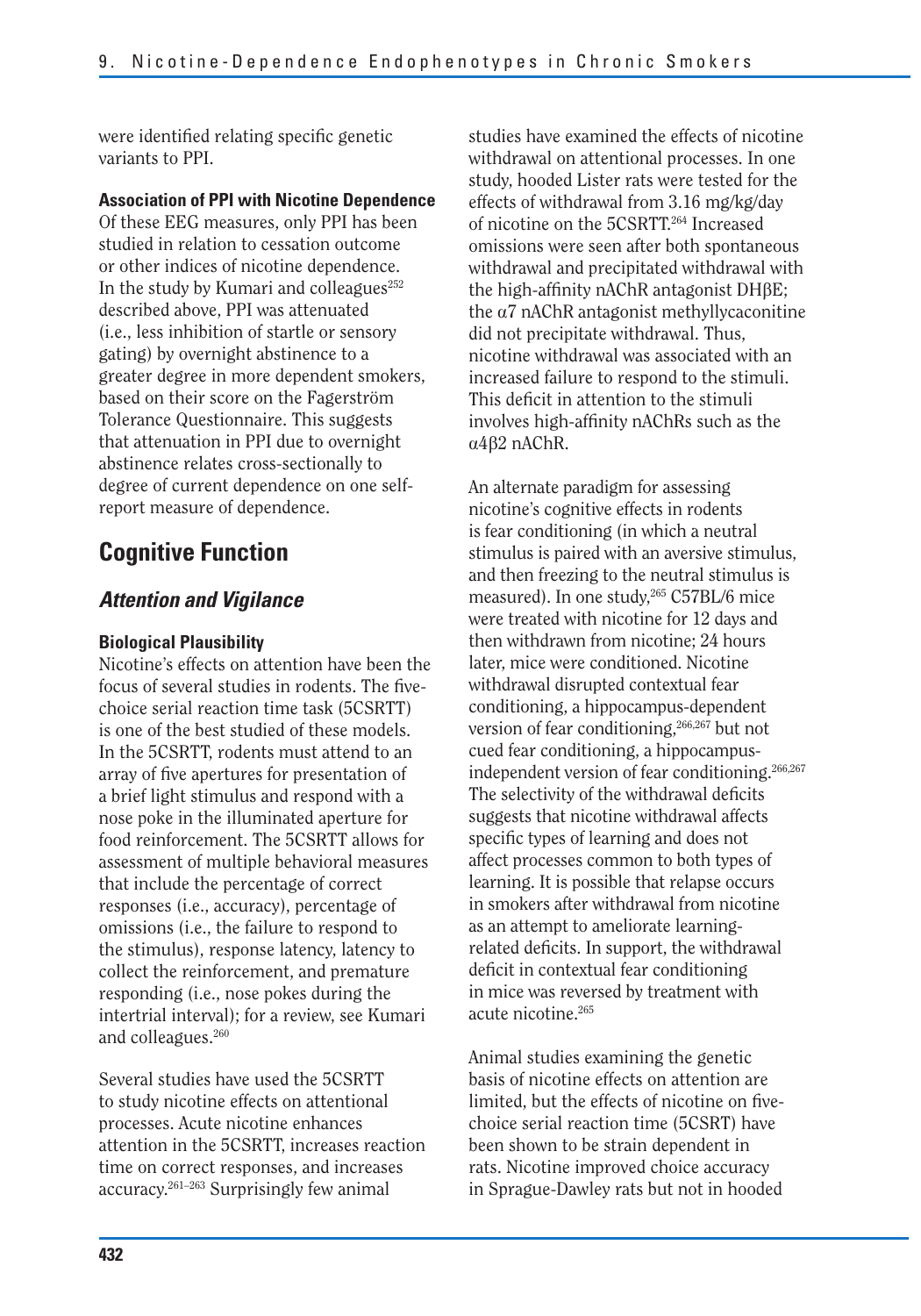Lister rats.268 Another study demonstrated that nicotine enhanced 5CSRT in C57BL/6 mice.<sup>269</sup> In this study, drug-naive  $\alpha$ 7 nAChR subunit knockout mice showed deficits in 5CSRT, compared to wild-type mice. Thus,  $\alpha$ 7 nAChR may be involved in some attention processes.

In humans, several converging lines of evidence have linked self-reported inattention symptoms to smoking behavior. Individuals with a clinical diagnosis of ADHD have higher rates of smoking initiation and persistence. Further, smokers with a history of ADHD (current or childhood) are more likely than those without a history of ADHD to experience nicotine withdrawal symptoms, including irritability and problems with concentration.270 Inattention symptoms are also associated with selfreported reasons for smoking (e.g., smoking for stimulation) and nicotine dependence in the general population of smokers.271 Impulsivity symptoms are also associated with smoking prevalence in young adults.<sup>272</sup> Most critically, smokers without a diagnosis of ADHD who reported increases in subclinical ADHD symptoms during the first week of abstinence were significantly more likely to relapse than were smokers who did not report increases in inattention symptoms.273 Improvements in attention and performance due to nicotine have also been reported in studies of nonsmokers without ADHD274 and smokers and nonsmokers with ADHD.275

#### **Description of Measures of Attention and Vigilance in Humans**

Measures of attention tap the ability to focus and sustain attention on relevant stimuli. The most commonly used measure of visual attention is the continuous performance task (CPT). In this computerized task, participants are presented with a visual target for 50 ms (e.g., an "X") and nontarget stimuli (e.g., an "O") in rapid succession. They are instructed to make a rapid response (e.g., press a button) only when a target

stimulus is presented. A variation on the basic CPT (CPT-identical pairs [IP]) is to instruct participants to make a response when they see an identical pair of targets (e.g., two digits or letters) presented in succession.276 CPT-IP has been advocated for use in adults, as the basic CPT may not be sensitive enough to capture inattention symptoms in the general population.<sup>277,278</sup> The CPT has been shown to discriminate between those with and without ADHD among children and adults<sup>279–281</sup> and to be sensitive to the effects of ADHD medications.282 As described above, the CPT is sensitive to the effects of nicotine abstinence<sup>282</sup> and nicotine administration.<sup>275</sup>

Other measures of visual attention that are sensitive to nicotine effects include the Rapid Visual Information Processing  $(RVIP)$  task<sup>283</sup> and the letter cancellation task.284 Regular smokers observed over 24 hours of abstinence performed more poorly on this cancellation task, with reduced rates of target detection and increased response times as duration of abstinence increased, demonstrating withdrawal-induced deficits. Finally, auditory attention can be measured with the Digit Span test of the Wechsler Adult Intelligence Test-Revised, which is sensitive to medication effects,<sup>285</sup> but not well studied with respect to nicotine effects. In general, most studies show that smoking, or nicotine delivery by other methods in abstinent smokers, produces only modest improvements in simple reaction time performance, finger-tapping speed over short periods (e.g., less than one minute), or other simple psychomotor tasks.<sup>177</sup>

#### **Genetic Influences on Attention and Vigilance**

Although no studies were found that examined the heritability of nicotinerelated effects on measures of attention and vigilance, existing data support the heritability of baseline task performance.<sup>286</sup> For the CPT, heritability estimates of 39% and 49% have been reported for verbal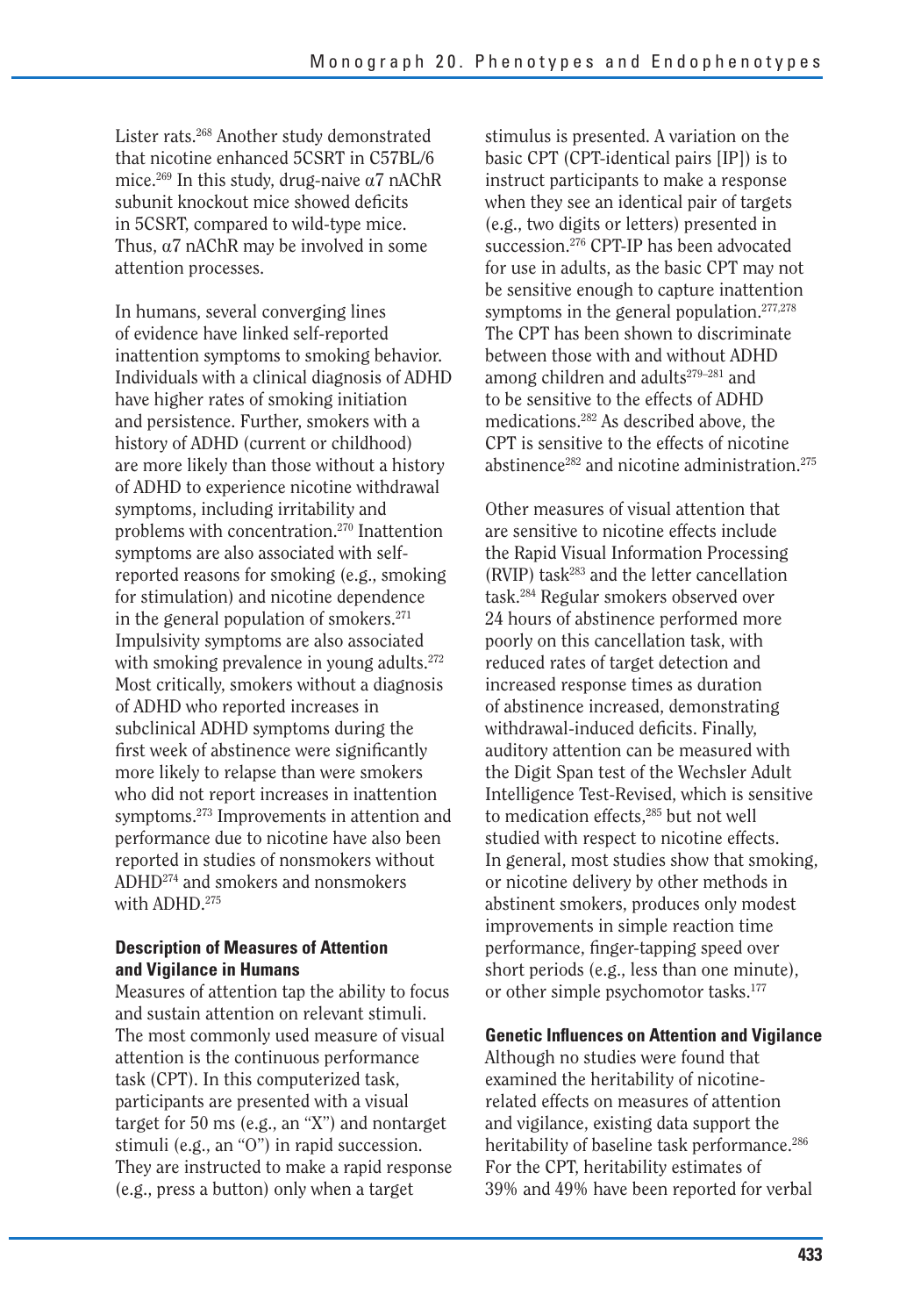and spatial attention, respectively.276 For the digit symbol substitution test, heritability estimates of 67% have been reported.<sup>287</sup> By using a simple reaction time task in a sample of 213 twins, the heritability of attentional/motor performance was estimated to be 64%. Other studies have focused on the heritability of performance within families with schizophrenia. For example, using a registry of families with schizophrenia in Finland, Tuulio-Henriksson and colleagues,<sup>288</sup> reported heritabilities of .09 and .20 for visual and auditory attention, respectively. Thus, while there is general support for the heritability of performance of tasks assessing attention, the genetic contributions appear to vary by both measure and population.

Associations of candidate genes in the dopamine pathway with attention-vigilance measures have also been reported; however, the results have not been consistent. In the single study of genetic associations with nicotine effects on attention, Gilbert and colleagues found that smokers carrying the "high-risk" *\*A1* allele of the *\*TAQ1* polymorphism in the *DRD2* gene exhibited greater improvements in RVIP task performance following nicotine administration.289 Several studies have examined the *VAL/MET* polymorphism in the *COMT* gene described above. Consistent with the premise that dopamine levels in prefrontal cortex facilitate attention, the low-activity *\*MET* allele has been associated with better performance on the CPT;290,291 however, another study found no association between CPT performance and the *COMT* genotype.<sup>292</sup> Performance on the CPT has also been associated with a common repeat polymorphism in the dopamine transporter gene among children with ADHD; however, the direction of association is inconsistent across studies.293,294 One study provides evidence for an association of a repeat polymorphism in the dopamine receptor D5 gene *DRD5*  with CPT performance in children with

ADHD and their parents.295 Visuospatial attention has also been associated with a polymorphism in the  $\alpha$ 4 nicotinic receptor gene *CHRNA4,* providing further support for attention-related endophenotypes of nicotine dependence.296 Thus, although only one study examined the role of specific genetic factors in nicotine effects on attention,289 the genetic associations identified for task performance (independent of nicotine) are consistent with those found for smoking status and smoking cessation.

#### **Relation of Attention and Vigilance Measures to Dependence**

Several of the measures described above are sensitive to effects of nicotine deprivation in dependent smokers.297,298 In addition, smokers with higher scores on the FTND exhibit increased neural activation in regions related to visuospatial attention (e.g., anterior cingulate cortex) while viewing smoking and neutral pictures,<sup>299</sup> suggesting that nicotine dependence may moderate attentional task performance.

Two small studies assessed relationships of CPT to quitting success. In one study of adolescent smokers, commission errors on the CPT predicted relapse;<sup>300</sup> however, commission errors may be more reflective of impulse control deficits than attentionvigilance (see section below on "Impulse Control"). In a study of schizophrenic smokers, baseline CPT performance did not predict quitting in a smoking treatment program.301

## *Working Memory*

#### **Biological Plausibility**

Nicotine's effects on learning are a plausible mechanism for its positive and negative reinforcing effects.302 For example, learned associations of nicotine delivery with smoking-related stimuli may promote drug craving. Likewise, the ability of nicotine to reverse cognitive deficits could contribute to relapse if abstinent smokers attempt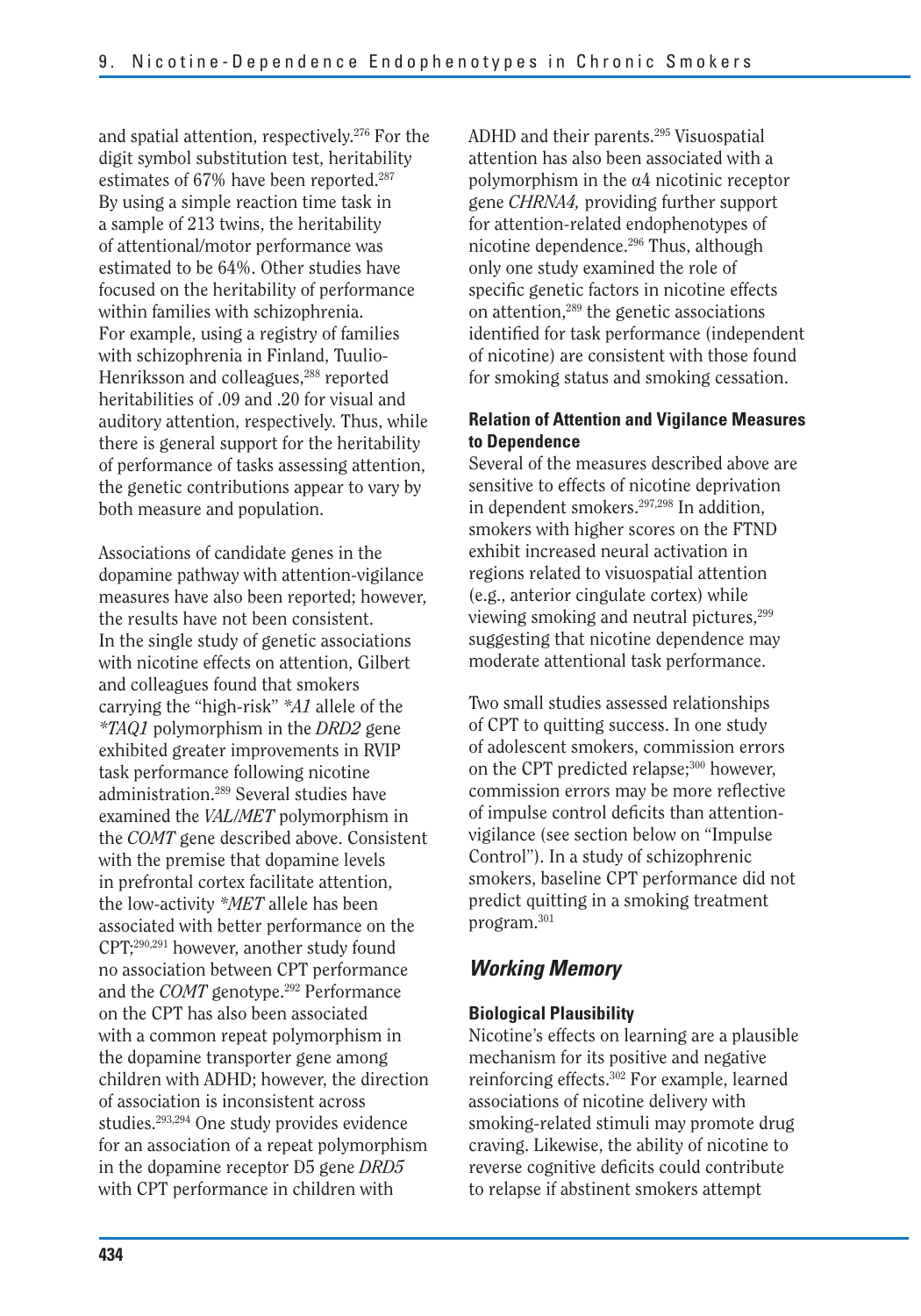to ameliorate the withdrawal deficits by resuming smoking.

This premise has received substantial support in rodent models of nicotine's effects on learning. Specifically, nicotine enhances hippocampus-dependent contextual fear conditioning;265,303–306 it does not enhance the hippocampus-independent association between the auditory conditioned stimulus (CS) and the foot shock unconditioned stimulus (US), $305,306$  even when the difficulty of the task is increased.<sup>307</sup> Acute nicotine has also repeatedly been shown to enhance working memory, as measured in the 8-arm radial maze (for a review see Levin and Simon<sup>308</sup>) and as measured in trace fear conditioning.307,309 Nicotine also improves learning in paradigms such as passive avoidance, 310-312 active avoidance, 313,314 the Morris water maze, 315,316 and a visual discrimination task.<sup>317</sup>

With respect to the genetic underpinnings of nicotine's effects on learning, the earliest studies focused on strain surveys of inbred mice. In work by Bovet and colleagues, <sup>318</sup> nicotine produced the most active avoidance in C3H/He mice followed by CBA mice, C57BL/6 mice, AHe mice, Swiss mice, BALB/c mice, and then DBA/2 mice. In the remaining strains, nicotine disrupted learning, with the greatest deficit seen in C57BR/cd mice followed by C57BL/10 mice, and then A/J mice. In a visual discrimination task in which mice learned to exit a chamber through the correct door to avoid a shock, nicotine enhancement of learning varied across inbred strains of mice.319 In A/J, C3H/He, and DBA/2J mice, nicotine enhanced visual discrimination (C3H/He  $\ge$  DBA/2J  $\ge$  A/J), but in the BALB/c strain, nicotine disrupted performance. In a comparison of the effects of nicotine on consolidation of a Y-water-maze task, nicotine improved consolidation in C57BL/6 mice but disrupted consolidation in DBA/2 mice.320 Thus, comparisons across inbred strains of mice show clear influences of

genetics on the acute effects of nicotine on learning and also suggest that these effects may be task specific.

Targeted mutations and selective breeding studies also support the influence of genetic factors in the effects of nicotine on cognition. No deficits in either passive avoidance or fear conditioning were seen in  $\beta$ 2 nAChR subunit knockout mice; $321,322$ nicotine, however, failed to enhance passive avoidance and contextual fear conditioning in the b2 knockout mice.322,323 In contrast to the b2 knockout mice, nicotine enhanced contextual fear conditioning in  $\alpha$ 7,  $\beta$ 3, and  $\beta$ 4 nAChR subunit knockout mice.<sup>323</sup>

Studies with nAChR knockout mice also suggest that the  $\beta$ 2 nAChR subunit is involved in the effects of nicotine on working memory. Working memory is defined as the processes by which information is maintained for access while performing complex cognitive tasks. One measure of working memory is trace fear conditioning in which the CS and the US are separated by a trace period during which no stimulus is presented; therefore, a representation of the CS must be maintained during the trace period for a CS-US association to be learned.324–326 Both  $\beta$ 2 and  $\alpha$ 7 nAChR subunit mice develop trace fear conditioning, but in the  $\beta$ 2 knockout mice, nicotine does not enhance conditioning.309 Together, these results suggest that genetic alterations of the  $\beta$ 2 subunit gene alter the effects of nicotine on multiple types of learning.

The human data on nicotine's effects on working memory are less clear. There is evidence for enhancement of working memory following acute nicotine delivery in nonsmokers.<sup>260</sup> However, nicotine gum does not improve working memory in nonsmokers.327 The nicotine patch (six hours) enhances working memory only in a subgroup of individuals characterized as "highly attentive."328 In chronic smokers,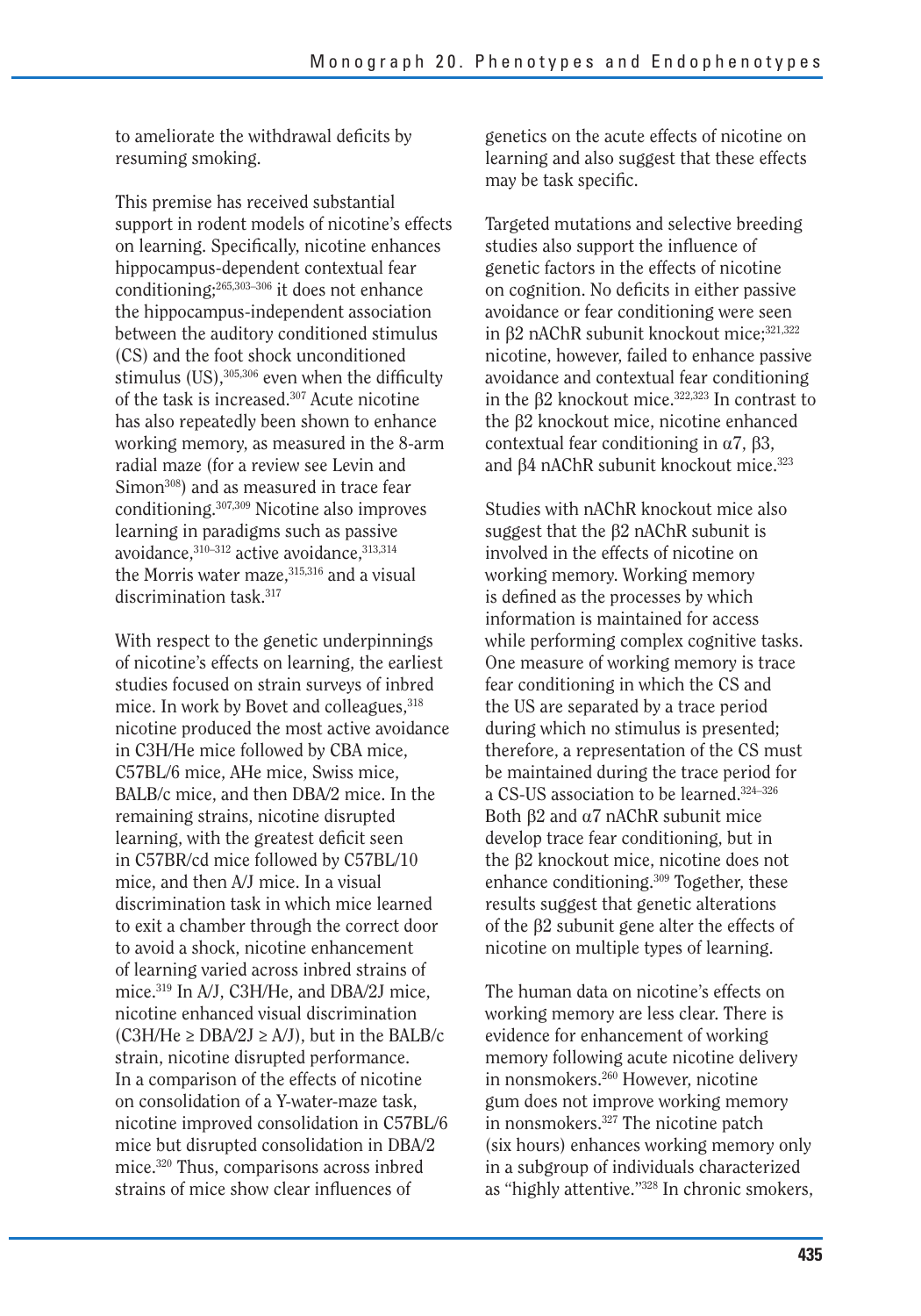acute nicotine delivered via nasal spray appears to have no effect on verbal working memory, but may have small effects on spatial working memory.<sup>329</sup>

Nicotine deprivation in chronic smokers appears to produce decrements on working memory tests. Adolescent smokers deprived of nicotine for 24 hours exhibit significant decrements in performance on an auditory working memory task, compared to performance in a nondeprived state.330 More than 13 hours of nicotine deprivation also results in longer response latency and poorer performance on an N-back task in adult smokers, compared to performance when nondeprived.<sup>331</sup> Similarly, Foulds and colleagues<sup>332</sup> found that subcutaneous nicotine injections (0.3 and 0.6 mg) in abstinent smokers produce faster reaction time on some working memory tasks (e.g., the RVIP), but decreased accuracy on others (e.g., digit recall), compared to saline injections. Abstinent smokers tended to show stronger improvements in RVIP performance due to nicotine than did a comparison group of nonsmokers, again supporting the notion that much of the performance-improving effects of nicotine may reflect reversal of deficits due to withdrawal.

In using the Sternberg memory task, one study found that nasal spray nicotine improves performance of smokers but only under conditions of auditory distraction, which caused decrements in performance at baseline, and not under normal nondistraction conditions.333 Thus, effects of nicotine were seen only when the ability to perform the task was impaired because of an environmental condition (distraction), similar to other findings showing nicotine effects when performance is impaired by withdrawal. Nicotine had no effect on performance in nonsmokers, showing that chronic smoking exposure is necessary for nicotine to have any apparent beneficial effect.

#### **Description of Working Memory Tasks in Humans**

Some of these tasks are described in detail in chapter 8. Others used primarily with chronic smokers are described here.

*N-Back Task.* The N-back task, a measure of working memory, is being applied increasingly in human work on nicotine dependence.331,334 In this task, participants are asked to look at flashing letters (or geometric figures) on a computer screen, one at a time, and to press the space bar according to four principles or rules: 0-back, 1-back, 2-back, and 3-back. During 0-back, the participant must press the space bar whenever the target stimulus (e.g., letter "X") appears on the screen. During 1-back, the participant must press the space bar whenever the target stimulus is the same as the previous stimulus (i.e., the stimulus 1-back). A similar rule is followed for 2-back and 3-back, with increasing memory load from 1-back to 3-back. The primary outcomes include the percentage correct and reaction time to correct responses.

*Wisconsin Card Sorting Test.* The Wisconsin Card Sorting Test (WCST) is a widely used measure of prefrontal cognitive function that is sensitive to a subject's ability to generate hypotheses, establish response sets, and fluently shift sets.335 Subjects are required to sort stimulus cards on the basis of perceptual attributes (color, form, number). The only feedback provided by the administrator is whether each response is correct or incorrect. The sorting rule is changed after 10 consecutive correct responses. Testing is discontinued when the subject has learned two iterations of the three sorting rules or has reached 128 trials. The primary outcomes include number of categories achieved, number of trials, number of errors, and percentage and number of perseveration errors.

*Sternberg Memory Task.* Although not as widely used in nicotine research as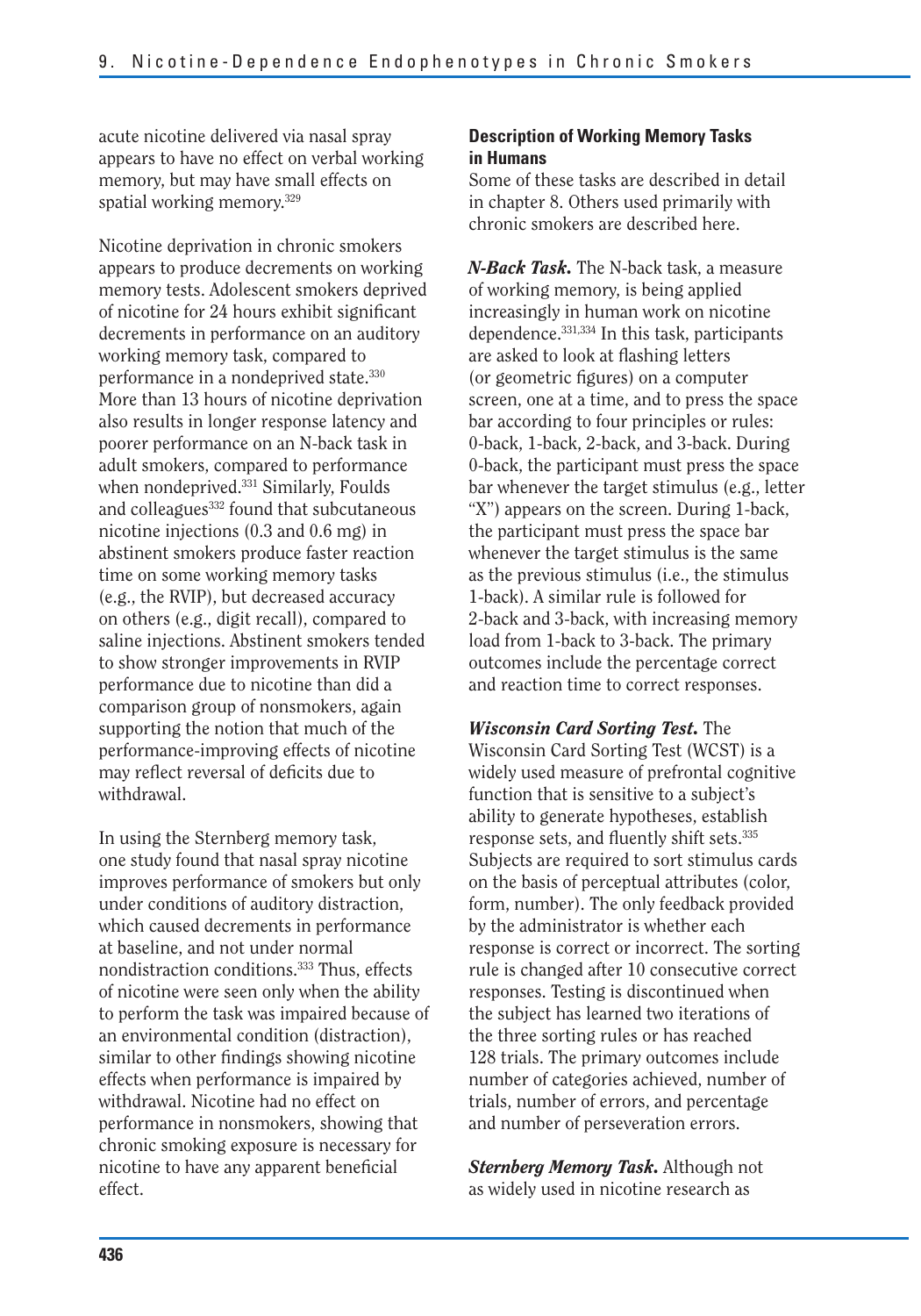the N-back and the WCST, the Sternberg memory task is a test of verbal memory that requires subjects to memorize a string of letters during a brief (e.g., 10 seconds) period and then to recognize these letters as they are presented individually (in a set that includes letters not part of the original set). Transdermal nicotine has been shown to reverse deficits on this task produced by haloperidol administration.336 Yet, at least two studies show no clear effects of nicotine via nasal spray on performance of this task in nonsmokers,<sup>333,337</sup> suggesting that effects of nicotine on such performance may depend on prenicotine level of impairment in performance.

#### **Genetic Influences on Working Memory**

Genetic contributions to components of working memory have been explored in a couple of twin studies. For example, in a study of 236 healthy twin pairs, the heritability of working memory was found to range from 43% to 49% for verbal and spatial memory storage (with minimal difference for verbal vs. spatial).<sup>338</sup> Among healthy twins, working memory task performance ranged from 35% to 50%.339 The degree of heritability of nicotine or abstinence effects on working memory is unknown.

The most widely studied genetic variant in studies of working memory is the *COMT VAL/MET* polymorphism, related to dopamine levels in the frontal cortex, a critical brain region for executive function. In studies of healthy children, adults, patients with schizophrenia, and their relatives, the high-activity *\*VAL* allele of *COMT* (lower brain dopamine levels) has been associated with poorer performance on working memory tasks (e.g., WCST, N-back).290,292,340,341 Interestingly, a few of these studies assessed working memory concurrent with functional magnetic resonance imaging (fMRI). In addition to poorer task performance, several studies show increased activation in regions

of interest (e.g., dorsolateral prefrontal cortex, anterior cingulate), suggesting "less efficient processing" capacity in the *\*VAL* allele carriers.233,290,340,342,343 Studies have explored associations of the functional brain-derived neurotrophic factor (BDNF) *VAL66MET* polymorphism with working memory performance. One study reported no association in healthy adolescents, 344 two studies reported a positive association between the *\*VAL* allele and performance in psychiatric patients, 345,346 and another study reported abnormal neural activation in the hippocampus during N-back task performance in healthy adults with the BDNF *\*MET* allele.347

Only one study was found that examined the relationship of a specific genetic polymorphism with nicotine effects on working memory performance in smokers. In this study,348 36 adults (22 smokers) completed the N-back task during two fMRI sessions (one with nicotine patch, the other with placebo patch). Individuals with the *\*T* allele for the functional *DRD2 C957T* polymorphism had worse performance following nicotine administration than those with the *\*C* allele, a finding attributed by the authors to excess dopaminergic stimulation by nicotine in *\*T* allele carriers.<sup>348</sup> Consistent with other evidence described above, nicotine enhancement of performance may be more difficult to demonstrate; therefore, genetic studies of nicotine abstinence effects on working memory performance may be more informative. Another study found complex, dose-related associations between *DRD4* genotypes and acute nicotine effects on performance of the Sternberg memory task among nonsmokers, 337 as noted in chapter 8.

#### **Relation of Working Memory Measures with Dependence**

Only one study was identified relating performance on a working memory task to nicotine-dependence measures or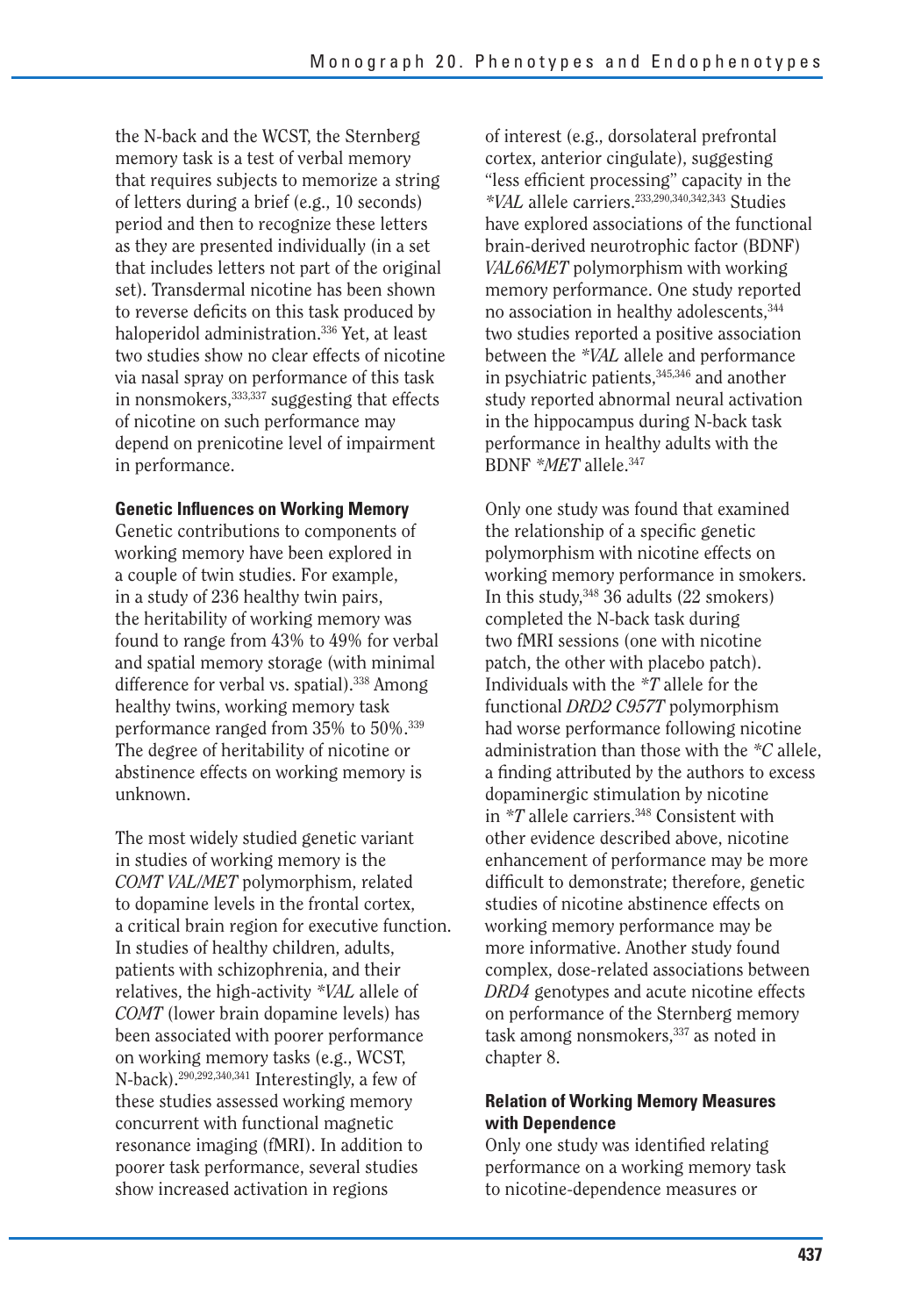quitting success. In this small study of schizophrenics, deficits in a visuospatial working memory task predicted a greater likelihood of relapse.<sup>301</sup>

## **Craving**

Craving has long been viewed as a key element of drug dependence in general,<sup>179</sup> and craving for cigarettes is a hallmark of nicotine withdrawal, along with negative mood.2 Craving to smoke is thought to be sensitive to at least two broad influences: (1) recent abstinence from smoking (withdrawal) and (2) the presence of discriminative stimuli for smoking (cues). Both types of craving tap the urge to smoke, but the specific underlying mechanisms are undoubtedly different. Notably, the evidence linking each of these types of craving to dependence differs substantially. Thus, these different types of craving appear to reflect very different processes, justifying their clear distinction. The following sections distinguish between these types of craving in evaluating their potential as endophenotypes. However, the description of craving measures other than self-report will emphasize cue-induced craving; these measures are less common in studies of abstinenceinduced craving.

## *Biological Plausibility*

#### **Abstinence-Induced Craving**

Dependence is marked in part by persistent drug use despite the adverse consequences, sometimes indicated by an inability to abstain. Craving, or a desire to use the drug, that emerges as a result of abstinence is one index of difficulty remaining abstinent, as greater craving is often viewed as a precipitant of relapse (failure to abstain).<sup>114</sup> Craving is very reliably increased by duration of smoking abstinence, up to a few days when it tends to peak, and nicotine treatment reliably decreases this craving.349 Although drug use is not always

directly predicted by self-reported craving, particularly in smokers not trying to quit,<sup>350</sup> to some extent the biological plausibility for abstinence-induced craving being an endophenotype rests on its high face validity or the reasoning that greater self-reported desire to use the drug reflects the intention to do so.

#### **Cue-Induced Craving**

Because abstinence-induced craving has high face validity and has been shown to predict success of a quit attempt (see below), research has investigated the notion that very acute increases in craving elicited by smoking cues may also have predictive validity or, at least, are otherwise important to understanding nicotine dependence. The notion that much of smoking behavior is conditioned to environmental stimuli—that is, cues—has strong support in the literature. Environmental stimuli clearly become conditioned to nicotine and other drug intake in animal models, such that drug self-administration can come under the control of drug-associated cues, regardless of the presence of the drug itself.78 Because smokers strongly respond to smoking cues with increases in selfreported craving, and those with very little smoking exposure history (e.g., nonsmokers) do not,351 chronic exposure to smoking must condition these craving responses to cues. As further evidence of cue-induced craving, smokers have greater craving responses to environments generally associated with smoking, such as bars, but not to environments where smoking is discouraged, such as churches or theaters. Moreover, smokers respond with even more craving to environments in which they personally tend to smoke (e.g., the interior of their car or in their favorite bar) compared to environments unfamiliar to them but where other smokers tend to smoke (e.g., someone else's car or an unfamiliar bar<sup>352</sup>). No other explanation is plausible other than that these environments have come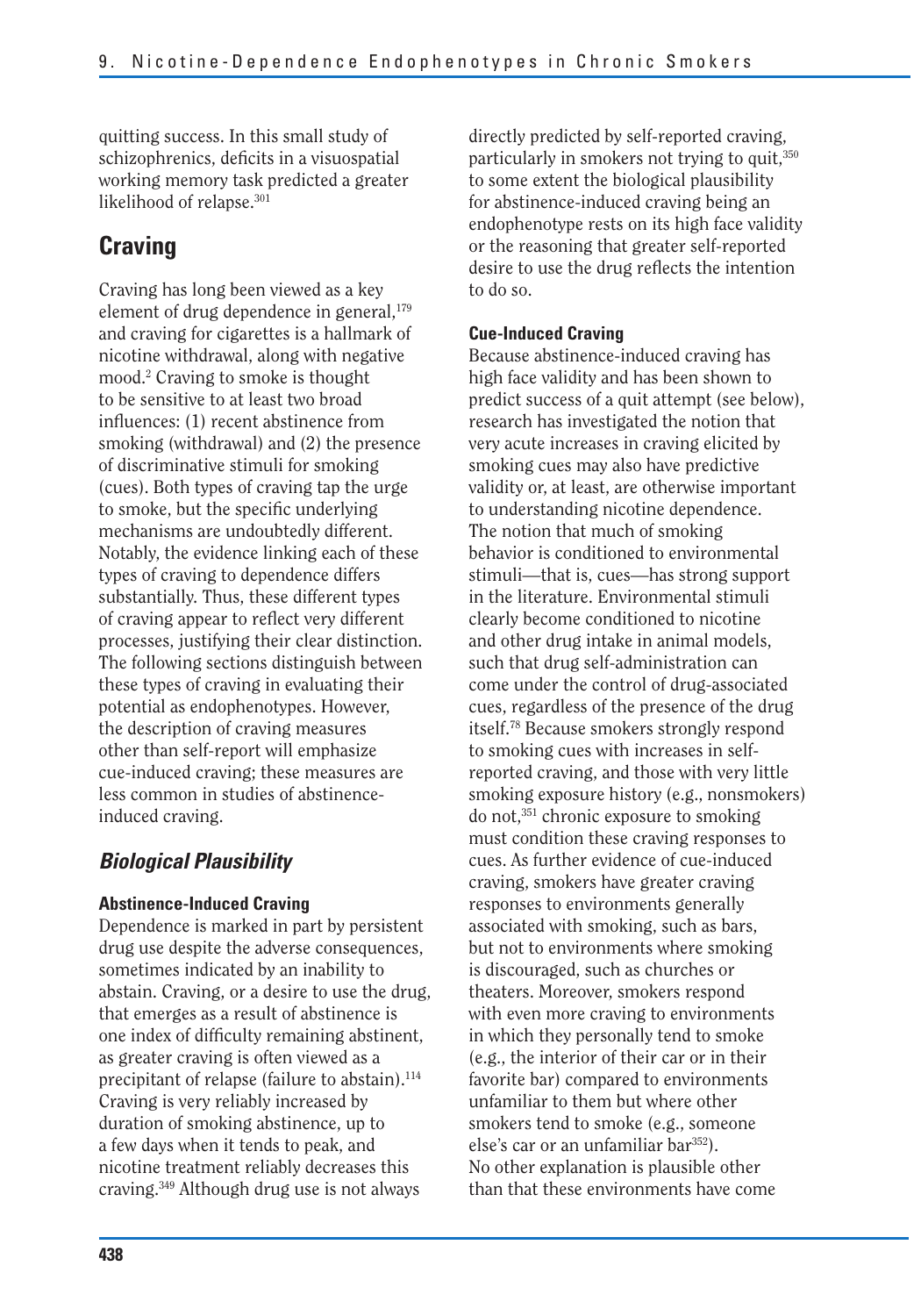to elicit craving because of their past association with smoking behavior by the smoker—that is, cue-induced craving. Thus, it would seem very plausible that those who report greater desire to smoke in response to smoking-associated stimuli, or representations of those stimuli (e.g., pictures), should be less likely to refrain from smoking when they confront those stimuli in their environments after quitting (and thus are more nicotine dependent).

Evidence supporting a biological basis for cue-induced craving is found in human neuroimaging research.<sup>353</sup> Experiments using fMRI and positron emission tomography (PET) have explored differences in regional brain activation during presentation of smoking and neutral cues, presented in pictorial or video format. Brain regions most commonly activated during smoking cue presentation include those important in incentive motivation, reward signal processing, and goal-directed behavior (e.g., orbitofrontal cortex, dorsolateral prefrontal cortex, anterior cingulate).354–357 Subjective craving during cue exposure correlates with a subset of these regions, although results are not consistent across all studies. Discrepancy in findings across neuroimaging studies of cue-induced smoking craving may be attributable to individual and contextual factors that moderate these responses.<sup>358</sup> For example, increased activation is reported when individuals are told they can smoke immediately following the session.<sup>359</sup> Differences in racial background may also be important.357 Of importance for the endophenotype criteria used in this chapter, brain activation in response to smoking cues has also been associated significantly with scores on the FTND,<sup>299</sup> as well as with specific genetic polymorphisms in the dopamine reward pathway.<sup>360</sup> These factors should be considered in laboratory assessment of cue-induced craving as an endophenotype.

## *Description of Craving Measures and Procedures*

### **Measures of Craving**

Craving is typically viewed as the desire or urge to smoke,<sup>361</sup> although others have argued that craving should be reserved for extreme urges to use a drug.<sup>362</sup> Craving is often synonymous with the self-reported desire to smoke, but craving as a clinical phenomenon is believed to have affective, cognitive, and behavioral dimensions,<sup>363</sup> which can be assessed "objectively," thus offering the potential for being endophenotypes of dependence. Although abstinence-induced craving has been assessed primarily with self-report, measures aiming to capture these other dimensions have been used in studies of abstinenceinduced and cue-induced craving and will be discussed below.

*Self-Report Measures.* Craving, whether due to abstinence or cue exposure, is typically assessed via a number of self-report measures, ranging from single items asking how strong is the desire or urge to smoke (e.g., on Likert or 0–100 visual-analog scales ranging from none to extremely<sup>139</sup> to multi-item validated scales, the most popular of which is the Questionnaire on Smoking Urges (QSU).<sup>361</sup> Notably, the QSU has two factors: the first taps anticipation of pleasurable effects (thought to reflect positive reinforcement from smoking), and the second taps anticipation of relief from aversive mood effects of abstinence (reflecting negative reinforcement). The factors have high reliability  $(>0.90)$ . The QSU has briefer 10-item<sup>364</sup> and 4-item<sup>363</sup> versions, although the 4-item version generates a single score. The authors of this chapter assessed the test-retest reliability of this 4-item version of the QSU in 54 smokers who abstained overnight on each of two days; the correlation between days was 0.76,  $(p < .001)$ , showing strong reliability (unpublished data). Moreover, the decrease in this measure of craving following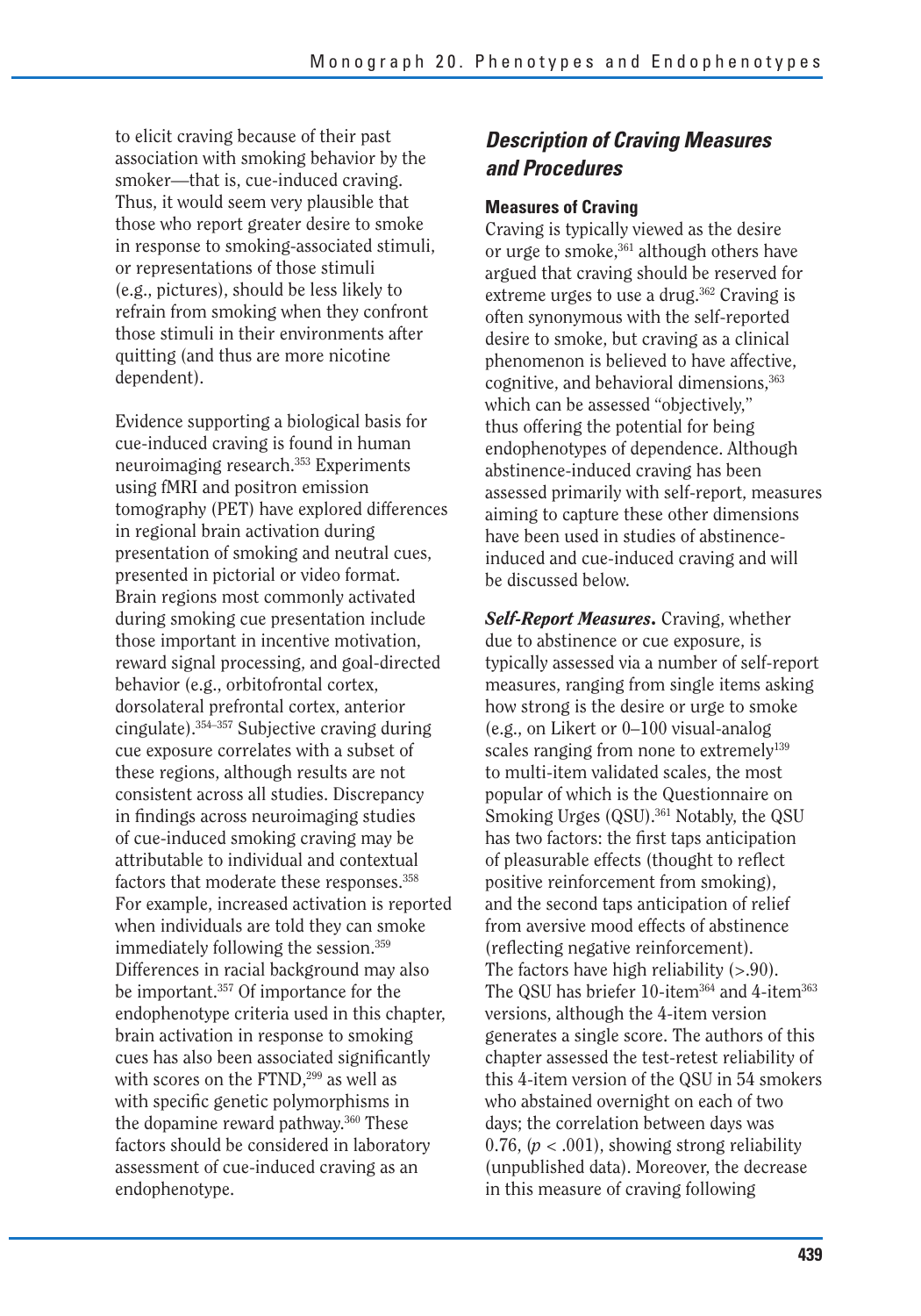ad lib smoking was also significantly correlated between days,  $r = .48$ ,  $p < .001$ . Other measures of craving include the craving subscale of the Shiffman-Jarvik Withdrawal Scale<sup>365</sup> and the Tobacco Craving Questionnaire.366 Self-reported craving in response to auditory vignettes about smoking (i.e., imagery) appears to be stable and reliable.<sup>367</sup> To determine abstinenceinduced craving, craving is typically measured during ad lib smoking, prior to quitting, and then intermittently over hours or days after abstaining. Similarly, cue-induced craving is usually assessed during a neutral baseline condition and then intermittently over seconds, or at most minutes, following presentation of cues.

Measures of craving other than self-report have been commonly used to assess cueinduced craving, although they should be equally applicable to assessing abstinence-induced craving. Such "objective" measures of craving may have promise as endophenotypes and include psychophysiological, cognitive, and behavioral responses, described below.

### *Psychophysiological Measures of*

*Craving.* Since both tobacco abstinence and drug-related cues involve attentional, affective, and motivational processes, psychophysiological measures reflecting these processes may be potential endophenotypes for craving. These measures include heart rate (HR), electrodermal activity (sweat gland activity in the skin), and skin temperature. HR has been examined as both phasic decreases (rapid changes over a few seconds), which tend to reflect acute attentional processes, and tonic increases (changes over a few minutes), which tend to reflect motivational or affective processes. In a meta-analysis of cue reactivity craving studies, Carter and Tiffany363 calculated the following effect sizes for these responses to smoking cues: 0.21 for tonic HR, 0.44 for electrodermal activity, and –0.07 for skin temperature,

with the first two being clearly significant. By contrast, these authors reported a very large effect size of 1.18 for self-reported craving in response to cues. (Comparable effect-size values were found for responses to cues for other drugs, except HR response to opiate cues, which was not significant.) Thus, the sensitivity of psychophysiological measures to cues remains a question for research on individual differences in these responses to cues.

### *Cognitive Measures (attentional bias).*

A subsequent approach examined the magnitude of attentional bias toward smoking-related stimuli (e.g., words) in a variation on the Stroop interference task. In this procedure, which has been used with other drugs of abuse,<sup>368</sup> subjects are shown words related to smoking (e.g., tobacco, smoking, ashtray, puff, urge) or not related (i.e., control condition), with each word presented in a different color. The task is to respond quickly with the color of the word (i.e., informationprocessing reaction time). Reaction time slows when smoking-related words are presented, indicating increased allocation of attention to those words.

### **Procedures to Elicit Cue-Induced Craving**

The procedures used to elicit craving in response to cues are almost as diverse as the dependent measures of craving. The most common approaches include presentation of

- 1. In vivo smoking cues, such as a lit cigarette (and including having the subject lighting and holding it) or the sight of the subject's preferred brand.<sup>351</sup>
- 2. Photos of smoking-related stimuli, such as people smoking or a lit cigarette in an ashtray.352
- 3. Imagery-evoking thoughts of smoking, such as by auditory presentation of vignettes describing a common situation in which a strong desire to smoke occurs (e.g., work stress).179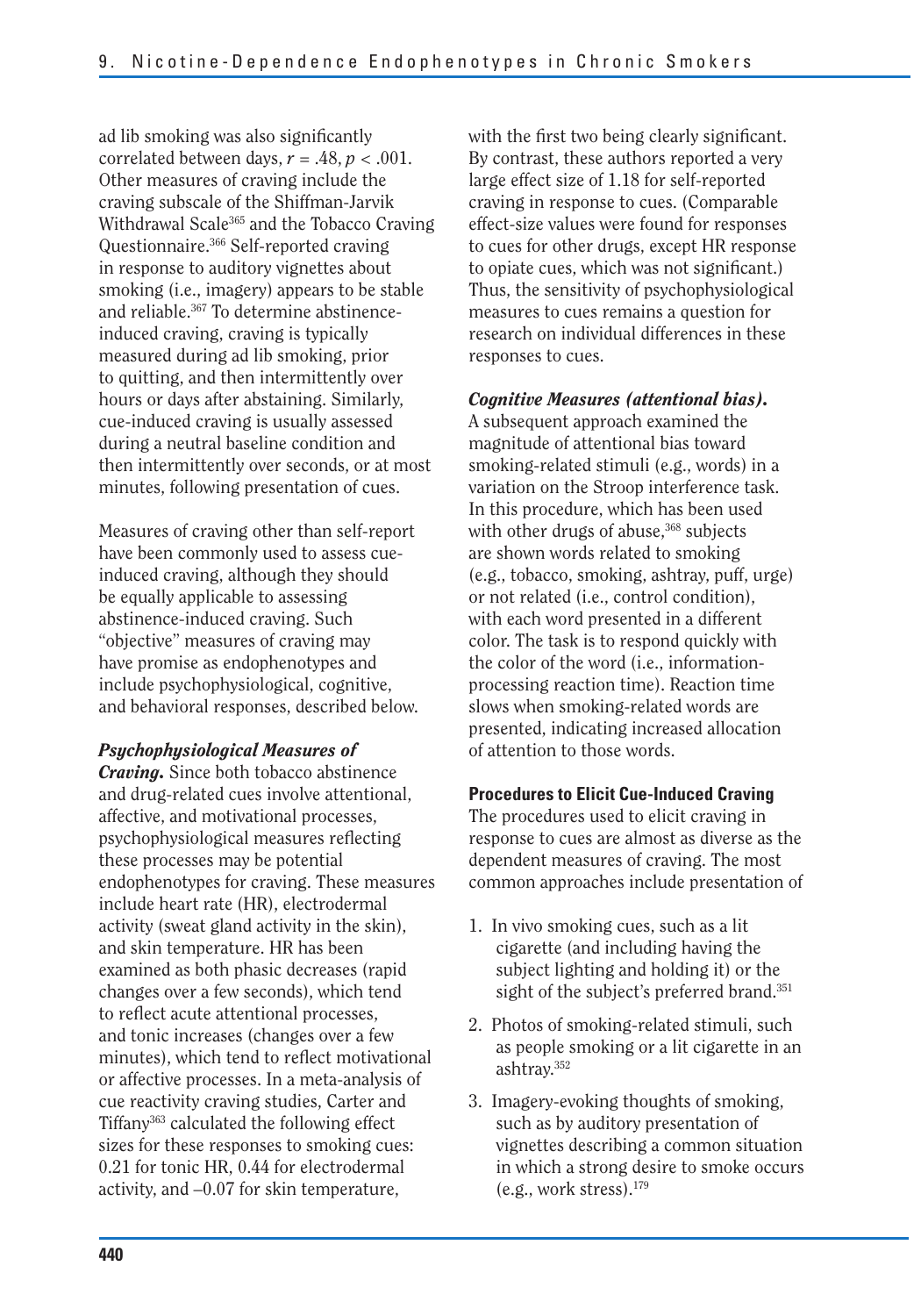Even newer approaches include use of virtual reality techniques to present visual smoking cues.<sup>369</sup> A variation on these approaches is to personalize them, such as by using photos of pictorial stimuli from the smoker's actual environment that are associated with his or her smoking, rather than the typical use of generic smoking-related photos. Research has demonstrated that pictorial stimuli of environments where smoking often occurs, but without any explicit smoking-related stimuli (e.g., a bar, but with no ashtrays or cigarettes), can increase self-reported craving.352

Each of these approaches elicits reliable increases in self-reported craving, although in vivo cues may be most robust. Yet, simply the presence of cues is insufficient to elicit craving. For example, cigarette availability is a clear moderator of craving response to cues, as craving increases much less in response to cues when subjects know that smoking is not possible compared to when they are told that smoking is possible.<sup>370</sup> Expecting to be able to smoke also influences the magnitude of fMRI responses in the prefrontal cortex to smoking cues.358 Thus, the prospect of being able to act on cravings to smoke may be necessary for cues to induce motivational effects.

## *Genetic Influences on Craving*

There are no published heritability or family-based studies that elucidate the overall contribution of genetic inheritance to abstinence-induced or cue-induced craving. However, three studies examined associations of genes in the dopamine reward pathway with different measures of cue-elicited cravings. Consistent with neuroimaging evidence for increased activation in the dopamine reward pathway, Hutchison and colleagues<sup>371</sup> reported that smokers carrying the *\*7-*repeat allele for the *DRD4* gene reported increased craving in response to in vivo smoking cues compared

to those homozygous for the shorter-repeat alleles. Similar results were seen in a neuroimaging study by McClernon and colleagues372 in that those with the *\*7-*repeat allele showed greater activation of right superior frontal gyrus and right insula in response to pictorial smoking cues versus control cues, relative to those without the *\*7-*repeat allele. The *DRD2* gene *\*A1* allele and dopamine transporter *(SLC6A3) \*9-*repeat allele have also been associated with stronger smoking cue-induced craving in a laboratory paradigm.373 In a PET study, smokers carrying the *DRD4 \*7-*repeat allele and *SLC6A3 \*9-*repeat allele showed increased dopamine binding following cigarette smoking; however, smokingrelated cues were not explicitly manipulated in this experiment.360 Finally, the serotonin transporter gene *5-HTT* has also been associated with craving as measured by the Stroop task measure of attentional bias among smokers, but not among nonsmokers.374 While preliminary, these data suggest that genes in the dopamine reward pathway, and possibly the serotonin affective regulation pathway, may be important in cue-induced craving.

### *Association of Craving with Dependence*

### **Abstinence-Induced Craving**

Abstinence-induced craving assessed in the days after quitting often, though not always, predicts the outcome of that quit attempt.375,376 Abstinence-induced craving is also attenuated by most forms of NRT, 349,377 bupropion,<sup>378</sup> and varenicline,<sup>379</sup> although it is not clear that this is the primary mechanism for the efficacy of these FDAapproved cessation medications.

### **Cue-Induced Craving**

Despite some plausibility, available evidence shows no clear demonstration that greater self-reported craving response to smoking cues relates to dependence, as determined by persistence of smoking in a clinical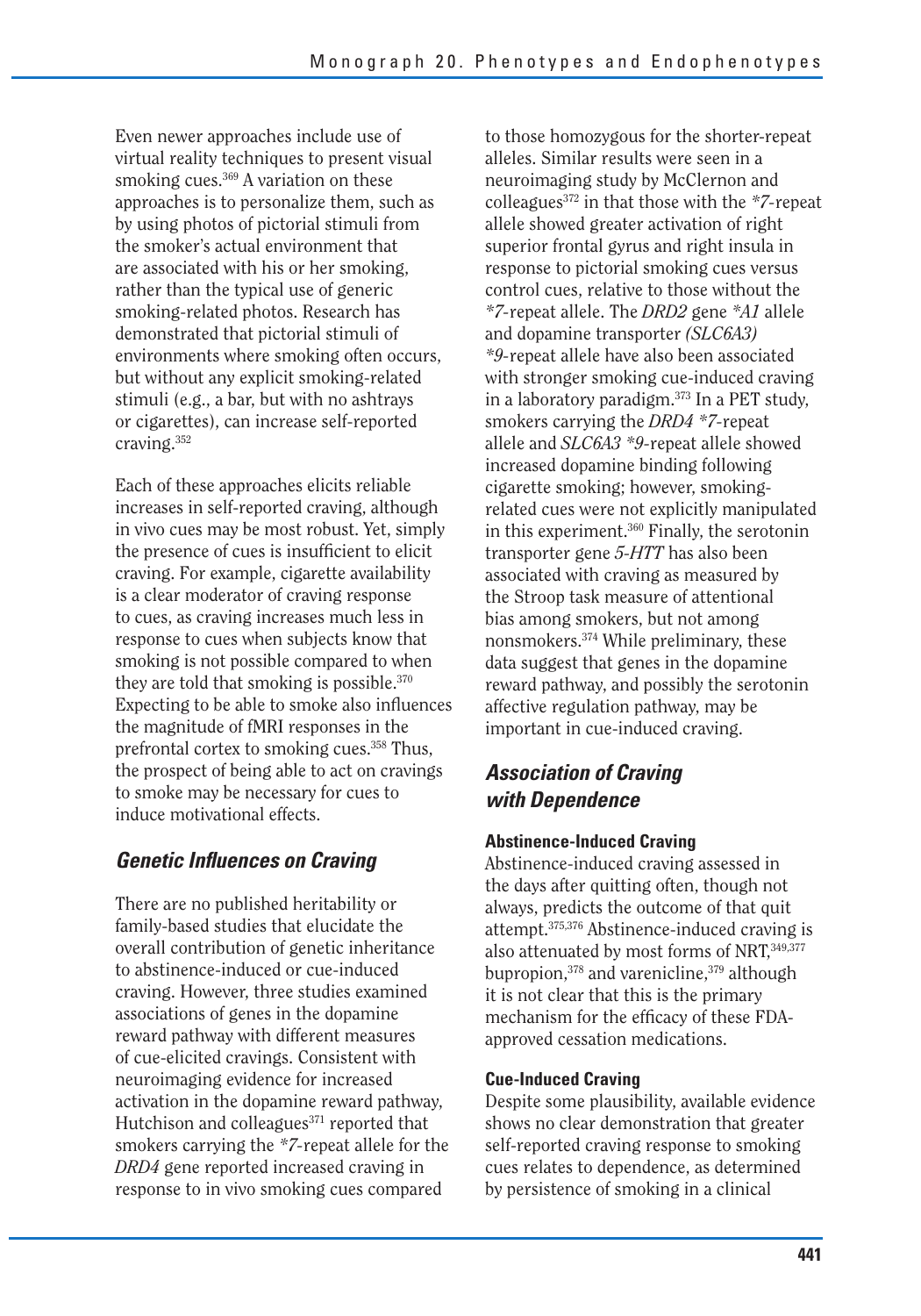trial,380 although dependent smokers have greater craving responses to cues than do nondependent smokers (i.e., chippers) in cross-sectional studies.<sup>381</sup> Moreover, despite the observation that NRT alleviates abstinence-induced craving, self-reported cue-induced craving has not been clearly shown to be influenced by NRT382,383 or any other effective cessation medication, including varenicline.<sup>384</sup> One study found attenuated craving during a cue reactivity procedure due to active nicotine versus placebo gum, but only in a subset of subjects who were particularly responsive to the cue. All subjects had abstained from smoking for several days, and the effect of the gum was not observed until more than 15 minutes after exposure to the cue, suggesting that nicotine gum attenuated abstinence-induced craving and not cue-induced craving.385 Yet, a rapid rise in urge to smoke during abstinence often precedes a lapse episode (i.e., smoking of at least one cigarette), even weeks after quitting.<sup>114</sup> Because this rapid rise cannot be attributable solely to the time course of abstinence, it is conceivable that acute increases in craving in response to other types of environmental challenges (e.g., alcohol or work stress) may predict clinical outcome, even if responses to smoking cues per se do not.

In sum, no prospective study has clearly shown that the magnitude of self-reported craving response to cues prior to quitting predicts outcome of a subsequent quit attempt.380 The only possible exception, out of five, is a study in which reactivity to holding an unlit cigarette prior to quitting predicted time to first lapse and 1-week abstinence in smokers who subsequently quit while using the nicotine patch.386 However, reactivity did not predict lapse or relapse in smokers who quit while using placebo patch and did not predict outcome in the sample as a whole. The fact that cue reactivity did not predict outcome in those treated with placebo or in the entire sample supports null results in the other studies

attempting to link self-reported cue-induced craving to dependence.<sup>380</sup> A few studies have related psychophysiological responses to cues and clinical outcome, but these findings are not robust and generally have not been replicated. Regarding heart rate, studies have shown that later relapse risk is related to larger increase in HR response to cues,<sup>351</sup> larger decrease in HR response,<sup>387</sup> or is unrelated to HR response to cues.380 Several studies examining electrodermal response to cues failed to show any relationship to relapse risk.380

However, a study published in 2007 reported that neural activation during viewing of smoking cues versus control cues was attenuated in the amygdala following an extinction-based smoking treatment; yet, reduction of cue-induced activation of the thalamus predicted smoking cessation success.<sup>388</sup> Therefore, cessation may be predicted by greater attenuation of neural activation to smoking cues over the early course of treatment. Similar research on cocaine supports the potential validity of this approach, as will be discussed in the "Conclusions" section. Additional studies of this type are clearly needed to confirm the reliability of these findings.

The predictive validity of a cognitively based cue reactivity measure—that is, attentional bias—may be more promising in that several studies by Waters and colleagues<sup>389</sup> have related the magnitude of this response slowing (or attentional bias) to dependence. Notably, the authors<sup>389</sup> showed that greater attentional bias predicts greater risk of lapsing in the first week after quitting, and that a high-dose (35 mg) NRT patch reduces such bias. Waters and Feyerabend390 also showed that attentional bias is greater after overnight abstinence versus no abstinence and predicts shorter time to first cigarette in the morning, a measure strongly related to cessation outcome, as noted earlier. However, attentional bias was unrelated cross-sectionally to other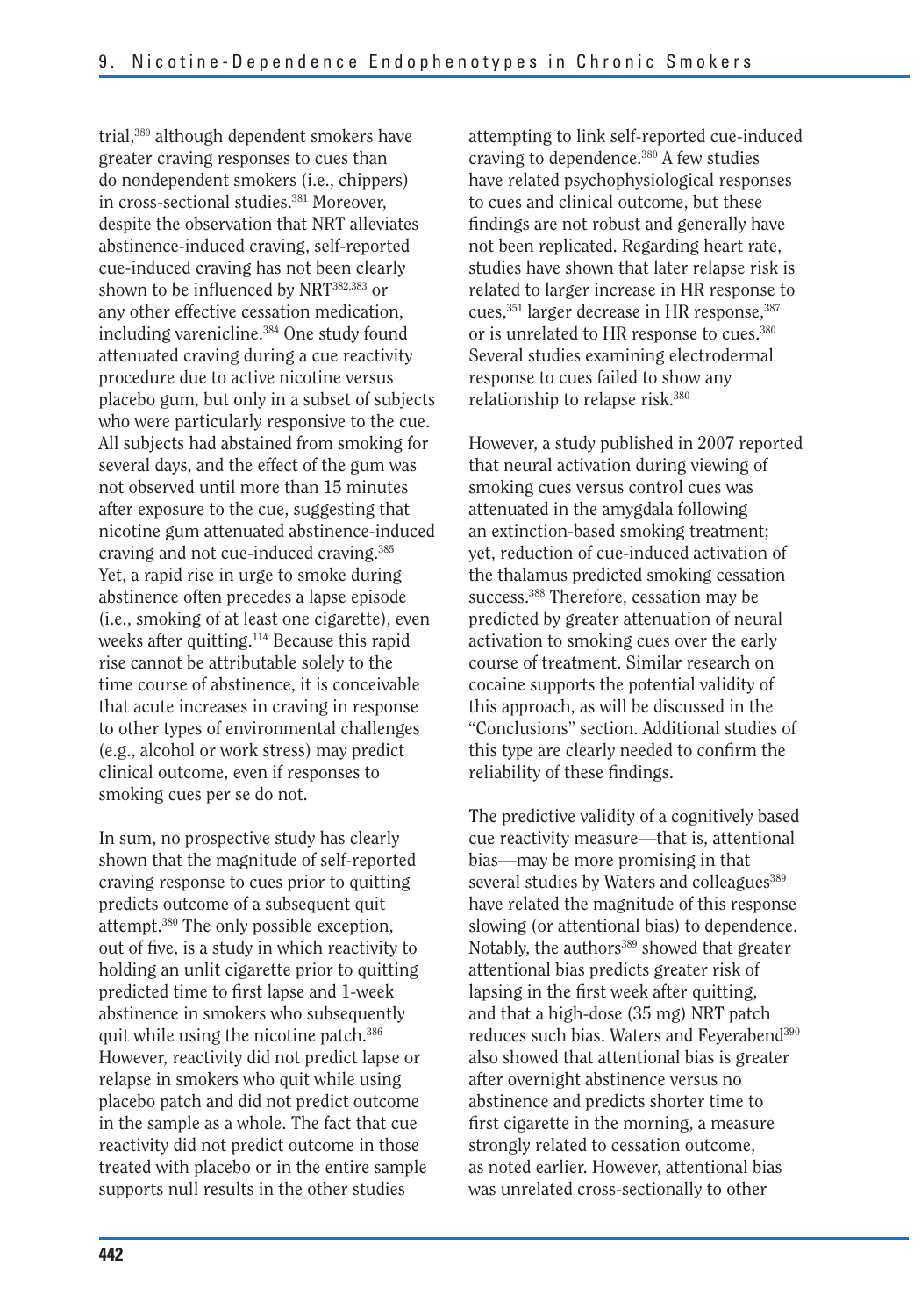measures of dependence or smoking intensity, including FTND, cigarettes per day, and cotinine levels.389

In terms of behavioral responses to cues, as far as known, no research has examined the degree to which greater smoking behavior in response to cues prospectively predicts outcome of a quit attempt. Likewise, no cross-sectional comparison was found of cue-elicited smoking response between groups varying in level of dependence.

# **Affective Regulation**

In addition to the reinforcing effects of nicotine and the ability of nicotine to alter cognitive processes and craving, the effects of nicotine on emotional states may also contribute to nicotine dependence. It has been proposed that in some cases, drug abuse may reflect attempts at selfmedication for mental illness.14 Evidence for this includes the higher prevalence of smoking among those with major depression or schizophrenia; these are conditions with symptoms known to be ameliorated in part by nicotine. However, because the majority of smokers do not suffer from these disorders, a more relevant area of research for understanding basic processes in nicotine dependence is the link between negative affect after abstinence and subsequent smoking. A hallmark of the tobacco withdrawal that usually occurs in most smokers in the first few weeks after quitting is negative affect—that is aversive mood symptoms such as dysphoria, fatigue, sadness, or anxiety.175,391,392 Relapse during the first few weeks of abstinence is often seen as a means to relieve these symptoms by resuming smoking, which very reliably eliminates negative affect due to withdrawal. Some clinical research indicates that negative affect in the days or weeks after quitting not only is predictive of cessation outcome (i.e., one measure of dependence severity) but also essentially accounts for all the clinically predictive

value of total withdrawal severity itself. In other words, when the negative affect symptoms of withdrawal are removed from consideration, the severity of the remaining symptoms of withdrawal generally do not predict cessation outcome.4 Negative affect after quitting may predict cessation outcome better than do common measures of current smoking intensity, such as cigarettes per day.393,394

Discussed below is the general biological plausibility of measures of affective regulation as candidates for endophenotypes of nicotine dependence, including the substantial evidence in animal models for genetic control of affective regulation measures. Subsequently, various objective affect responses are described that have been examined in smoking and nicotine research as well as the limited data on the heritability of measures of affective regulation. A large number of measures have been used to assess affective regulation. For ease of reading, their description will be accompanied by the evidence linking responses on the particular measure to dependence rather than presenting that text in a separate subsection.

## *Biological Plausibility*

### **Preclinical Research**

Animal studies provide a means for further understanding the complex relationships between nicotine exposure and affect. Nicotine has both anxiolytic and anxiogenic effects, effects that are dependent on many factors including the test of anxiety used,<sup>395</sup> dietary intake,<sup>396</sup> and the dose of nicotine.397–399 For example, in the black/white box test of anxiety, BKW mice treated with nicotine spend more time in the brightly illuminated white side of the box, thus reflecting reduced levels of anxiety-related behavior.<sup>400</sup> In CD-1 mice, nicotine increases time spent in the open arms of the elevated plus maze, which is another indicator of decreased anxiety.401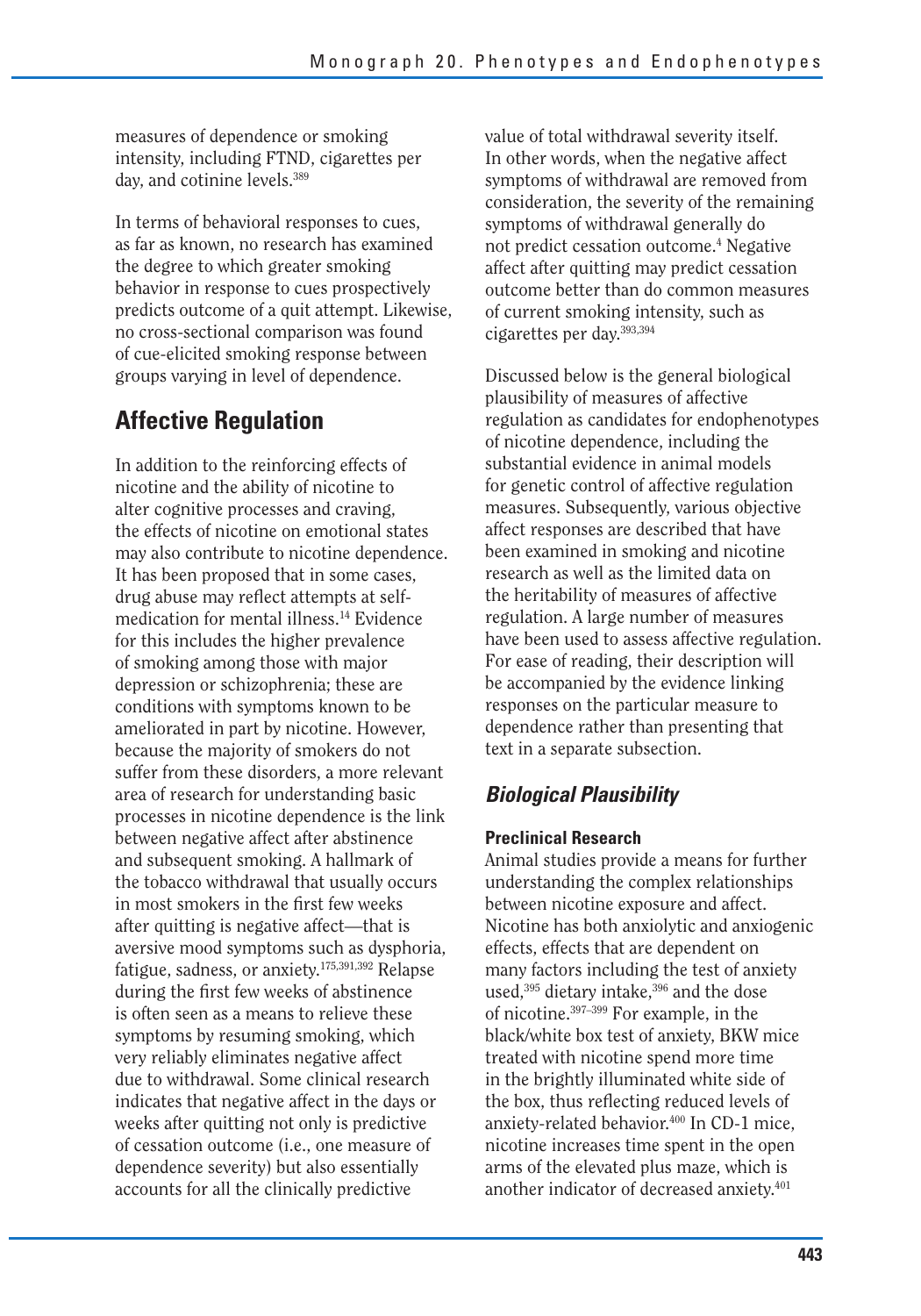Nicotine also increases the acoustic startle reflex, a measure of affective reactivity.242,402 In addition, nicotine infused directly into the raphe nucleus decreases anxiety, as measured by increased social interaction, in hooded Lister rats.403 However, opposite (i.e., anxiogenic) effects of nicotine have also been observed in rats and mice.404–406 In addition, systemic administration of nicotine decreases time spent in the open arms of the elevated plus maze, but direct infusion of nicotine into the dorsal hippocampus increased time spent in the open arms in hooded Lister rats, suggesting that the hippocampus may not mediate the anxiogenic properties of nicotine but may be involved in the anxiolytic properties of nicotine in hooded Lister rats.407 Finally, in both mice and rats, nicotinic agonists have been shown to have properties similar to antidepressants.408–411

Genetic variability also contributes to the effects of nicotine on affect in rodent models. For example, nicotine can increase, decrease, or produce no effect on startle depending on the strain of mouse used.412,413 In a strain survey of open-field activity in BALB, C57, C3H, and DBA mice, nicotine decreased open-field activity in the BALB, C57, and DBA strains but increased activity in the C3H strain.412

Genetically modified mice have been extremely useful for understanding both the genetic factors that influence the effects of nicotine on anxiety and for understanding nAChR subtype involvement in the effects of nicotine on anxiety. For example,  $\alpha$ 4 knockout mice spend significantly less time in the open arms of the elevated plus maze (reflecting increased anxiety) compared to wild-type controls.414 Interestingly, mice with a leucine to serine point mutation that results in hypersensitive a4 nAChRs also show decreased time in the open arms of the elevated plus maze.415 The results of these two studies suggest that  $\alpha$ 4-containing nAChRs may

mediate anxiety such that overactivation or underactivation of these receptors may increase anxiety. Furthermore, in mice with a single point mutation that results in increased sensitivity of  $\alpha$ 4-containing nAChRs, the dose-response curve for nicotine disruption of the startle reflex was shifted to the left.<sup>416</sup> In  $\beta$ 2 knockout mice, nicotine had no effect on startle, but nicotine did disrupt startle in wild-type littermates. These results suggest that genetic factors contribute to the effects of nicotine on startle and that the  $\alpha$ 4 $\beta$ 2 nAChR may mediate these effects. In  $\alpha$ 5 nAChR subunit knockout mice, no change in openfield activity is seen, compared to wild-type mice.<sup>417</sup>  $\beta$ 3 knockout mice show more activity in the illuminated open-field arena compared to wild-type mice.<sup>247</sup> Because high illumination is anxiogenic in mice, this increase in activity could be due to changes in locomotor activity, changes in anxiety, or an interaction between the effects of nicotine on anxiety and locomotor activity in the  $\beta$ 3 knockout mice. These genetic studies illustrate the complexity of both the genetic underpinnings and the phenotype assessments.

### **Human Clinical Research**

Clinical research demonstrates that selfreported negative affect is associated with persistence of smoking, supporting the notion that objective measures of negative affect and its change due to abstinence and smoking in chronic smokers may be relevant endophenotypes of dependence. As noted, smoking is much more common among those with a history of major depression. Much other research shows an association between negative affect and smoking. For example, in a study of 202 smokers, nearly one-half of the sample scored in the depressed range and were more likely to report smoking motivated by a desire to reduce negative affect.418 Similarly, greater depressed mood and anger after quitting smoking predicts risk of relapse.<sup>376,419</sup> However, the momentary level of negative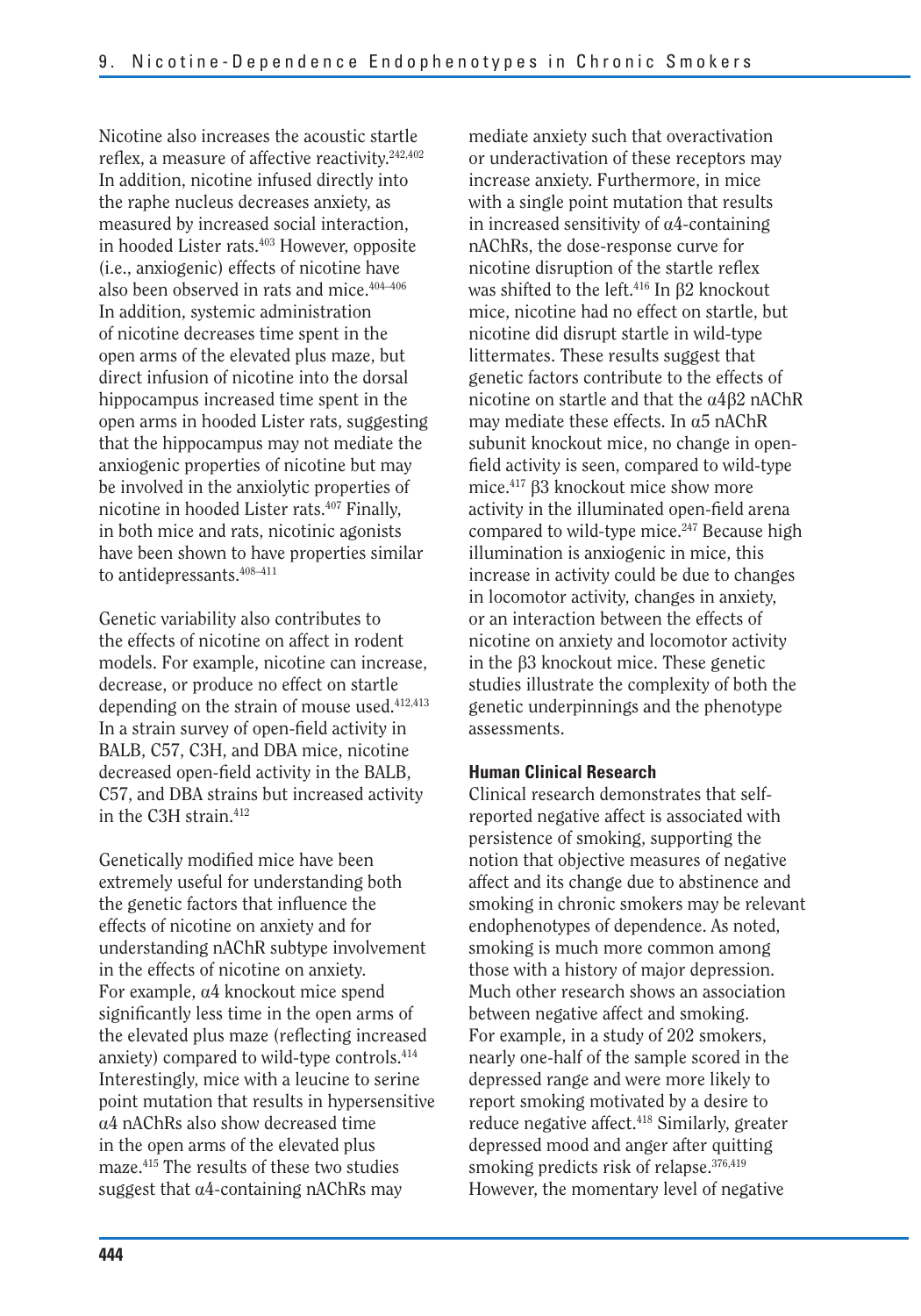affect after quitting may be less important than the pattern or trajectory of negative affect over time.391 A rapid rise in negative affect in a period of hours predicts greater risk of lapsing, but a gradual increase in negative affect in a period of days does not.420 Moreover, although any lapse increases risk of relapse, as noted in the prior section of this chapter, lapses triggered by negative affect due to "stressful" events are more strongly predictive of relapse than are lapses triggered by activities such as eating or drinking alcohol.114 Thus, the predictive value of lapses is not uniform but depends on their context, and the presence of negative affect in the lapse context can be more interruptive of efforts to maintain abstinence.

Less evidence links smoking to anxiety, one component of negative affect. In a study that examined the relationship between anxiety sensitivity and drug use, smoking was positively correlated with scores on an index of anxiety sensitivity.421 In the National Comorbidity Study, current smoking rates were significantly higher among individuals reporting anxiety-related disorders in the past month, including social phobia, agoraphobia, panic disorder, or generalized anxiety disorder, compared to respondents with no mental illness.<sup>422</sup> Of greater relevance to the focus of this chapter, rates of self-reported quitting success (i.e., being a former smoker) was also significantly lower in most of these groups, relative to the general population.422

A few studies have examined the affective responses to nicotine or smoking in abstinent smokers, hypothesizing that greater acute self-reported mood response to drug intake would characterize withdrawal relief and could relate to dependence. In two studies, greater reinforcement (i.e., self-administration) from nicotine spray, either in ad lib or choice procedures (see subsection above on "Reinforcement"), was predicted by greater pleasurable mood

effects (reflecting stimulation) from nicotine among briefly abstinent smokers not currently trying to quit permanently.<sup>122,127</sup> Somewhat similarly, Rose and colleagues<sup>423</sup> found that self-report of smoking for stimulation reasons predicted relapse in young adult smokers, as did greater cigarettes per day. Although this self-report of smoking "motives" does not prospectively assess acute mood responses to smoking, it does presumably reflect the general mood response of smokers to smoking, although biases with such self-report measures are considerable.<sup>424</sup> Nonetheless, these data provide a plausible rationale for investigating objective measures of anxiety as potential endophenotypes for nicotine dependence.

### *Genetic Influences on Measures of Affect in Humans*

Although twin studies have documented the role of genetic factors and geneenvironment interactions in mood disorders (e.g., anxiety disorder, major depression),425–427 as well as in anxietyrelated personality traits,  $428,429$  the heritability of nicotine or smoking effects on anxiety symptoms is not known. However, a study of a large cohort of twins documented heritability estimates of about 25%–50% for self-reported nicotine withdrawal symptoms that are affective in nature.<sup>430</sup> In addition, candidate genes in the dopamine pathway,  $431,432$  serotonin pathway,  $433,434$  and opioid pathway<sup>40</sup> have been associated with withdrawal-related affect or moderation of the effects of selfreported affect on smoking behavior. This evidence from self-report measures suggests that laboratory-based measures of affect in chronic smokers may provide useful endophenotypes in future research.

One such laboratory measure, the acoustic startle response, has been shown to exhibit high test-retest reliability in schizophrenic patients and controls, suggesting a trait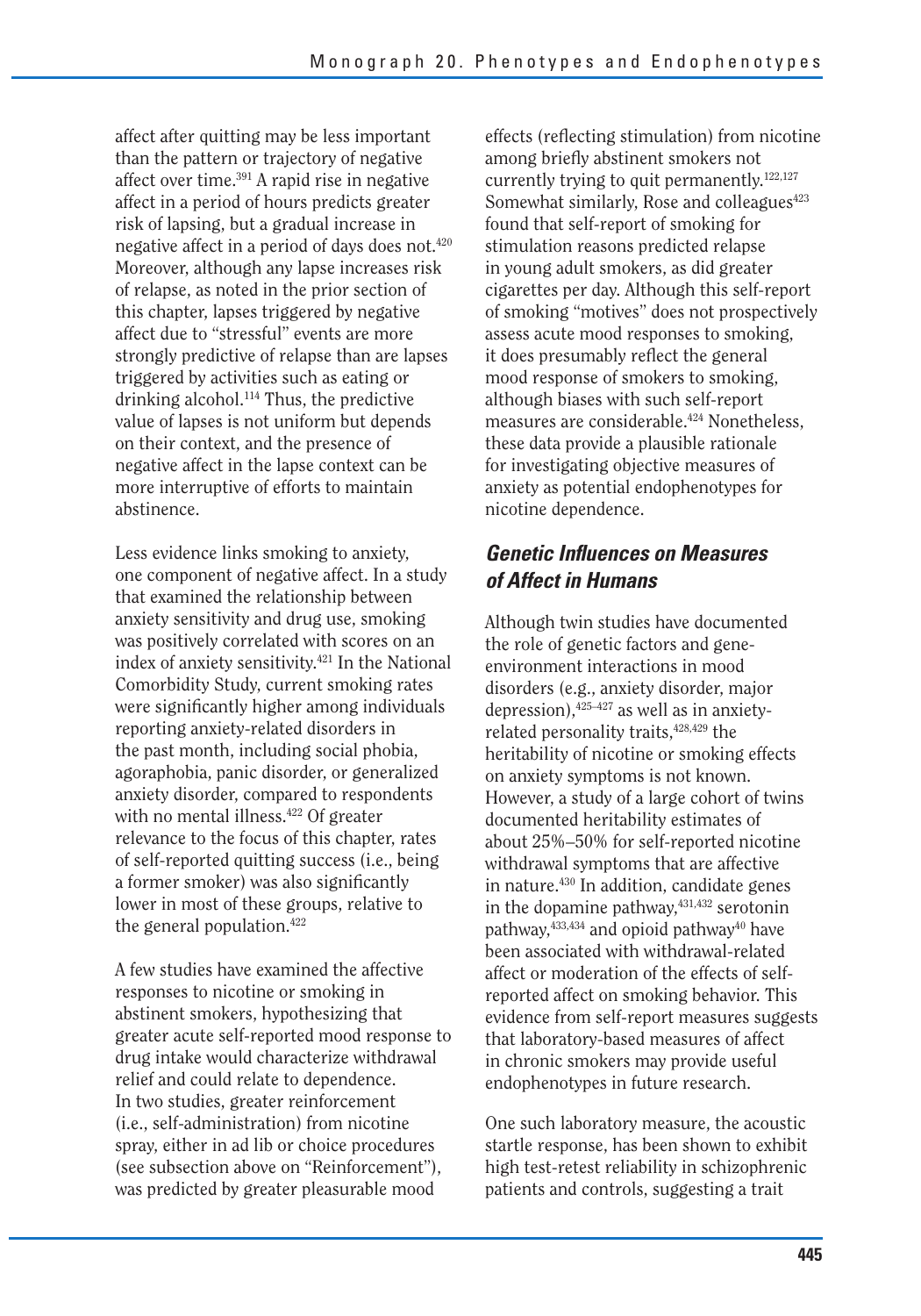component.257 In a study of 170 female twins aged 18–28 years, the heritability of acoustic startle was estimated to be roughly 70%.258 There is also evidence for shared genetic variance with the PPI measure of sensory gating described above.<sup>258</sup> No papers were found examining specific genetic variants in relation to the startle response in humans or genetic studies of nicotine effects on the startle response or other objective measures of affect.

 who are homozygous for the *COMT \*MET*  Genetic analyses incorporated into functional neuroimaging investigations of affective responses have generated interesting results, however. For example, two studies using fMRI to assess neural responses during presentation of emotional images found increased activation in the amygdala of subjects who carry the short allele of the functional serotonin transporter promoter polymorphism *(5-HTTLPR)* compared with those with the long allele.435,436 These effects were equally significant in males and females;<sup>435</sup> however, effects of smoking status were not examined. Neural activation in response to unpleasant visual stimuli has also been related to the presence of the low-activity *\*MET* allele for *COMT* (in contrast to the protective effects of the *\*MET* allele for neurocognitive performance).437 Similarly, individuals allele exhibit increased activation in the ventrolateral prefrontal cortex during presentation of faces expressing negative emotions.438 Thus, genes in both the dopamine and serotonin pathways may contribute to neural activity and emotional reactivity, but the role of nicotine in these effects is unknown.

## *Description of Measures of Affectivity and Association with Dependence*

### **Self-Reported Affect**

As with craving, affect (or mood) is usually assessed with self-report measures. Several valid multi-item scales are available,

such as the Positive and Negative Affect Schedule,<sup>439</sup> the Mood Scale of Diener and Emmons,<sup>440</sup> or the Profile of Mood States.<sup>441</sup> These measures were not designed for studies of smoking or even acute drug use but have been shown to be somewhat sensitive to brief drug exposure. Some studies use more specific single items to assess particular moods (e.g., visual-analog scales, from 0 to 100, corresponding to "not at all" to "extremely," for "stimulated" or "head rush/buzzed"174). For example, the most widely used self-report withdrawal scale, the Minnesota Nicotine Withdrawal Scale,<sup>442</sup> is a series of individual symptom items that can be scored individually or combined into a single withdrawal score. Abstinence-induced increases in negative affect are very reliable and peak within a few days after quitting, although some quitters can experience prolonged and/or episodic increases in negative affect.391,392 In terms of smoking's acute effects on mood, smoking, and nicotine in particular, dose-dependently increase responses on measures of arousal, vigor, and head rush, which are typically viewed as pleasurable, but also increase tension and jitteriness, which are usually considered aversive.<sup>443,444</sup> However, as noted in the introduction to this section, these effects are seen primarily in abstinent smokers and are minimal in nonabstinent (i.e., nondeprived) smokers,  $443$ suggesting that these effects may in fact reflect withdrawal relief rather than the direct pharmacological effects of nicotine. Moreover, few pleasurable effects of nicotine are seen in nonsmokers, although they do report aversive effects of nicotine, such as increases in fatigue, along with those adverse effects seen in smokers. In fact, while "head rush" response is associated with greater nicotine reinforcement (i.e., self-administration) in smokers, that same response is inversely associated with nicotine reinforcement in nonsmokers.128 Thus, the same mood response may be pleasurable in smokers but aversive in nonsmokers.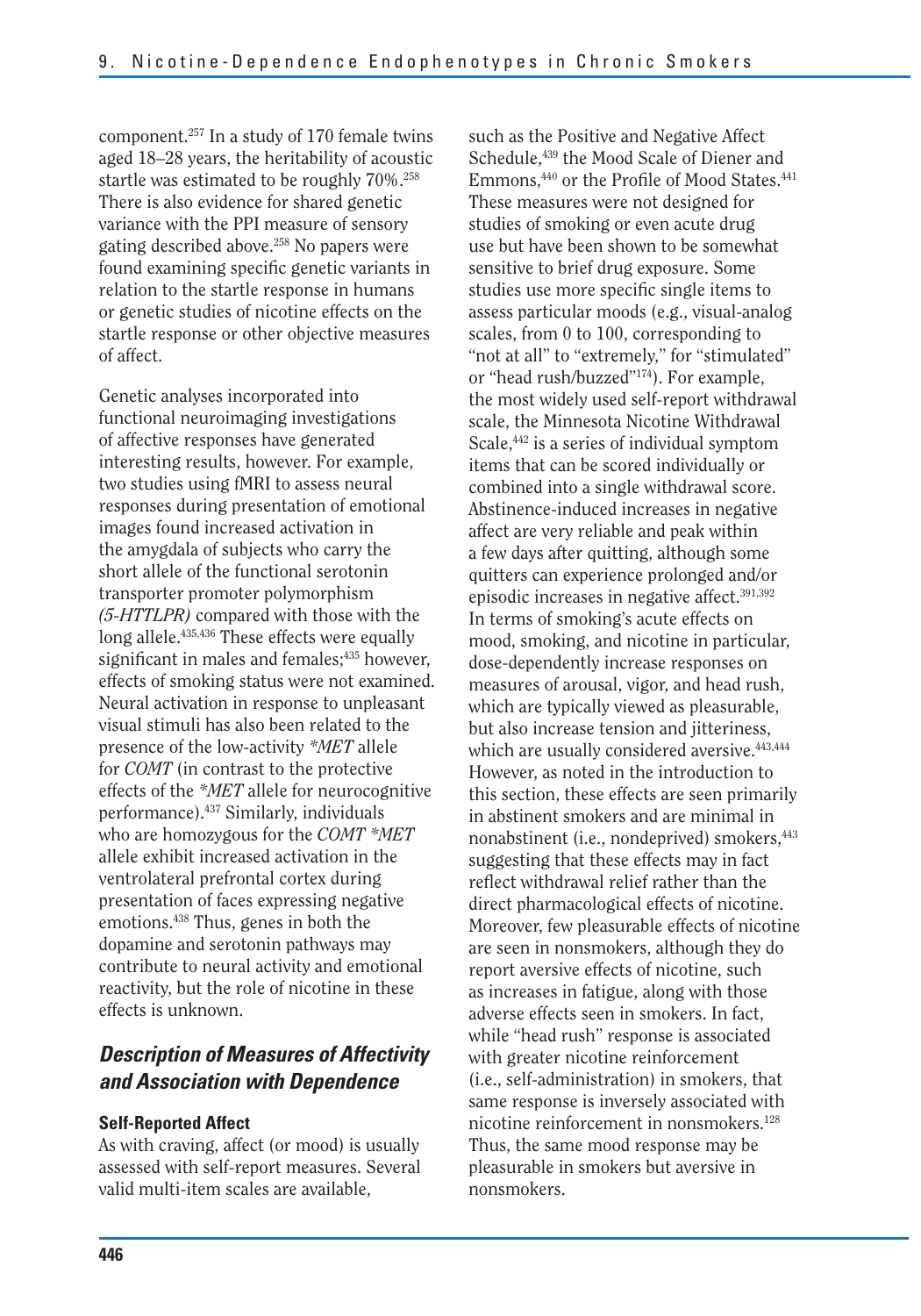Persistent smoking is strongly related to the degree to which negative affect (as assessed by several of these measures) increases after quitting, and sometimes in anticipation of quitting (i.e., in the days leading up to the quit day), as each increases the likelihood of relapse and speeds its occurrence.4,391,445 Thus, abstinence-induced increases in self-reported negative affect are very clearly related to dependence level in chronic smokers. As far as known, no research shows that the magnitude of acute changes in these measures in response to smoking or nicotine predicts persistence of smoking, and some research shows no association. In one prospective study, sensitivity to nicotine's effects on about 12 mood measures or items before a quit attempt were examined for ability to predict withdrawal severity and time to relapse after quitting, and none was significant.<sup>145</sup> A measure of nicotine choice, however, predicted both, showing that the failure of mood responses to predict clinical outcome was not due to inadequate power. In any case, while the degree of self-reported negative affect in the days after quitting strongly predicts smoking persistence, no available research has shown any association between acute mood responses to nicotine or smoking before quitting and subsequent outcome of a quit attempt.

Also, as with craving, negative affect has physiological, cognitive, and behavioral dimensions that cannot be captured by self-report measures, and measures in each of these domains may be potential candidates for endophenotypes of negative affect during tobacco withdrawal. This section integrates a description of the measure with the available data on the relationship to nicotine dependence.

### **Physiological Responses to Abstinence**

Responses to abstinence include physiological changes including decreases in heart rate and in cortisol, a "stress" neurohormone that rises in a period of

minutes following an affective challenge. The magnitude of decline in heart rate is not clearly associated with cessation outcome, but a few studies have related the decline in cortisol to outcome. Al'Absi and colleagues<sup>419,446</sup> found that the larger the drop in cortisol in the first day or two after quitting, the faster will be the time to relapse. Similarly, Ussher and colleagues<sup>447</sup> found that decline in cortisol on the first day of quitting was marginally related to relapse at six weeks in smokers treated with a 15-mg nicotine patch. However, they also showed that the smaller the absolute level of cortisol on the day after quitting, the higher is the self-reported craving and withdrawal, suggesting a link between low cortisol and the aversive symptoms of abstinence. This association was significant even after controlling for number of cigarettes per day before quitting. Moreover, a drop in the *ratio* of another steroid hormone, dehydroepiandrosterone (DHEA), to cortisol during the first week of quitting predicted relapse by the end of the second week.<sup>448</sup> A decrease in this DHEA to cortisol ratio also predicted the increase in withdrawal and the symptom of depression among women, but not in men. Both DHEA and cortisol are released in response to activation of the hypothalamic-pituitaryadrenal axis, which is often associated with stress or negative affect. Thus, greater decline in cortisol or in the DHEA to cortisol ratio in the first days after quitting appears to be a reliable predictor of quitting success and warrants further study. Few other neurohormones have been examined as indices of dependence, but cross-sectional comparisons have been made between hormone levels and current dependence. For example, allopregnanolone and pregnenolone levels were directly correlated with cotinine levels, an index of amount of recent smoking.449

#### **Startle Response**

A psychophysiological response that is related to affectivity is the startle response.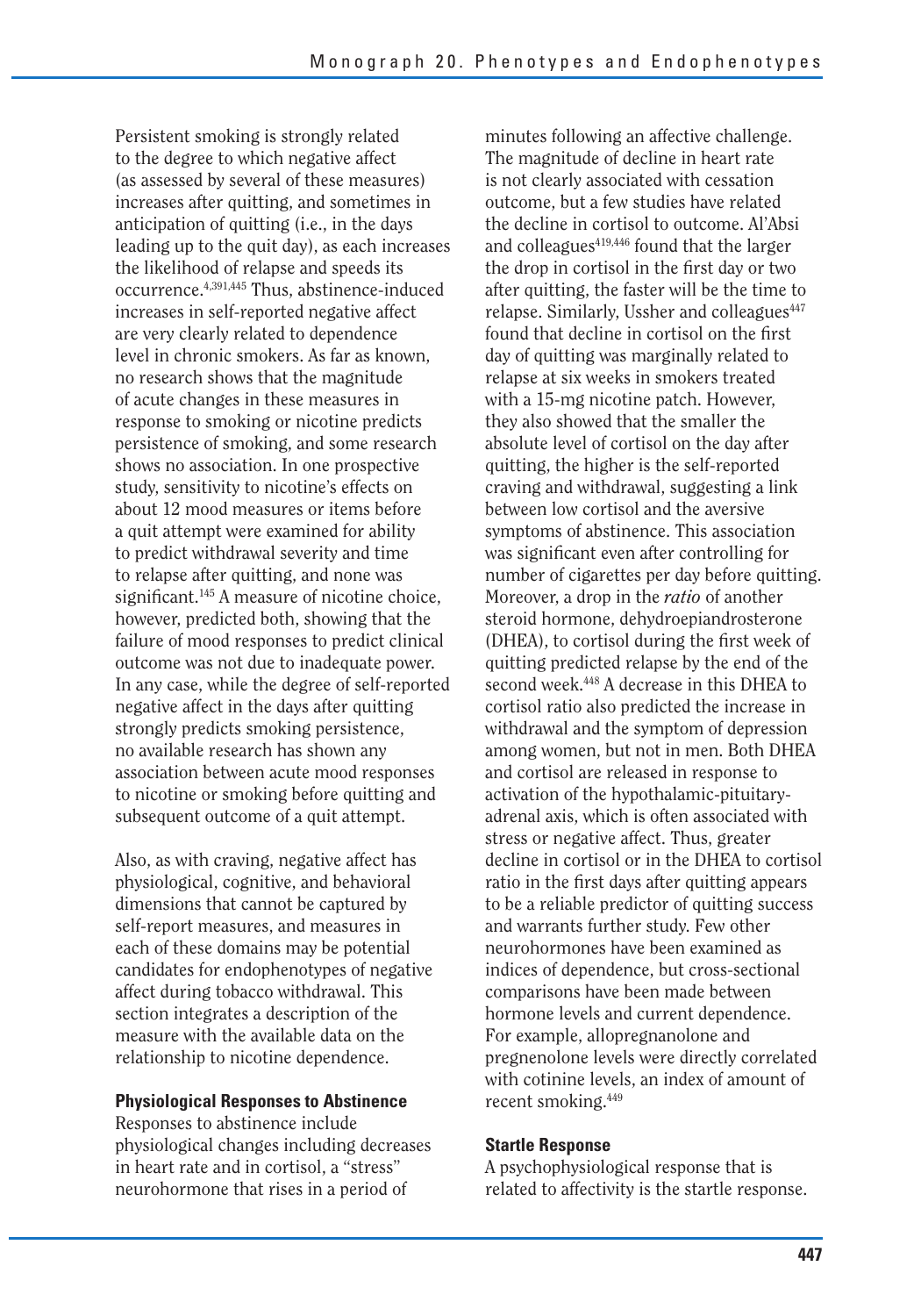This response is the magnitude of eyeblink response to a sharp stimulus, usually a brief loud noise, but also can be an electrical pulse; it is thought to reflect a defensive response to threat that may be mediated by the brain's limbic system (i.e., amygdala).450 Recall that the PPI of the startle response was discussed previously as a measure of sensory processing. However, the startle reflex itself is related to affect. Research in emotion has shown clearly that negative mood induction increases, and positive mood induction decreases, the magnitude of the startle response.451 Thus, greater affectivity should be evidenced by larger startle responses. However, a few studies have found no difference in startle magnitude between nondeprived smokers, briefly deprived smokers, and nonsmokers, either during baseline (i.e., in the absence of mood induction)452 or in response to negative mood induction.453 Moreover, in within-subjects comparisons, neither overnight abstinence454 nor acute smoking, has consistent effects on acoustic startle response.455 Notably, however, one study found that smokers who were able to quit for 24 hours had larger startle response before quitting, and quitting decreased startle response 24 hours later.<sup>456</sup> Startle magnitude was not significantly correlated with scores on the Fagerström Tolerance Questionnaire. This result is contrary to the notion that greater affectivity as indexed by startle response is associated with greater dependence, in that greater startle response before quitting should predict lower, not greater, ability to quit. Similarly, the decline in startle response 24 hours after quitting is the opposite of what would be expected in light of the commonly observed increase in negative affect after quitting.

### **Distress Tolerance**

Individual differences in ability to tolerate distress or to persist with frustrating tasks may put smokers at greater risk for relapse during a quit attempt. For example, Brandon and colleagues<sup>457</sup> have shown

that lack of persistence with a challenging psychomotor task—that is, mirror tracing (tracing a pattern when seeing its reverse image in a mirror)—before quitting prospectively predicts greater risk of relapse 12 months after quitting. In a similar line of research by Brown and colleagues, responses on a self-report measure of distress tolerance were found to predict early smoking relapse.<sup>458</sup> The authors made the point that *how* one reacts to distress, rather than severity of withdrawal per se, may be key to relating withdrawal to risk of relapse. Thus, rather than absolute severity of negative affect during withdrawal being the only important factor, it may be the smoker's cognitive appraisal of that negative affect that interacts to predict relapse.

### **Psychophysiological Response to Acute Stressors**

Another approach to studying affective regulation during tobacco abstinence is to test psychophysiological responses to acute stressors (i.e., negative affect in response to contrived challenges rather than to smoking abstinence). Acute stress increases smoking behavior in smokers and increases relapse after a quit attempt.459 One notion is that abstinence removes an important method of coping with acute stress—that is, cigarette smoking—which may aid ability to cope via behavioral (e.g., perceived control) or pharmacological (direct actions of nicotine) mechanisms.4,459 Acute stress can mimic some of the symptoms of withdrawal, particularly negative affect. Thus, loss of ability to cope with stress may also reflect loss of ability to cope with the symptoms of withdrawal and could relate to the distresstolerance characteristic noted above.

Psychophysiological responses to stressors may also relate to level of distress, given that systolic blood pressure response to the stressful tasks of mental arithmetic and speech preparation (having to quickly prepare a public speech) predicted faster relapse in women smokers. Male smokers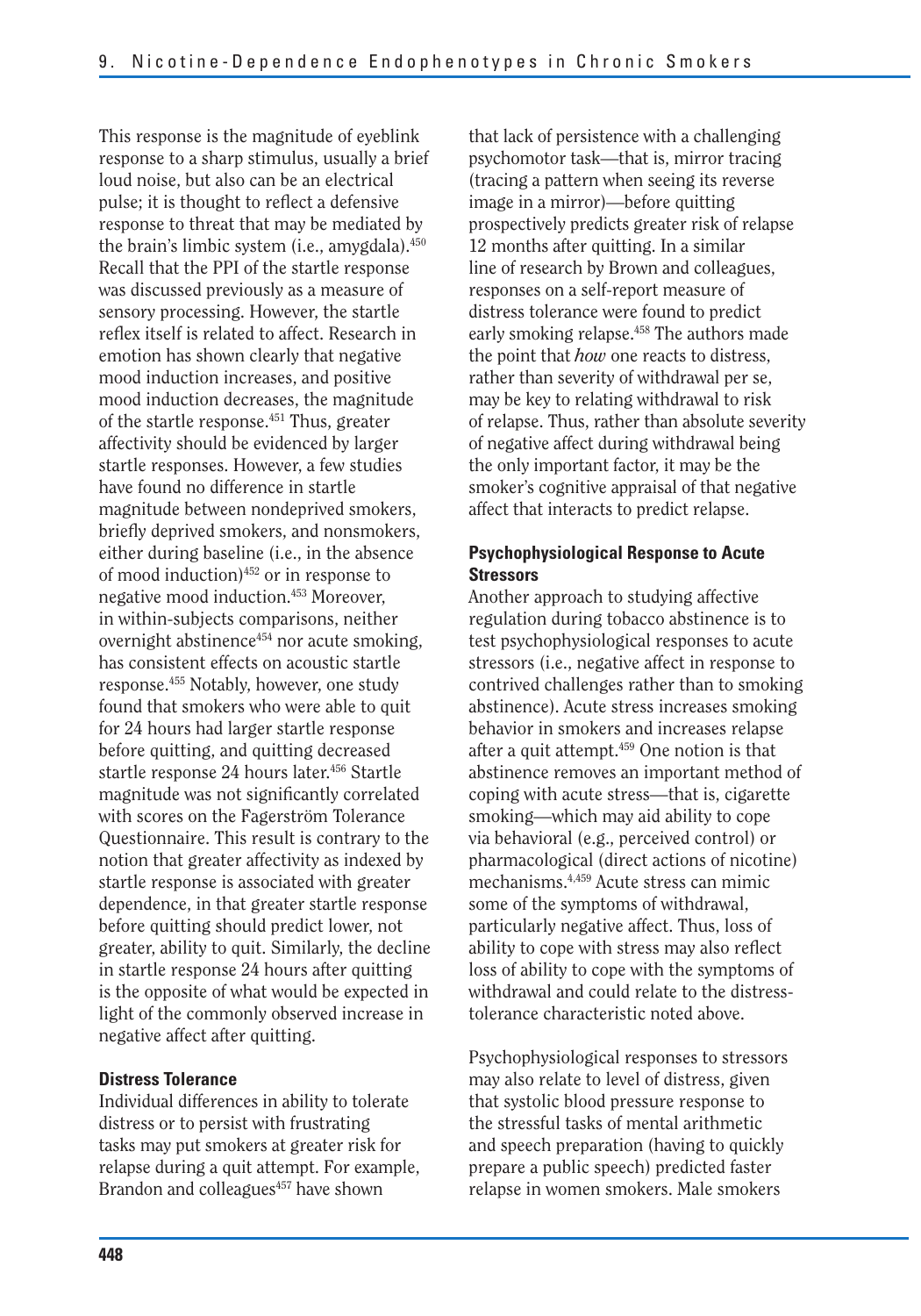did not show this association, although greater postural hypotension (drop in systolic blood pressure after standing) predicted faster relapse in men.460 Complicating this picture further, another study found that attenuated, not larger, adrenocorticotrophic hormones, cortisol, and diastolic blood pressure responses to mental arithmetic and speech preparation predict faster relapse at four weeks.419 Thus, psychophysiological responses to stressors are not consistently related to cessation outcome. Yet, as would be expected from the prior discussion of self-report measures of affect, those who relapsed had greater self-reported negative mood and withdrawal at baseline, as well as greater self-reported craving response to the stressor. Notably, these predictors of relapse remained significant after controlling for smoking history characteristics.

In summary, an increase in self-reported negative affect, and perhaps drops in cortisol and DHEA to cortisol ratio responses to abstinence, have been shown to predict faster relapse to smoking after quitting (i.e., smoking persistence). Few other measures of affective regulation have been shown to have consistent associations with cessation.

# **Impulse Control**

Behavioral impulsivity is an important potential area of endophenotype measures for at least two reasons: (1) personality characteristics associated with impulsivity increase risk of becoming dependent on a number of drugs, including tobacco (as discussed in detail in chapter 8), and (2) difficulty concentrating, which can be related to impulsivity, is a reliable symptom of tobacco withdrawal that is clearly relieved by both smoking and nicotine alone (i.e., NRT). In the smoking literature, substantial research has been conducted in both of these areas, but relatively little of it has focused on relating outcome of a

cessation attempt to individual differences in the personality characteristic of impulsivity or in withdrawal symptoms related to impulsivity.

# *Biological Plausibility*

### **Preclinical Research**

Much less research has examined effects of chronic nicotine and nicotine withdrawal on impulse control in rodent models. In one study by Dallery and Locey, 461 rats were trained on a delayed reinforcement paradigm in which they could choose either an immediate reward of a single food pellet or a larger reinforcement of three pellets that had a variable delay. The choice of the smaller, immediate reward over the larger, delayed reward is considered an impulsive choice (parallel to the delay discounting measure discussed below). Chronic nicotine, but not acute nicotine, increased impulsive choice in this study, with persisting effects for 30 days after termination of chronic nicotine treatment. These findings suggest that chronic nicotine alters neural function, resulting in a long-lasting increase in impulsivity.

Although less is known about strain differences in nicotine effects on impulsive behavior in rodents, a few studies suggest that nicotine's effects on impulsivity may be mediated by nAChRs. For example, spontaneously hypertensive rats, a rat strain often used as a model for ADHD, have decreased nAChRs in cortical and subcortical brain regions compared to Wistar-Kyoto rats; however, chronic nicotine produces nAChR upregulation only in the Wistar-Kyoto rats.462 Agonist compounds selective for  $\alpha$ 4 $\beta$ 2 nAChRs reduce spontaneous alteration behaviors in a Y-maze task in SHRs, $463$  and DH $\beta$ E, a competitive  $\alpha$ 4 $\beta$ 2 antagonist, blocks nicotine's effects on impulsive responding.464 Much less is known about genetic modulation of nicotine effect on impulsivity than on other endophenotypes examined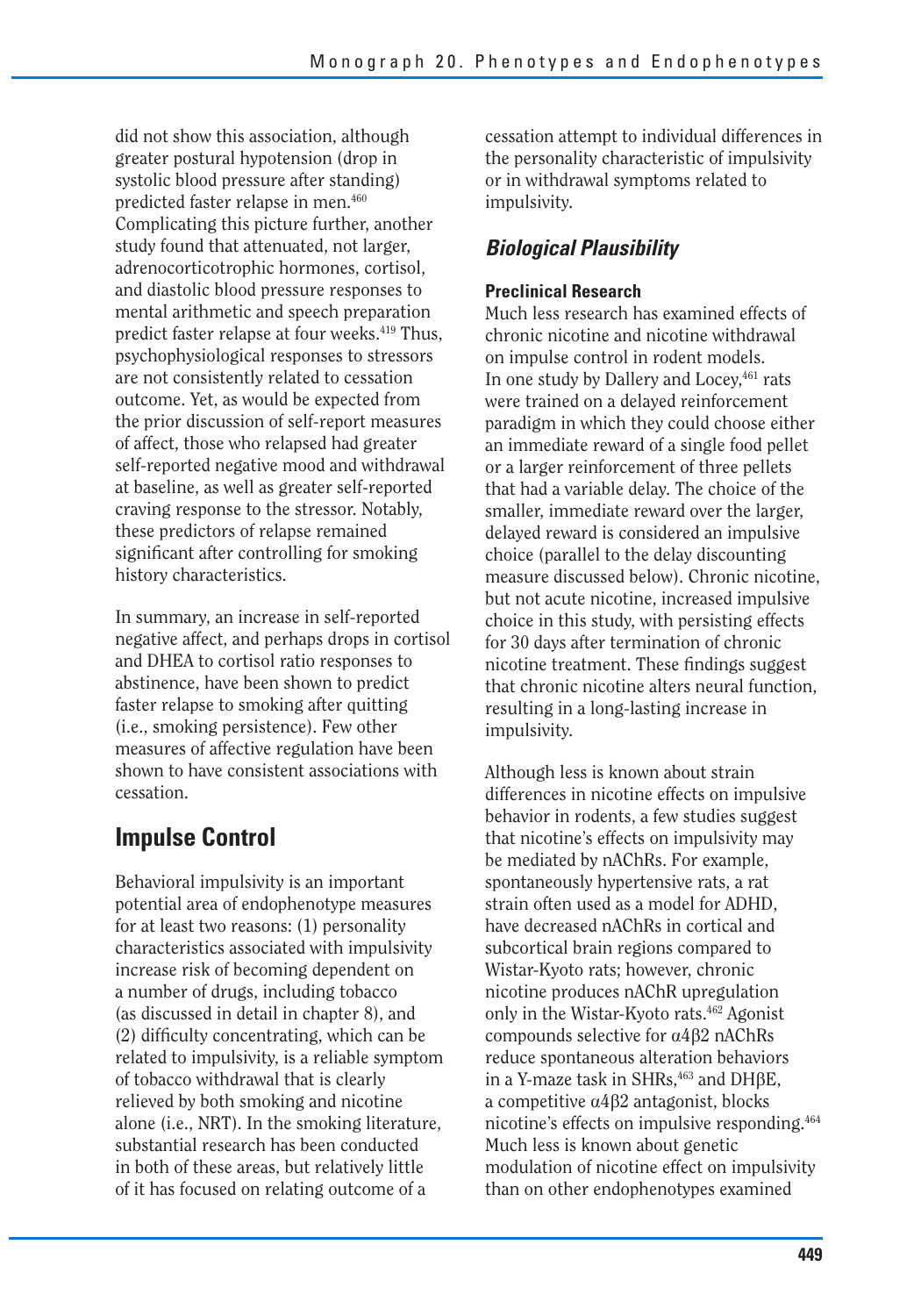in this chapter. However, the Dallery and Locey<sup>461</sup> study described above suggests that effects of chronic nicotine in smokers could maintain dependence and facilitate relapse during abstinence attempts as smokers may favor the immediate gratification of the cigarette over the delayed goals associated with remaining abstinent.

### **Human Clinical Research**

The role of impulsivity in the onset of smoking is discussed at length in chapter 8. Here, the focus is on a smaller set of studies on the role of impulsivity in chronic smokers. As described in the "Attention and Vigilance" subsection above, adult smokers with current or childhood ADHD have more severe nicotine withdrawal after quitting, compared to smokers without any ADHD history.<sup>270</sup> In the general population of smokers, the greater the increase in hyperactive/impulsivity symptoms after quitting, the greater the probability of relapse.<sup>273</sup> Moreover, among smokers with a history of major depression, those with higher scores on the Barratt Impulsivity Scale, a common self-report measure, relapse more quickly.465 Among smokers not trying to quit, those higher in impulsivity on the Barratt Impulsivity Scale report greater relief of negative affect from a nicotine versus denicotinized cigarette during a laboratory mood-induction procedure.466 Such smokers also anticipate greater expectations for positive and negative reinforcing effects of smoking.<sup>467</sup> This finding is in contrast to findings from an earlier study of treatment-seeking smokers in which self-reported hyperactivity symptoms did not correlate with smoking motives.271

## *Description of Impulsivity Measures*

In addition to the common self-report measures of impulsive personality characteristics, several "objective" measures of impulsivity and behavioral inhibition may serve as potential endophenotypes of dependence.

### **Delay Discounting**

Delay discounting measures the tendency to choose smaller, immediate rewards over larger, delayed rewards and is believed to reflect impatience and a desire for immediate gratification. Drug dependence is often viewed as choosing an immediate reward, drug use, over larger, delayed rewards—namely, the long-term gains in health outlook by abstaining from drug use. (Long-term gains in choosing abstinence among illicit drug users include increased employability, improved family relations, reduced legal problems). Delay discounting has been used in a variety of studies of drug dependence in both humans and nonhuman animals.468 In this task, participants are given repeated choice options between a large monetary option, to be made available to the participant after different durations of delay, such as in one day, one week, one month, six months, and a year, versus different amounts of lesser, immediate rewards.<sup>469</sup> The smallest amount of immediate reward the participants select in preference to the larger, delayed reward at each duration of delay reflects the degree to which they discount the value of the delayed reward. Plotting these choices leads to a temporal discounting function for each individual, which can be averaged for subgroups. The sharper the decrease in the function (i.e., the smaller the current reward chosen over the delayed reward), the greater the discounting and, presumably, the more impulsive the subject. Performing this task involves sorting (choosing) actual cards containing the different money and delay choices,469 but the task is easily presented by computer presentation of the choices and having subjects choose via computer key. This task is also commonly done with hypothetical choices, rather than actual choices. Some research suggests that findings are similar regardless of whether actual or hypothetical choices are offered,470 but other studies suggest that actual choices may be more sensitive.471 A variation on this task involves probability discounting,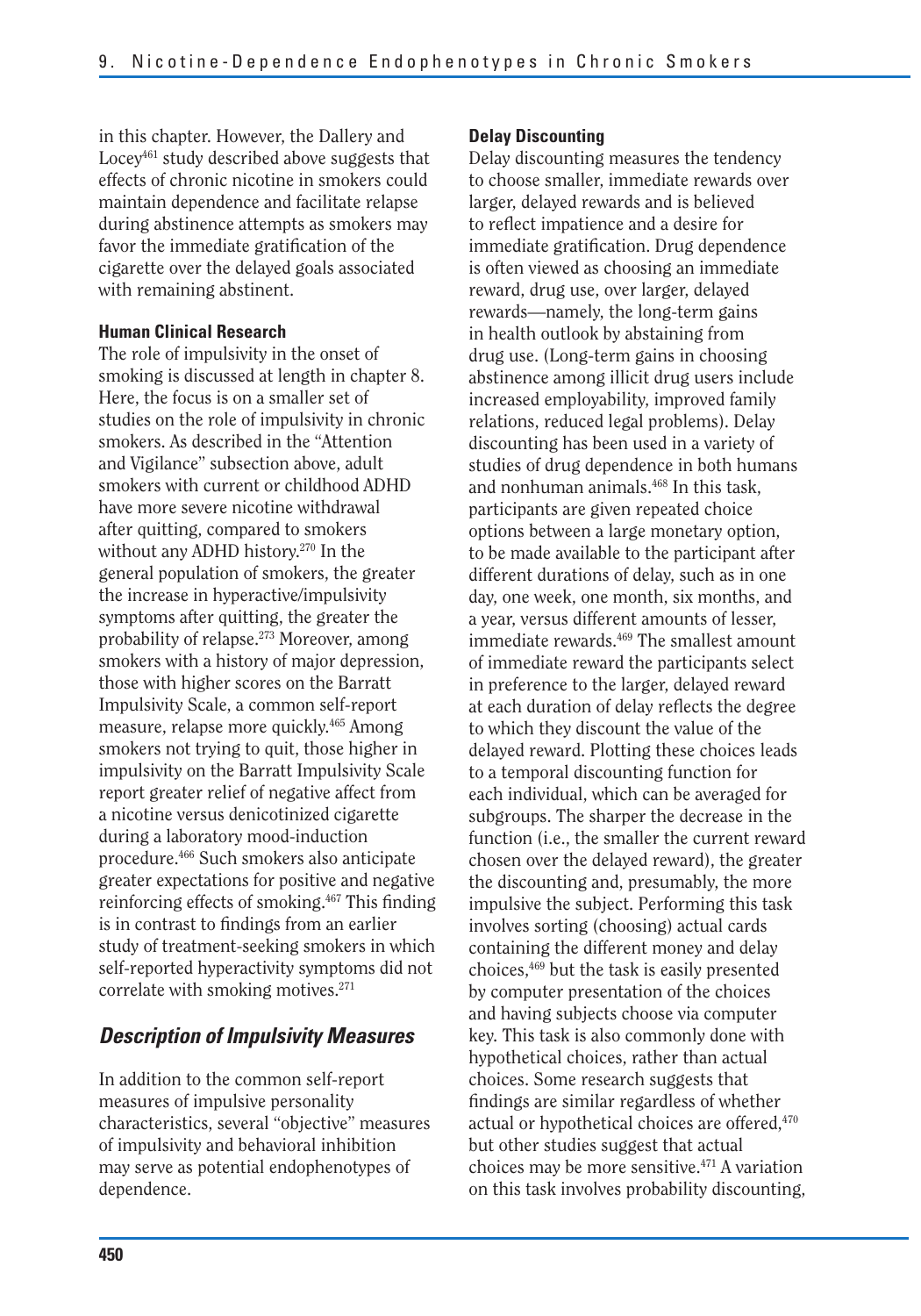or greater discounting of smaller, more certain rewards in favor of larger, less certain rewards.472

### **Go/No-Go Task**

The go/no-go task requires a subject to make a motor response according to a conditional rule (e.g., in response to a target stimulus) and to inhibit a motor response according to a similar rule.473–475 For example, a downward-pointing triangle may be used as a target stimulus and an upward-pointing triangle as the nontarget stimulus. Although this task is conceptually similar to the CPT described above, the rate and reaction time for commission errors (i.e., responses made to the nontarget or no-go stimulus) provides a measure of behavioral inhibition.

### **Stroop Task**

The Stroop task measures the ability to inhibit a prepotent response to a stimulus and, therefore, provides an objective measure of response inhibition of relevance to impulsivity traits. In this task, subjects view a series of words printed in color (e.g., either green or red) and are instructed to identify the color of the ink used. In some cases, the word color and the ink color match (e.g., the word *red* written in red ink; congruent word), and in other cases, the word and color are incongruent (e.g., the word *green* written in red ink). The classic Stroop effect is the difference in reaction time for naming colors for incongruent versus congruent words. This task has been adapted as a measure of attentional bias, as noted previously.368

## *Genetic Influences on Impulsivity Task Responses in Humans*

A few studies have examined the heritability of laboratory-based measures of impulsivity. Using the standard Stroop task as a measure of resistance to interference in  $290$  twins, Stins and colleagues $476$  reported a heritability of 50% for the Stroop effect (i.e., reaction-time difference). For the

go/no-go task, among 400 twin pairs, heritability for mean reaction time (across fast and slow tasks) was 60%, and the heritability of commission error rates was 18% for the slow condition and 38% for the fast condition.<sup>477</sup> Groot and colleagues<sup>478</sup> studied 237 healthy twin pairs and found differences in heritability estimates by gender. For example, the commission rate heritability on the go/no-go task was 36% among females and 53% among males. In a combined assessment of performance on the go/no-go task and ERPs, Anokhin and colleagues $479$  showed that about 60% of the variance in electrophysiological responses during the task was attributable to genetic influences. The go/no-go task also exhibits high heritability in extended pedigrees with schizophrenia.<sup>480</sup>

Associations of specific candidate gene variants with laboratory measures of impulsivity have been examined in a few studies. Cornish and colleagues<sup>481</sup> studied 58 boys scoring above the 90th percentile on ADHD diagnostic symptoms and 58 scoring below this cutoff. Children homozygous for the *\*10-*repeat allele of the dopamine transporter gene had poorer performance on a response inhibition task, independent of ADHD symptoms. Three studies have examined genetic associations with performance on the go/no-go task. Among 133 children with ADHD, those carrying the *\*7-*repeat allele of the *DRD4* gene had greater impulsivity, faster reaction time, and reduced accuracy, compared to those with the shorter-repeat variants.<sup>482</sup> There is also evidence that delay discounting is associated with an interaction between the *DRD2 TAQ1\*A1* allele and the *DRD4* VNTR (*\*7-*repeat) allele.483

Two genes involved in the metabolism of dopamine have been associated with laboratory measures of impulsivity. In one study, a monoamine oxidase A gene polymorphism was linked with performance on the go/no-go task.484 In two other studies,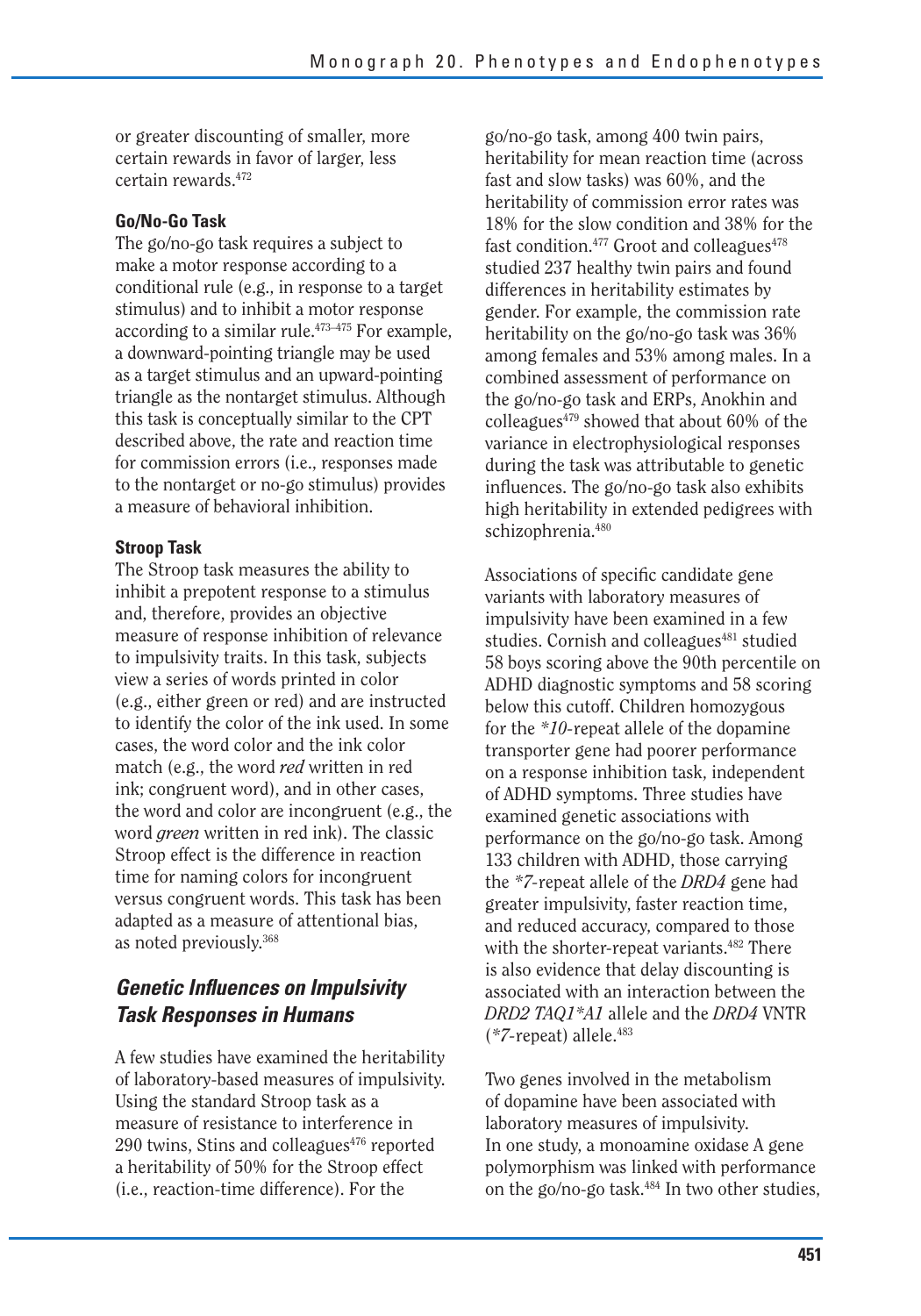the *COMT VAL/MET* genotype described above was associated with performance on the Stroop task,<sup>235,485</sup> with an interaction between the *DRD2 TAQ1A* variant and *COMT*  variants in the earlier study.<sup>485</sup>

Emerging evidence also supports an association of genetic polymorphisms in the serotonin pathway with endophenotype measures of impulsivity. For example, a study in 2006 showed a relationship between the number of commission errors on the go/no-go task and the *\*A-1438A* allele of the serotonin receptor 2A gene *5-HT2A.*<sup>486</sup> Of particular relevance to endophenotypes for nicotine dependence, one study suggests that a performance on a modified "smoking" stimuli" Stroop task in smokers is associated with the promoter polymorphism in the serotonin transporter gene;<sup>374</sup> however, this modified Stroop task may be measuring attentional bias to smoking cues rather than response inhibition per se. These data are preliminary but suggest that genetic variation in the dopamine and serotonin pathways may play a role in impulsive behavior as assessed by objective laboratory measures.

# *Association of Impulsivity Task Responses and Nicotine Dependence*

Current smokers often, but not always, show greater delay discounting than never smokers or even former smokers, 469,472,487,488 and cigarettes per day are correlated with degree of delay discounting,489 suggesting a linear relationship between amount of smoking intake and impulsivity. However, although greater delay discounting was associated with greater smoking frequency in one laboratory study, nicotine versus placebo patch did not influence delay discounting.490 The specific procedures used may moderate the findings in laboratory studies of delay discounting. For example, in one study, brief abstinence increased delay discounting of both cigarettes and money when they were actually available,

but no delay discounting was seen when the choices were hypothetical.471 Also, because lower education is associated with greater delay discounting,491 education needs to be controlled in comparisons between groups. Despite common findings of greater delay discounting in smokers versus nonsmokers, there appears to be no reliable difference in probability discounting.472,489

Less is known about the relationship of objective laboratory measures of impulsivity with nicotine dependence or smoking cessation outcome. In one study of adolescent smokers, those with higher scores on the delay discounting measure were more likely to relapse.<sup>300</sup> However, in a study of schizophrenics seeking treatment for smoking, the Stroop task did not predict smoking cessation success.<sup>301</sup>

# **Discussion and Recommendations for Future Research**

This final section reviews findings on the potential for the measures discussed here as endophenotypes for dependence in chronic smokers and outlines future directions for this research. Each putative endophenotype will be addressed within its broad area in the following subsections on "Motivational Effect Endophenotypes" and "Acute Smoking or Abstinence Effect Endophenotypes." The findings are summarized in tables 9.1 and 9.2, respectively.

# **Motivational Effect Endophenotypes**

Measures of the motivational effects of nicotine would be expected to offer greater promise as endophenotypes early in this research effort, as they are more proximal to dependence, as indicated in figure 9.1. As noted, the frequency and persistence of drug reinforcement is a central feature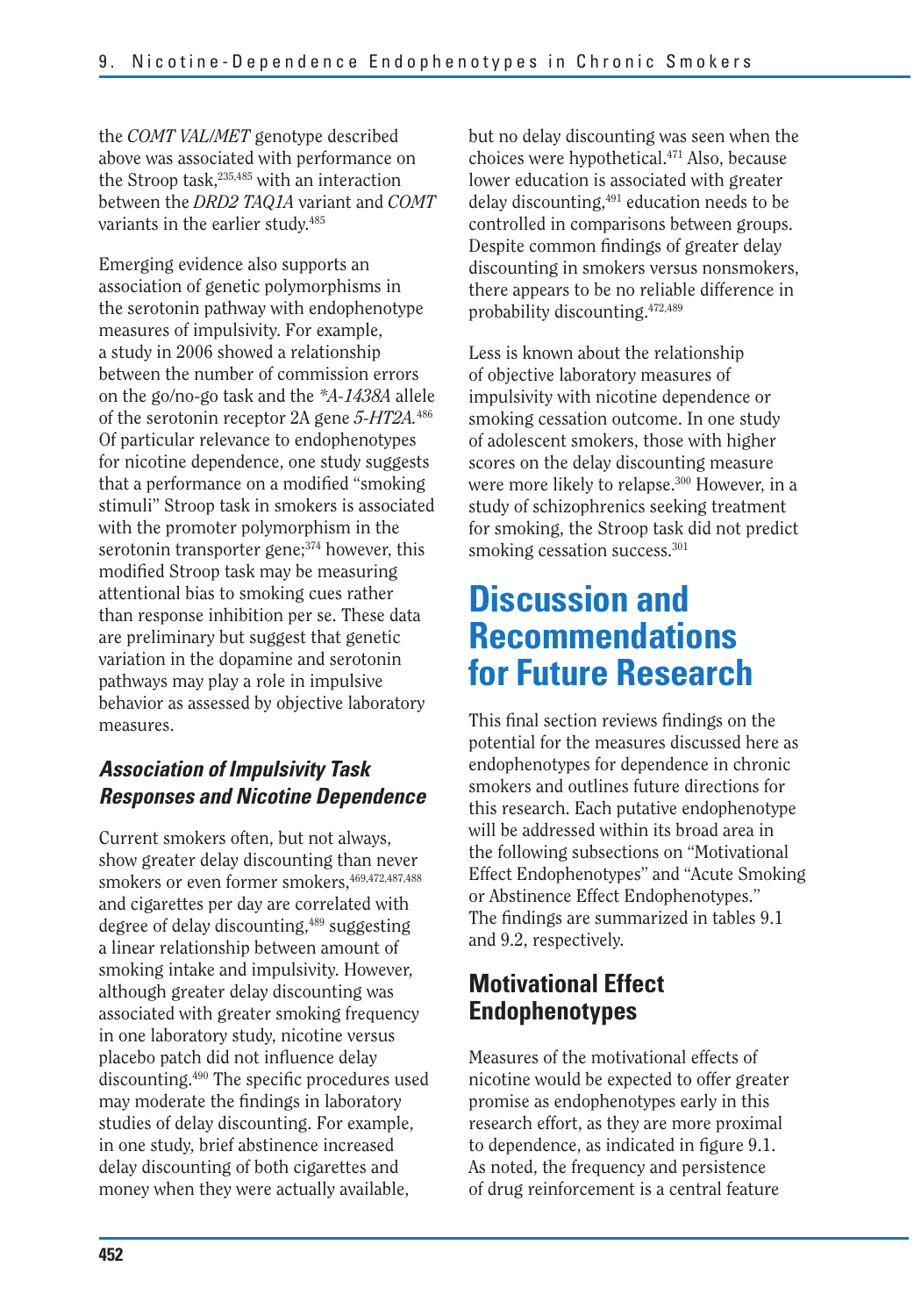| <b>Measure</b>                 | <b>Biological</b><br>plausibility | Standard.<br>objective, and<br>reliable | <b>Evidence</b><br>of genetic<br>influence | Linked to<br>dependence |
|--------------------------------|-----------------------------------|-----------------------------------------|--------------------------------------------|-------------------------|
| <b>Reinforcement</b>           |                                   |                                         |                                            |                         |
| Ad lib self-administered       | $^{++}$                           |                                         | 土                                          |                         |
| Nicotine choice                | +                                 |                                         |                                            |                         |
| Behavioral economics           |                                   |                                         |                                            |                         |
| Progressive ratio              |                                   |                                         |                                            |                         |
| Reward                         |                                   |                                         |                                            |                         |
| Self-report of hedonic effects |                                   |                                         |                                            |                         |

### **Table 9.1 Putative Endophenotypes for Nicotine Dependence: Motivational Mechanisms and Nicotine or Abstinence Effects**

Note.  $++$  = strong confirmatory evidence;  $+=$  some confirmatory evidence;  $\pm$  = little or equivocal evidence; 0 = no available evidence.

#### **Table 9.2 Putative Endophenotypes for Nicotine Dependence: Acute Smoking or Abstinence Effects**

| <b>Measure</b>                    | <b>Biological</b><br>plausibility | Standard,<br>objective, and<br>reliable | <b>Evidence</b><br>of genetic<br>influence | <b>Linked to</b><br>dependence |
|-----------------------------------|-----------------------------------|-----------------------------------------|--------------------------------------------|--------------------------------|
| Physiological                     |                                   |                                         |                                            |                                |
| <b>Resting EEG</b>                | $\pm$                             | $^{+}$                                  | $+$ <sup>a</sup>                           | 0                              |
| ERP                               | $\pm$                             | $^{+}$                                  | $+$ <sup>a</sup>                           | 0                              |
| PPI                               | $^{+}$                            | $^{+}$                                  | $+$ <sup>a</sup>                           | 0                              |
| Cognitive function                |                                   |                                         |                                            |                                |
| Attention                         | $\pm$                             | $^{+}$                                  | $+$ <sup>a</sup>                           | 0                              |
| Working memory                    | $\pm$                             | $^{+}$                                  | $+$ <sup>a</sup>                           | 0                              |
| Craving                           |                                   |                                         |                                            |                                |
| Abstinence-induced                |                                   |                                         |                                            |                                |
| Self-reported urge                | $++$                              | $^{++}$                                 | 0                                          | $^{+}$                         |
| Cue-induced                       |                                   |                                         |                                            |                                |
| Self-reported urge                | $++$                              | $++$                                    | 土                                          | $\pm$                          |
| Psychophysiological               | $\pm$                             | $^{+}$                                  | 0                                          |                                |
| Cognitive/attentional bias        | $\pm$                             | $^{+}$                                  | $\pm$                                      | $+$                            |
| Affective regulation <sup>b</sup> |                                   |                                         |                                            |                                |
| Abstinence-induced                |                                   |                                         |                                            |                                |
| Self-reported negative affect     | $^{++}$                           | $^{+}$                                  | 0                                          | $^{++}$                        |
| Physiological                     | $\pm$                             | $^{+}$                                  | $+$ <sup>a</sup>                           | $^{+}$                         |
| Startle                           | $\pm$                             | $^{+}$                                  | $+$ <sup>a</sup>                           | 0                              |
| Distress tolerance                | $^{+}$                            | 土                                       | 0                                          | $^{+}$                         |
| Stress/physiological              | $+$                               | $^{+}$                                  | 0                                          | $\pm$                          |
| Impulse control                   |                                   |                                         |                                            |                                |
| Delay discounting                 | $^{+}$                            | $^+$                                    | 0                                          | 0                              |
| Go/no go                          | $\pm$                             | $^{+}$                                  | $+$ <sup>a</sup>                           | 0                              |

 $Note. EEG = electroencephalogram; ERP = event-related potentials; PPI = prepulse inhibition; ++ = strong confirmatory evidence;$  $+=$  some confirmatory evidence;  $\pm$  = little or equivocal evidence;  $0=$  no available evidence;  $-$  = some contrary evidence.

a Evidence regarding the measure in general, no evidence for effect of abstinence or acute smoking.

b Virtually no evidence of acute effects of smoking on affective regulation was associated with dependence. Consequently, those measures are not included here; only measures during smoking abstinence are included.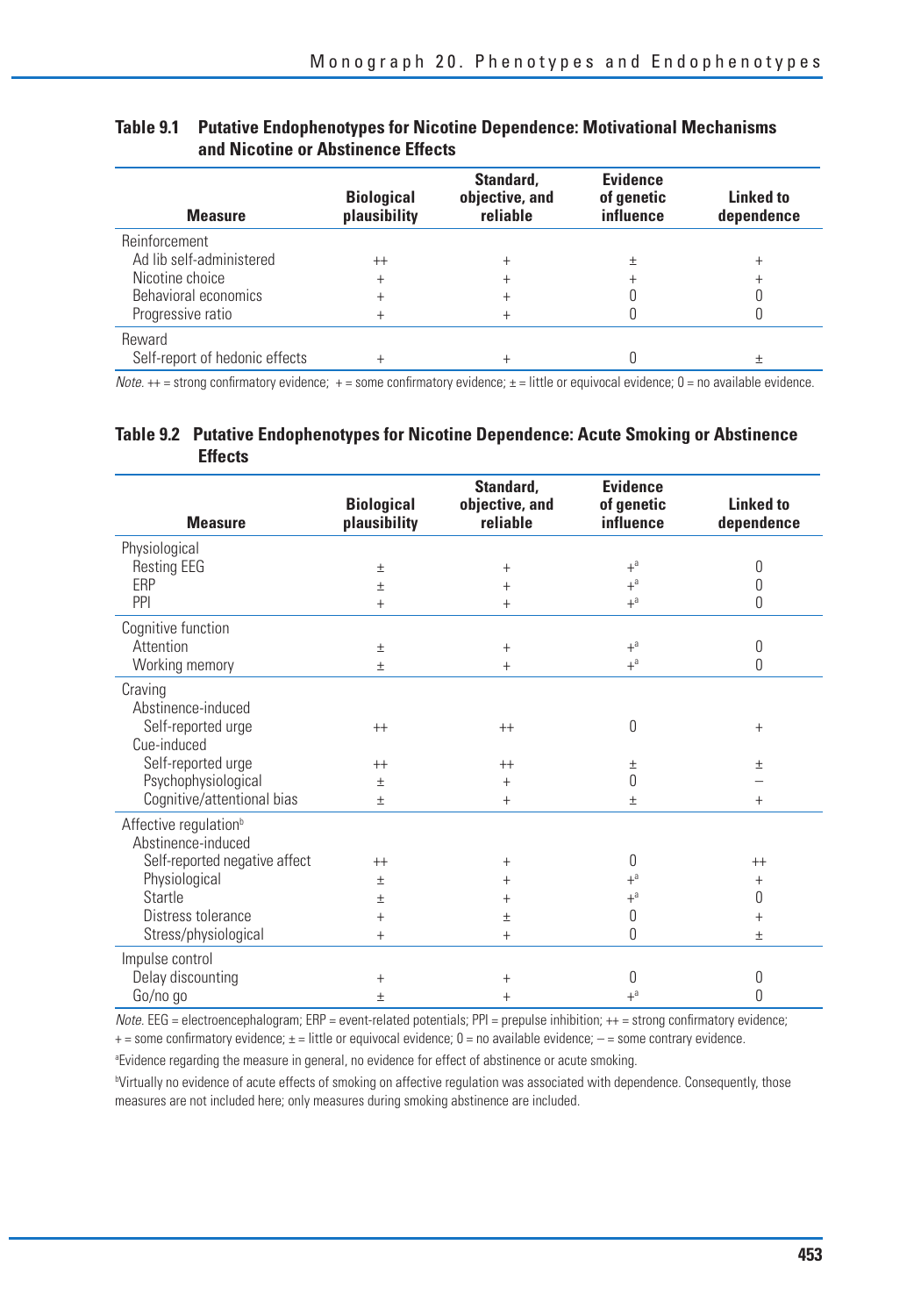of dependence and, therefore, acute laboratory measures of the frequency and persistence of reinforcement do not require extensive assumptions about the link between these measures and dependence. Measures of ad lib smoking or nicotine self-administration and nicotine choice procedures generally show some of the expected relationships between responses and simple manipulations of smoking abstinence. These measures are also fairly objective and reliable, and there is some evidence for associations with candidate genes; however, the heritability of nicotine self-administration measures is unknown.

The behavioral economic and PR selfadministration procedures have received less scrutiny, particularly with regard to genetic influences. However, these are conceptually similar to self-administration measures and are comparably objective and reliable; thus, they may have similar strengths and characteristics, such as being heritable. However, aside from the choice procedure, few of these measures have been related prospectively to dependence by predicting outcomes of a quit attempt, ultimately the key clinical utility of this research.

In terms of future directions for reinforcement measures, use of the PR is common in animal genetic models and for medication screening, and it warrants more attention in human studies. To enhance the sensitivity of this approach, methodological studies to determine the optimal duration of prior abstinence, timing of drug administration, rate of escalation of the PR schedule, and session length would be valuable.

Another procedure that could be adapted to assess individual differences in some aspects of relapse proneness (i.e., dependence as indexed by smoking persistence) is the "programmed lapse" procedure.<sup>492</sup> In this procedure, smokers are required to abstain for a few days and then instructed to either

smoke a few cigarettes to simulate a lapse or to not smoke (control condition). All are instructed to then continue to maintain abstinence, and the measure of interest is duration of abstinence after the simulated "lapse" point. This procedure is sometimes viewed as comparable to the "reinstatement" procedure widely used in animal research as an analog to relapse,<sup>493</sup> although there are substantial limitations of reinstatement as a model for human drug relapse.<sup>494</sup> In any case, some aspects of the programmed lapse procedure could be used to assess each of the phases of smoking relapse in humans: (1) time to first lapse could be examined by instructing subjects to abstain and then prospectively assessing the time to first cigarette,<sup>495</sup> (2) time interval between first and second lapse is essentially what is already determined by the existing programmed lapse procedure, $492$  and (3) time to relapse would simply require more extended follow-up to determine when the criteria for relapse (e.g., seven consecutive days of any smoking)<sup>496</sup> are met. For each of these measures, subjects who are able to abstain for longer periods presumably should be those able to quit for longer periods in an actual quit attempt, but this would need to be verified. A more practical measure of persistence of abstinence may be to simply see if the smoker is able to quit for 24 hours, which differentiates high- and low-dependent smokers making an actual quit attempt $115$  or not trying to quit permanently.497 However, this approach results in a dichotomous measure (able versus unable to abstain), which may be insensitive for use in other research relating the measure to other factors.

The other measure within this broad area, smoking or nicotine "reward," has less evidence supporting its use as an endophenotype, as it is not yet measured in humans in an "objective" way. However, these measures, generally obtained in humans via self-report of "liking" or "satisfaction," are easy to assess and are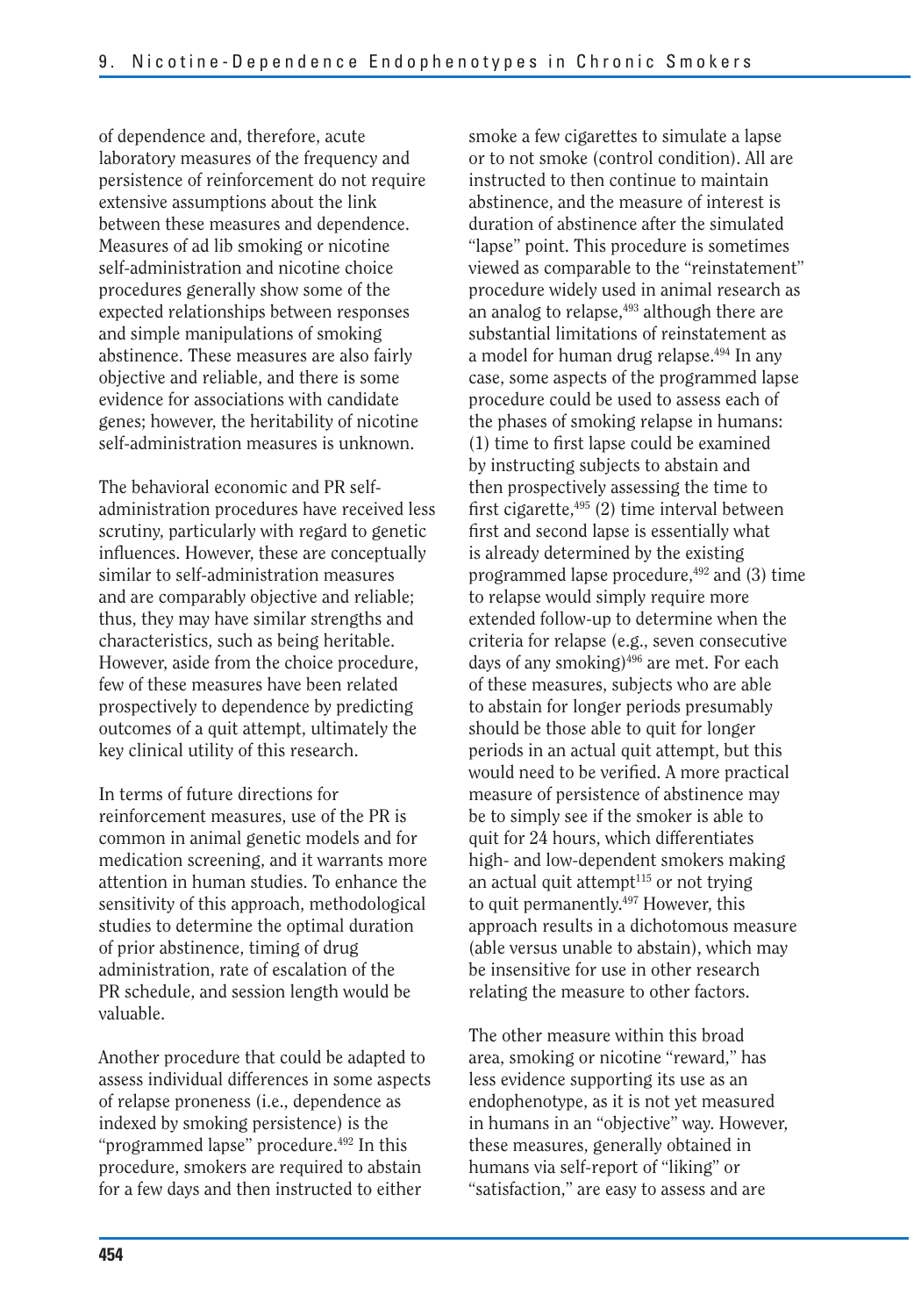reliable. The magnitude of smoking or nicotine "reward" has strong biological plausibility, and there are objective measures in animals that are thought to reflect reward (e.g., CPP and ICSS). Thus, these measures hold promise as potential endophenotypes for dependence in human smokers, if human equivalent measurement procedures can be found. Although there are obvious impediments to developing brain stimulation measures of reward threshold, it seems plausible that human models of CPP could be developed and validated. However, such complex measures may not add significantly to the armamentarium of human laboratory models; perhaps more attention should be devoted to assessing genetic associations with self-report measures of nicotine reward within the context of other laboratory paradigms.

A key issue that pertains to research on all of the measures discussed in this chapter, not just self-administration and reward measures, is the failure of virtually all laboratory studies of these measures to assess them in smokers preparing to quit. The motivational effects of smoking and nicotine are clearly different in smokers preparing to quit than they are in smokers with no interest in quitting.<sup>141</sup> There is reason to think that the effects of brief abstinence and the acute effects of smoking or nicotine on cognitive, affective, and other functioning may vary depending on whether the subjects are smokers preparing to quit or are not interested in quitting permanently. If so, use of non-treatmentseeking smokers (i.e., those not trying to quit) in this research may contribute to the failure of many of these measures to show sensitivity to dependence. Use of such smokers is not surprising; these procedures were adopted from animal research, which, perhaps necessarily, has focused only on the acquisition and maintenance of drug self-administration. Animal studies have not been used effectively to model "voluntary" abstinence from drug use, as in human

quit smoking attempts,494 and none of the procedures directly assesses ability to *maintain abstinence,* a critical index of dependence. Thus, differences in quitting motivation between laboratory research participants and smokers in clinical studies may impede the development and validation of brief laboratory-based behavioral procedures that may serve as endophenotypes.<sup>141</sup>

# **Acute Smoking or Abstinence Effect Endophenotypes**

The cognitive, affective, and behavioral impulsivity measures discussed in this section have at least some biological plausibility and preclinical data to support nicotine effects. Further, many of these constructs can be assessed in a very objective and reliable manner. Some, notably the measures of sensory processing, attention and vigilance, working memory, and impulsivity have clear evidence of heritability. However, this evidence pertains to responses on these measures in general rather than to acute responses on these measures to smoking or abstinence.

Since acute smoking or abstinence effects on these measures are thought to be more distal to nicotine dependence (figure 9.1), these measures require a greater leap from the underlying mechanisms responsible for these effects and processes to nicotine dependence. Consistent with this assumption, virtually none of the measures in this broad area have been directly associated with dependence in chronic smokers, especially as predictors of smoking persistence during a quit attempt, the gold-standard index of dependence in smokers adopted in this chapter. Yet, virtually no evidence links any of these objective measures with persistent smoking in chronic smokers, with the exception of abstinenceinduced self-reported craving and negative affect and perhaps hormonal responses to abstinence (cortisol or related measures). It is important to note that lack of research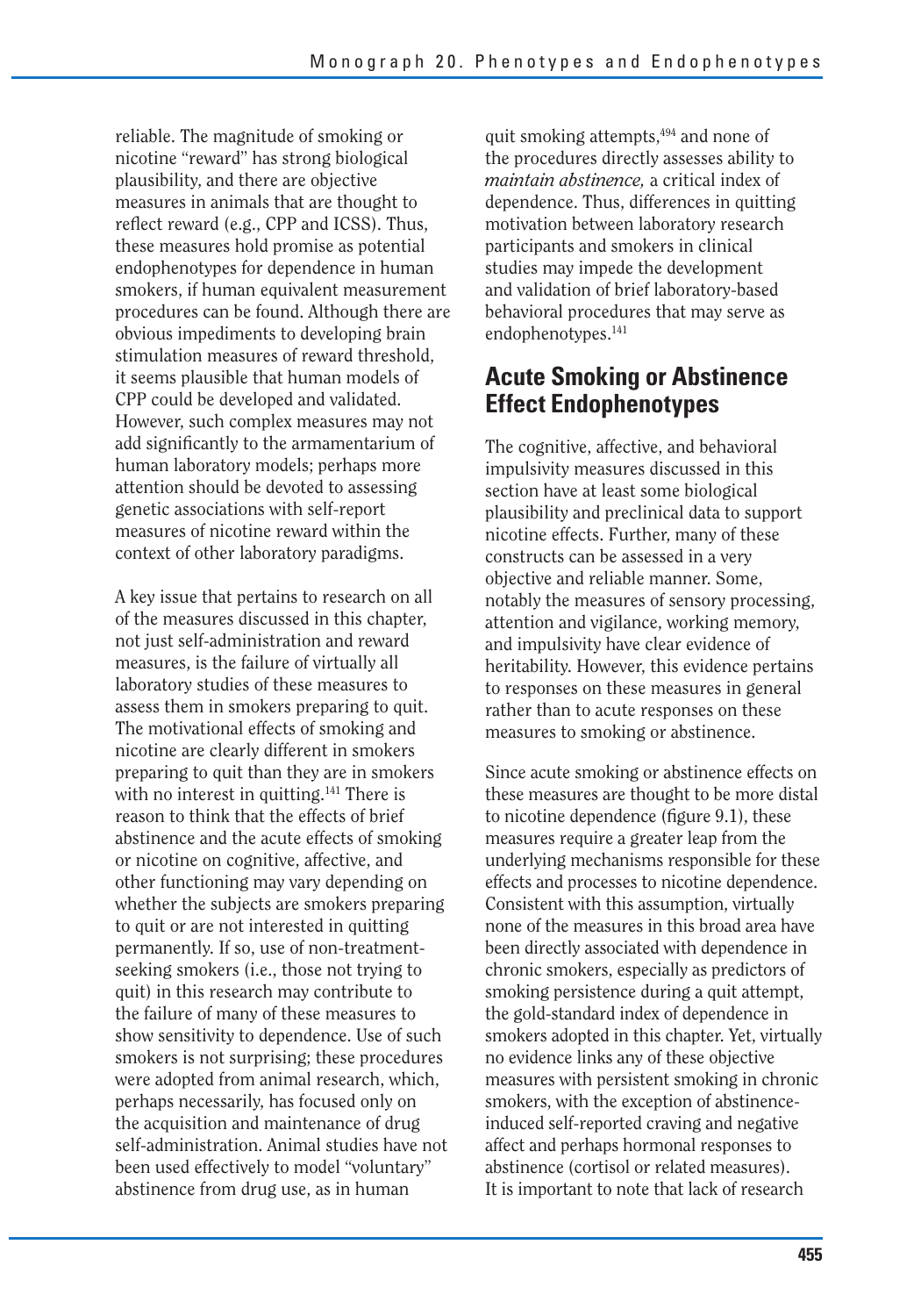attention, rather than disconfirmatory findings, characterize the research in this broad area.

Other objective measures with preliminary support for a relationship to dependence are the attentional bias measure of cue-induced craving389 and the affective regulation measure of "distress tolerance,"457,458 which are not strictly acute responses to smoking or to abstinence but are more traitlike. These measures deserve further attention with respect to heritability of smoking and abstinence effects as well as associations of candidate genes. Evidence that alcohol priming can alter attentional bias to smoking cues suggests a "state" component as well.498 Such cross-substance paradigms may provide interesting endophenotypes for genetic studies as well.

Cue-induced craving has substantial biological plausibility on the basis of preclinical and neuroimaging studies. However, thus far, cue-induced craving has virtually no validity as an index of dependence as determined by cessation outcome.380 Furthermore, NRT has no effect on cueinduced craving, whether in smokers wanting or not wanting to quit permanently.382,383,386 In contrast, NRT robustly reduces abstinenceinduced craving, even acutely in those not trying to quit,<sup>377</sup> and reduces risk of relapse.<sup>349</sup> Yet, olanzapine, an antipsychotic medication not known or proposed to be efficacious for smoking cessation, nevertheless attenuates cue-elicited craving to smoke in healthy smokers.499 Thus, there appears to be no clear link between the magnitude of cue-induced craving or influences on this type of craving and indices of dependence in adult smokers.

Some of the difficulty with "reactivity" research could be lack of generalizability between the cues used (i.e., the independent variables) and the stimuli that elicits craving and lapses in the smoker's natural environment. Research has demonstrated that photos of personalized contexts for

smoking (e.g., one's favorite bar) can elicit as robust an increase in self-reported craving as more typical cues, such as photos of lit cigarettes,<sup>352</sup> and stronger craving than generic photos of the same contexts (e.g., a typical bar). Such research may also benefit by using other types of stimuli that reflect situations tied to smoking lapses but do not directly involve smoking, such as familiar stressors faced by the smoker. For example, in a study of cocaine abuse patients, Sinha and colleagues<sup>500</sup> found that self-reported craving for cocaine in response to a personalized stress-related imagery script, but not to a personalized cocainerelated script, predicted faster relapse to cocaine use. Thus, greater generalizability in reactivity may result from use of personalized cue stimuli or stimuli that otherwise are more representative of the common relapse situations in a smoker's environment, and reactivity to such cues may be more predictive of relapse after quitting.

Alternatively, the problem with the lack of predictive validity of cue reactivity in the available studies may stem from the responses assessed—that is, the dependent variables—rather than, or in addition to, the independent variables used. The vast majority of studies assess self-reported craving, although some also assess psychophysiological responses.380 Perhaps broadening the reactivity responses may reveal some that are more strongly tied to relapse, as suggested in the small preliminary study by McClernon and colleagues<sup>388</sup> noted previously. For example, in addition to showing that self-reported craving in response to stress imagery, but not to cocaine imagery, predicted cocaine relapse, the study noted above by Sinha and colleagues $500$  also found that greater corticotrophin and cortisol responses to the stress imagery predicted higher amounts of cocaine used per lapse occasion during the follow-up period, although these responses were not related to time to relapse. Somewhat similarly, it was found that fMRI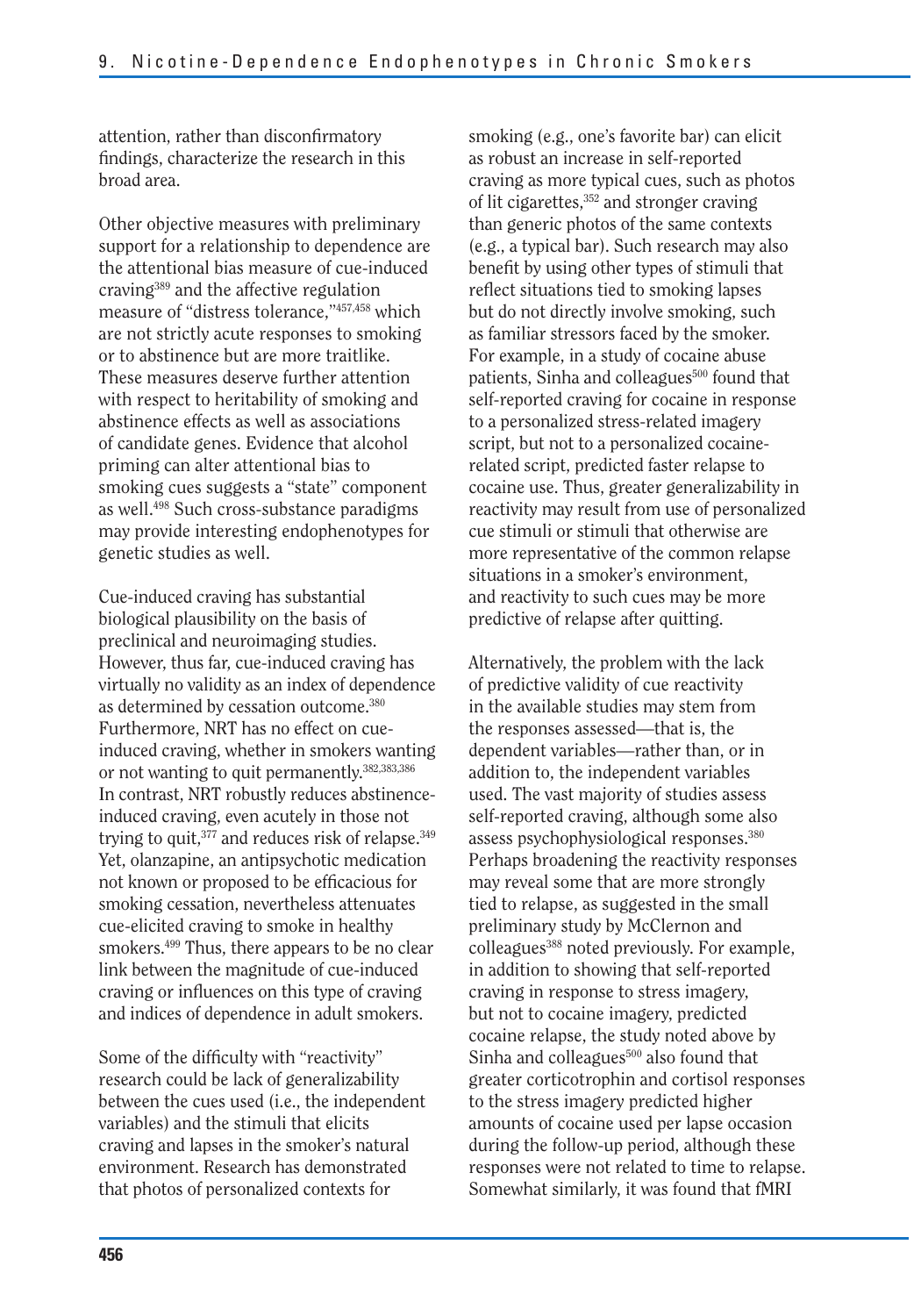measurement of brain activation in response to cocaine-related videotapes predicted subsequent relapse in cocaine patients, but self-reported craving in response to the videotapes did not.<sup>501</sup> However, given that attenuated physiological responses, including cortisol, to acute lab-based stressors were shown to predict smoking relapse,419 it is not clear that heightened responding to stimuli should necessarily be of more interest than blunted response.

Consistent with the notion that cue reactivity research may need to reconsider its dependent measures, such studies may benefit from assessing smoking behavioral responses to such cues.380 Because prospective research relating any laboratory measure to cessation outcome can be difficult, one intermediate step may be to determine that cues robustly elicit increases in measures of smoking reinforcement, which may be more likely to relate to dependence than do other craving measures. Animal and human evidence shows that cues can have as much, and often more, influence on drug-taking behavior as the drug nicotine itself.78 Research from the cocaine field indicates that human laboratory self-administration models are better predictors of the clinical efficacy of medications than are results using selfreported craving as the primary dependent measure.502 Thus, variability in the degree to which smoking behavior, rather than self-reported craving, is altered by cues could provide a more fruitful direction for cue reactivity research aimed at identifying factors responsible for dependence.

Assessing the influence of cues on reinforcement can be assessed with most of the acute procedures presented above in the "Motivational Effect Endophenotypes" section. For example, the presence of a lit cigarette cue increases responding for cigarette puffs under the highest response requirements (i.e., price) in a variation on the behavioral economics procedure.<sup>147</sup> Also,

rather than simply presenting a pictorial or in vivo cue for the smoker's observation, as in standard cue reactivity research,<sup>363</sup> research should increase the cue salience by providing virtually the entire smoking experience as a cue via denicotinized (placebo) cigarettes. Here, the smoker experiences not only the sight and smell of the cigarette, but also much of the taste and sensory effects of inhaling smoke, but with no nicotine intake. The availability of credible placebo cigarettes has resulted in an increase in their use in a number of areas of smoking research.137,149 The magnitude of responses to such smoking, which can be viewed as conditioned responses to smoking cues, may be related cross-sectionally to dependence, as suggested.503

# **Summary**

This chapter describes a series of objective laboratory-based measures of motivational mechanisms and acute smoking or abstinence effects as potential endophenotypes for nicotine dependence. Although the motivational measures—in particular, ad libitum self-administration and nicotine choice have been related to dependence, data on heritability and genetic associations are lacking. The converse is true for measures of acute smoking or nicotine abstinence effects. Sensory, cognitive, affective, and behavioral measures in this area appear to be heritable, and specific genetic associations have been identified; however, this research has not examined genetic influences in the context of nicotine effects, and no data are available to judge the relationship to nicotine dependence. As shown in tables 9.1 and 9.2, there is great potential for research to provide evidence for or against the criteria important for endophenotype measures of nicotine dependence. Although the utility of endophenotypes in genetics research is still a topic of some debate,<sup>52</sup> this debate can only be resolved through rigorous future research.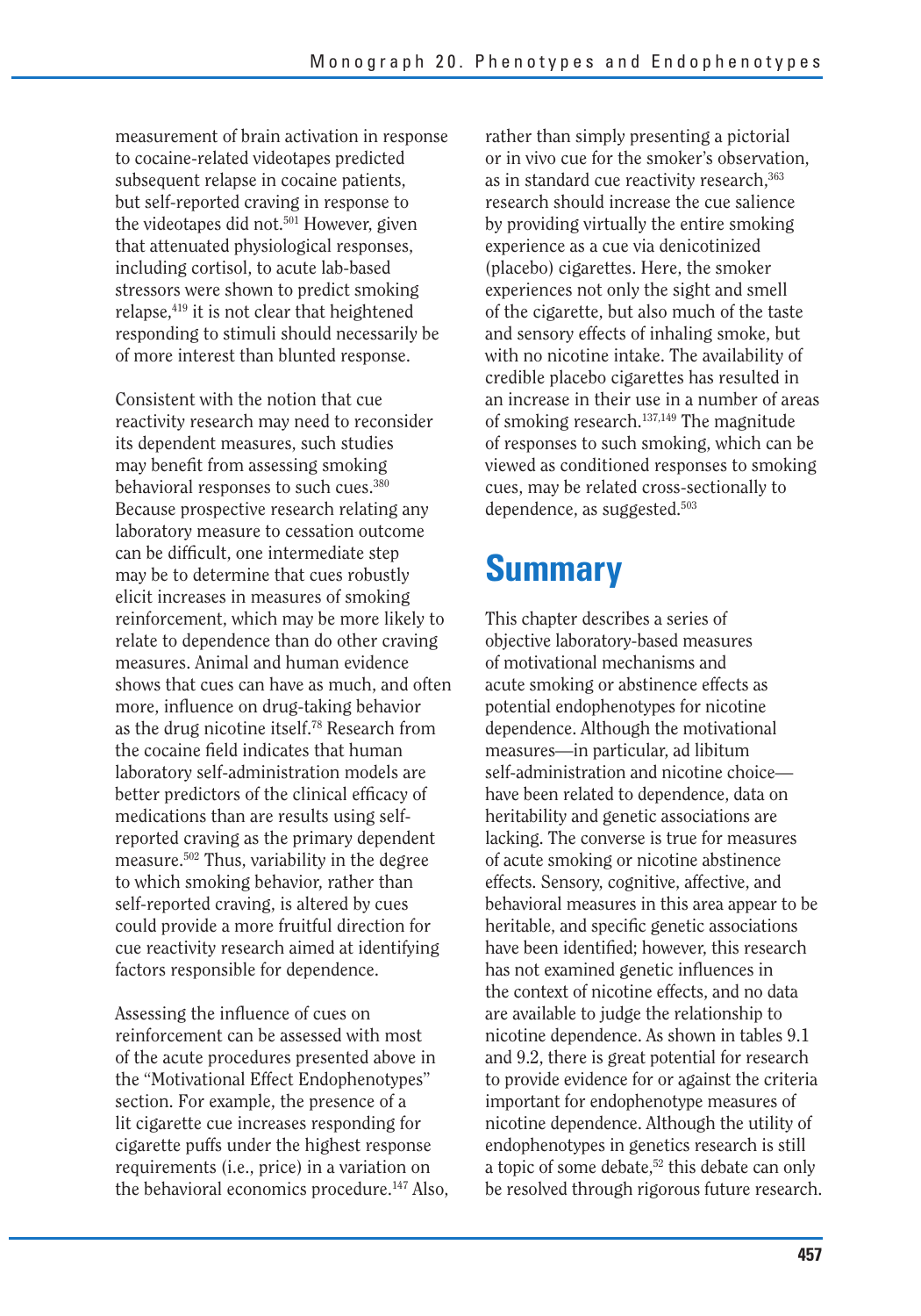# **Conclusions**

- 1. Nicotine dependence in chronic smokers is characterized by persistent smoking behavior despite knowledge of its harm (e.g., an inability to sustain a quit attempt). Reinforcement measures such as nicotine choice have been related to nicotine dependence, although further research is needed on the relationship between dependence and ad libitum drug self-administration, behavioral economics, and progressive ratio measures. Genetic studies in reinforcement measures in mice indicate a potential for studying the heritability and genetic influence for these behaviors in humans.
- 2. Limited evidence exists regarding the relation between self-reported measures of reward and nicotine dependence in humans, while animal studies show a potential link between the rewardrelated measure of conditioned place preference and nicotine dependence.
- 3. Evidence of heritability and genetic influence has been established for measures of sensory processing, such as resting electroencephalogram activity, event-related potentials, and the prepulse inhibition of startle response, as well as cognitive measures such as attention and working memory. Further research is indicated to investigate the relationship of such measures to nicotine dependence in humans.
- 4. Self-report measures of abstinenceinduced craving have been related

to the success of cessation efforts (i.e., dependence), while neither selfreport nor psychophysiological measures of cue-induced craving have been reliably shown to relate to nicotine dependence. The relationship of these measures with genetic factors remains an area for further investigation.

- 5. Self-reported levels of negative affect following smoking cessation have been strongly related to smoking persistence. Persistence has also been associated with abstinence-induced changes in physiological measures such as cortisol and the dehydroepiandrosterone to cortisol ratio. Other measures of affect have not been shown conclusively to relate to measures of nicotine dependence.
- 6. Impulsivity and cognitive control measures such as delay discounting, the go/no-go task, and the Stroop interference task have not been shown conclusively to relate to nicotine dependence, while the go/no-go task has shown some evidence of heritability and relation to genetic factors.
- 7. Overall, the available evidence supports the possibility of endophenotypes for nicotine dependence in chronic smokers on the basis of motivational factors and, to a lesser extent, sensory, cognitive, affective, and behavioral measures. Further research is indicated to help establish a consistent pattern of heritability, genetic influence, and association with nicotine dependence for measures in each of these areas.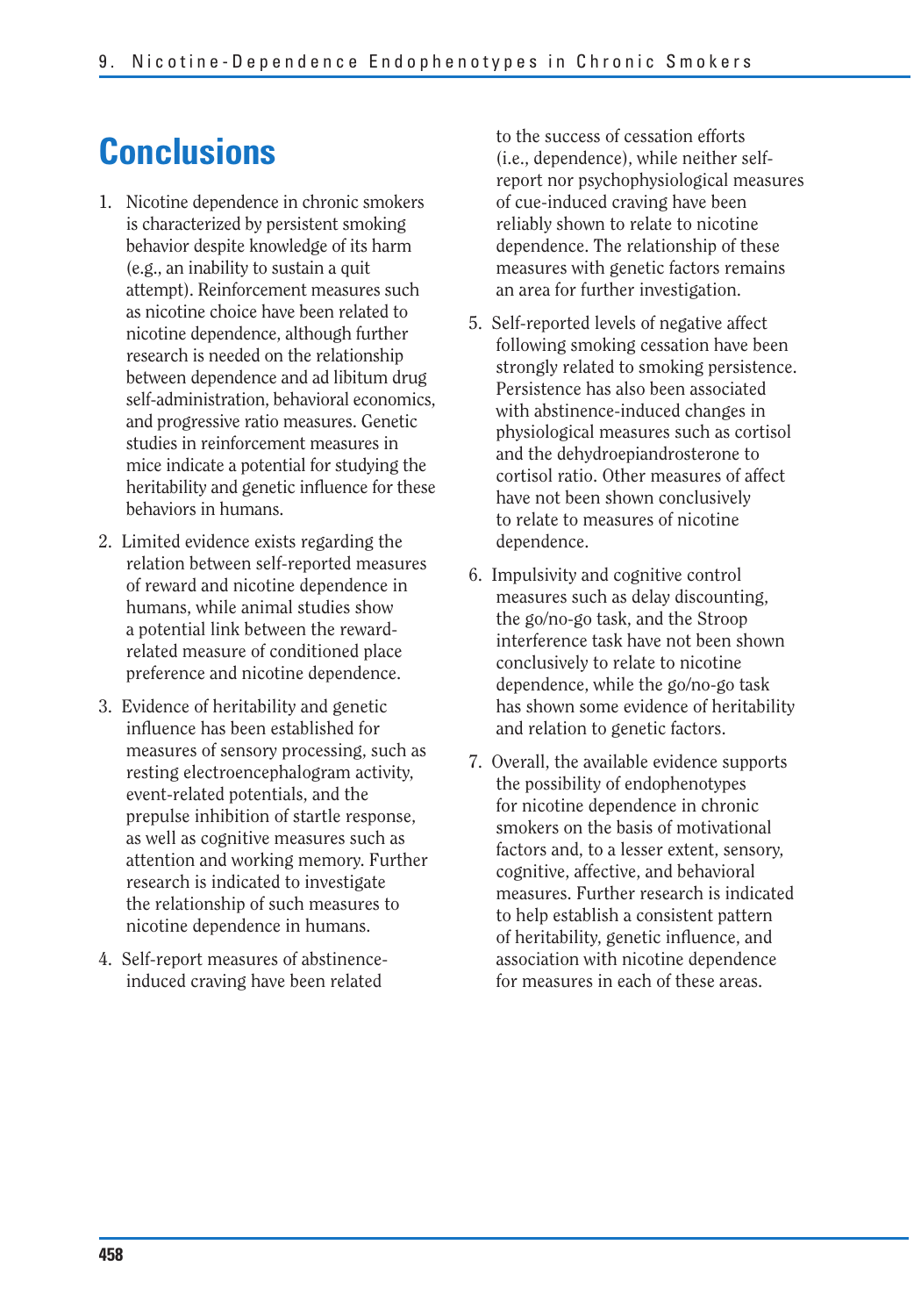# **References**

- 1. Szatmari, P., M. Maziade, L. Zwaigenbaum, C. Merette, M. A. Roy, R. Joober, and R. Palmour. 2007. Informative phenotypes for genetic studies of psychiatric disorders. *American Journal of Medical Genetics Part B, Neuropsychiatric Genetics* 144B (5): 581–88.
- 2. American Psychiatric Association. 1994. *Diagnostic and statistical manual of mental disorders: DSM-IV.* 4th ed. Washington, DC: American Psychiatric Association.
- 3. Heatherton, T. F., L. T. Kozlowski, R. C. Frecker, and K. O. Fagerström. 1991. The Fagerström Test for Nicotine Dependence: A revision of the Fagerström Tolerance Questionnaire. *British Journal of Addiction* 86 (9): 1119–27.
- 4. Baker, T. B., M. E. Piper, D. E. McCarthy, M. R. Majeskie, and M. C. Fiore. 2004. Addiction motivation reformulated: An affective processing model of negative reinforcement. *Psychological Review* 111 (1): 33–51.
- 5. Piper, M. E., D. E. McCarthy, and T. B. Baker. 2006. Assessing tobacco dependence: A guide to measure evaluation and selection. *Nicotine & Tobacco Research* 8 (3): 339–51.
- 6. Li, M. D. 2006. The genetics of nicotine dependence. *Current Psychiatry Reports*  8 (2): 158–64.
- 7. Sullivan, P. F., and K. S. Kendler. 1999. The genetic epidemiology of smoking. *Nicotine & Tobacco Research* 1 Suppl. 2: S51–S57, S69–S70.
- 8. Xian, H., J. F. Scherrer, P. A. Madden, M. J. Lyons, M. Tsuang, W. R. True, and S. A. Eisen. 2003. The heritability of failed smoking cessation and nicotine withdrawal in twins who smoked and attempted to quit. *Nicotine & Tobacco Research* 5 (2): 245–54.
- 9. True, W. R., H. Xian, J. F. Scherrer, P. A. Madden, K. K. Bucholz, A. C. Heath, S. A. Eisen, M. J. Lyons, J. Goldberg, and M. Tsuang. 1999. Common genetic vulnerability for nicotine and alcohol dependence in men. *Archives of General Psychiatry* 56 (7): 655–61.
- 10. Bergen, A. W., J. F. Korczak, K. A. Weissbecker, and A. M. Goldstein. 1999. A genome-wide search for loci contributing to smoking and alcoholism. *Genetic Epidemiology* 17 Suppl. 1: S55–S60.
- 11. Pomerleau, C. S. 1997. Co-factors for smoking and evolutionary psychobiology. *Addiction* 92 (4): 397–408.
- 12. Kendler, K. S., M. C. Neale, C. J. MacLean, A. C. Heath, L. J. Eaves, and R. C. Kessler. 1993. Smoking and major depression. A causal analysis. *Archives of General Psychiatry* 50 (1): 36–43.
- 13. Lyons, M. J., J. L. Bar, W. S. Kremen, R. Toomey, S. A. Eisen, J. Goldberg, S. V. Faraone, and M. Tsuang. 2002. Nicotine and familial vulnerability to schizophrenia: A discordant twin study. *Journal of Abnormal Psychology* 111 (4): 687–93.
- 14. Dani, J. A., and R. A. Harris. 2005. Nicotine addiction and comorbidity with alcohol abuse and mental illness. *Nature Neuroscience* 8 (11): 1465–70.
- 15. Malaiyandi, V., E. M. Sellers, and R. F. Tyndale. 2005. Implications of CYP2A6 genetic variation for smoking behaviors and nicotine dependence. *Clinical Pharmacology and Therapeutics* 77 (3): 145–58.
- 16. Lerman, C., R. Tyndale, F. Patterson, E. P. Wileyto, P. G. Shields, A. Pinto, and N. Benowitz. 2006. Nicotine metabolite ratio predicts efficacy of transdermal nicotine for smoking cessation. *Clinical Pharmacology and Therapeutics* 79 (6): 600–608.
- 17. Malaiyandi, V., C. Lerman, N. L. Benowitz, C. Jepson, F. Patterson, and R. F. Tyndale. 2006. Impact of CYP2A6 genotype on pretreatment smoking behaviour and nicotine levels from and usage of nicotine replacement therapy. *Molecular Psychiatry*  11 (4): 400–409.
- 18. Laviolette, S. R., and D. van der Kooy. 2004. The neurobiology of nicotine addiction: Bridging the gap from molecules to behaviour. *Nature Reviews Neuroscience*  5 (1): 55–65.
- 19. Lukas, R. J. 2007. Pharmacological effects of nicotine and nicotinic receptor subtype pharmacological profiles. In *Medication treatments for nicotine dependence*, ed. T. P. George, 3–22. Boca Raton, FL: CRC Press.
- 20. Hutchison, K. E., D. L. Allen, F. M. Filbey, C. Jepson, C. Lerman, N. L. Benowitz, J. Stitzel, A. Bryan, J. McGeary, and H. M. Haughey. 2007. CHRNA4 and tobacco dependence: From gene regulation to treatment outcome. *Archives of General Psychiatry* 64 (9): 1078–86.
- 21. Lueders, K. K., S. Hu, L. McHugh, M. V. Myakishev, L. A. Sirota, and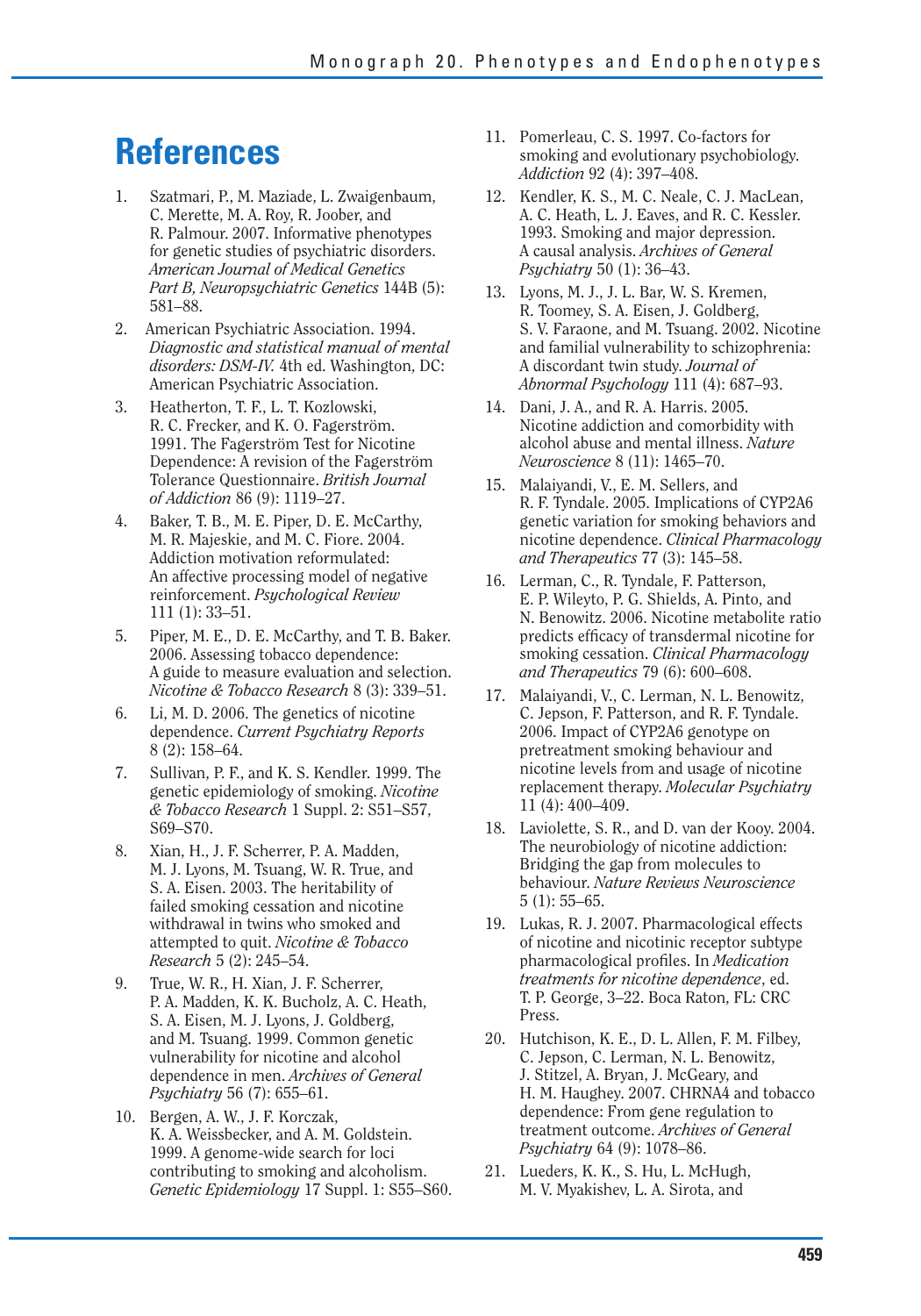D. H. Hamer. 2002. Genetic and functional analysis of single nucleotide polymorphisms in the beta2-neuronal nicotinic acetylcholine receptor gene (CHRNB2). *Nicotine & Tobacco Research* 4 (1): 115–25.

- 22. Conti, D.V., Lee, W., Li, D., Liu, J., Van Den Berg, B., Thomas, P.D., et al. 2008. Nicotinic acetylcholine receptor  $\beta$ 2 subunit gene implicated in a systems-based candidate gene study of smoking cessation. *Human Molecular Genetics* 17: 2834-2848.
- 23. Feng, Y., T. Niu, H. Xing, X. Xu, C. Chen, S. Peng, L. Wang, N. Laird, and X. Xu. 2004. A common haplotype of the nicotine acetylcholine receptor alpha 4 subunit gene is associated with vulnerability to nicotine addiction in men. *American Journal of Human Genetics* 75 (1): 112–21.
- 24. Li, M. D., J. Beuten, J. Z. Ma, T. J. Payne, X. Y. Lou, V. Garcia, A. S. Duenes, K. M. Crews, and R. C. Elston. 2005. Ethnic- and gender-specific association of the nicotinic acetylcholine receptor alpha4 subunit gene (CHRNA4) with nicotine dependence. *Human Molecular Genetics*  14 (9): 1211–19.
- 25. Weiss, R. B., T. B. Baker, D. S. Cannon, A. von Niederhausern, D. M. Dunn, N. Matsunami, N. A. Singh, et al. 2008. A candidate gene approach identifies the CHRNA5-A3-B4 region as a risk factor for age-dependent nicotine addiction. *PLoS Genetics* 4 (7): e1000125.
- 26. Heinz, A., D. Goldman, J. Gallinat, G. Schumann, and I. Puls. 2004. Pharmacogenetic insights to monoaminergic dysfunction in alcohol dependence. *Psychopharmacology (Berl)*  174 (4): 561–70.
- 27. Koob, G. F., and M. Le Moal. 1997. Drug abuse: Hedonic homeostatic dysregulation. *Science* 278 (5335): 52–58.
- 28. Nestler, E. J. 2005. Is there a common molecular pathway for addiction? *Nature Neuroscience* 8 (11): 1445–49.
- 29. Neville, M. J., E. C. Johnstone, and R. T. Walton. 2004. Identification and characterization of ANKK1: A novel kinase gene closely linked to DRD2 on chromosome band 11q23.1. *Human Mutation* 23 (6): 540–45.
- 30. Comings, D. E., L. Ferry, S. Bradshaw-Robinson, R. Burchette, C. Chiu, and D. Muhleman. 1996. The dopamine D2 receptor (DRD2) gene: A genetic risk factor in smoking. *Pharmacogenetics* 6 (1): 73–79.
- 31. Spitz, M. R., H. Shi, F. Yang, K. S. Hudmon, H. Jiang, R. M. Chamberlain, C. I. Amos, et al. 1998. Case-control study of the D2 dopamine receptor gene and smoking status in lung cancer patients. *Journal of the National Cancer Institute* 90 (5): 358–63.
- 32. Bierut, L. J., J. P. Rice, H. J. Edenberg, A. Goate, T. Foroud, C. R. Cloninger, H. Begleiter, et al. 2000. Family-based study of the association of the dopamine D2 receptor gene (DRD2) with habitual smoking. *American Journal of Medical Genetics* 90 (4): 299–302.
- 33. Lerman, C., N. E. Caporaso, J. Audrain, D. Main, E. D. Bowman, B. Lockshin, N. R. Boyd, and P. G. Shields. 1999. Evidence suggesting the role of specific genetic factors in cigarette smoking. *Health Psychology* 18 (1): 14–20.
- 34. Sabol, S. Z., M. L. Nelson, C. Fisher, L. Gunzerath, C. L. Brody, S. Hu, L. A. Sirota, et al. 1999. A genetic association for cigarette smoking behavior. *Health Psychology* 18 (1): 7–13.
- 35. Vandenbergh, D. J., C. J. Bennett, M. D. Grant, A. A. Strasser, R. O'Connor, R. L. Stauffer, G. P. Vogler, and L. T. Kozlowski. 2002. Smoking status and the human dopamine transporter variable number of tandem repeats (VNTR) polymorphism: Failure to replicate and finding that never-smokers may be different. *Nicotine & Tobacco Research* 4 (3): 333–40.
- 36. Lerman, C., C. Jepson, E. P. Wileyto, L. H. Epstein, M. Rukstalis, F. Patterson, V. Kaufmann, et al. 2006. Role of functional genetic variation in the dopamine D2 receptor (DRD2) in response to bupropion and nicotine replacement therapy for tobacco dependence: Results of two randomized clinical trials. *Neuropsychopharmacology* 31 (1): 231–42.
- 37. David, S. P., M. R. Munafó, M. F. Murphy, M. Proctor, R. T. Walton, and E. C. Johnstone. 2007. Genetic variation in the dopamine D4 receptor (DRD4) gene and smoking cessation: Follow-up of a randomised clinical trial of transdermal nicotine patch. *Pharmacogenomics Journal*  8 (2): 122–28.
- 38. Shields, P. G., C. Lerman, J. Audrain, E. D. Bowman, D. Main, N. R. Boyd, and N. E. Caporaso. 1998. Dopamine D4 receptors and the risk of cigarette smoking in African-Americans and Caucasians. *Cancer Epidemiology, Biomarkers & Prevention* 7 (6): 453–58.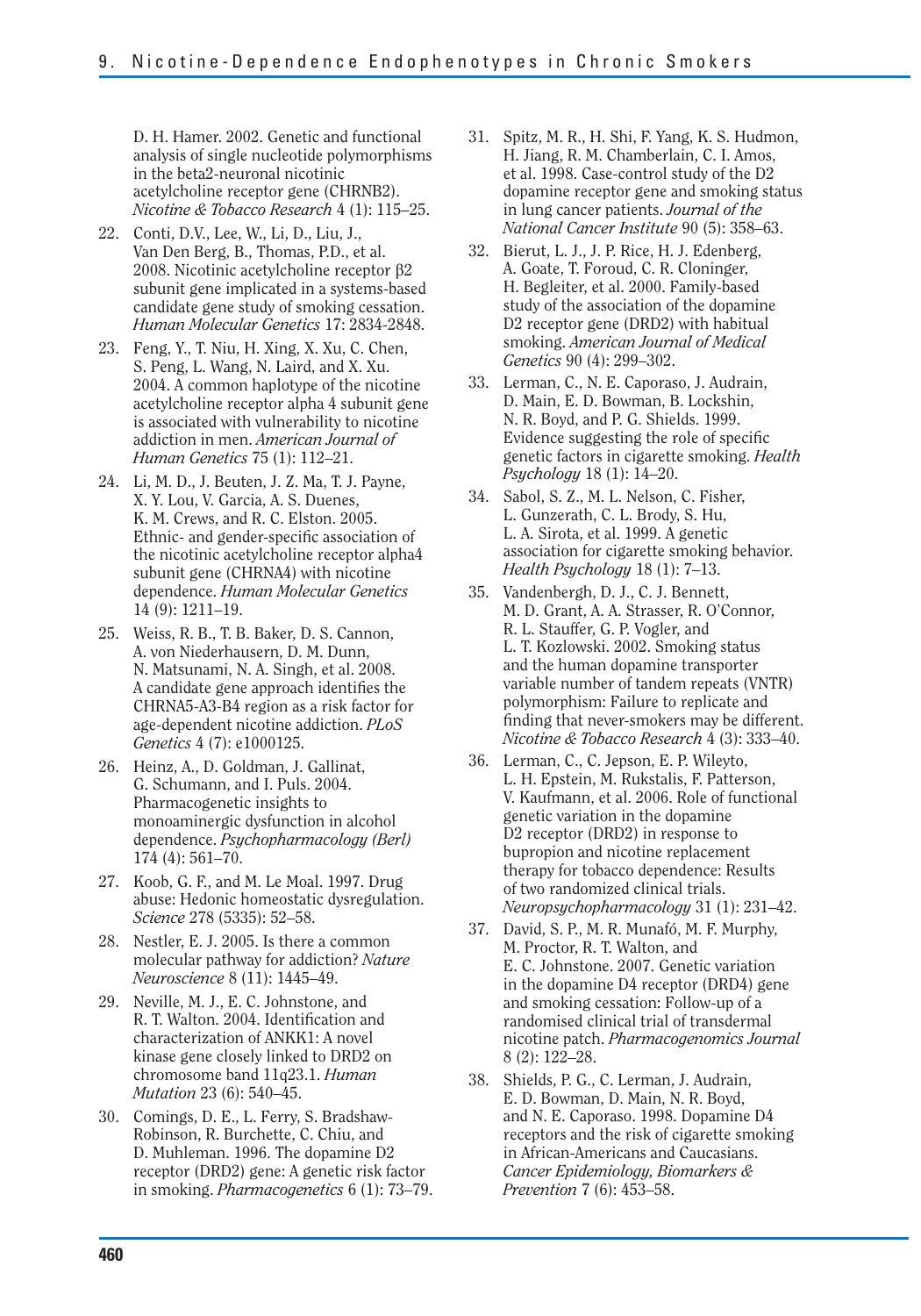- 39. Colilla, S., C. Lerman, P. G. Shields, C. Jepson, M. Rukstalis, J. Berlin, A. DeMichele, G. Bunin, B. L. Strom, and T. R. Rebbeck. 2005. Association of catechol-O-methyltransferase with smoking cessation in two independent studies of women. *Pharmacogenetics and Genomics*  15 (6): 393–98.
- 40. Lerman, C., E. P. Wileyto, F. Patterson, M. Rukstalis, J. Audrain-McGovern, S. Restine, P. G. Shields, et al. 2004. The functional mu opioid receptor (OPRM1) Asn40Asp variant predicts short-term response to nicotine replacement therapy in a clinical trial. *Pharmacogenomics Journal* 4 (3): 184–92.
- 41. Munafó, M. R., K. M. Elliot, M. F. Murphy, R. T. Walton, and E. C. Johnstone. 2007. Association of the mu-opioid receptor gene with smoking cessation. *Pharmacogenomics Journal* 7 (5): 356–61.
- 42. Zhang, L., K. S. Kendler, and X. Chen. 2006. The mu-opioid receptor gene and smoking initiation and nicotine dependence. *Behavioral and Brain Functions* 2:28.
- 43. Lerman, C., P. G. Shields, J. Audrain, D. Main, B. Cobb, N. R. Boyd, and N. Caporaso. 1998. The role of the serotonin transporter gene in cigarette smoking. *Cancer Epidemiology, Biomarkers & Prevention* 7 (3): 253–55.
- 44. Munafó, M. R., E. C. Johnstone, E. P. Wileyto, P. G. Shields, K. M. Elliot, and C. Lerman. 2006. Lack of association of 5-HTTLPR genotype with smoking cessation in a nicotine replacement therapy randomized trial. *Cancer Epidemiology, Biomarkers & Prevention* 15 (2): 398–400.
- 45. Bierut, L. J., P. A. Madden, N. Breslau, E. O. Johnson, D. Hatsukami, O. F. Pomerleau, G. E. Swan, et al. 2007. Novel genes identified in a high-density genome wide association study for nicotine dependence. *Human Molecular Genetics*  16 (1): 24–35.
- 46. Gelernter, J., C. Panhuysen, R. Weiss, K. Brady, J. Poling, M. Krauthammer, L. Farrer, and H. R. Kranzler. 2007. Genomewide linkage scan for nicotine dependence: Identification of a chromosome 5 risk locus. *Biological Psychiatry* 61 (1): 119–26.
- 47. Li, M. D., D. Sun, X. Y. Lou, J. Beuten, T. J. Payne, and J. Z. Ma. 2007. Linkage and association studies in Africanand Caucasian-American populations

demonstrate that SHC3 is a novel susceptibility locus for nicotine dependence. *Molecular Psychiatry* 12 (5): 462–73.

- 48. Swan, G. E., H. Hops, K. C. Wilhelmsen, C. N. Lessov-Schlaggar, L. S. Cheng, K. S. Hudmon, C. I. Amos, et al. 2006. A genome-wide screen for nicotine dependence susceptibility loci. *American Journal of Medical Genetics Part B, Neuropsychiatric Genetics* 141 (4): 354–60.
- 49. Uhl, G. R., Q. R. Liu, T. Drgon, C. Johnson, D. Walther, and J. E. Rose. 2007. Molecular genetics of nicotine dependence and abstinence: Whole genome association using 520,000 SNPs. *BMC Genetics* 8:10.
- 50. Lerman, C., and G. E. Swan. 2002. Nonreplication of genetic association studies: Is DAT all, folks? *Nicotine & Tobacco Research* 4 (3): 247–9.
- 51. Munafó, M. R., A. E. Shields, W. H. Berrettini, F. Patterson, and C. Lerman. 2005. Pharmacogenetics and nicotine addiction treatment. *Pharmacogenomics* 6 (3): 211–23.
- 52. Flint, J., and M. R. Munafó. 2007. The endophenotype concept in psychiatric genetics. *Psychological Medicine* 37 (2): 163–80.
- 53. Everitt, B. J., and T. W. Robbins. 2005. Neural systems of reinforcement for drug addiction: From actions to habits to compulsion. *Nature Neuroscience* 8 (11): 1481–89.
- 54. Di Chiara, G., V. Bassareo, S. Fenu, M. A. De Luca, L. Spina, C. Cadoni, E. Acquas, E. Carboni, V. Valentini, and D. Lecca. 2004. Dopamine and drug addiction: The nucleus accumbens shell connection. *Neuropharmacology*  47 Suppl. 1: 227–41.
- 55. Hyman, S. E., R. C. Malenka, and E. J. Nestler. 2006. Neural mechanisms of addiction: The role of reward-related learning and memory. *Annual Review of Neuroscience* 29:565–98.
- 56. Koob, G. F., and M. Le Moal. 2001. Drug addiction, dysregulation of reward, and allostasis. *Neuropsychopharmacology*  24 (2): 97–129.
- 57. Kalivas, P. W., and N. D. Volkow. 2005. The neural basis of addiction: A pathology of motivation and choice. *American Journal of Psychiatry* 162 (8): 1403–13.
- 58. Koob, G. F. 2003. Neuroadaptive mechanisms of addiction: Studies on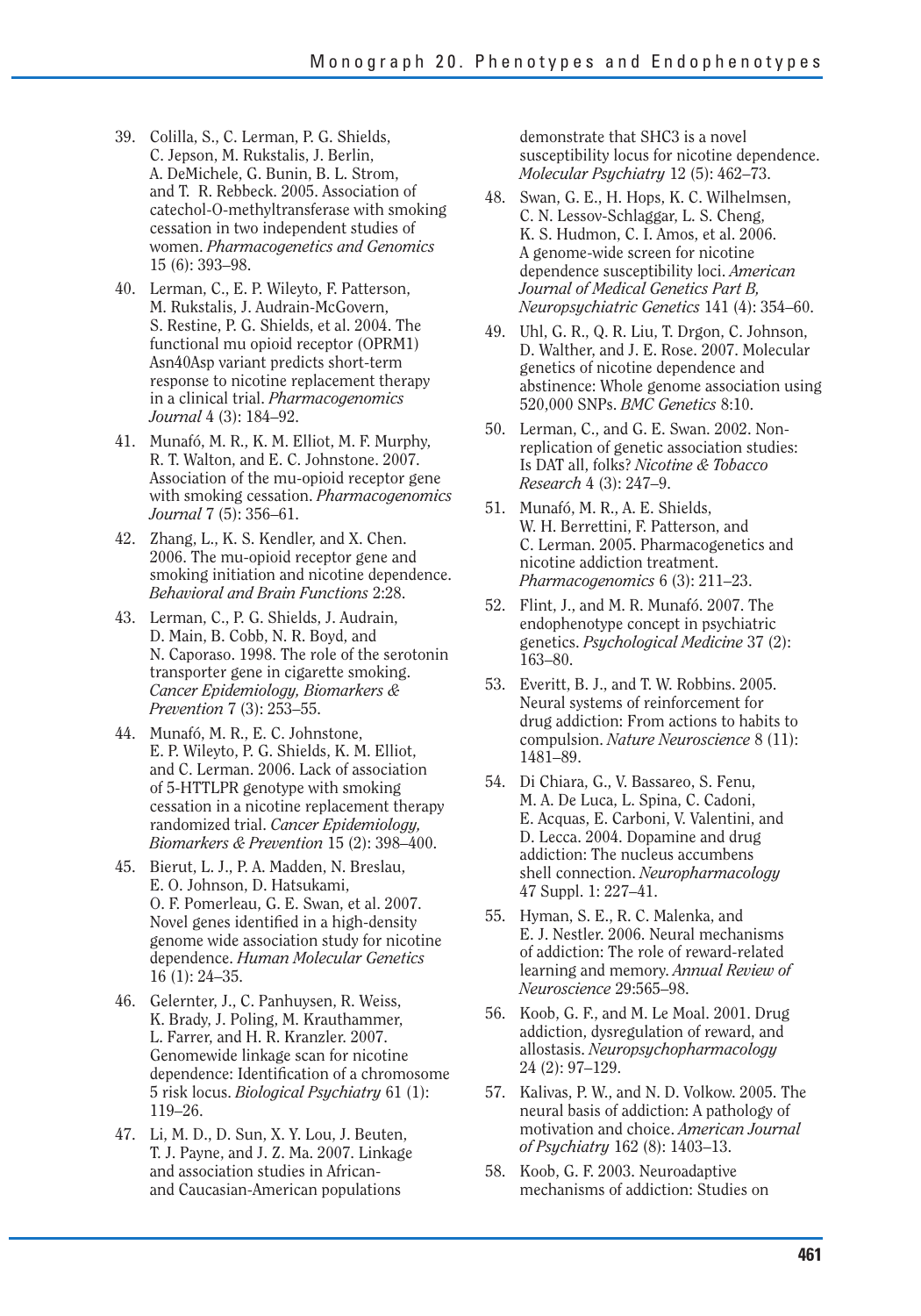the extended amygdala. *European Neuropsychopharmacology* 13 (6): 442–52.

- 59. Wise, R. A. 2004. Dopamine, learning and motivation. *Nature Reviews Neuroscience*  5 (6): 483–94.
- 60. Blaha, C. D., L. F. Allen, S. Das, W. L. Inglis, M. P. Latimer, S. R. Vincent, and P. Winn. 1996. Modulation of dopamine efflux in the nucleus accumbens after cholinergic stimulation of the ventral tegmental area in intact, pedunculopontine tegmental nucleus-lesioned, and laterodorsal tegmental nucleus-lesioned rats. *Journal of Neuroscience* 16 (2): 714–22.
- 61. Fisher, J. L., V. I. Pidoplichko, and J. A. Dani. 1998. Nicotine modifies the activity of ventral tegmental area dopaminergic neurons and hippocampal GABAergic neurons. *Journal of Physiology, Paris*  92 (3–4): 209–13.
- 62. Nisell, M., G. G. Nomikos, and T. H. Svensson. 1994. Systemic nicotineinduced dopamine release in the rat nucleus accumbens is regulated by nicotinic receptors in the ventral tegmental area. *Synapse* 16 (1): 36–44.
- 63. Rahman, S., J. Zhang, and W. A. Corrigall. 2003. Effects of acute and chronic nicotine on somatodendritic dopamine release of the rat ventral tegmental area: In vivo microdialysis study. *Neuroscience Letters*  348 (2): 61–64.
- 64. Schultz, W. 2002. Getting formal with dopamine and reward. *Neuron* 36 (2): 241–63.
- 65. Rice, M. E., and S. J. Cragg. 2004. Nicotine amplifies reward-related dopamine signals in striatum. *Nature Neuroscience* 7 (6): 583–84.
- 66. Zhang, H., and D. Sulzer. 2004. Frequencydependent modulation of dopamine release by nicotine. *Nature Neuroscience* 7 (6): 581–82.
- 67. Chiamulera, C., C. Borgo, S. Falchetto, E. Valerio, and M. Tessari. 1996. Nicotine reinstatement of nicotine selfadministration after long-term extinction. *Psychopharmacology (Berl)* 127 (2): 102–7.
- 68. Corrigall, W. A., and K. M. Coen. 1989. Nicotine maintains robust selfadministration in rats on a limited-access schedule. *Psychopharmacology (Berl)*  99 (4): 473–78.
- 69. Cox, B. M., A. Goldstein, and W. T. Nelson. 1984. Nicotine self-administration in rats.

*British Journal of Pharmacology* 83 (1): 49–55.

- 70. Donny, E. C., A. R. Caggiula, S. Knopf, and C. Brown. 1995. Nicotine self-administration in rats. *Psychopharmacology (Berl)* 122 (4): 390–94.
- 71. Donny, E. C., A. R. Caggiula, M. M. Mielke, K. S. Jacobs, C. Rose, and A. F. Sved. 1998. Acquisition of nicotine self-administration in rats: The effects of dose, feeding schedule, and drug contingency. *Psychopharmacology (Berl)* 136 (1): 83–90.
- 72. Liu, X., A. R. Caggiula, S. K. Yee, H. Nobuta, R. E. Poland, and R. N. Pechnick. 2006. Reinstatement of nicotine-seeking behavior by drug-associated stimuli after extinction in rats. *Psychopharmacology (Berl)*  184 (3-4): 417–25.
- 73. Martellotta, M. C., A. Kuzmin, E. Zvartau, G. Cossu, G. L. Gessa, and W. Fratta. 1995. Isradipine inhibits nicotine intravenous self-administration in drug-naive mice. *Pharmacology, Biochemistry, and Behavior*  52 (2): 271–74.
- 74. Shaham, Y., L. K. Adamson, S. Grocki, and W. A. Corrigall. 1997. Reinstatement and spontaneous recovery of nicotine seeking in rats. *Psychopharmacology (Berl)* 130 (4): 396–403.
- 75. Stolerman, I. P., C. Naylor, G. I. Elmer, and S. R. Goldberg. 1999. Discrimination and self-administration of nicotine by inbred strains of mice. *Psychopharmacology (Berl)*  141 (3): 297–306.
- 76. Valentine, J. D., J. S. Hokanson, S. G. Matta, and B. M. Sharp. 1997. Self-administration in rats allowed unlimited access to nicotine. *Psychopharmacology (Berl)* 133 (3): 300–4.
- 77. Clark, M. S. 1969. Self-administered nicotine solutions preferred to placebo by the rat. *British Journal of Pharmacology*  35 (2): 367P.
- 78. Caggiula, A. R., E. C. Donny, A. R. White, N. Chaudhri, S. Booth, M. A. Gharib, A. Hoffman, K. A. Perkins, and A. F. Sved. 2001. Cue dependency of nicotine selfadministration and smoking. *Pharmacology, Biochemistry, and Behavior* 70 (4): 515–30.
- 79. Ikemoto, S., M. Qin, and Z. H. Liu. 2006. Primary reinforcing effects of nicotine are triggered from multiple regions both inside and outside the ventral tegmental area. *Journal of Neuroscience* 26 (3): 723–30.
- 80. Corrigall, W. A., and K. M. Coen. 1991. Selective dopamine antagonists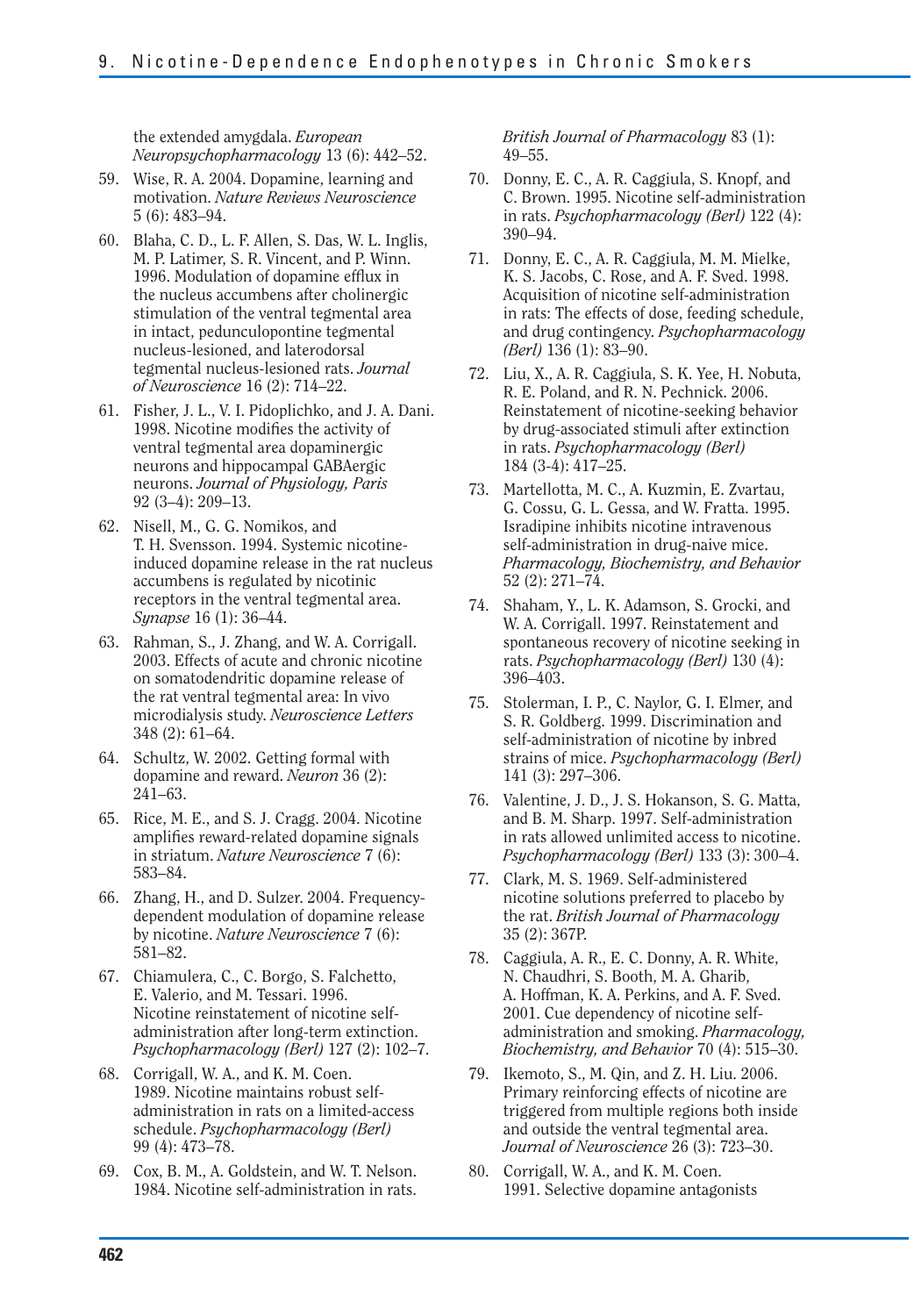reduce nicotine self-administration. *Psychopharmacology (Berl)* 104 (2): 171–76.

- 81. Corrigall, W. A., K. B. Franklin, K. M. Coen, and P. B. Clarke. 1992. The mesolimbic dopaminergic system is implicated in the reinforcing effects of nicotine. *Psychopharmacology (Berl)* 107 (2–3): 285–89.
- 82. Grottick, A. J., G. Trube, W. A. Corrigall, J. Huwyler, P. Malherbe, R. Wyler, and G. A. Higgins. 2000. Evidence that nicotinic alpha(7) receptors are not involved in the hyperlocomotor and rewarding effects of nicotine. *Journal of Pharmacology and Experimental Therapeutics* 294 (3): 1112–9.
- 83. Corrigall, W. A., K. M. Coen, and K. L. Adamson. 1994. Self-administered nicotine activates the mesolimbic dopamine system through the ventral tegmental area. *Brain Research* 653 (1–2): 278–84.
- 84. Epping-Jordan, M. P., M. R. Picciotto, J. P. Changeux, and E. M. Pich. 1999. Assessment of nicotinic acetylcholine receptor subunit contributions to nicotine self-administration in mutant mice. *Psychopharmacology (Berl)* 147 (1): 25–26.
- 85. Picciotto, M. R., M. Zoli, R. Rimondini, C. Lena, L. M. Marubio, E. M. Pich, K. Fuxe, and J. P. Changeux. 1998. Acetylcholine receptors containing the beta2 subunit are involved in the reinforcing properties of nicotine. *Nature*  391 (6663): 173–77.
- 86. Shoaib, M., C. W. Schindler, and S. R. Goldberg. 1997. Nicotine selfadministration in rats: Strain and nicotine pre-exposure effects on acquisition. *Psychopharmacology (Berl)* 129 (1): 35–43.
- 87. Le, A. D., Z. Li, D. Funk, M. Shram, T. K. Li, and Y. Shaham. 2006. Increased vulnerability to nicotine self-administration and relapse in alcohol-naive offspring of rats selectively bred for high alcohol intake. *Journal of Neuroscience* 26 (6): 1872–9.
- 88. de Fiebre, C. M., and A. C. Collins. 1993. A comparison of the development of tolerance to ethanol and cross-tolerance to nicotine after chronic ethanol treatment in long- and short-sleep mice. *Journal of Pharmacology and Experimental Therapeutics* 266 (3): 1398–406.
- 89. De Fiebre, C. M., L. J. Medhurst, and A. C. Collins. 1987. Nicotine response and nicotinic receptors in long-sleep and shortsleep mice. *Alcohol* 4 (6): 493–501.
- 90. de Fiebre, C. M., M. J. Marks, and A. C. Collins. 1990. Ethanol-nicotine interactions in long-sleep and short-sleep mice. *Alcohol* 7 (3): 249–57.
- 91. Meyerhoff, D. J., Y. Tizabi, J. K. Staley, T. C. Durazzo, J. M. Glass, and S. J. Nixon. 2006. Smoking comorbidity in alcoholism: Neurobiological and neurocognitive consequence. *Alcoholism, Clinical and Experimental Research* 30 (2): 253–64.
- 92. Adriani, W., S. Macri, R. Pacifici, and G. Laviola. 2002. Restricted daily access to water and voluntary nicotine oral consumption in mice: Methodological issues and individual differences. *Behavioural Brain Research* 134 (1–2): 21–30.
- 93. Flynn, F. W., M. Webster, and C. Ksir. 1989. Chronic voluntary nicotine drinking enhances nicotine palatability in rats. *Behavioral Neuroscience* 103 (2): 356–64.
- 94. Glick, S. D., K. E. Visker, and I. M. Maisonneuve. 1996. An oral selfadministration model of nicotine preference in rats: Effects of mecamylamine. *Psychopharmacology (Berl)* 128 (4): 426–31.
- 95. Lang, W. J., A. A. Latiff, A. Mcqueen, and G. Singer. 1977. Self administration of nicotine with and without a food delivery schedule. *Pharmacology, Biochemistry, and Behavior* 7 (1): 65–70.
- 96. Smith, A., and D. C. Roberts. 1995. Oral self-administration of sweetened nicotine solutions by rats. *Psychopharmacology (Berl)* 120 (3): 341–46.
- 97. Matta, S. G., D. J. Balfour, N. L. Benowitz, R. T. Boyd, J. J. Buccafusco, A. R. Caggiula, C. R. Craig, et al. 2007. Guidelines on nicotine dose selection for in vivo research. *Psychopharmacology (Berl)* 190 (3): 269–319.
- 98. Meliska, C. J., A. Bartke, G. McGlacken, and R. A. Jensen. 1995. Ethanol, nicotine, amphetamine, and aspartame consumption and preferences in C57BL/6 and DBA/2 mice. *Pharmacology, Biochemistry, and Behavior* 50 (4): 619–26.
- 99. Robinson, S. F., M. J. Marks, and A. C. Collins. 1996. Inbred mouse strains vary in oral self-selection of nicotine. *Psychopharmacology (Berl)* 124 (4): 332–39.
- 100. Aschhoff, S., K.-C. Schroff, D. B. Wildenauer, and E. Richter. 2000. Nicotine consumption of several mouse strains using a two bottle choice paradigm. *Journal of Experimental Animal Science* 40 (4): 171–77.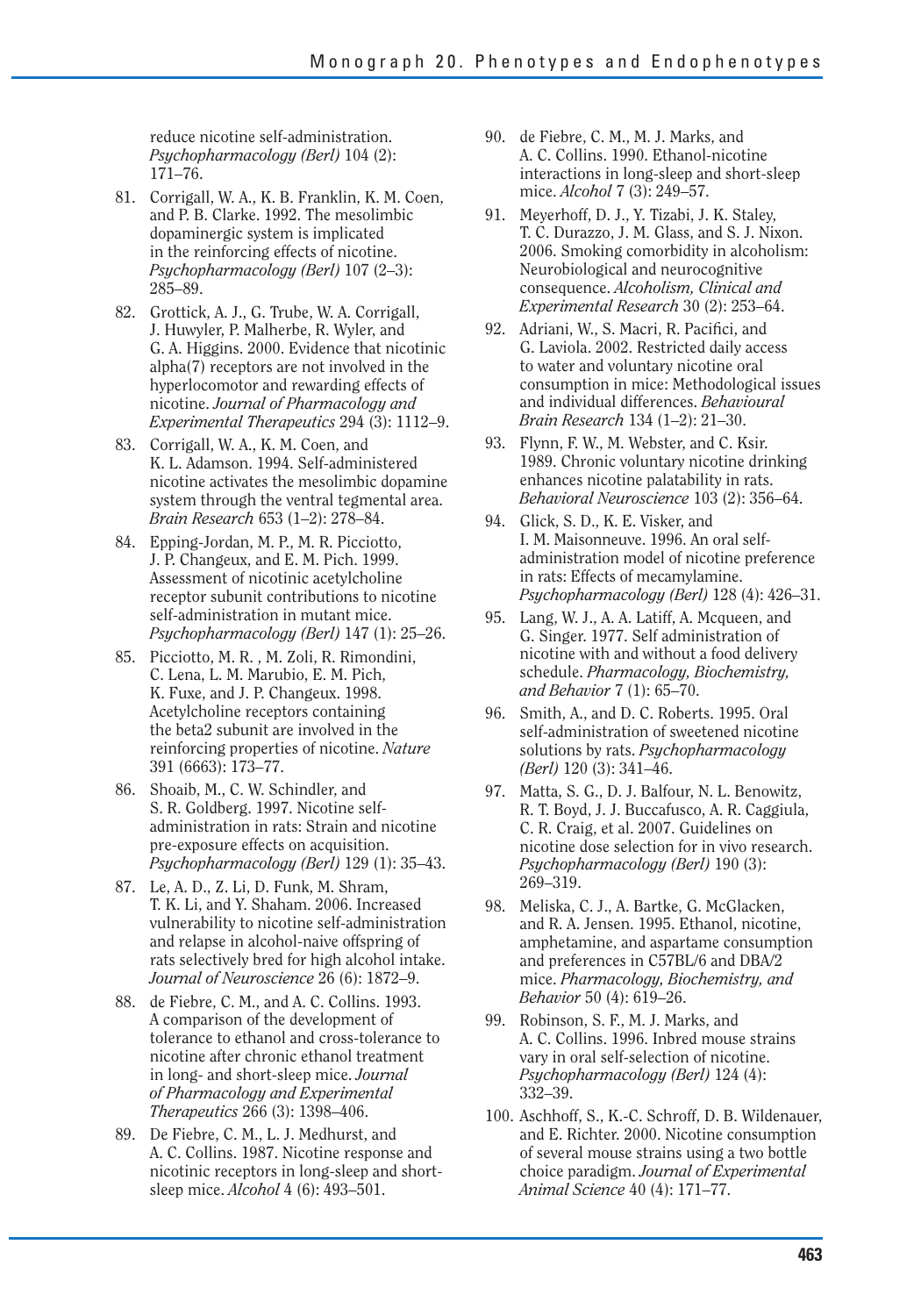- 101. Stitzel, J. A., M. Jimenez, M. J. Marks, T. Tritto, and A. C. Collins. 2000. Potential role of the alpha4 and alpha6 nicotinic receptor subunits in regulating nicotineinduced seizures. *Journal of Pharmacology and Experimental Therapeutics* 293 (1): 67–74.
- 102. Dobelis, P., M. J. Marks, P. Whiteaker, S. A. Balogh, A. C. Collins, and J. A. Stitzel. 2002. A polymorphism in the mouse neuronal alpha4 nicotinic receptor subunit results in an alteration in receptor function. *Molecular Pharmacology* 62 (2): 334–42.

103. Tritto, T., R. J. Marley, D. Bastidas, J. A. Stitzel, and A. C. Collins. 2001. Potential regulation of nicotine and ethanol actions by alpha4-containing nicotinic receptors. *Alcohol* 24 (2): 69–78.

- 104. Butt, C. M., N. M. King, S. R. Hutton, A. C. Collins, and J. A. Stitzel. 2005. Modulation of nicotine but not ethanol preference by the mouse Chrna4 A529T polymorphism. *Behavioral Neuroscience*  119 (1): 26–37.
- 105. Siu, E. C., D. B. Wildenauer, and R. F. Tyndale. 2006. Nicotine selfadministration in mice is associated with rates of nicotine inactivation by CYP2A5. *Psychopharmacology (Berl)* 184 (3–4): 401–8.
- 106. Rao, Y., E. Hoffmann, M. Zia, L. Bodin, M. Zeman, E. M. Sellers, and R. F. Tyndale. 2000. Duplications and defects in the CYP2A6 gene: Identification, genotyping, and in vivo effects on smoking. *Molecular Pharmacology* 58 (4): 747–55.
- 107. Chaudhri, N., A. R. Caggiula, E. C. Donny, M. I. Palmatier, X. Liu, and A. F. Sved. 2006. Complex interactions between nicotine and nonpharmacological stimuli reveal multiple roles for nicotine in reinforcement. *Psychopharmacology (Berl)* 184 (3–4): 353–66.
- 108. Barr, R. S., D. A. Pizzagalli, M. A. Culhane, D. C. Goff, and A. E. Evins. 2008. A single dose of nicotine enhances reward responsiveness in nonsmokers: Implications for development of dependence. *Biological Psychiatry* 63 (11): 1061–65.
- 109. Perkins, K. A., C. Fonte, and J. E. Grobe. 2000. Sex differences in the acute effects of cigarette smoking on the reinforcing value of alcohol. *Behavioral Pharmacology* 11 (1): 63–70.
- 110. Killen, J. D., S. P. Fortmann, M. J. Telch, and B. Newman. 1988. Are heavy smokers

different from light smokers? A comparison after 48 hours without cigarettes. *JAMA: The Journal of the American Medical Association* 260 (11): 1581–85.

- 111. Owen, N., P. Kent, M. Wakefield, and L. Roberts. 1995. Low-rate smokers. *Preventive Medicine* 24 (1): 80–84.
- 112. Hymowitz, N., K. M. Cummings, A Hyland, W. R. Lynn, T. F. Pechacek, and T. D. Hartwell. 1997. Predictors of smoking cessation in a cohort of adult smokers followed for five years. *Tobacco Control* 6 Suppl. 2: S57–S62.
- 113. Ockene, J. K., K. M. Emmons, R. J. Mermelstein, K. A. Perkins, D. S. Bonollo, C. C. Voorhees, and J. F. Hollis. 2000. Relapse and maintenance issues for smoking cessation. *Health Psychology* 19 Suppl. 1: 17–31.
- 114. Shiffman, S., M. Hickcox, J. A. Paty, M. Gnys, J. D. Kassel, and T. J. Richards. 1996. Progression from a smoking lapse to relapse: Prediction from abstinence violation effects, nicotine dependence, and lapse characteristics. *Journal of Consulting and Clinical Psychology* 64 (5): 993–1002.
- 115. Garvey, A. J., T. Kinnunen, B. L. Nordstrom, C. H. Utman, K. Doherty, B. Rosner, and P. S. Vokonas. 2000. Effects of nicotine gum dose by level of nicotine dependence. *Nicotine & Tobacco Research* 2 (1): 53–63.
- 116. Westman, E. C., F. M. Behm, D. L. Simel, and J. E. Rose. 1997. Smoking behavior on the first day of a quit attempt predicts long-term abstinence. *Archives of Internal Medicine* 157 (3): 335–40.
- 117. Kenford, S. L., M. C. Fiore, D. E. Jorenby, S. S. Smith, D. Wetter, and T. B. Baker. 1994. Predicting smoking cessation. Who will quit with and without the nicotine patch. *JAMA: The Journal of the American Medical Association* 271 (8): 589–94.
- 118. Perkins, K. A., M. D. Marcus, M. D. Levine, D. D'Amico, A. Miller, M. Broge, J. Ashcom, and S. Shiffman. 2001. Cognitive-behavioral therapy to reduce weight concerns improves smoking cessation outcome in weightconcerned women. *Journal of Consulting and Clinical Psychology* 69 (4): 604–13.
- 119. Shiffman, S., S. G. Ferguson, and C. J. Gwaltney. 2006. Immediate hedonic response to smoking lapses: Relationship to smoking relapse, and effects of nicotine replacement therapy. *Psychopharmacology (Berl)* 184 (3–4): 608–18.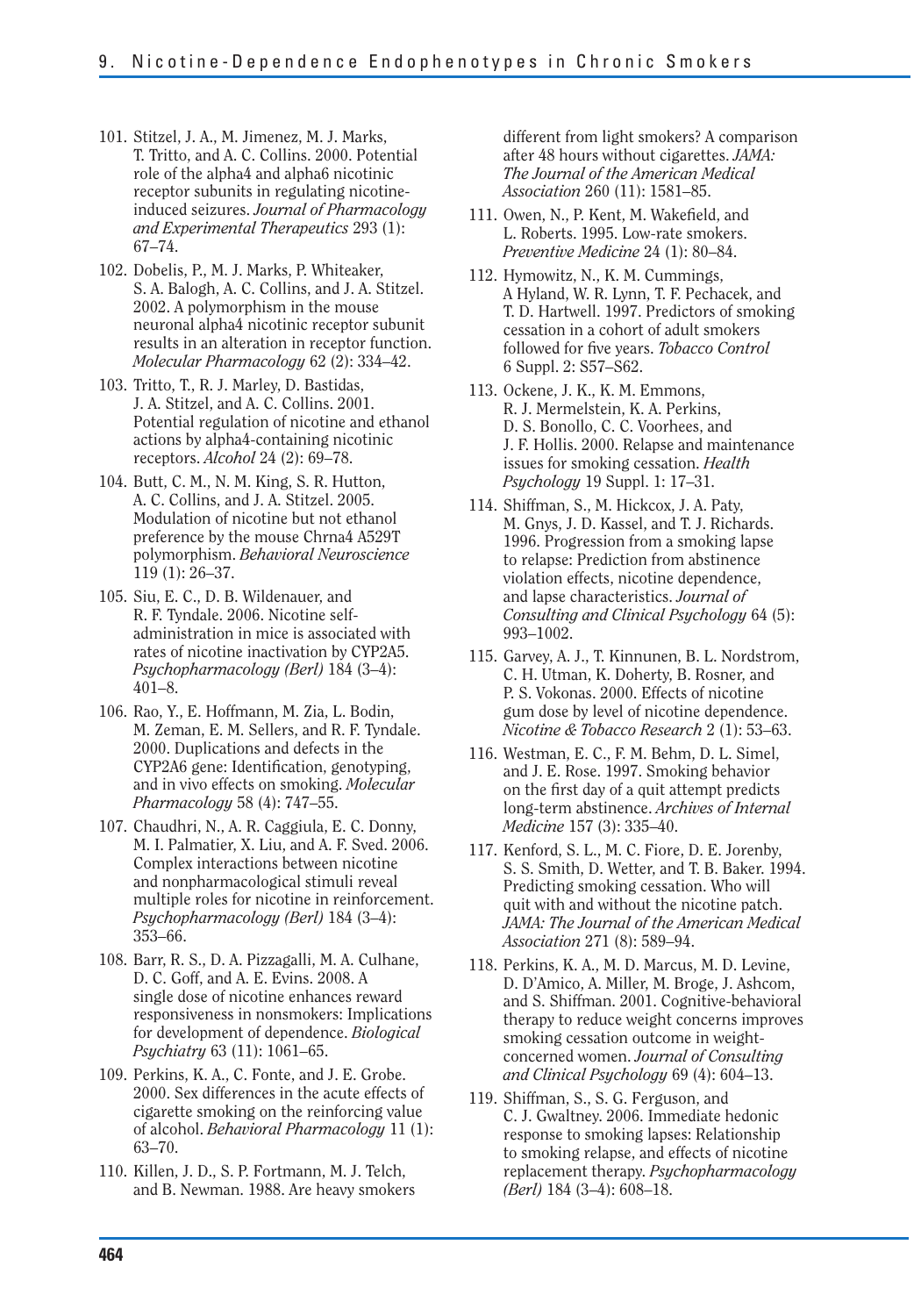- 120. O'Brien, C. P., and E. L. Gardner. 2005. Critical assessment of how to study addiction and its treatment: Human and non-human animal models. *Pharmacology & Therapeutics* 108 (1): 18–58.
- 121. Lee, E. M., J. L. Malson, A. J. Waters, E. T. Moolchan, and W. B. Pickworth. 2003. Smoking topography: Reliability and validity in dependent smokers. *Nicotine & Tobacco Research* 5 (5): 673–79.
- 122. Perkins, K. A., J. E. Grobe, A. Caggiula, A. S. Wilson, and R. L. Stiller. 1997. Acute reinforcing effects of low-dose nicotine nasal spray in humans. *Pharmacology, Biochemistry, and Behavior* 56 (2): 235–41.
- 123. Plowshare Technologies. 2008. Clinical research support system. http://www .plowshare.com (accessed December 22, 2008).
- 124. Strasser, A. A., W. B. Pickworth, F. Patterson, and C. Lerman. 2004. Smoking topography predicts abstinence following treatment with nicotine replacement therapy. *Cancer Epidemiology, Biomarkers & Prevention*  13 (11 Pt. 1): 1800–1804.
- 125. Harvey, D. M., S. Yasar, S. J. Heishman, L. V. Panlilio, J. E. Henningfield, and S. R. Goldberg. 2004. Nicotine serves as an effective reinforcer of intravenous drug-taking behavior in human cigarette smokers. *Psychopharmacology (Berl)*  175 (2): 134–42.
- 126. Hughes, J. R., R. W. Pickens, W. Spring, and R. M. Keenan. 1985. Instructions control whether nicotine will serve as a reinforcer. *Journal of Pharmacology and Experimental Therapeutics* 235 (1): 106–12.
- 127. Perkins, K. A., J. E. Grobe, D. Weiss, C. Fonte, and A. Caggiula. 1996. Nicotine preference in smokers as a function of smoking abstinence. *Pharmacology, Biochemistry, and Behavior* 55 (2): 257–63.
- 128. Perkins, K. A., D. Gerlach, M. Broge, C. Fonte, and A. Wilson. 2001. Reinforcing effects of nicotine as a function of smoking status. *Experimental and Clinical Psychopharmacology* 9 (3): 243–50.
- 129. Bickel, W. K., R. J. DeGrandpre, and S. T. Higgins. 1995. The behavioral economics of concurrent drug reinforcers: A review and reanalysis of drug self-administration research. *Psychopharmacology (Berl)* 118 (3): 250–59.
- 130. Johnson, M. W., and W. K. Bickel. 2003. The behavioral economics of cigarette smoking:

The concurrent presence of a substitute and an independent reinforcer. *Behavioural Pharmacology* 14 (2): 137–44.

- 131. Perkins, K. A., M. Hickox, and J. E. Grobe. 2000. Behavioral economics of smoking. In *Reframing health behavior change with behavioral economics*, ed. W. Bickel and R. Vuchinich, 296–92. Mahwah, NJ: Lawrence Erlbaum.
- 132. Bickel, W. K., and G. J. Madden. 1999. A comparison of measures of relative reinforcing efficacy and behavioral economics: Cigarettes and money in smokers. *Behavioural Pharmacology*  10 (6–7): 627–37.
- 133. Strasser, A. A., V. Malaiyandi, E. Hoffmann, R. F. Tyndale, and C. Lerman. 2007. An association of CYP2A6 genotype and smoking topography. *Nicotine & Tobacco Research* 9 (4): 511–18.
- 134. Ray, R., C. Jepson, F. Patterson, A. Strasser, M. Rukstalis, K. Perkins, K. G. Lynch, S. O'Malley, W. H. Berrettini, and C. Lerman. 2006. Association of OPRM1 A118G variant with the relative reinforcing value of nicotine. *Psychopharmacology (Berl)*  188 (3): 355–63.
- 135. Walters, C. L., J. N. Cleck, Y. C. Kuo, and J. A. Blendy. 2005. Mu-opioid receptor and CREB activation are required for nicotine reward. *Neuron* 46 (6): 933–43.
- 136. Ray, R., C. Jepson, P. Wileyto, F. Patterson, A. A. Strasser, M. Rukstalis, K. Perkins, J. Blendy, and C. Lerman. 2007. CREB1 haplotypes and the relative reinforcing value of nicotine. *Molecular Psychiatry* 12 (7): 615–17.
- 137. Perkins, K. A., C. Lerman, A. M. Grottenthaler, M. M. Ciccocioppo, M. Milanak, C. A. Conklin, A. W. Bergen, and N. L. Benowitz. 2008. Dopamine and opioid gene variants are associated with increased smoking reward and reinforcement owing to negative mood. *Behavioural Pharmacology*  19 (5–6): 641–49.
- 138. Mackillop, J., D. P. Menges, J. E. McGeary, and S. A. Lisman. 2007. Effects of craving and DRD4 VNTR genotype on the relative value of alcohol: An initial human laboratory study. *Behavioral and Brain Functions* 3:11.
- 139. Perkins, K. A., J. E. Grobe, R. L. Stiller, C. Fonte, and J. E. Goettler. 1992. Nasal spray nicotine replacement suppresses cigarette smoking desire and behavior. *Clinical Pharmacology and Therapeutics*  52 (6): 627–34.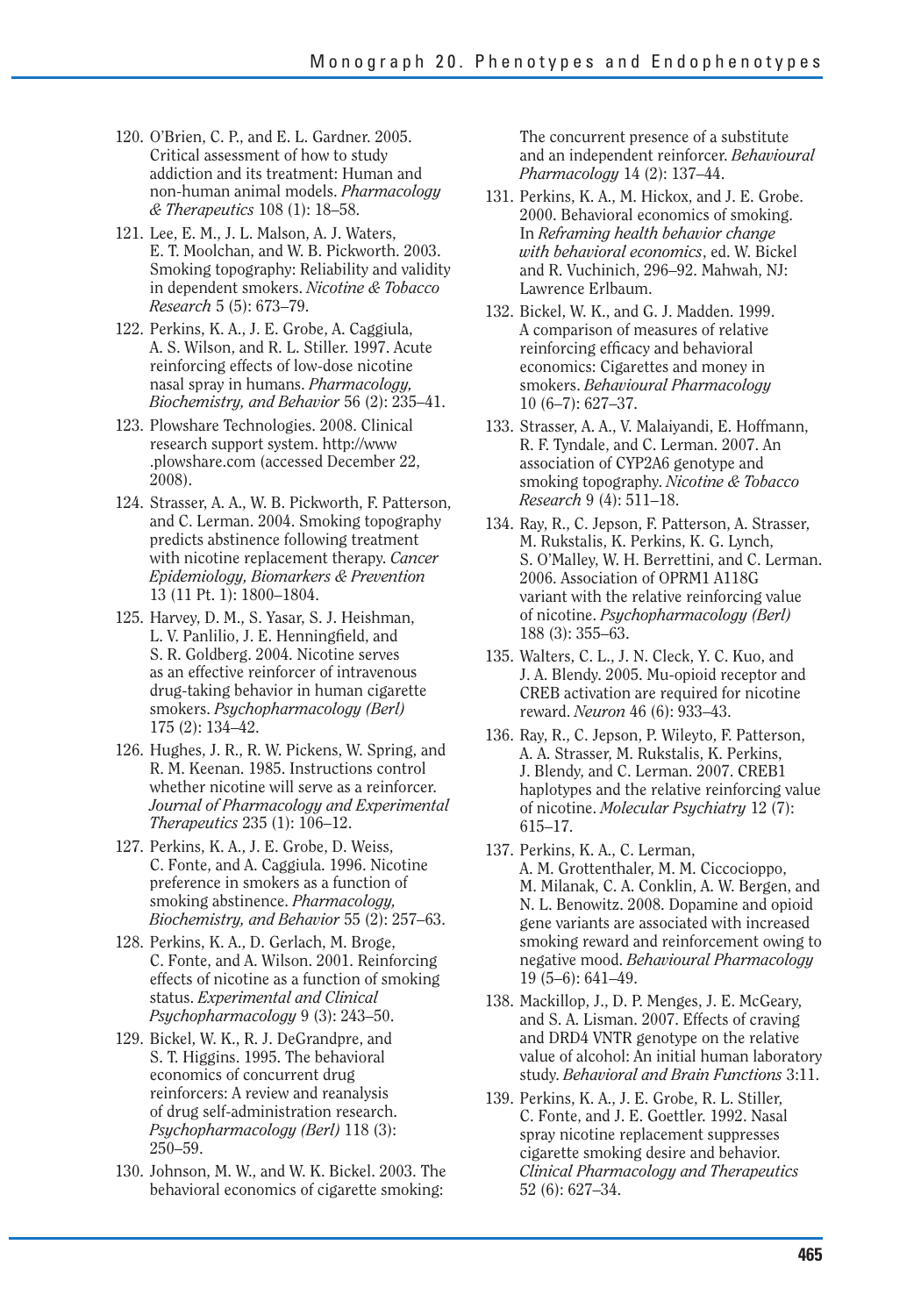- 140. Benowitz, N. L., S. Zevin, and P. Jacob 3rd. 1998. Suppression of nicotine intake during ad libitum cigarette smoking by high-dose transdermal nicotine. *Journal of Pharmacology and Experimental Therapeutics* 287 (3): 958–62.
- 141. Perkins, K. A., M. Stitzer, and C. Lerman. 2006. Medication screening for smoking cessation: A proposal for new methodologies. *Psychopharmacology (Berl)*  184 (3–4): 628–36.
- 142. Hughes, J. R., G. L. Rose, and P. W. Callas. 2000. Do former smokers respond to nicotine differently from never smokers? A pilot study. *Nicotine & Tobacco Research*  2 (3): 255–62.
- 143. Hughes, J. R., G. L. Rose, and P. W. Callas. 2000. Nicotine is more reinforcing in smokers with a past history of alcoholism than in smokers without this history. *Alcoholism, Clinical and Experimental Research* 24 (11): 1633–38.
- 144. Rose, J. E., M. E. Jarvik, and S. Ananda. 1984. Nicotine preference increases after cigarette deprivation. *Pharmacology, Biochemistry, and Behavior* 20 (1): 55–8.
- 145. Perkins, K. A., M. Broge, D. Gerlach, M. Sanders, J. E. Grobe, C. Cherry, and A. S. Wilson. 2002. Acute nicotine reinforcement, but not chronic tolerance, predicts withdrawal and relapse after quitting smoking. *Health Psychology* 21 (4): 332–39.
- 146. Madden, G. J., and W. K. Bickel. 1999. Abstinence and price effects on demand for cigarettes: A behavioral-economic analysis. *Addiction* 94 (4): 577–88.
- 147. Perkins, K. A., L. H. Epstein, J. Grobe, and C. Fonte. 1994. Tobacco abstinence, smoking cues, and the reinforcing value of smoking. *Pharmacology, Biochemistry, and Behavior* 47 (1): 107–12.
- 148. Rusted, J. M., A. Mackee, R. Williams, and P. Willner. 1998. Deprivation state but not nicotine content of the cigarette affects responding by smokers on a progressive ratio task. *Psychopharmacology (Berl)*  140 (4): 411–17.
- 149. Perkins, K. A., L. Jacobs, M. Sanders, and A. R. Caggiula. 2002. Sex differences in the subjective and reinforcing effects of cigarette nicotine dose. *Psychopharmacology (Berl)*  163 (2): 194–201.
- 150. Shahan, T. A., W. K. Bickel, G. J. Madden, and G. J. Badger. 1999. Comparing the reinforcing efficacy of nicotine containing

and de-nicotinized cigarettes: A behavioral economic analysis. *Psychopharmacology (Berl)* 147 (2): 210–16.

- 151. Perkins, K. A., L. Jacobs, L. Clark, C. A. Conklin, M. Sayette, and A. Wilson. 2004. Instructions about nicotine dose influence acute responses to nasal spray. *Nicotine & Tobacco Research* 6 (6): 1051–60.
- 152. Fudala, P. J., and E. T. Iwamoto. 1986. Further studies on nicotine-induced conditioned place preference in the rat. *Pharmacology, Biochemistry, and Behavior*  25 (5): 1041–49.
- 153. Fudala, P. J., K. W. Teoh, and E. T. Iwamoto. 1985. Pharmacologic characterization of nicotine-induced conditioned place preference. *Pharmacology, Biochemistry, and Behavior* 22 (2): 237–41.
- 154. Grabus, S. D., B. R. Martin, S. E. Brown, and M. I. Damaj. 2006. Nicotine place preference in the mouse: Influences of prior handling, dose and strain and attenuation by nicotinic receptor antagonists. *Psychopharmacology (Berl)* 184 (3–4): 456–63.
- 155. Le Foll, B., and S. R. Goldberg. 2005. Nicotine induces conditioned place preferences over a large range of doses in rats. *Psychopharmacology (Berl)* 178 (4): 481–92.
- 156. Risinger, F. O., and R. A. Oakes. 1995. Nicotine-induced conditioned place preference and conditioned place aversion in mice. *Pharmacology, Biochemistry, and Behavior* 51 (2–3): 457–61.
- 157. Shoaib, M., I. P. Stolerman, and R. C. Kumar. 1994. Nicotine-induced place preferences following prior nicotine exposure in rats. *Psychopharmacology (Berl)* 113 (3–4): 445–52.
- 158. Kenny, P. J. 2007. Brain reward systems and compulsive drug use. *Trends in Pharmacological Sciences* 28 (3): 135–41.
- 159. Panagis, G., A. Kastellakis, C. Spyraki, and G. Nomikos. 2000. Effects of methyllycaconitine (MLA), an alpha 7 nicotinic receptor antagonist, on nicotineand cocaine-induced potentiation of brain stimulation reward. *Psychopharmacology (Berl)* 149 (4): 388–96.
- 160. Kenny, P. J., and A. Markou. 2005. Conditioned nicotine withdrawal profoundly decreases the activity of brain reward systems. *Journal of Neuroscience* 25 (26): 6208–12.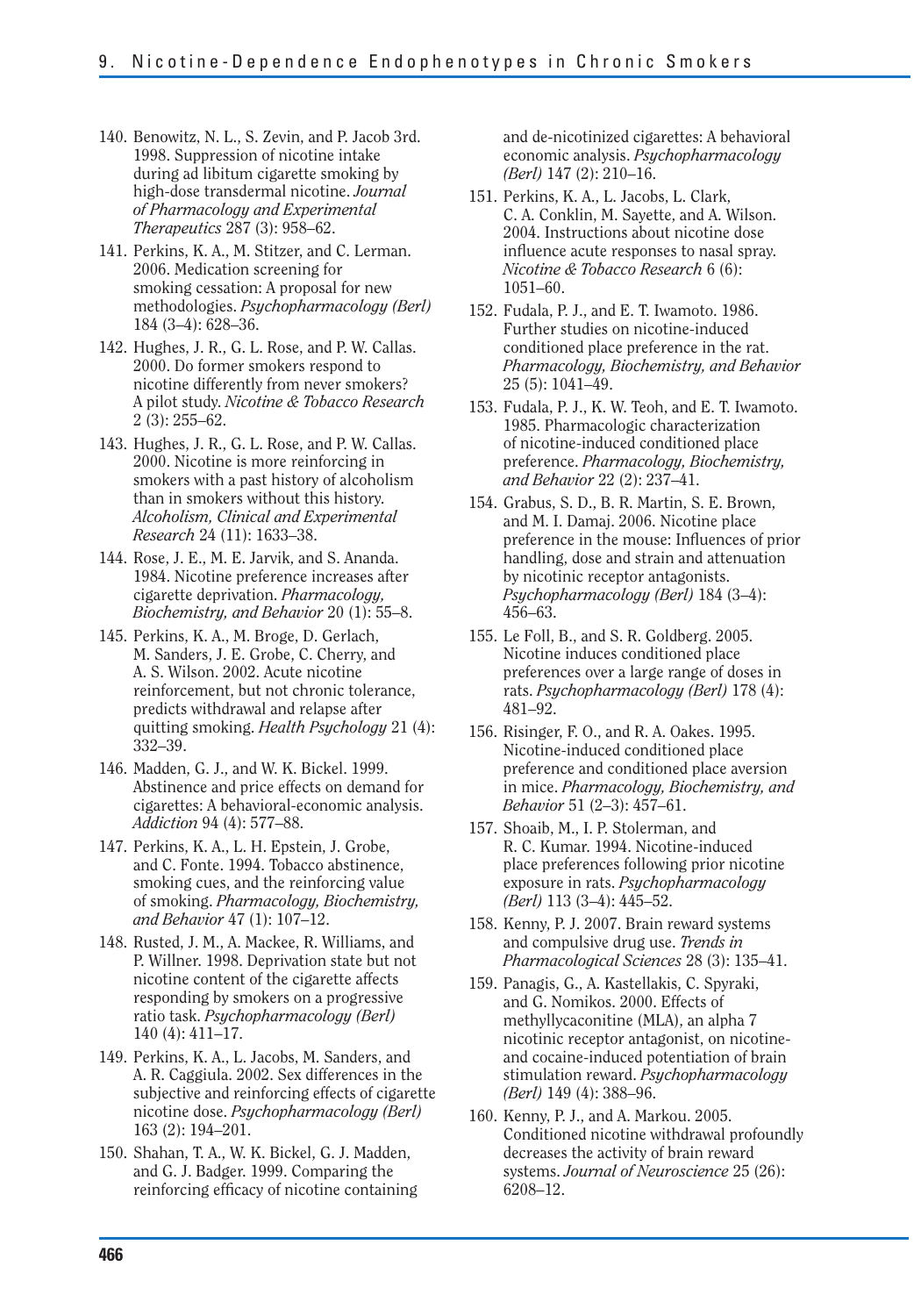- 161. Walters, C. L., S. Brown, J. P. Changeux, B. Martin, and M. I. Damaj. 2006. The beta2 but not alpha7 subunit of the nicotinic acetylcholine receptor is required for nicotine-conditioned place preference in mice. *Psychopharmacology (Berl)*  184 (3–4): 339–44.
- 162. Mameli-Engvall, M., A. Evrard, S. Pons, U. Maskos, T. H. Svensson, J. P. Changeux, and P. Faure. 2006. Hierarchical control of dopamine neuron-firing patterns by nicotinic receptors. *Neuron* 50 (6): 911–21.
- 163. Maskos, U., B. E. Molles, S. Pons, M. Besson, B. P. Guiard, J. P. Guilloux, A. Evrard, et al. 2005. Nicotine reinforcement and cognition restored by targeted expression of nicotinic receptors. *Nature* 436 (7047): 103–7.
- 164. Tapper, A. R., S. L. McKinney, R. Nashmi, J. Schwarz, P. Deshpande, C. Labarca, P. Whiteaker, M. J. Marks, A. C. Collins, and H. A. Lester. 2004. Nicotine activation of alpha4\* receptors: Sufficient for reward, tolerance, and sensitization. *Science*  306 (5698): 1029–32.
- 165. Castane, A., E. Valjent, C. Ledent, M. Parmentier, R. Maldonado, and O. Valverde. 2002. Lack of CB1 cannabinoid receptors modifies nicotine behavioural responses, but not nicotine abstinence. *Neuropharmacology* 43 (5): 857–67.
- 166. Cossu, G., C. Ledent, L. Fattore, A. Imperato, G. A. Bohme, M. Parmentier, and W. Fratta. 2001. Cannabinoid CB1 receptor knockout mice fail to self-administer morphine but not other drugs of abuse. *Behavioural Brain Research* 118 (1): 61–65.
- 167. Berrendero, F., V. Mendizabal, P. Robledo, L. Galeote, A. Bilkei-Gorzo, A. Zimmer, and R. Maldonado. 2005. Nicotine-induced antinociception, rewarding effects, and physical dependence are decreased in mice lacking the preproenkephalin gene. *Journal of Neuroscience* 25 (5): 1103–12.
- 168. Berrendero, F., B. L. Kieffer, and R. Maldonado. 2002. Attenuation of nicotine-induced antinociception, rewarding effects, and dependence in mu-opioid receptor knock-out mice. *Journal of Neuroscience* 22 (24): 10935–40.
- 169. Schechter, M. D., S. M. Meehan, and J. B. Schechter. 1995. Genetic selection for nicotine activity in mice correlates with conditioned place preference. *European Journal of Pharmacology* 279 (1): 59–64.
- 170. Horan, B., M. Smith, E. L. Gardner, M. Lepore, and C. R. Ashby Jr. 1997.

(-)-Nicotine produces conditioned place preference in Lewis, but not Fischer 344 rats. *Synapse* 26 (1): 93–94.

- 171. Philibin, S. D., R. E. Vann, S. A. Varvel, H. E. Covington 3rd, J. A. Rosecrans, J. R. James, and S. E. Robinson. 2005. Differential behavioral responses to nicotine in Lewis and Fischer-344 rats. *Pharmacology, Biochemistry, and Behavior*  80 (1): 87–92.
- 172. Rose, J. E., E. C. Westman, F. M. Behm, M. P. Johnson, and J. S. Goldberg. 1999. Blockade of smoking satisfaction using the peripheral nicotinic antagonist trimethaphan. *Pharmacology, Biochemistry, and Behavior* 62 (1): 165–72.
- 173. Kaufmann, V., C. Jepson, M. Rukstalis, K. Perkins, J. Audrain-McGovern, and C. Lerman. 2004. Subjective effects of an initial dose of nicotine nasal spray predict treatment outcome. *Psychopharmacology (Berl)* 172 (3): 271–76.
- 174. Perkins, K. A., D. Gerlach, M. Broge, J. E. Grobe, M. Sanders, C. Fonte, J. Vender, C. Cherry, and A. Wilson. 2001. Dissociation of nicotine tolerance from tobacco dependence in humans. *Journal of Pharmacology and Experimental Therapeutics* 296 (3): 849–56.
- 175. Hughes, J. R. 2007. Measurement of the effects of abstinence from tobacco: A qualitative review. *Psychology of Addictive Behaviors* 21 (2): 127–37.
- 176. Perkins, K. A. 2002. Chronic tolerance to nicotine in humans and its relationship to tobacco dependence. *Nicotine & Tobacco Research* 4 (4): 405–22.
- 177. Heishman, S. J., R. C. Taylor, and J. E. Henningfield. 1994. Nicotine and smoking: A review of effects on human performance. *Experimental and Clinical Psychopharmacology* 2 (4): 345–95.
- 178. Perkins, K. A. 1999. Baseline-dependency of nicotine effects: A review. *Behavioural Pharmacology* 10 (6–7): 597–615.
- 179. Tiffany, S. T., and D. J. Drobes. 1990. Imagery and smoking urges: The manipulation of affective content. *Addictive Behaviors* 15 (6): 531–39.
- 180. Riekkinen, P. Jr., M. Riekkinen, and J. Sirvio. 1993. Effects of nicotine on neocortical electrical activity in rats. *Journal of Pharmacology and Experimental Therapeutics* 267 (2): 776–84.
- 181. Domino, E. F. 2003. Effects of tobacco smoking on electroencephalographic,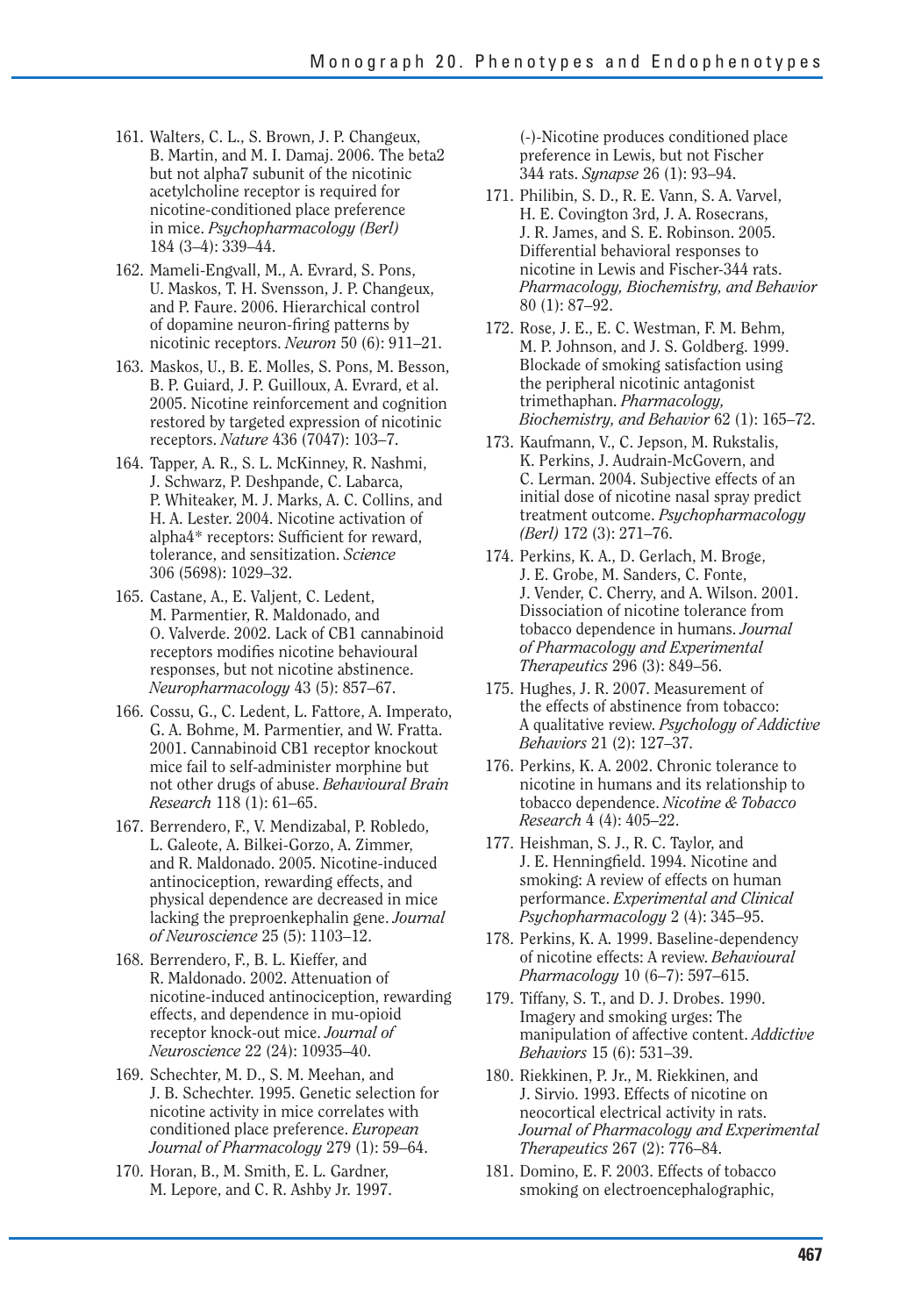auditory evoked and event related potentials. *Brain and Cognition* 53 (1): 66–74.

- 182. Herning, R. I., R. T. Jones, and J. Bachman. 1983. EEG changes during tobacco withdrawal. *Psychophysiology* 20 (5): 507–12.
- 183. Pickworth, W. B., R. V. Fant, M. F. Butschky, and J. E. Henningfield. 1996. Effects of transdermal nicotine delivery on measures of acute nicotine withdrawal. *Journal of Pharmacology and Experimental Therapeutics* 279 (2): 450–56.
- 184. Pickworth, W. B., R. I. Herning, and J. E. Henningfield. 1989. Spontaneous EEG changes during tobacco abstinence and nicotine substitution in human volunteers. *Journal of Pharmacology and Experimental Therapeutics* 251 (3): 976–82.
- 185. Teneggi, V., L. Squassante, S. Milleri, A. Polo, P. Lanteri, L. Ziviani, and A. Bye. 2004. EEG power spectra and auditory P300 during free smoking and enforced smoking abstinence. *Pharmacology, Biochemistry, and Behavior* 77 (1): 103–9.
- 186. Pickworth, W. B., R. I. Herning, and J. E. Henningfield. 1986. Electroencephalographic effects of nicotine chewing gum in humans. *Pharmacology, Biochemistry, and Behavior* 25 (4): 879–82.
- 187. Pickworth, W. B., R. V. Fant, M. F. Butschky, and J. E. Henningfield. 1997. Effects of mecamylamine on spontaneous EEG and performance in smokers and non-smokers. *Pharmacology, Biochemistry, and Behavior*  56 (2): 181–87.
- 188. Pickworth, W. B., E. D. O'Hare, R. V. Fant, and E. T. Moolchan. 2003. EEG effects of conventional and denicotinized cigarettes in a spaced smoking paradigm. *Brain and Cognition* 53 (1): 75–81.
- 189. Luck, S. J. 2005. *An introduction to the event-related potential technique.*  Cambridge, MA: MIT Press.
- 190. Pollock, V. E., L. S. Schneider, and S. A. Lyness. 1991. Reliability of topographic quantitative EEG amplitude in healthy late-middle-aged and elderly subjects. *Electroencephalography and Clinical Neurophysiology* 79 (1): 20–26.
- 191. Salinsky, M. C., B. S. Oken, and L. Morehead. 1991. Test-retest reliability in EEG frequency analysis. *Electroencephalography and Clinical Neurophysiology* 79 (5): 382–92.
- 192. Van Baal, G. C., E. J. De Geus, and D. I. Boomsma. 1996. Genetic architecture

of EEG power spectra in early life. *Electroencephalography and Clinical Neurophysiology* 98 (6): 502–14.

- 193. van Beijsterveldt, C. E., P. C. Molenaar, E. J. de Geus, and D. I. Boomsma. 1996. Heritability of human brain functioning as assessed by electroencephalography. *American Journal of Human Genetics*  58 (3): 562–73.
- 194. Smit, D. J., D. Posthuma, D. I. Boomsma, and E. J. Geus. 2005. Heritability of background EEG across the power spectrum. *Psychophysiology* 42 (6): 691–97.
- 195. van Beijsterveldt, C. E., and G. C. van Baal. 2002. Twin and family studies of the human electroencephalogram: A review and a metaanalysis. *Biological Psychology* 61 (1–2): 111–38.
- 196. Gilbert, D., J. McClernon, N. Rabinovich, C. Sugai, L. Plath, G. Asgaard, Y. Zuo, J. Huggenvik, and N. Botros. 2004. Effects of quitting smoking on EEG activation and attention last for more than 31 days and are more severe with stress, dependence, DRD2 A1 allele, and depressive traits. *Nicotine & Tobacco Research* 6 (2): 249–67.
- 197. Thompson, J., N. Thomas, A. Singleton, M. Piggott, S. Lloyd, E. K. Perry, C. M. Morris, R. H. Perry, I. N. Ferrier, and J. A. Court. 1997. D2 dopamine receptor gene (DRD2) Taq1 A polymorphism: Reduced dopamine D2 receptor binding in the human striatum associated with the A1 allele. *Pharmacogenetics* 7 (6): 479–84.
- 198. Porjesz, B., H. Begleiter, K. Wang, L. Almasy, D. B. Chorlian, A. T. Stimus, S. Kuperman, et al. 2002. Linkage and linkage disequilibrium mapping of ERP and EEG phenotypes. *Biological Psychology*  61 (1–2): 229–48.
- 199. Rangaswamy, M., B. Porjesz, D. B. Chorlian, K. Choi, K. A. Jones, K. Wang, J. Rohrbaugh, et al. 2003. Theta power in the EEG of alcoholics. *Alcoholism, Clinical and Experimental Research* 27 (4): 607–15.
- 200. Rangaswamy, M., B. Porjesz, D. B. Chorlian, K. Wang, K. A. Jones, L. O. Bauer, J. Rohrbaugh, et al. 2002. Beta power in the EEG of alcoholics. *Biological Psychiatry*  52 (8): 831–42.
- 201. Winterer, G., R. Mahlberg, M. N. Smolka, J. Samochowiec, M. Ziller, H. P. Rommelspacher, W. M. Herrmann, L. G. Schmidt, and T. Sander. 2003. Association analysis of exonic variants of the GABA(B)-receptor gene and alpha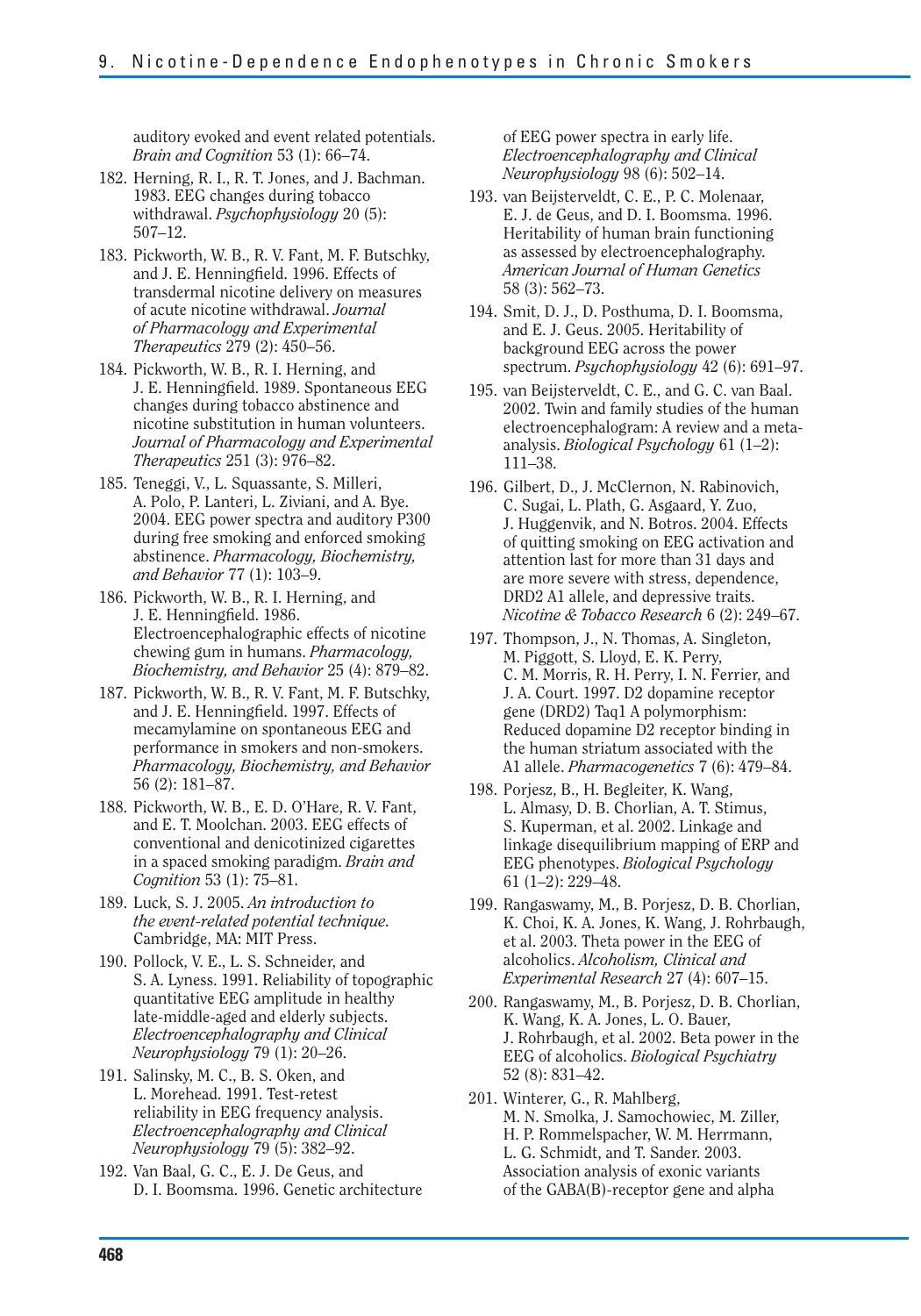electroencephalogram voltage in normal subjects and alcohol-dependent patients. *Behavior Genetics* 33 (1): 7–15.

- 202. Pritchard, W., E. Sokhadze, and M. Houlihan. 2004. Effects of nicotine and smoking on event-related potentials: A review. *Nicotine & Tobacco Research* 6 (6): 961–84.
- 203. Radek, R. J., H. M. Miner, N. A. Bratcher, M. W. Decker, M. Gopalakrishnan, and R. S. Bitner. 2006. Alpha4beta2 nicotinic receptor stimulation contributes to the effects of nicotine in the DBA/2 mouse model of sensory gating. *Psychopharmacology (Berl)* 187 (1): 47–55.
- 204. Stevens, K. E., and K. D. Wear. 1997. Normalizing effects of nicotine and a novel nicotinic agonist on hippocampal auditory gating in two animal models. *Pharmacology, Biochemistry, and Behavior*  57 (4): 869–74.
- 205. Metzger, K. L., C. R. Maxwell, Y. Liang, and S. J. Siegel. 2007. Effects of nicotine vary across two auditory evoked potentials in the mouse. *Biological Psychiatry* 61 (1): 23–30.
- 206. Stevens, K. E., R. Freedman, A. C. Collins, M. Hall, S. Leonard, M. J. Marks, and G. M. Rose. 1996. Genetic correlation of inhibitory gating of hippocampal auditory evoked response and alphabungarotoxin-binding nicotinic cholinergic receptors in inbred mouse strains. *Neuropsychopharmacology* 15 (2): 152–62.
- 207. Siegel, S. J., C. R. Maxwell, S. Majumdar, D. F. Trief, C. Lerman, R. E. Gur, S. J. Kanes, and Y. Liang. 2005. Monoamine reuptake inhibition and nicotine receptor antagonism reduce amplitude and gating of auditory evoked potentials. *Neuroscience* 133 (3): 729–38.
- 208. Phillips, J. M., R. S. Ehrlichman, and S. J. Siegel. 2007. Mecamylamine blocks nicotine-induced enhancement of the P20 auditory event-related potential and evoked gamma. *Neuroscience* 144 (4): 1314–23.
- 209. Adler, L. E., E. Pachtman, R. D. Franks, M. Pecevich, M. C. Waldo, and R. Freedman. 1982. Neurophysiological evidence for a defect in neuronal mechanisms involved in sensory gating in schizophrenia. *Biological Psychiatry* 17 (6): 639–54.
- 210. Freedman, R., L. E. Adler, M. C. Waldo, E. Pachtman, and R. D. Franks. 1983. Neurophysiological evidence for a defect in inhibitory pathways in schizophrenia: Comparison of medicated and drug-free

patients. *Biological Psychiatry* 18 (5): 537–51.

- 211. Lohr, J. B., and K. Flynn. 1992. Smoking and schizophrenia. *Schizophrenia Research*  8 (2): 93–102.
- 212. Freedman, R., L. E. Adler, P. Bickford, W. Byerley, H. Coon, C. M. Cullum, J. M. Griffith, et al. 1994. Schizophrenia and nicotinic receptors. *Harvard Review of Psychiatry* 2 (4): 179–92.
- 213. Kumari, V., and P. Postma. 2005. Nicotine use in schizophrenia: The self medication hypotheses. *Neuroscience and Biobehavioral Reviews* 29 (6): 1021–34.
- 214. Hall, M. H., K. Schulze, F. Rijsdijk, M. Picchioni, U. Ettinger, E. Bramon, R. Freedman, R. M. Murray, and P. Sham. 2006. Heritability and reliability of P300, P50 and duration mismatch negativity. *Behavior Genetics* 36 (6): 845–57.
- 215. Young, D. A., M. Waldo, J. H. Rutledge 3rd, and R. Freedman. 1996. Heritability of inhibitory gating of the P50 auditory-evoked potential in monozygotic and dizygotic twins. *Neuropsychobiology* 33 (3): 113–17.
- 216. Hall, M. H., K. Schulze, E. Bramon, R. M. Murray, P. Sham, and F. Rijsdijk. 2006. Genetic overlap between P300, P50, and duration mismatch negativity. *American Journal of Medical Genetics Part B, Neuropsychiatric Genetics* 141 (4): 336–43.
- 217. Freedman, R., H. Coon, M. Myles-Worsley, A. Orr-Urtreger, A. Olincy, A. Davis, M. Polymeropoulos, et al. 1997. Linkage of a neurophysiological deficit in schizophrenia to a chromosome 15 locus. *Proceedings of the National Academy of Sciences of the United States of America* 94 (2): 587–92.
- 218. Leonard, S., J. Gault, J. Hopkins, J. Logel, R. Vianzon, M. Short, C. Drebing, et al. 2002. Association of promoter variants in the alpha7 nicotinic acetylcholine receptor subunit gene with an inhibitory deficit found in schizophrenia. *Archives of General Psychiatry* 59 (12): 1085–96.
- 219. Houy, E., G. Raux, F. Thibaut, A. Belmont, C. Demily, G. Allio, S. Haouzir, et al. 2004. The promoter -194 C polymorphism of the nicotinic alpha 7 receptor gene has a protective effect against the P50 sensory gating deficit. *Molecular Psychiatry* 9 (3): 320–22.
- 220. Slawecki, C. J., J. D. Thomas, E. P. Riley, and C. L. Ehlers. 2000. Neonatal nicotine exposure alters hippocampal EEG and event-related potentials (ERPs) in rats.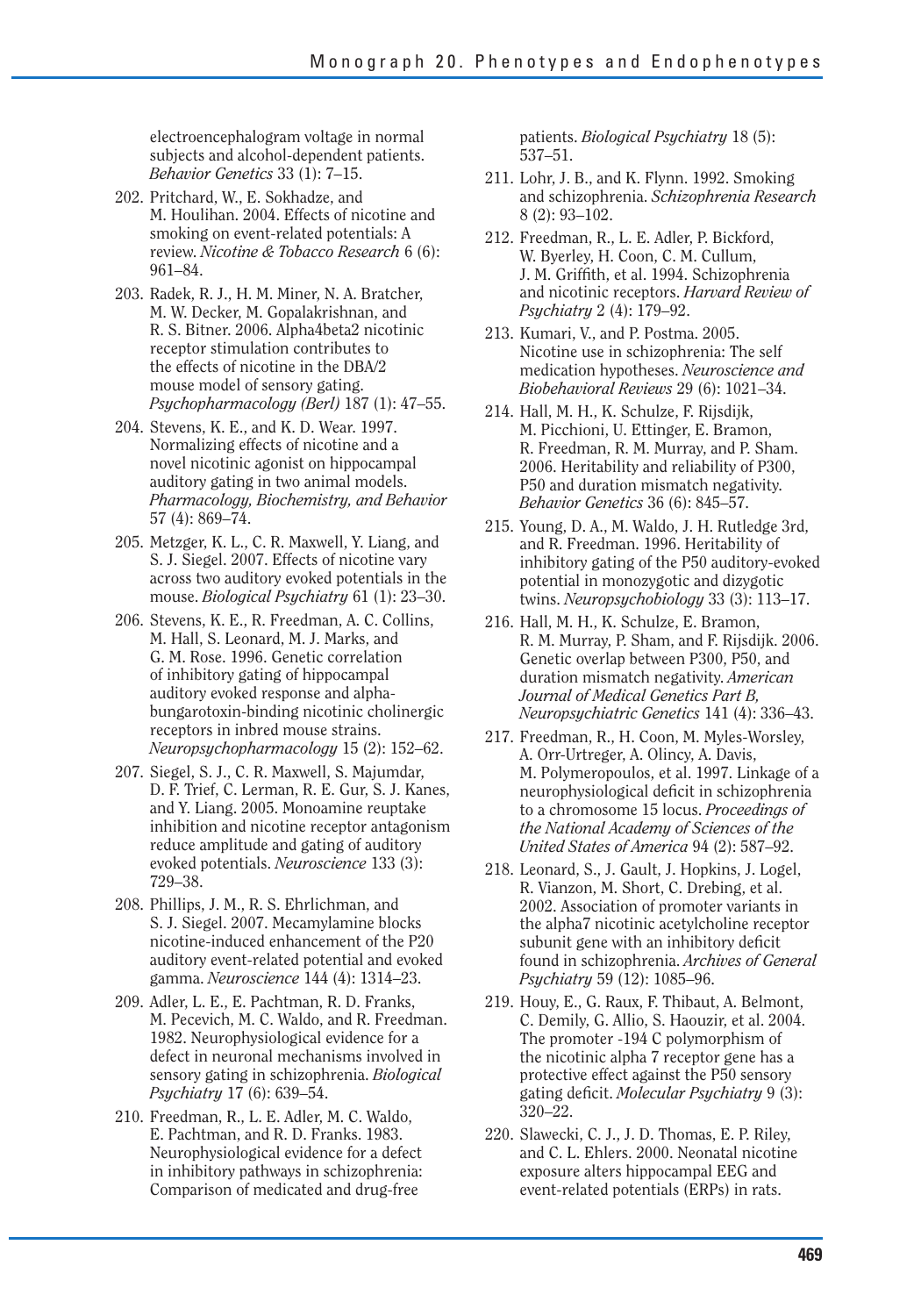*Pharmacology, Biochemistry, and Behavior*  65 (4): 711–18.

- 221. Anokhin, A. P., A. B. Vedeniapin, E. J. Sirevaag, L. O. Bauer, S. J. O'Connor, S. Kuperman, B. Porjesz, et al. 2000. The P300 brain potential is reduced in smokers. *Psychopharmacology (Berl)* 149 (4): 409–13.
- 222. Polich, J., and C. J. Ochoa. 2004. Alcoholism risk, tobacco smoking, and P300 event-related potential. *Clinical Neurophysiology* 115 (6): 1374–83.
- 223. Neuhaus, A. H., S. Koehler, C. Opgen-Rhein, C. Urbanek, E. Hahn, and M. Dettling. 2007. Selective anterior cingulate cortex deficit during conflict solution in schizophrenia: An event-related potential study. *Journal of Psychiatric Research* 41 (8): 635–44.
- 224. Ilan, A. B., and J. Polich. 2001. Tobacco smoking and event-related brain potentials in a Stroop task. *International Journal of Psychophysiology* 40 (2): 109–18.
- 225. McDonough, B. E., and C. A. Warren. 2001. Effects of 12-h tobacco deprivation on eventrelated potentials elicited by visual smoking cues. *Psychopharmacology (Berl)* 154 (3): 282–91.
- 226. Segalowitz, S. J., and K. L. Barnes. 1993. The reliability of ERP components in the auditory oddball paradigm. *Psychophysiology* 30 (5): 451–59.
- 227. Katsanis, J., W. G. Iacono, M. K. McGue, and S. R. Carlson. 1997. P300 event-related potential heritability in monozygotic and dizygotic twins. *Psychophysiology* 34 (1): 47–58.
- 228. van Beijsterveldt, C. E., P. C. Molenaar, E. J. de Geus, and D. I. Boomsma. 1998. Individual differences in P300 amplitude: A genetic study in adolescent twins. *Biological Psychology* 47 (2): 97–120.
- 229. Noble, E. P., S. M. Berman, T. Z. Ozkaragoz, and T. Ritchie. 1994. Prolonged P300 latency in children with the D2 dopamine receptor A1 allele. *American Journal of Human Genetics* 54 (4): 658–68.
- 230. Mulert, C., G. Juckel, I. Giegling, O. Pogarell, G. Leicht, S. Karch, P. Mavrogiorgou, H. J. Moller, U. Hegerl, and D. Rujescu. 2006. A Ser9Gly polymorphism in the dopamine D3 receptor gene (DRD3) and event-related P300 potentials. *Neuropsychopharmacology* 31 (6): 1335–44.
- 231. Strobel, A., S. Debener, K. Anacker, J. Muller, K. P. Lesch, and B. Brocke. 2004.

Dopamine D4 receptor exon III genotype influence on the auditory evoked novelty P3. *Neuroreport* 15 (15): 2411–15.

- 232. Le Foll, B., S. R. Goldberg, and P. Sokoloff. 2007. Dopamine D3 receptor ligands for the treatment of tobacco dependence. *Expert Opinion on Investigational Drugs* 16 (1): 45–57.
- 233. Meyer-Lindenberg, A., P. D. Kohn, B. Kolachana, S. Kippenhan, A. McInerney-Leo, R. Nussbaum, D. R. Weinberger, and K. F. Berman. 2005. Midbrain dopamine and prefrontal function in humans: Interaction and modulation by COMT genotype. *Nature Neuroscience* 8 (5): 594–96.
- 234. Gallinat, J., M. Bajbouj, T. Sander, P. Schlattmann, K. Xu, E. F. Ferro, D. Goldman, and G. Winterer. 2003. Association of the G1947A COMT (Val(108/158)Met) gene polymorphism with prefrontal P300 during information processing. *Biological Psychiatry* 54 (1): 40–48.
- 235. Ehlis, A. C., A. Reif, M. J. Herrmann, K. P. Lesch, and A. J. Fallgatter. 2007. Impact of catechol-O-methyltransferase on prefrontal brain functioning in schizophrenia spectrum disorders. *Neuropsychopharmacology* 32 (1): 162–70.
- 236. Bramon, E., E. Dempster, S. Frangou, C. McDonald, P. Schoenberg, J. H. MacCabe, M. Walshe, P. Sham, D. Collier, and R. M. Murray. 2006. Is there an association between the COMT gene and P300 endophenotypes? *European Psychiatry*  21 (1): 70–73.
- 237. Acri, J. B., K. J. Brown, M. I. Saah, and N. E. Grunberg. 1995. Strain and age differences in acoustic startle responses and effects of nicotine in rats. *Pharmacology, Biochemistry, and Behavior* 50 (2): 191–98.
- 238. Swerdlow, N. R., and M. A. Geyer. 1998. Using an animal model of deficient sensorimotor gating to study the pathophysiology and new treatments of schizophrenia. *Schizophrenia Bulletin*  24 (2): 285–301.
- 239. Gould, T. J., M. Rukstalis, and M. C. Lewis. 2005. Atomoxetine and nicotine enhance prepulse inhibition of acoustic startle in C57BL/6 mice. *Neuroscience Letters* 377 (2): 85–90.
- 240. Andreasen, J. T., K. K. Andersen, E. O. Nielsen, L. Mathiasen, and N. R. Mirza. 2006. Nicotine and clozapine selectively reverse a PCP-induced deficit of PPI in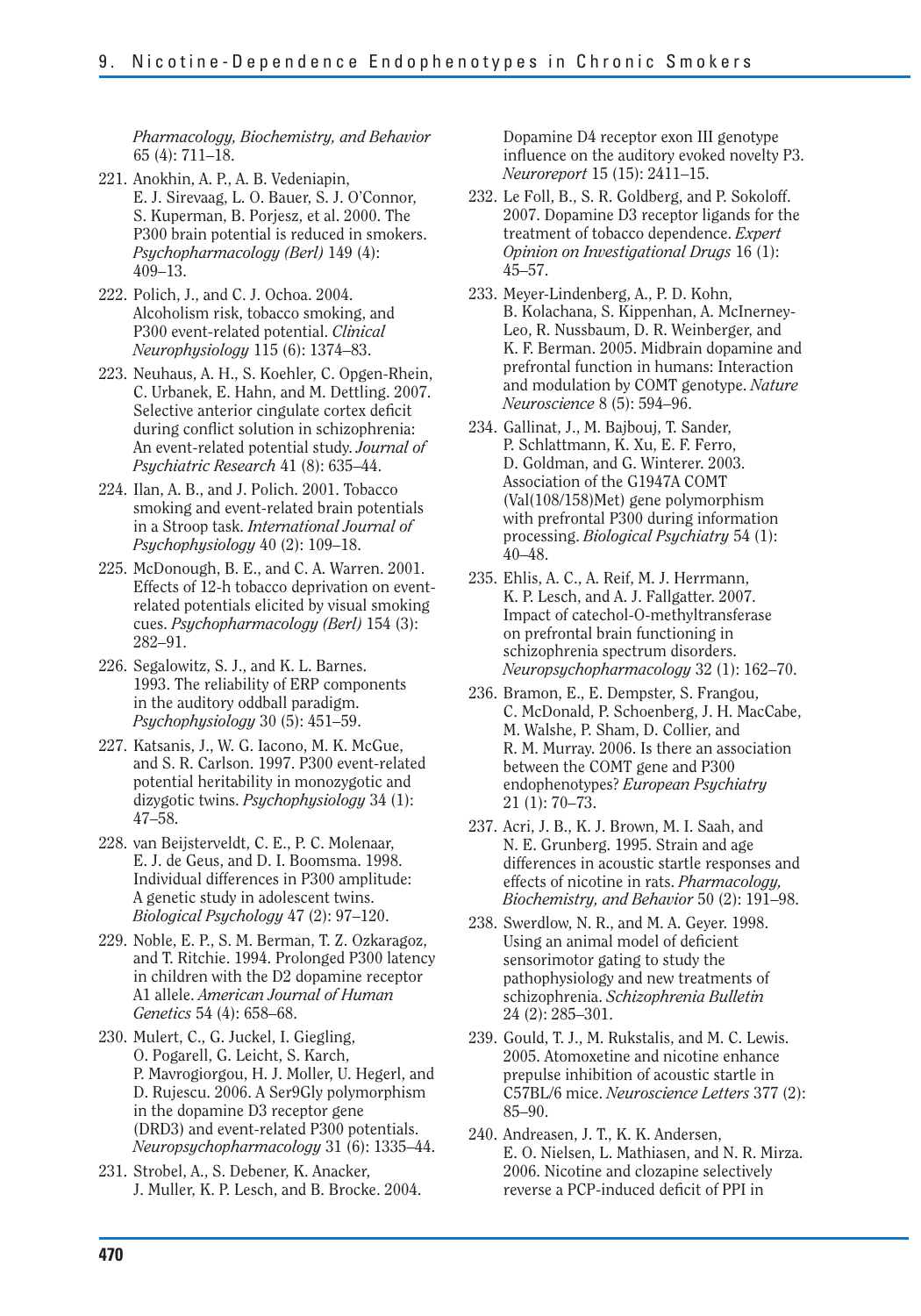BALB/cByJ but not NMRI mice: Comparison with risperidone. *Behavioural Brain Research* 167 (1): 118–27.

- 241. Spielewoy, C., and A. Markou. 2004. Strain-specificity in nicotine attenuation of phencyclidine-induced disruption of prepulse inhibition in mice: Relevance to smoking in schizophrenia patients. *Behavior Genetics* 34 (3): 343–54.
- 242. Acri, J. B., D. E. Morse, E. J. Popke, and N. E. Grunberg. 1994. Nicotine increases sensory gating measured as inhibition of the acoustic startle reflex in rats. *Psychopharmacology (Berl)* 114 (2): 369–74.
- 243. Curzon, P., D. J. Kim, and M. W. Decker. 1994. Effect of nicotine, lobeline, and mecamylamine on sensory gating in the rat. *Pharmacology, Biochemistry, and Behavior* 49 (4): 877–82.
- 244. Suemaru, K., K. Yasuda, K. Umeda, H. Araki, K. Shibata, T. Choshi, S. Hibino, and Y. Gomita. 2004. Nicotine blocks apomorphine-induced disruption of prepulse inhibition of the acoustic startle in rats: Possible involvement of central nicotinic alpha7 receptors. *British Journal of Pharmacology* 142 (5): 843–50.
- 245. Schreiber, R., M. Dalmus, and J. De Vry. 2002. Effects of alpha 4/beta 2- and alpha 7-nicotine acetylcholine receptor agonists on prepulse inhibition of the acoustic startle response in rats and mice. *Psychopharmacology (Berl)* 159 (3): 248–57.
- 246. Paylor, R., M. Nguyen, J. N. Crawley, J. Patrick, A. Beaudet, and A. Orr-Urtreger. 1998. Alpha7 nicotinic receptor subunits are not necessary for hippocampaldependent learning or sensorimotor gating: A behavioral characterization of Acra7 deficient mice. *Learning & Memory* 5 (4–5): 302–16.
- 247. Cui, C., T. K. Booker, R. S. Allen, S. R. Grady, P. Whiteaker, M. J. Marks, O. Salminen, et al. 2003. The beta3 nicotinic receptor subunit: A component of alpha-conotoxin MIIbinding nicotinic acetylcholine receptors that modulate dopamine release and related behaviors. *Journal of Neuroscience* 23 (35): 11045–53.
- 248. Semenova, S., A. Bespalov, and A. Markou. 2003. Decreased prepulse inhibition during nicotine withdrawal in DBA/2J mice is reversed by nicotine self-administration. *European Journal of Pharmacology*  472 (1–2): 99–110.
- 249. Jonkman, S., B. Henry, S. Semenova, and A. Markou. 2005. Mild anxiogenic effects of nicotine withdrawal in mice. *European Journal of Pharmacology* 516 (1): 40–45.
- 250. Faraday, M. M., M. A. Rahman, P. M. Scheufele, and N. E. Grunberg. 1998. Nicotine administration impairs sensory gating in Long-Evans rats. *Pharmacology, Biochemistry, and Behavior* 61 (3): 281–89.
- 251. Duncan, E., S. Madonick, S. Chakravorty, A. Parwani, S. Szilagyi, T. Efferen, S. Gonzenbach, B. Angrist, and J. Rotrosen. 2001. Effects of smoking on acoustic startle and prepulse inhibition in humans. *Psychopharmacology (Berl)* 156 (2–3): 266–72.
- 252. Kumari, V., S. A. Checkley, and J. A. Gray. 1996. Effect of cigarette smoking on prepulse inhibition of the acoustic startle reflex in healthy male smokers. *Psychopharmacology (Berl)* 128 (1): 54–60.
- 253. Kumari, V., P. A. Cotter, S. A. Checkley, and J. A. Gray. 1997. Effect of acute subcutaneous nicotine on prepulse inhibition of the acoustic startle reflex in healthy male non-smokers. *Psychopharmacology (Berl)* 132 (4): 389–95.
- 254. Braff, D. L., M. A. Geyer, and N. R. Swerdlow. 2001. Human studies of prepulse inhibition of startle: Normal subjects, patient groups, and pharmacological studies. *Psychopharmacology (Berl)* 156 (2–3): 234–58.
- 255. Orain-Pelissolo, S., C. Grillon, F. Perez-Diaz, and R. Jouvent. 2004. Lack of startle modulation by smoking cues in smokers. *Psychopharmacology (Berl)* 173 (1–2): 160–66.
- 256. Cadenhead, K. S., B. S. Carasso, N. R. Swerdlow, M. A. Geyer, and D. L. Braff. 1999. Prepulse inhibition and habituation of the startle response are stable neurobiological measures in a normal male population. *Biological Psychiatry* 45 (3): 360–64.
- 257. Ludewig, K., M. A. Geyer, M. Etzensberger, and F. X. Vollenweider. 2002. Stability of the acoustic startle reflex, prepulse inhibition, and habituation in schizophrenia. *Schizophrenia Research* 55 (1–2): 129–37.
- 258. Anokhin, A. P., A. C. Heath, E. Myers, A. Ralano, and S. Wood. 2003. Genetic influences on prepulse inhibition of startle reflex in humans. *Neuroscience Letters*  353 (1): 45–48.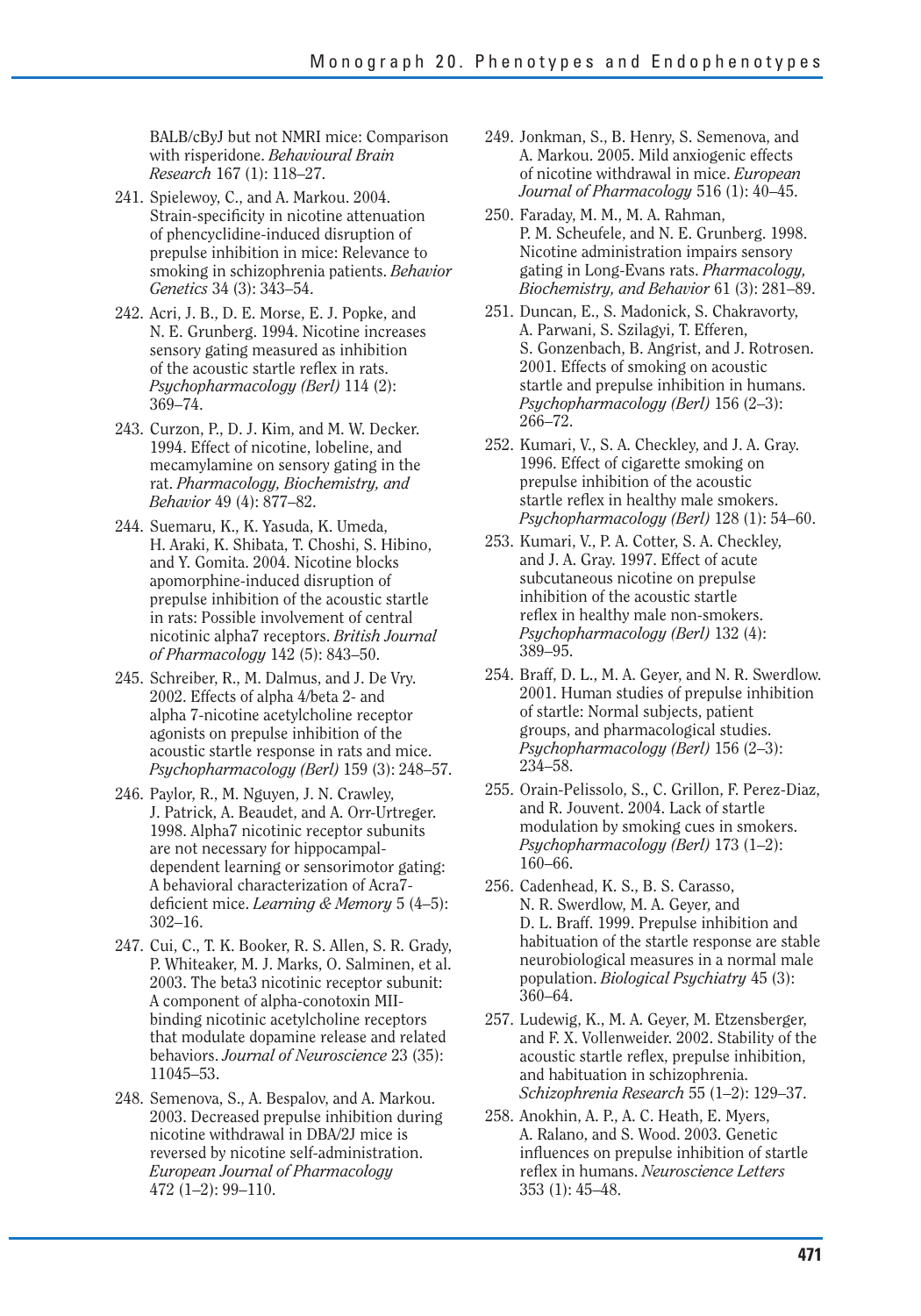- 259. Anokhin, A. P., S. Golosheykin, and A. C. Heath. 2007. Genetic and environmental influences on emotionmodulated startle reflex: A twin study. *Psychophysiology* 44 (1): 106–12.
- 260. Kumari, V., J. A. Gray, D. H. ffytche, M. T. Mitterschiffthaler, M. Das, E. Zachariah, G. N. Vythelingum, S. C. Williams, A. Simmons, and T. Sharma. 2003. Cognitive effects of nicotine in humans: An fMRI study. *NeuroImage* 19 (3): 1002–13.
- 261. Bizarro, L., and I. P. Stolerman. 2003. Attentional effects of nicotine and amphetamine in rats at different levels of motivation. *Psychopharmacology (Berl)*  170 (3): 271–77.
- 262. Hahn, B., M. Shoaib, and I. P. Stolerman. 2002. Nicotine-induced enhancement of attention in the five-choice serial reaction time task: The influence of task demands. *Psychopharmacology (Berl)* 162 (2): 129–37.
- 263. Mirza, N. R., and I. P. Stolerman. 1998. Nicotine enhances sustained attention in the rat under specific task conditions. *Psychopharmacology (Berl)* 138 (3–4): 266–74.
- 264. Shoaib, M., and L. Bizarro. 2005. Deficits in a sustained attention task following nicotine withdrawal in rats. *Psychopharmacology (Berl)* 178 (2–3): 211–22.
- 265. Davis, J. A., J. R. James, S. J. Siegel, and T. J. Gould. 2005. Withdrawal from chronic nicotine administration impairs contextual fear conditioning in C57BL/6 mice. *Journal of Neuroscience* 25 (38): 8708–713.
- 266. Logue, S. F., R. Paylor, and J. M. Wehner. 1997. Hippocampal lesions cause learning deficits in inbred mice in the Morris water maze and conditioned-fear task. *Behavioral Neuroscience* 111 (1): 104–13.
- 267. Phillips, R. G., and J. E. LeDoux. 1992. Differential contribution of amygdala and hippocampus to cued and contextual fear conditioning. *Behavioral Neuroscience*  106 (2): 274–85.
- 268. Mirza, N. R., and J. L. Bright. 2001. Nicotine-induced enhancements in the five-choice serial reaction time task in rats are strain-dependent. *Psychopharmacology (Berl)* 154 (1): 8–12.
- 269. Young, J. W., K. Finlayson, C. Spratt, H. M. Marston, N. Crawford, J. S. Kelly, and J. Sharkey. 2004. Nicotine improves sustained attention in mice:

Evidence for involvement of the alpha7 nicotinic acetylcholine receptor. *Neuropsychopharmacology* 29 (5): 891–900.

- 270. Pomerleau, C. S., K. K. Downey, S. M. Snedecor, A. M. Mehringer, J. L. Marks, and O. F. Pomerleau. 2003. Smoking patterns and abstinence effects in smokers with no ADHD, childhood ADHD, and adult ADHD symptomatology. *Addictive Behaviors*  28 (6): 1149–57.
- 271. Lerman, C., J. Audrain, K. Tercyak, L. W. Hawk Jr., A. Bush, S. Crystal-Mansour, C. Rose, R. Niaura, and L. H. Epstein. 2001. Attention-deficit hyperactivity disorder (ADHD) symptoms and smoking patterns among participants in a smoking-cessation program. *Nicotine & Tobacco Research*  3 (4): 353–59.
- 272. Kollins, S. H., F. J. McClernon, and B. F. Fuemmeler. 2005. Association between smoking and attention-deficit/hyperactivity disorder symptoms in a population-based sample of young adults. *Archives of General Psychiatry* 62 (10): 1142–7.
- 273. Rukstalis, M., C. Jepson, F. Patterson, and C. Lerman. 2005. Increases in hyperactive– impulsive symptoms predict relapse among smokers in nicotine replacement therapy. *Journal of Substance Abuse Treatment*  28 (4): 297–304.
- 274. Levin, E. D., C. K. Conners, D. Silva, S. C. Hinton, W. H. Meck, J. March, and J. E. Rose. 1998. Transdermal nicotine effects on attention. *Psychopharmacology (Berl)* 140 (2): 135–41.
- 275. Levin, E. D., C. K. Conners, E. Sparrow, S. C. Hinton, D. Erhardt, W. H. Meck, J. E. Rose, and J. March. 1996. Nicotine effects on adults with attention-deficit/ hyperactivity disorder. *Psychopharmacology (Berl)* 123 (1): 55–63.
- 276. Cornblatt, B. A., N. J. Risch, G. Faris, D. Friedman, and L. Erlenmeyer-Kimling. 1988. The continuous performance test, identical pairs version (CPT-IP): I. New findings about sustained attention in normal families. *Psychiatry Research* 26 (2): 223–38.
- 277. Riccio, C. A., and C. R. Reynolds. 2001. Continuous performance tests are sensitive to ADHD in adults but lack specificity. A review and critique for differential diagnosis. *Annals of the New York Academy of Sciences* 931: 113–39.
- 278. Riccio, C. A., J. J. Waldrop, C. R. Reynolds, and P. Lowe. 2001. Effects of stimulants on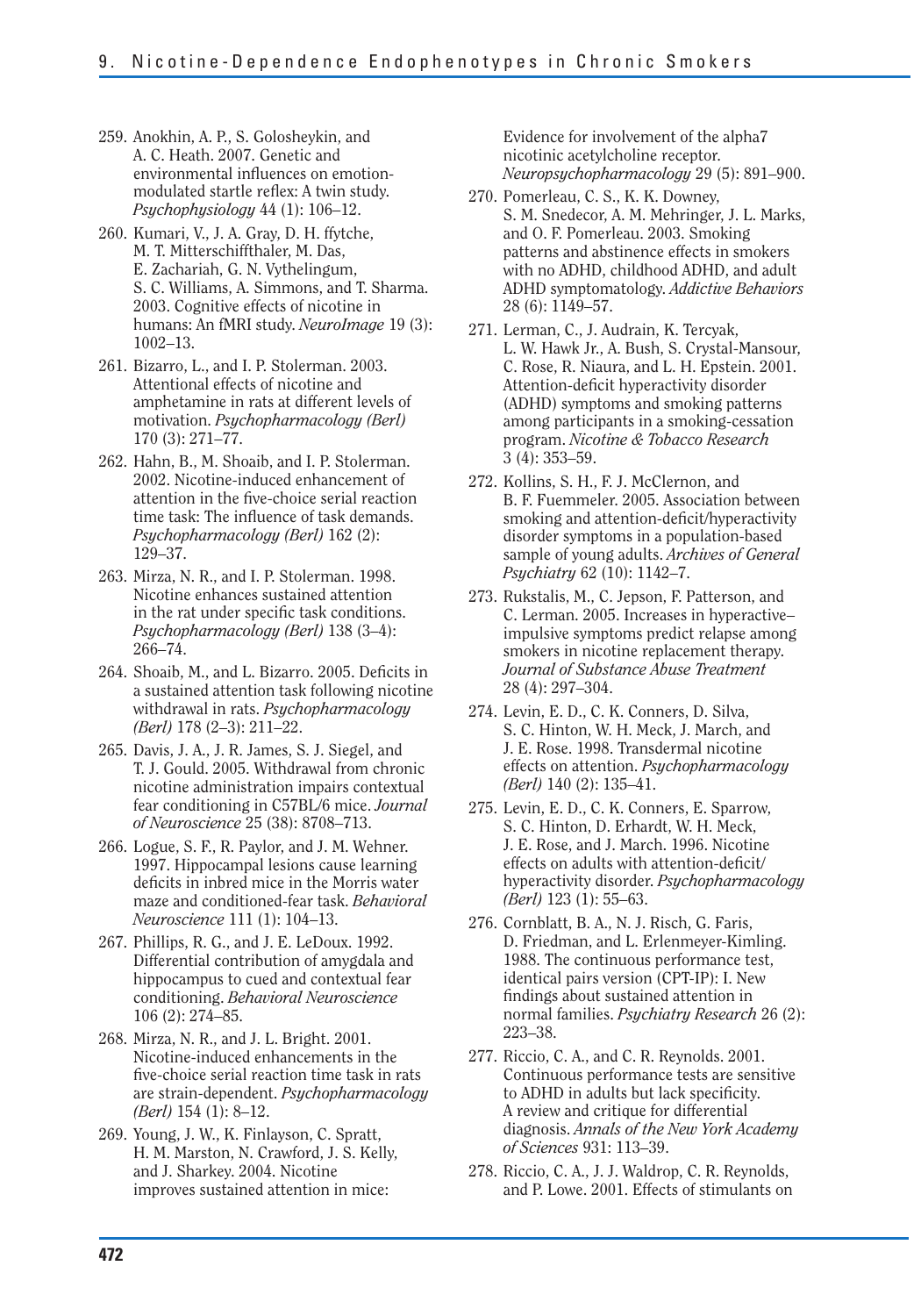the continuous performance test (CPT): Implications for CPT use and interpretation. *Journal of Neuropsychiatry and Clinical Neurosciences* 13 (3): 326–35.

- 279. Seifert, J., P. Scheuerpflug, K. E. Zillessen, A. Fallgatter, and A. Warnke. 2003. Electrophysiological investigation of the effectiveness of methylphenidate in children with and without ADHD. *Journal of Neural Transmission* 110 (7): 821–29.
- 280. Tinius, T. P. 2003. The integrated visual and auditory continuous performance test as a neuropsychological measure. *Archives of Clinical Neuropsychology* 18 (5): 439–54.
- 281. Walker, A. J., E. A. Shores, J. N. Trollor, T. Lee, and P. S. Sachdev. 2000. Neuropsychological functioning of adults with attention deficit hyperactivity disorder. *Journal of Clinical and Experimental Neuropsychology* 22 (1): 115–24.
- 282. Pritchard, W. S., J. H. Robinson, and T. D. Guy. 1992. Enhancement of continuous performance task reaction time by smoking in non-deprived smokers. *Psychopharmacology (Berl)* 108 (4): 437–42.
- 283. Edwards, J. A., K. Wesnes, D. M. Warburton, and A. Gale. 1985. Evidence of more rapid stimulus evaluation following cigarette smoking. *Addictive Behaviors* 10 (2): 113–26.
- 284. Williams, D. G. 1980. Effects of cigarette smoking on immediate memory and performance in different kinds of smoker. *British Journal of Psychology* 71 (1): 83–90.
- 285. Thompson, P. J., S. A. Baxendale, J. S. Duncan, and J. W. Sander. 2000. Effects of topiramate on cognitive function. *Journal of Neurology, Neurosurgery, and Psychiatry*  69 (5): 636–41.
- 286. Bates, J. A., and A. K. Malhotra. 2002. Genetic factors and neurocognitive traits. *CNS Spectrums* 7 (4): 274–80, 283–84.
- 287. Swan, G. E., D. Carmelli, T. Reed, G. A. Harshfield, R. R. Fabsitz, and P. J. Eslinger. 1990. Heritability of cognitive performance in aging twins. The National Heart, Lung, and Blood Institute Twin Study. *Archives of Neurology* 47 (3): 259–62.
- 288. Tuulio-Henriksson, A., J. Haukka, T. Partonen, T. Varilo, T. Paunio, J. Ekelund, T. D. Cannon, J. M. Meyer, and J. Lonnqvist. 2002. Heritability and number of quantitative trait loci of neurocognitive functions in families with schizophrenia. *American Journal of Medical Genetics*  114 (5): 483–90.
- 289. Gilbert, D. G., A. Izetelny, R. Radtke, J. Hammersley, N. E. Rabinovich, T. R. Jameson, and J. I. Huggenvik. 2005. Dopamine receptor (DRD2) genotypedependent effects of nicotine on attention and distraction during rapid visual information processing. *Nicotine & Tobacco Research* 7 (3): 361–79.
- 290. Diaz-Asper, C. M., D. R. Weinberger, and T. E. Goldberg. 2006. Catechol-Omethyltransferase polymorphisms and some implications for cognitive therapeutics. *NeuroRx* 3 (1): 97–105.
- 291. Stefanis, N. C., J. van Os, D. Avramopoulos, N. Smyrnis, I. Evdokimidis, and C. N. Stefanis. 2005. Effect of COMT Val158Met polymorphism on the continuous performance test, identical pairs version: Tuning rather than improving performance. *American Journal of Psychiatry* 162 (9): 1752–54.
- 292. Goldberg, T. E., M. F. Egan, T. Gscheidle, R. Coppola, T. Weickert, B. S. Kolachana, D. Goldman, and D. R. Weinberger. 2003. Executive subprocesses in working memory: relationship to catechol-O-methyltransferase Val158Met genotype and schizophrenia. *Archives of General Psychiatry* 60 (9): 889–96.
- 293. Barkley, R. A., K. M. Smith, M. Fischer, and B. Navia. 2006. An examination of the behavioral and neuropsychological correlates of three ADHD candidate gene polymorphisms (DRD4 7+, DBH TaqI A2, and DAT1 40 bp VNTR) in hyperactive and normal children followed to adulthood. *American Journal of Medical Genetics Part B, Neuropsychiatric Genetics* 141 (5): 487–98.
- 294. Loo, S. K., E. Specter, A. Smolen, C. Hopfer, P. D. Teale, and M. L. Reite. 2003. Functional effects of the DAT1 polymorphism on EEG measures in ADHD. *Journal of the American Academy of Child & Adolescent Psychiatry*  42 (8): 986–93.
- 295. Manor, I., M. Corbex, J. Eisenberg, I. Gritsenkso, R. Bachner-Melman, S. Tyano, and R. P. Ebstein. 2004. Association of the dopamine D5 receptor with attention deficit hyperactivity disorder (ADHD) and scores on a continuous performance test (TOVA). *American Journal of Medical Genetics Part B, Neuropsychiatric Genetics* 127 (1): 73–77.
- 296. Parasuraman, R., P. M. Greenwood, R. Kumar, and J. Fossella. 2005. Beyond heritability: Neurotransmitter genes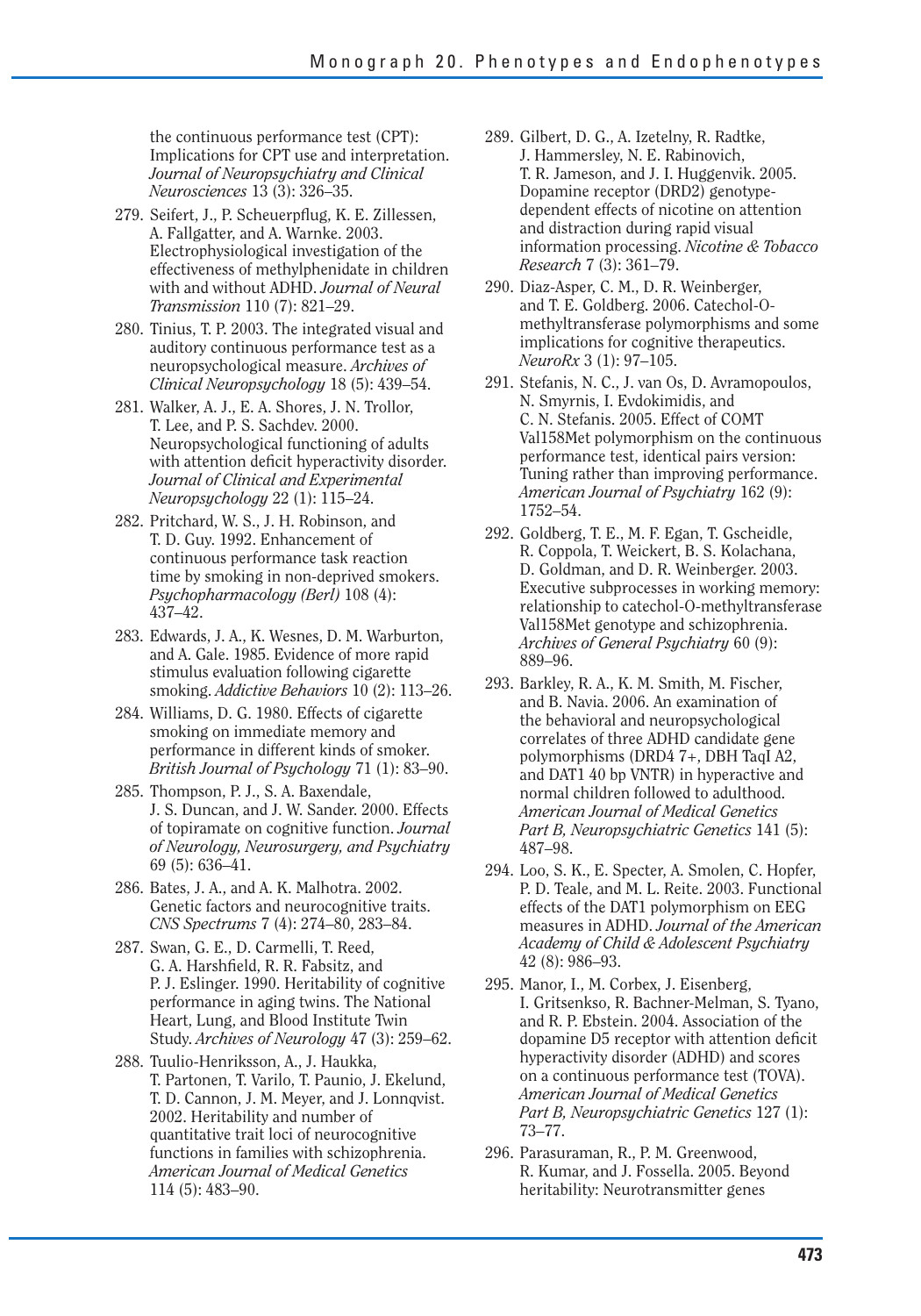differentially modulate visuospatial attention and working memory. *Psychological Science* 16 (3): 200–207.

- 297. Dawkins, L., J. H. Powell, R. West, J. Powell, and A. Pickering. 2007. A double-blind placebo-controlled experimental study of nicotine: II—Effects on response inhibition and executive functioning. *Psychopharmacology (Berl)* 190 (4): 457–67.
- 298. Sacco, K. A., A. Termine, A. Seyal, M. M. Dudas, J. C. Vessicchio, S. Krishnan-Sarin, P. I. Jatlow, B. E. Wexler, and T. P. George. 2005. Effects of cigarette smoking on spatial working memory and attentional deficits in schizophrenia: Involvement of nicotinic receptor mechanisms. *Archives of General Psychiatry*  62 (6): 649–59.
- 299. Smolka, M. N., M. Buhler, S. Klein, U. Zimmermann, K. Mann, A. Heinz, and D. F. Braus. 2006. Severity of nicotine dependence modulates cueinduced brain activity in regions involved in motor preparation and imagery. *Psychopharmacology (Berl)* 184 (3–4): 577–88.
- 300. Krishnan-Sarin, S., B. Reynolds, A. M. Duhig, A. Smith, T. Liss, A. McFetridge, D. A. Cavallo, K. M. Carroll, and M. N. Potenza. 2007. Behavioral impulsivity predicts treatment outcome in a smoking cessation program for adolescent smokers. *Drug and Alcohol Dependence*  88 (1): 79–82.
- 301. Dolan, S. L., K. A. Sacco, A. Termine, A. A. Seyal, M. M. Dudas, J. C. Vessicchio, B. E. Wexler, and T. P. George. 2004. Neuropsychological deficits are associated with smoking cessation treatment failure in patients with schizophrenia. *Schizophrenia Research* 70 (2–3): 263–375.
- 302. Gould, T. J. 2006. Nicotine and hippocampus-dependent learning: Implications for addiction. *Molecular Neurobiology* 34 (2): 93–107.
- 303. Gould, T. J. 2003. Nicotine produces a within-subject enhancement of contextual fear conditioning in C57BL/6 mice independent of sex. *Integrative Physiological and Behavioural Science*  38 (2): 124–32.
- 304. Gould, T. J., and J. A. Lommock. 2003. Nicotine enhances contextual fear conditioning and ameliorates ethanolinduced deficits in contextual fear

conditioning. *Behavioral Neuroscience*  117 (6): 1276–82.

- 305. Gould, T. J., and J. Stephen Higgins. 2003. Nicotine enhances contextual fear conditioning in C57BL/6J mice at 1 and 7 days post-training. *Neurobiology of Learning and Memory* 80 (2): 147–57.
- 306. Gould, T. J., and J. M. Wehner. 1999. Nicotine enhancement of contextual fear conditioning. *Behavioural Brain Research*  102 (1–2): 31–3.
- 307. Gould, T. J., O. Feiro, and D. Moore. 2004. Nicotine enhances trace cued fear conditioning but not delay cued fear conditioning in C57BL/6 mice. *Behavioural Brain Research* 155 (1): 167–73.
- 308. Levin, E. D., and B. B. Simon. 1998. Nicotinic acetylcholine involvement in cognitive function in animals. *Psychopharmacology (Berl)* 138 (3–4): 217–30.
- 309. Davis, J. A., and T. J. Gould. 2007. beta2 subunit-containing nicotinic receptors mediate the enhancing effect of nicotine on trace cued fear conditioning in C57BL/6 mice. *Psychopharmacology (Berl)* 190 (3): 343–52.
- 310. Nordberg, A., and C. Bergh. 1985. Effect of nicotine on passive avoidance behaviour and motoric activity in mice. *Acta Pharmacologica et Toxicologica (Copenhagen)* 56 (4): 337–41.
- 311. Uzum, G., A. S. Diler, N. Bahcekapili, M. Tasyurekli, and Y. Z. Ziylan. 2004. Nicotine improves learning and memory in rats: Morphological evidence for acetylcholine involvement. *International Journal of Neuroscience* 114 (9): 1163–79.
- 312. Zarrindast, M. R., M. Sadegh, and B. Shafaghi. 1996. Effects of nicotine on memory retrieval in mice. *European Journal of Pharmacology* 295 (1): 1–6.
- 313. Sansone, M., M. Battaglia, and C. Castellano. 1994. Effect of caffeine and nicotine on avoidance learning in mice: Lack of interaction. *Journal of Pharmacy and Pharmacology* 46 (9): 765–7.
- 314. Yilmaz, O., L. Kanit, B. E. Okur, and S. Pogun. 1997. Effects of nicotine on active avoidance learning in rats: Sex differences. *Behavioural Pharmacology*  8 (2–3): 253–60.
- 315. Bernal, M. C., P. Vicens, M. C. Carrasco, and R. Redolat. 1999. Effects of nicotine on spatial learning in C57BL mice. *Behavioural Pharmacology* 10 (3): 333–36.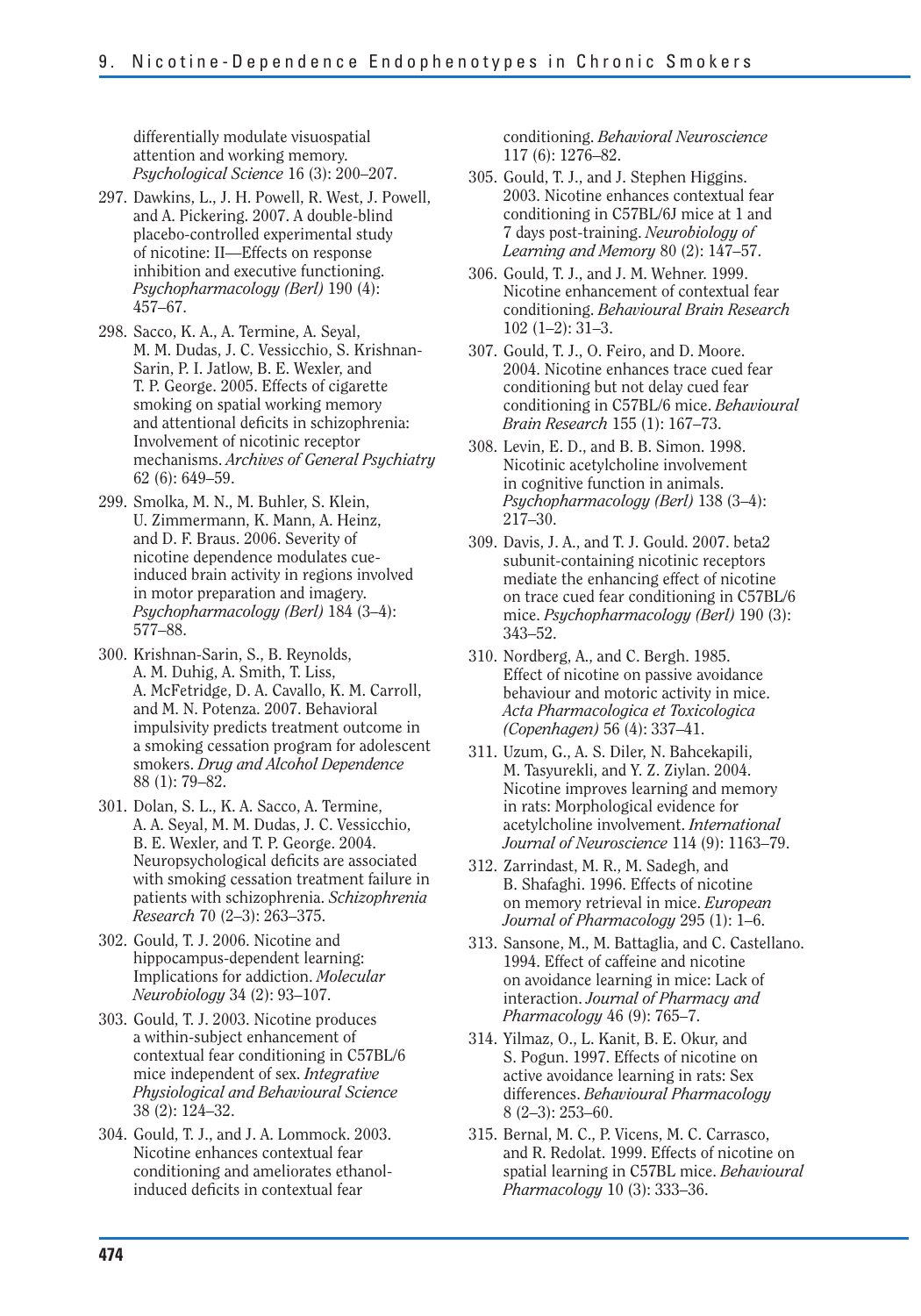- 316. Socci, D. J., P. R. Sanberg, and G. W. Arendash. 1995. Nicotine enhances Morris water maze performance of young and aged rats. *Neurobiology of Aging* 16 (5): 857–60.
- 317. Bovet-Nitti, F. 1966. Facilitation of simultaneous visual discrimination by nicotine in the rat. *Psychopharmacologia*  10 (1): 59–66.
- 318. Bovet, D., F. Bovet-Nitti, and A. Oliverio. 1966. Short and long term memory in two inbred strains of mice. *Life Sciences*  5 (5): 415–20.
- 319. Bovet-Nitti, F. 1969. Facilitation of simultaneous visual discrimination by nicotine in four "inbred" strains of mice. *Psychopharmacologia* 14 (3): 193–99.
- 320. Castellano, C. 1976. Effects of nicotine on discrimination learning, consolidation and learned behaviour in two inbred strains of mice. *Psychopharmacology (Berl)* 48 (1): 37–43.
- 321. Caldarone, B. J., C. H. Duman, and M. R. Picciotto. 2000. Fear conditioning and latent inhibition in mice lacking the high affinity subclass of nicotinic acetylcholine receptors in the brain. *Neuropharmacology*  39 (13): 2779–84.
- 322. Picciotto, M. R., M. Zoli, C. Lena, A. Bessis, Y. Lallemand, N. Le Novere, P. Vincent, E. M. Pich, P. Brulet, and J. P. Changeux. 1995. Abnormal avoidance learning in mice lacking functional high-affinity nicotine receptor in the brain. *Nature* 374 (6517): 65–67.
- 323. Wehner, J. M., J. J. Keller, A. B. Keller, M. R. Picciotto, R. Paylor, T. K. Booker, A. Beaudet, S. F. Heinemann, and S. A. Balogh. 2004. Role of neuronal nicotinic receptors in the effects of nicotine and ethanol on contextual fear conditioning. *Neuroscience* 129 (1): 11–24.
- 324. McEchron, M. D., H. Bouwmeester, W. Tseng, C. Weiss, and J. F. Disterhoft. 1998. Hippocampectomy disrupts auditory trace fear conditioning and contextual fear conditioning in the rat. *Hippocampus* 8 (6): 638–46.
- 325. McEchron, M. D., W. Tseng, and J. F. Disterhoft. 2000. Neurotoxic lesions of the dorsal hippocampus disrupt auditorycued trace heart rate (fear) conditioning in rabbits. *Hippocampus* 10 (6): 739–51.
- 326. Quinn, J. J., S. S. Oommen, G. E. Morrison, and M. S. Fanselow. 2002. Posttraining excitotoxic lesions of the dorsal

hippocampus attenuate forward trace, backward trace, and delay fear conditioning in a temporally specific manner. *Hippocampus* 12 (4): 495–504.

- 327. Kleykamp, B. A., J. M. Jennings, M. D. Blank, and T. Eissenberg. 2005. The effects of nicotine on attention and working memory in never-smokers. *Psychology of Addictive Behaviors* 19 (4): 433–38.
- 328. Poltavski, D. V., and T. Petros. 2006. Effects of transdermal nicotine on attention in adult non-smokers with and without attentional defi cits. *Physiology & Behavior*  87 (3): 614–24.
- 329. Smith, R. C., J. Warner-Cohen, M. Matute, E. Butler, E. Kelly, S. Vaidhyanathaswamy, and A. Khan. 2006. Effects of nicotine nasal spray on cognitive function in schizophrenia. *Neuropsychopharmacology*  31 (3): 637–43.
- 330. Jacobsen, L. K., J. H. Krystal, W. E. Mencl, M. Westerveld, S. J. Frost, and K. R. Pugh. 2005. Effects of smoking and smoking abstinence on cognition in adolescent tobacco smokers. *Biological Psychiatry*  57 (1): 56–66.
- 331. Mendrek, A., J. Monterosso, S. L. Simon, M. Jarvik, A. Brody, R. Olmstead, C. P. Domier, M. S. Cohen, M. Ernst, and E. D. London. 2006. Working memory in cigarette smokers: Comparison to nonsmokers and effects of abstinence. *Addictive Behaviors* 31 (5): 833–44.
- 332. Foulds, J., J. Stapleton, J. Swettenham, N. Bell, K. McSorley, and M. A. Russell. 1996. Cognitive performance effects of subcutaneous nicotine in smokers and never-smokers. *Psychopharmacology (Berl)*  127 (1): 31–38.
- 333. Grobe, J. E., K. A. Perkins, J. Goettler-Good, and A. Wilson. 1998. Importance of environmental distractors in the effects of nicotine on short-term memory. *Experimental and Clinical Psychopharmacology* 6 (2): 209–16.
- 334. Xu, J., A. Mendrek, M. S. Cohen, J. Monterosso, P. Rodriguez, S. L. Simon, A. Brody, et al. 2005. Brain activity in cigarette smokers performing a working memory task: Effect of smoking abstinence. *Biological Psychiatry* 58 (2): 143–50.
- 335. Heaton, R. K., G. Chelune, J. L. Talley, G. G. Kay, and G. Curtiss. 1993. *Wisconsin Card Sorting Test Manual,* rev. and exp. Odessa, FL: Psychological Assessment Resources.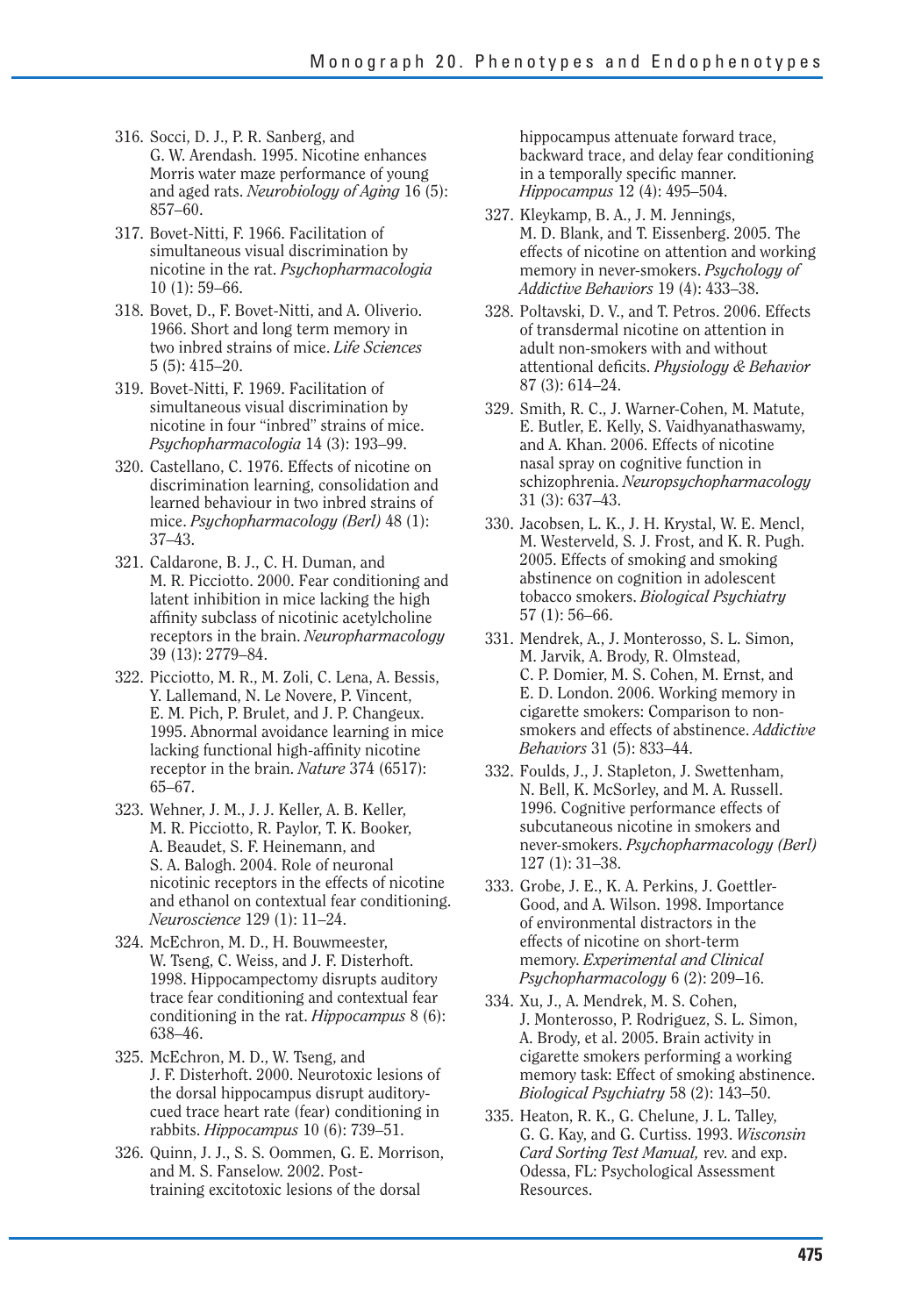- 336. Levin, E. D., W. Wilson, J. E. Rose, and J. McEvoy. 1996. Nicotine-haloperidol interactions and cognitive performance in schizophrenics. *Neuropsychopharmacology*  15 (5): 429–36.
- 337. Perkins, K. A., C. Lerman, S. B. Coddington, C. Jetton, J. L. Karelitz, J. A. Scott, and A. S. Wilson. 2008. Initial nicotine sensitivity in humans as a function of impulsivity. *Psychopharmacology (Berl)*  200 (4): 529–44.
- 338. Ando, J., Y. Ono, and M. J. Wright. 2001. Genetic structure of spatial and verbal working memory. *Behavior Genetics* 31 (6): 615–24.
- 339. Wright, M., E. De Geus, J. Ando, M. Luciano, D. Posthuma, Y. Ono, N. Hansell, et al. 2001. Genetics of cognition: Outline of a collaborative twin study. *Twin Research*  4 (1): 48–56.
- 340. Egan, M. F., T. E. Goldberg, B. S. Kolachana, J. H. Callicott, C. M. Mazzanti, R. E. Straub, D. Goldman, and D. R. Weinberger. 2001. Effect of COMT Val108/158 Met genotype on frontal lobe function and risk for schizophrenia. *Proceedings of the National Academy of Sciences of the United States of America* 98 (12): 6917–22.
- 341. Malhotra, A. K., L. J. Kestler, C. Mazzanti, J. A. Bates, T. Goldberg, and D. Goldman. 2002. A functional polymorphism in the COMT gene and performance on a test of prefrontal cognition. *American Journal of Psychiatry* 159 (4): 652–54.
- 342. Bertolino, A., V. Rubino, F. Sambataro, G. Blasi, V. Latorre, L. Fazio, G. Caforio, et al. 2006. Prefrontal-hippocampal coupling during memory processing is modulated by COMT val158met genotype. *Biological Psychiatry* 60 (11): 1250–58.
- 343. Ho, B. C., T. H. Wassink, D. S. O'Leary, V. C. Sheffield, and N. C. Andreasen. 2005. Catechol-O-methyl transferase Val158Met gene polymorphism in schizophrenia: Working memory, frontal lobe MRI morphology and frontal cerebral blood flow. *Molecular Psychiatry* 10 (3): 229, 287–98.
- 344. Hansell, N. K., M. R. James, D. L. Duffy, A. J. Birley, M. Luciano, G. M. Geffen, M. J. Wright, G. W. Montgomery, and N. G. Martin. 2007. Effect of the BDNF V166M polymorphism on working memory in healthy adolescents. *Genes, Brain, and Behavior* 6 (3): 260–68.
- 345. Rybakowski, J. K., A. Borkowska, P. M. Czerski, M. Skibinska, and J. Hauser.

2003. Polymorphism of the brain-derived neurotrophic factor gene and performance on a cognitive prefrontal test in bipolar patients. *Bipolar Disorders* 5 (6): 468–72.

- 346. Rybakowski, J. K., A. Borkowska, M. Skibinska, A. Szczepankiewicz, P. Kapelski, A. Leszczynska-Rodziewicz, P. M. Czerski, and J. Hauser. 2006. Prefrontal cognition in schizophrenia and bipolar illness in relation to Val66Met polymorphism of the brain-derived neurotrophic factor gene. *Psychiatry and Clinical Neuroscience*s 60 (1): 70–76.
- 347. Egan, M. F., M. Kojima, J. H. Callicott, T. E. Goldberg, B. S. Kolachana, A. Bertolino, E. Zaitsev, et al. 2003. The BDNF val66met polymorphism affects activity-dependent secretion of BDNF and human memory and hippocampal function. *Cell* 112 (2): 257–69.
- 348. Jacobsen, L. K., K. R. Pugh, W. E. Mencl, and J. Gelernter. 2006. C957T polymorphism of the dopamine D2 receptor gene modulates the effect of nicotine on working memory performance and cortical processing efficiency. *Psychopharmacology (Berl)* 188 (4): 530–40.
- 349. West, R., and S. Shiffman. 2001. Effect of oral nicotine dosing forms on cigarette withdrawal symptoms and craving: A systematic review. *Psychopharmacology (Berl)* 155 (2): 115–22.
- 350. Tiffany, S. T. 1990. A cognitive model of drug urges and drug-use behavior: Role of automatic and nonautomatic processes. *Psychological Review* 97 (2): 147–68.
- 351. Abrams, D. B., P. M. Monti, K. B. Carey, R. P. Pinto, and S. I. Jacobus. 1988. Reactivity to smoking cues and relapse: Two studies of discriminant validity. *Behavior Research and Therapy* 26 (3): 225–33.
- 352. Conklin, C. A. 2006. Environments as cues to smoke: Implications for human extinction-based research and treatment. *Experimental and Clinical Psychopharmacology* 14 (1): 12–19.
- 353. Wilson, S. J., M. A. Sayette, and J. A Fiez. 2004. Prefrontal responses to drug cues: A neurocognitive analysis. *Nature Neuroscience* 7 (3): 211–14.
- 354. Brody, A. L., M. A. Mandelkern, E. D. London, A. R. Childress, G. S. Lee, R. G. Bota, M. L. Ho, et al. 2002. Brain metabolic changes during cigarette craving. *Archives of General Psychiatry* 59 (12): 1162–72.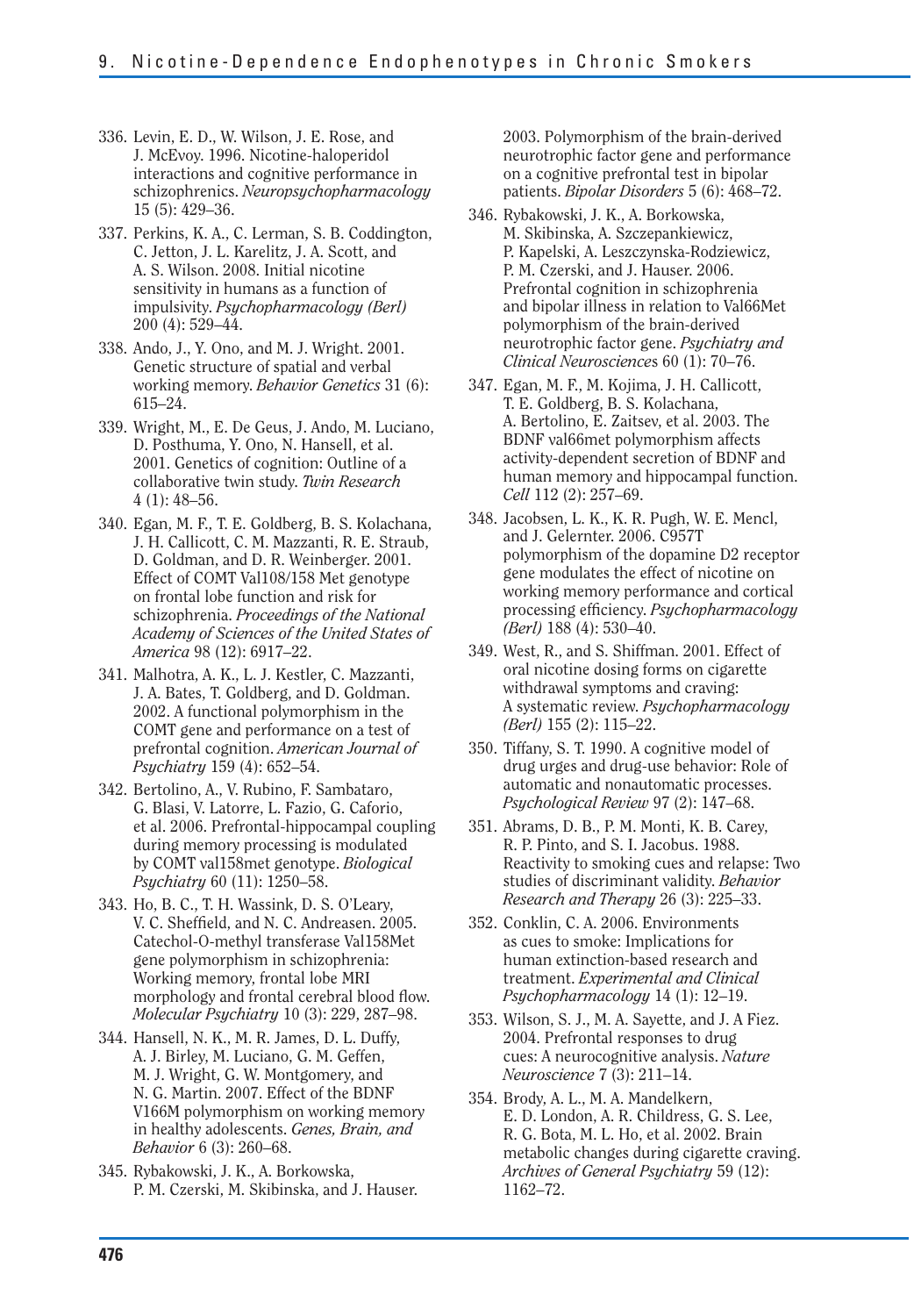- 355. David, S. P., M. R. Munafó, H. Johansen-Berg, S. M. Smith, R. D. Rogers, P. M. Matthews, and R. T. Walton. 2005. Ventral striatum/nucleus accumbens activation to smoking-related pictorial cues in smokers and nonsmokers: A functional magnetic resonance imaging study. *Biological Psychiatry* 58 (6): 488–94.
- 356. Due, D. L., S. A. Huettel, W. G. Hall, and D. C. Rubin. 2002. Activation in mesolimbic and visuospatial neural circuits elicited by smoking cues: Evidence from functional magnetic resonance imaging. *American Journal of Psychiatry* 159 (6): 954–60.
- 357. Okuyemi, K. S., J. N. Powell, C. R. Savage, S. B. Hall, N. Nollen, L. M. Holsen, F. J. McClernon, and J. S. Ahluwalia. 2006. Enhanced cue-elicited brain activation in African American compared with Caucasian smokers: An fMRI study. *Addiction Biology*  11 (1): 97–106.
- 358. Wilson, S. J., M. A. Sayette, M. R. Delgado, and J. A. Fiez. 2005. Instructed smoking expectancy modulates cue-elicited neural activity: A preliminary study. *Nicotine & Tobacco Research* 7 (4): 637–45.
- 359. McBride, D., S. P. Barrett, J. T. Kelly, A. Aw, and A. Dagher. 2006. Effects of expectancy and abstinence on the neural response to smoking cues in cigarette smokers: An fMRI study. *Neuropsychopharmacology* 31 (12): 2728–38.
- 360. Brody, A. L., M. A. Mandelkern, R. E. Olmstead, D. Scheibal, E. Hahn, S. Shiraga, E. Zamora-Paja, et al. 2006. Gene variants of brain dopamine pathways and smoking-induced dopamine release in the ventral caudate/nucleus accumbens. *Archives of General Psychiatry* 63 (7): 808–16.
- 361. Tiffany, S. T., and D. J. Drobes. 1991. The development and initial validation of a questionnaire on smoking urges. *British Journal of Addiction* 86 (11): 1467–76.
- 362. Kozlowski, L. T., and D. A. Wilkinson. 1987. Use and misuse of the concept of craving by alcohol, tobacco, and drug researchers. *British Journal of Addiction* 82 (1): 31–45.
- 363. Carter, B. L., and S. T. Tiffany. 1999. Metaanalysis of cue-reactivity in addiction research. *Addiction* 94 (3): 327–40.
- 364. Cox, L. S., S. T. Tiffany, and A. G. Christen. 2001. Evaluation of the brief questionnaire of smoking urges (QSU-brief) in laboratory and clinical settings. *Nicotine & Tobacco Research* 3 (1): 7–16.
- 365. Shiffman, S. M., and M. E. Jarvik. 1976. Smoking withdrawal symptoms in two weeks of abstinence. *Psychopharmacology (Berl)* 50 (1): 35–39.
- 366. Heishman, S. J., E. G. Singleton, and E. T. Moolchan. 2003. Tobacco Craving Questionnaire: Reliability and validity of a new multifactorial instrument. *Nicotine & Tobacco Research* 5 (5): 645–54.
- 367. Heishman, S. J., S. Saha, and E. G. Singleton. 2004. Imagery-induced tobacco craving: Duration and lack of assessment reactivity bias. *Psychology of Addictive Behaviors* 18 (3): 284–88.
- 368. Cox, W. M., J. S. Fadardi, and E. M. Pothos. 2006. The addiction-Stroop test: Theoretical considerations and procedural recommendations. *Psychological Bulletin*  132 (3): 443–76.
- 369. Lee, J. H., Y. Lim, B. K. Wiederhold, and S. J. Graham. 2005. A functional magnetic resonance imaging (fMRI) study of cueinduced smoking craving in virtual environments. *Applied Psychophysiology and Biofeedback* 30 (3): 195–204.
- 370. Wertz, J. M., and M. A. Sayette. 2001. A review of the effects of perceived drug use opportunity of self-reported urge. *Experimental and Clinical Psychopharmacology* 9 (1): 3–13.
- 371. Hutchison, K. E., H. LaChance, R. Niaura, A. Bryan, and A. Smolen. 2002. The DRD4 VNTR polymorphism influences reactivity to smoking cues. *Journal of Abnormal Psychology* 111 (1): 134–43.
- 372. McClernon, F. J., K. E. Hutchison, J. E. Rose, and R. V. Kozink. 2007. DRD4 VNTR polymorphism is associated with transient fMRI-BOLD responses to smoking cues. *Psychopharmacology (Berl)* 194 (4): 433–41.
- 373. Erblich, J., C. Lerman, D. W. Self, G. A. Diaz, and D. H. Bovbjerg. 2005. Effects of dopamine D2 receptor (DRD2) and transporter (SLC6A3) polymorphisms on smoking cue-induced cigarette craving among African-American smokers. *Molecular Psychiatry* 10 (4): 407–14.
- 374. Munafó, M. R., E. C. Johnstone, and B. Mackintosh. 2005. Association of serotonin transporter genotype with selective processing of smoking-related stimuli in current smokers and ex-smokers. *Nicotine & Tobacco Research* 7 (5): 773–78.
- 375. Killen, J. D., and S. P. Fortmann. 1997. Craving is associated with smoking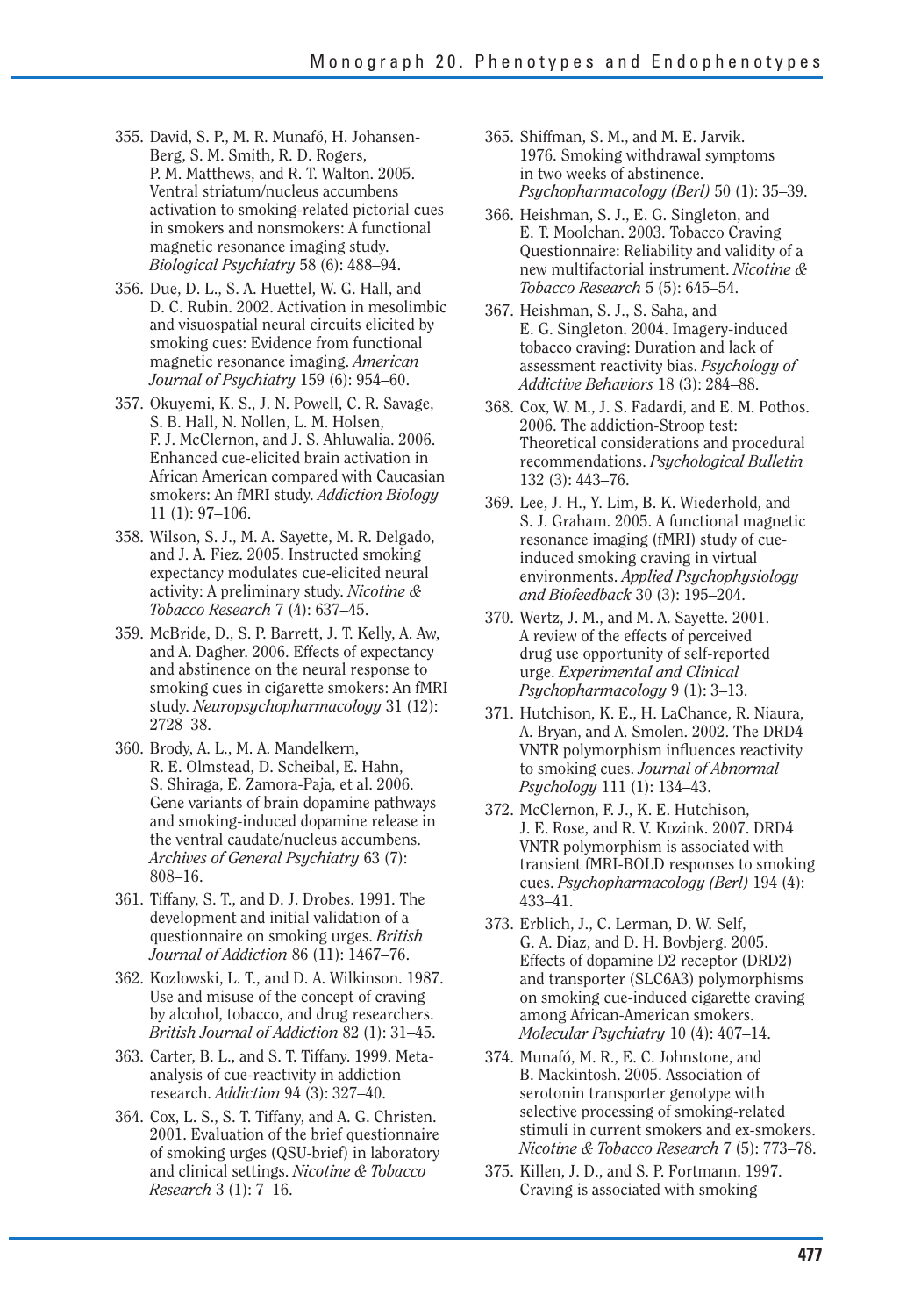relapse: Findings from three prospective studies. *Experimental and Clinical Psychopharmacology* 5 (2): 137–42.

- 376. Swan, G. E., M. M. Ward, and L. M. Jack. 1996. Abstinence effects as predictors of 28-day relapse in smokers. *Addictive Behaviors* 21 (4): 481–90.
- 377. Evans, S. E., M. Blank, C. Sams, M. F. Weaver, and T. Eissenberg. 2006. Transdermal nicotine-induced tobacco abstinence symptom suppression: Nicotine dose and smokers' gender. *Experimental and Clinical Psychopharmacology* 14 (2): 121–35.
- 378. Swan, G. E., T. McAfee, S. J. Curry, L. M. Jack, H. Javitz, S. Dacey, and K. Bergman. 2003. Effectiveness of bupropion sustained release for smoking cessation in a health care setting: A randomized trial. *Archives of Internal Medicine* 163 (19): 2337–44.
- 379. Gonzales, D., S. I. Rennard, M. Nides, and C. Oncken. 2006. Varenicline, an 4b2 nicotinic acetylcholine receptor partial agonist, vs sustained-release bupropion and placebo for smoking cessation. *JAMA: The Journal of the American Medical Association* 296 (1): 47–55.
- 380. Perkins, K.A. In press. Does smoking cueinduced craving tell us anything important about nicotine dependence? *Addiction.*
- 381. Sayette, M. A., J. M. Wertz, C. S. Martin, J. F. Cohn, M. A. Perrott, and J. Hobel. 2003. Effects of smoking opportunity on cue-elicited urge: A facial coding analysis. *Experimental and Clinical Psychopharmacology* 11 (3): 218–27.
- 382. Morissette, S. B., T. P. Palfai, S. B. Gulliver, D. A. Spiegel, and D. H. Barlow. 2005. Effects of transdermal nicotine during imaginal exposure to anxiety and smoking cues in college smokers. *Psychology of Addictive Behaviors* 19 (2): 192–98.
- 383. Tiffany, S. T., L. S. Cox, and C. A. Elash. 2000. Effects of transdermal nicotine patches on abstinence-induced and cueelicited craving in cigarette smokers. *Journal of Consulting and Clinical Psychology* 68 (2): 233–40.
- 384. Niaura, R., B. Hitsman, W. G. Shadel, D. M. Britt, and L. H. Price. 2007. Effect of varenicline on cue-provoked cigarette craving and acute nicotine withdrawal. Paper presented at 2007 annual meeting of the Society for Research on Nicotine and Tobacco.
- 385. Shiffman, S., W. G. Shadel, R. Niaura, M. A. Khayrallah, D. E. Jorenby, C. F. Ryan, and C. L. Ferguson. 2003. Efficacy of acute administration of nicotine gum in relief of cue-provoked cigarette craving. *Psychopharmacology (Berl)* 166 (4): 343–50.
- 386. Waters, A. J., S. Shiffman, M. A. Sayette, J. A. Paty, C. J. Gwaltney, and M. H. Balabanis. 2004. Cue-provoked craving and nicotine replacement therapy in smoking cessation. *Journal of Consulting and Clinical Psychology* 72 (6): 1136–43.
- 387. Niaura, R., D. Abrams, B. Demuth, R. Pinto, and P. Monti. 1989. Responses to smokingrelated stimuli and early relapse to smoking. *Addictive Behaviors* 14 (4): 419–28.
- 388. McClernon, F. J., F. B. Hiott, J. Liu, A. N. Salley, F. M. Behm, and J. E. Rose. 2007. Selectively reduced responses to smoking cues in amygdala following extinction-based smoking cessation: Results of a preliminary functional magnetic resonance imaging study. *Addiction Biology*  12 (3–4): 503–12.
- 389. Waters, A. J., S. Shiffman, M. A. Sayette, J. A. Paty, C. J. Gwaltney, and M. H. Balabanis. 2003. Attentional bias predicts outcome in smoking cessation. *Health Psychology* 22 (4): 378–87.
- 390. Waters, A. J., and C. Feyerabend. 2000. Determinants and effects of attentional bias in smokers. *Psychology of Addictive Behaviors* 14 (2): 111–20.
- 391. Piasecki, T. M., D. E. Jorenby, S. S. Smith, M. C. Fiore, and T. B. Baker. 2003. Smoking withdrawal dynamics: II. Improved tests of withdrawal-relapse relations. *Journal of Abnormal Psychology* 112 (1): 14–27.
- 392. Piasecki, T. M., S. L. Kenford, S. S. Smith, M. C. Fiore, and T. B. Baker. 1997. Listening to nicotine: Negative affect and the smoking withdrawal conundrum. *Psychological Science* 8 (3): 184–89.
- 393. Kenford, S. L., S. S. Smith, D. W. Wetter, D. E. Jorenby, M. C. Fiore, and T. B. Baker. 2002. Predicting relapse back to smoking: Contrasting affective and physical models of dependence. *Journal of Consulting and Clinical Psychology* 70 (1): 216–27.
- 394. Lerman, C., D. Roth, V. Kaufmann, J. Audrain, L. Hawk, A. Liu, R. Niaura, and L. Epstein. 2002. Mediating mechanisms for the impact of bupropion in smoking cessation treatment. *Drug and Alcohol Dependence* 67 (2): 219–23.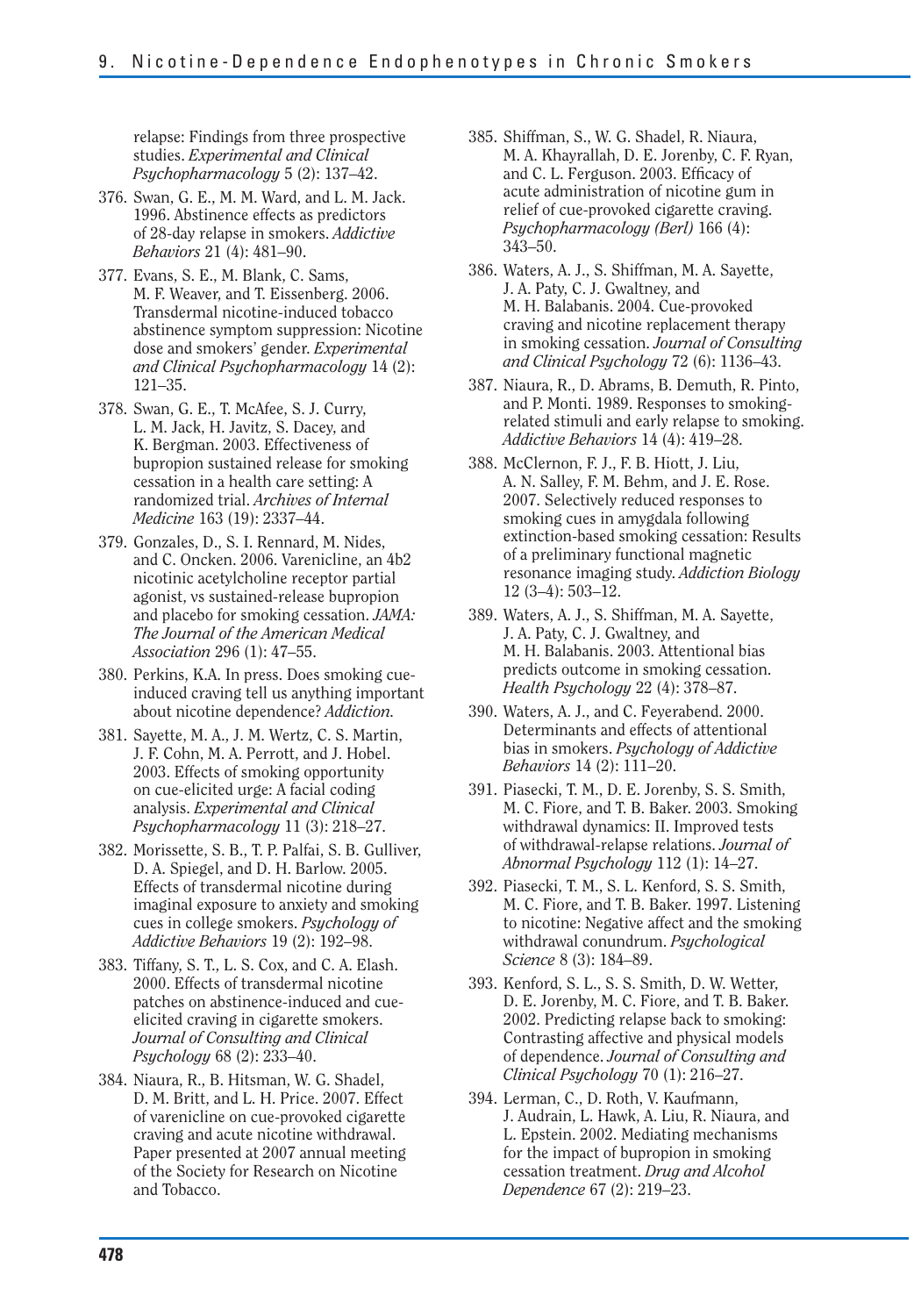- 395. File, S. E., S. Cheeta, and P. J. Kenny. 2000. Neurobiological mechanisms by which nicotine mediates different types of anxiety. *European Journal of Pharmacology*  393 (1–3): 231–36.
- 396. Genn, R. F., S. Tucci, J. E. Edwards, and S. E. File. 2003. Dietary restriction and nicotine can reduce anxiety in female rats. *Neuropsychopharmacology* 28 (7): 1257–63.
- 397. Balerio, G. N., E. Aso, and R. Maldonado. 2005. Involvement of the opioid system in the effects induced by nicotine on anxietylike behaviour in mice. *Psychopharmacology (Berl)* 181 (2): 260–69.
- 398. Balerio, G. N., E. Aso, and R. Maldonado. 2006. Role of the cannabinoid system in the effects induced by nicotine on anxiety-like behaviour in mice. *Psychopharmacology (Berl)* 184 (3-4): 504–13.
- 399. Tucci, S., R. F. Genn, E. Marco, and S. E. File. 2003. Do different mechanisms underlie two anxiogenic effects of systemic nicotine? *Behavioural Pharmacology* 14 (4): 323–29.
- 400. Costall, B., M. E. Kelly, R. J. Naylor, and E. S. Onaivi. 1989. The actions of nicotine and cocaine in a mouse model of anxiety. *Pharmacology, Biochemistry, and Behavior*  33 (1): 197–203.
- 401. Brioni, J. D., A. B. O'Neill, D. J. Kim, and M. W. Decker. 1993. Nicotinic receptor agonists exhibit anxiolytic-like effects on the elevated plus-maze test. *European Journal of Pharmacology* 238 (1): 1–8.
- 402. Lewis, M. C., and T. J. Gould. 2003. Nicotine and ethanol enhancements of acoustic startle reflex are mediated in part by dopamine in C57BL/6J mice. *Pharmacology, Biochemistry, and Behavior* 76 (1): 179–86.
- 403. Cheeta, S., S. Tucci, and S. E. File. 2001. Antagonism of the anxiolytic effect of nicotine in the dorsal raphe nucleus by dihydro-beta-erythroidine. *Pharmacology, Biochemistry, and Behavior* 70 (4): 491–96.
- 404. Biala, G., and B. Budzynska. 2006. Effects of acute and chronic nicotine on elevated plus maze in mice: Involvement of calcium channels. *Life Sciences* 79 (1): 81–88.
- 405. Carrasco, M. C., P. Vicens, J. Vidal, and R. Redolat. 2006. Effects of coadministration of bupropion and nicotinic agonists on the elevated plusmaze test in mice. Progress in *Neuro-Psychopharmacology* & *Biological Psychiatry* 30 (3): 455–62.
- 406. Zarrindast, M. R., H. Homayoun, A. Babaie, A. Etminani, and B. Gharib. 2000. Involvement of adrenergic and cholinergic systems in nicotine-induced anxiogenesis in mice. *European Journal of Pharmacology*  407 (1–2): 145–58.
- 407. Ouagazzal, A. M., P. J. Kenny, and S. E. File. 1999. Modulation of behaviour on trials 1 and 2 in the elevated plusmaze test of anxiety after systemic and hippocampal administration of nicotine. *Psychopharmacology (Berl)* 144 (1): 54–60.
- 408. Ferguson, S. M., J. D. Brodkin, G. K. Lloyd, and F. Menzaghi. 2000. Antidepressant-like effects of the subtype-selective nicotinic acetylcholine receptor agonist, SIB-1508Y, in the learned helplessness rat model of depression. *Psychopharmacology (Berl)*  152 (3): 295–303.
- 409. Semba, J., C. Mataki, S. Yamada, M. Nankai, and M. Toru. 1998. Antidepressantlike effects of chronic nicotine on learned helplessness paradigm in rats. *Biological Psychiatry*  43 (5): 389–91.
- 410. Suemaru, K., K. Yasuda, R. Cui, B. Li, K. Umeda, M. Amano, H. Mitsuhashi, et al. 2006. Antidepressant-like action of nicotine in forced swimming test and brain serotonin in mice. *Physiology & Behavior* 88 (4–5): 545–49.
- 411. Vazquez-Palacios, G., H. Bonilla-Jaime, and J. Velazquez-Moctezuma. 2004. Antidepressant-like effects of the acute and chronic administration of nicotine in the rat forced swimming test and its interaction with fluoxetine [correction of flouxetine]. *Pharmacology, Biochemistry, and Behavior*  78 (1): 165–69.
- 412. Marks, M. J., J. B. Burch, and A. C. Collins. 1983. Genetics of nicotine response in four inbred strains of mice. *Journal of Pharmacology and Experimental Therapeutics* 226 (1): 291–302.
- 413. Marks, M. J., J. A. Stitzel, and A. C. Collins. 1989. Genetic influences on nicotine responses. *Pharmacology, Biochemistry, and Behavior* 33 (3): 667–78.
- 414. Ross, S. A., J. Y. Wong, J. J. Clifford, A. Kinsella, J. S. Massalas, M. K. Horne, I. E. Scheffer, et al. 2000. Phenotypic characterization of an alpha 4 neuronal nicotinic acetylcholine receptor subunit knock-out mouse. *Journal of Neuroscience*  20 (17): 6431–41.
- 415. Labarca, C., J. Schwarz, P. Deshpande, S. Schwarz, M. W. Nowak, C. Fonck,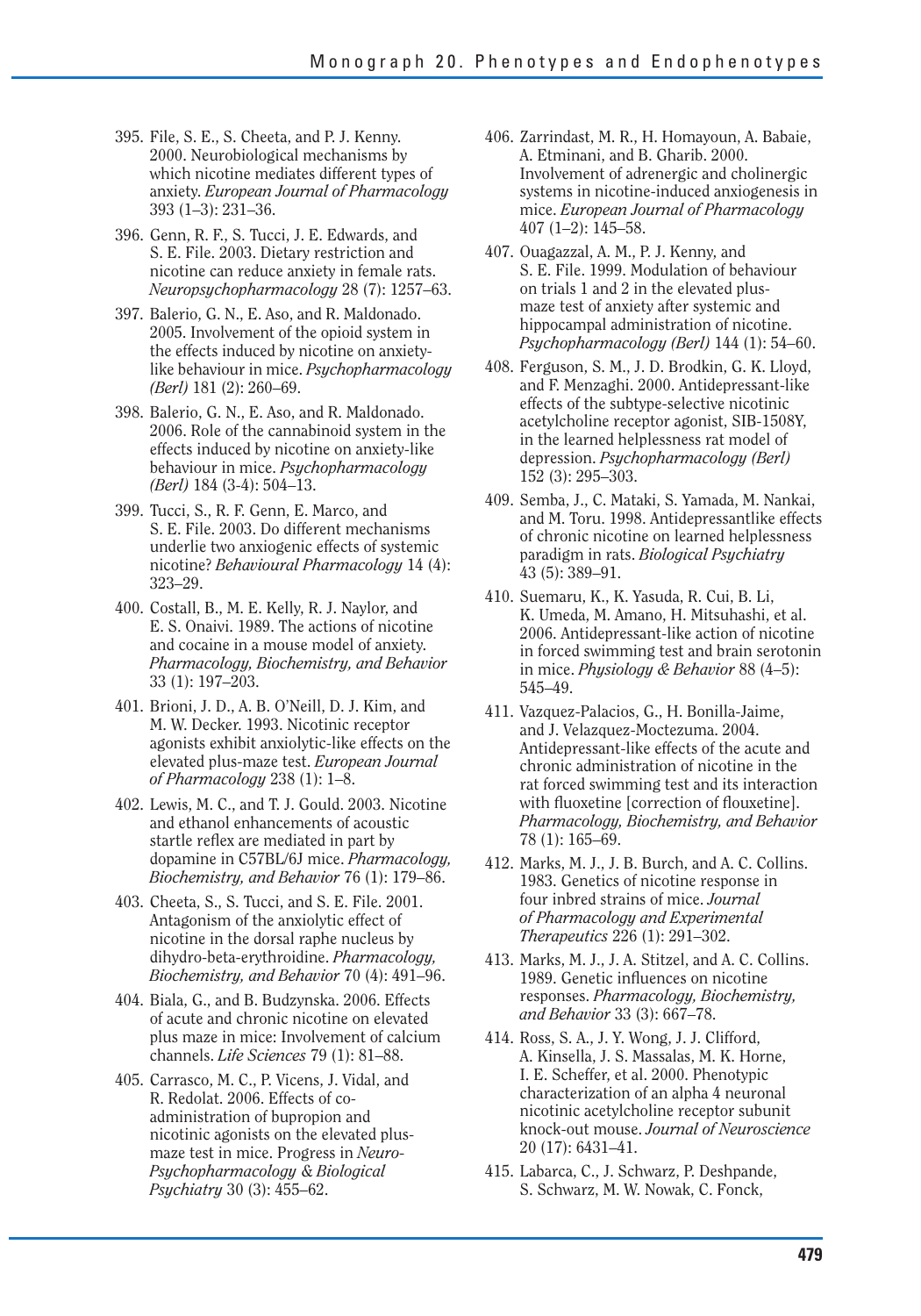R. Nashmi, et al. 2001. Point mutant mice with hypersensitive alpha 4 nicotinic receptors show dopaminergic deficits and increased anxiety. *Proceedings of the National Academy of Sciences of the United States of America* 98 (5): 2786–91.

- 416. Owens, J. C., S. A. Balogh, T. D. McClure-Begley, C. M. Butt, C. Labarca, H. A. Lester, M. R. Picciotto, J. M. Wehner, and A. C. Collins. 2003. Alpha 4 beta 2\* nicotinic acetylcholine receptors modulate the effects of ethanol and nicotine on the acoustic startle response. *Alcoholism, Clinical and Experimental Research* 27 (12): 1867–75.
- 417. Salas, R., A. Orr-Urtreger, R. S. Broide, A. Beaudet, R. Paylor, and M. De Biasi. 2003. The nicotinic acetylcholine receptor subunit alpha 5 mediates short-term effects of nicotine in vivo. *Molecular Pharmacology*  63 (5): 1059–66.
- 418. Lerman, C., J. Audrain, C. T. Orleans, R. Boyd, K. Gold, D. Main, and N. Caporaso. 1996. Investigation of mechanisms linking depressed mood to nicotine dependence. *Addictive Behaviors* 21 (1): 9–19.
- 419. al'Absi, M., D. Hatsukami, and G. L. Davis. 2005. Attenuated adrenocorticotropic responses to psychological stress are associated with early smoking relapse. *Psychopharmacology (Berl)* 181 (1): 107–17.
- 420. Shiffman, S., and A. J. Waters. 2004. Negative affect and smoking lapses: A prospective analysis. *Journal of Consulting and Clinical Psychology* 72 (2): 192–201.
- 421. Stewart, S. H., J. Karp, R. O. Pihl, and R. A. Peterson. 1997. Anxiety sensitivity and self-reported reasons for drug use. *Journal of Substance Abuse* 9:223–40.
- 422. Lasser, K., J. W. Boyd, S. Woolhandler, D. U. Himmelstein, D. McCormick, and D. H. Bor. 2000. Smoking and mental illness: A population-based prevalence study. *JAMA: The Journal of the American Medical Association* 284 (20): 2606–10.
- 423. Rose, J. S., L. Chassin, C. C. Presson, and S. J. Sherman. 1996. Prospective predictors of quit attempts and smoking cessation in young adults. *Health Psychology* 15 (4): 261–68.
- 424. Shiffman, S., M. Hufford, M. Hickcox, J. A. Paty, M. Gnys, and J. D. Kassel. 1997. Remember that? A comparison of realtime versus retrospective recall of smoking lapses. *Journal of Consulting and Clinical Psychology* 65 (2): 292–300.
- 425. Kendler, K. S. 2001. Twin studies of psychiatric illness: An update. *Archives of General Psychiatry* 58 (11): 1005–14.
- 426. Middeldorp, C. M., D. C. Cath, R. Van Dyck, and D. I. Boomsma. 2005. The co-morbidity of anxiety and depression in the perspective of genetic epidemiology. A review of twin and family studies. *Psychological Medicine*  35 (5): 611–24.
- 427. Van Den Bogaert, A., J. Del-Favero, and C. Van Broeckhoven. 2006. Major affective disorders and schizophrenia: A common molecular signature? *Human Mutation*  27 (9): 833–53.
- 428. Carey, G., and D. L. DiLalla. 1994. Personality and psychopathology: Genetic perspectives. *Journal of Abnormal Psychology* 103 (1): 32–43.
- 429. Ebstein, R. P., A. H. Zohar, J. Benjamin, and R. H. Belmaker. 2002. An update on molecular genetic studies of human personality traits. *Applied Bioinformatics*  1 (2): 57–68.
- 430. Pergadia, M. L., A. C. Heath, N. G. Martin, and P. A. Madden. 2006. Genetic analyses of DSM-IV nicotine withdrawal in adult twins. *Psychological Medicine* 36 (7): 963–72.
- 431. Cinciripini, P., D. Wetter, G. Tomlinson, J. Tsoh, C. De Moor, L. Cinciripini, and J. Minna. 2004. The effects of the DRD2 polymorphism on smoking cessation and negative affect: Evidence for a pharmacogenetic effect on mood. *Nicotine & Tobacco Research* 6 (2): 229–39.
- 432. Lerman, C., N. Caporaso, D. Main, J. Audrain, N. R. Boyd, E. D. Bowman, and P. G. Shields. 1998. Depression and selfmedication with nicotine: The modifying influence of the dopamine D4 receptor gene. *Health Psychology* 17 (1): 56–62.
- 433. Hu, S., C. L. Brody, C. Fisher, L. Gunzerath, M. L. Nelson, S. Z. Sabol, L. A. Sirota, et al. 2000. Interaction between the serotonin transporter gene and neuroticism in cigarette smoking behavior. *Molecular Psychiatry* 5 (2): 181–88.
- 434. Lerman, C., N. E. Caporaso, J. Audrain, D. Main, N. R. Boyd, and P. G. Shields. 2000. Interacting effects of the serotonin transporter gene and neuroticism in smoking practices and nicotine dependence. *Molecular Psychiatry* 5 (2): 189–92.
- 435. Hariri, A. R., E. M. Drabant, K. E. Munoz, B. S. Kolachana, V. S. Mattay, M. F. Egan, and D. R. Weinberger. 2005. A susceptibility gene for affective disorders and the response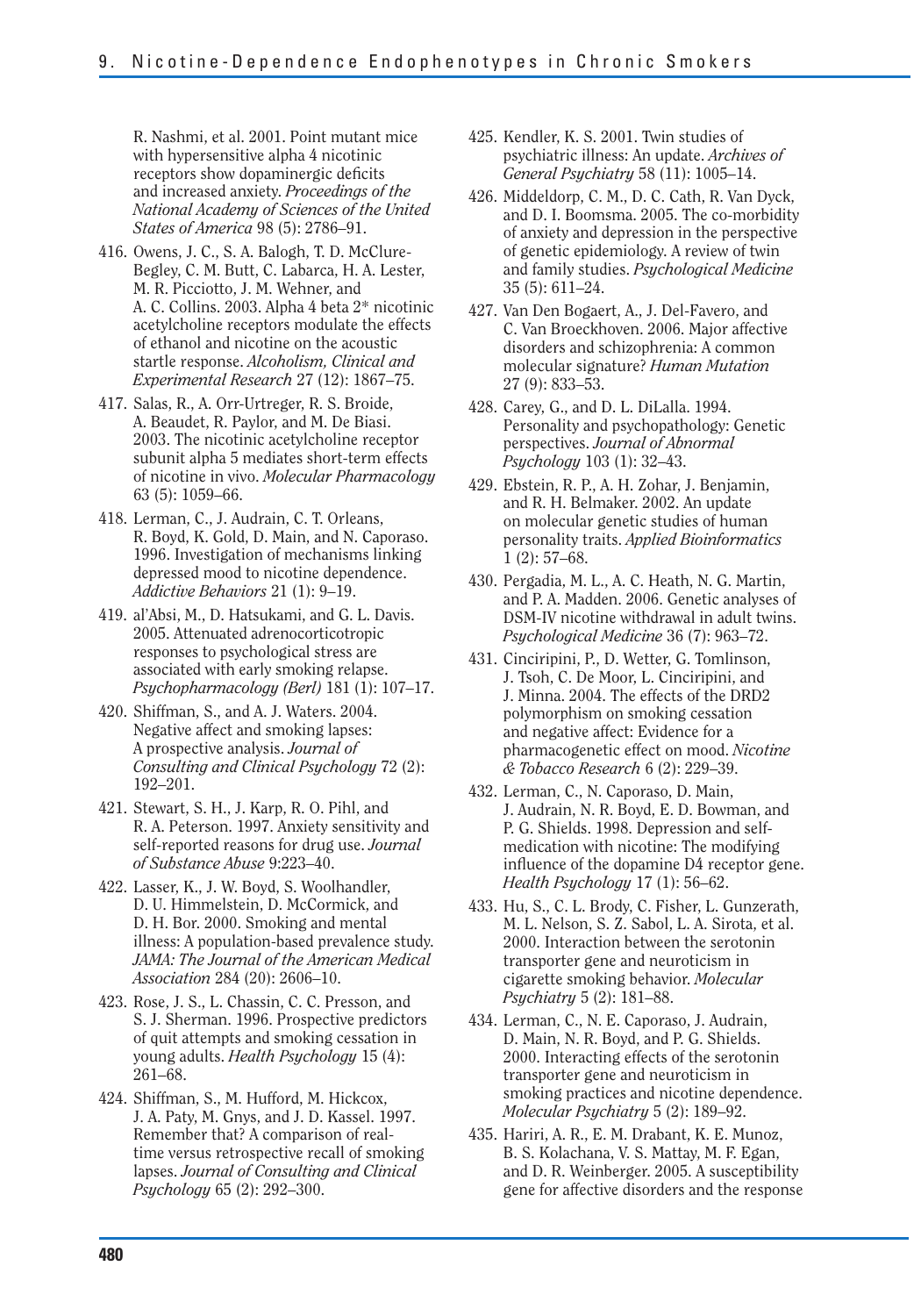of the human amygdala. *Archives of General Psychiatry* 62 (2): 146–52.

- 436. Heinz, A., D. F. Braus, M. N. Smolka, J. Wrase, I. Puls, D. Hermann, S. Klein, et al. 2005. Amygdala-prefrontal coupling depends on a genetic variation of the serotonin transporter. *Nature Neuroscience* 8 (1): 20–21.
- 437. Smolka, M. N., G. Schumann, J. Wrase, S. M. Grusser, H. Flor, K. Mann, D. F. Braus, D. Goldman, C. Buchel, and A. Heinz. 2005. Catechol-O-methyltransferase val158met genotype affects processing of emotional stimuli in the amygdala and prefrontal cortex. *Journal of Neuroscience* 25 (4): 836–42.
- 438. Drabant, E. M., A. R. Hariri, A. Meyer-Lindenberg, K. E. Munoz, V. S. Mattay, B. S. Kolachana, M. F. Egan, and D. R. Weinberger. 2006. Catechol O-methyltransferase val158met genotype and neural mechanisms related to affective arousal and regulation. *Archives of General Psychiatry* 63 (12): 1396–406.
- 439. Watson, D., L. A. Clark, and A. Tellegen. 1988. Development and validation of brief measures of positive and negative affect: The PANAS scales. *Journal of Personality and Social Psychology* 54 (6): 1063–70.
- 440. Diener, E., and R. A. Emmons. 1984. The independence of positive and negative affect. *Journal of Personality and Social Psychology* 47 (5): 1105–17.
- 441. McNair, D. M., M. Lorr, and L. F. Droppleman. 1992. *POMS manual: Profile of mood states.* San Diego: Educational and Industrial Testing Service.
- 442. Hughes, J. R., and D. Hatsukami. 1986. Signs and symptoms of tobacco withdrawal. *Archives of General Psychiatry* 43 (3): 289–94.
- 443. Kalman, D. 2002. The subjective effects of nicotine: Methodological issues, a review of experimental studies, and recommendations for future research. *Nicotine & Tobacco Research* 4 (1): 25–70.
- 444. Kalman, D., and S. S. Smith. 2005. Does nicotine do what we think it does? A metaanalytic review of the subjective effects of nicotine in nasal spray and intravenous studies with smokers and nonsmokers. *Nicotine & Tobacco Research* 7 (3): 317–33.
- 445. McCarthy, D. E., T. M. Piasecki, M. C. Fiore, and T. B. Baker. 2006. Life before and after quitting smoking: An electronic diary study. *Journal of Abnormal Psychology* 115 (3): 454–66.
- 446. al'Absi, M., D. Hatsukami, G. L. Davis, and L. E. Wittmers. 2004. Prospective examination of effects of smoking abstinence on cortisol and withdrawal symptoms as predictors of early smoking relapse. *Drug and Alcohol Dependence*  73 (3): 267–78.
- 447. Ussher, M., R. West, P. Evans, A. Steptoe, A. McEwen, A. Clow, and F. Hucklebridge. 2006. Reduction in cortisol after smoking cessation among users of nicotine patches. *Psychosomatic Medicine* 68 (2): 299–306.
- 448. Rasmusson, A. M., R. Wu, P. Paliwal, G. M. Anderson, and S. Krishnan-Sarin. 2006. A decrease in the plasma DHEA to cortisol ratio during smoking abstinence may predict relapse: A preliminary study. *Psychopharmacology (Berl)* 186 (3): 473–80.
- 449. Marx, C. E., W. T. Trost, L. Shampine, F. M. Behm, L. A. Giordano, M. W. Massing, and J. E. Rose. 2006. Neuroactive steroids, negative affect, and nicotine dependence severity in male smokers. *Psychopharmacology (Berl)* 186 (3): 462–72.
- 450. Hamm, A. O., and A. I. Weike. 2005. The neuropsychology of fear learning and fear regulation. *International Journal of Psychophysiology* 57 (1): 5–14.
- 451. Filion, D. L., M. E. Dawson, and A. M. Schell. 1998. The psychological significance of human startle eyeblink modification: A review. *Biological Psychology* 47 (1): 1–43.
- 452. Mueller, V., R. F. Mucha, and P. Pauli. 1998. Dependence on smoking and the acoustic startle response in healthy smokers. *Pharmacology, Biochemistry, and Behavior*  59 (4): 1031–38.
- 453. Piper, M. E., and J. J. Curtin. 2006. Tobacco withdrawal and negative affect: An analysis of initial emotional response intensity and voluntary emotion regulation. *Journal of Abnormal Psychology* 115 (1): 96–102.
- 454. Geier, A., R. F. Mucha, and P. Pauli. 2000. Appetitive nature of drug cues confirmed with physiological measures in a model using pictures of smoking. *Psychopharmacology (Berl)* 150 (3): 283–91.
- 455. Hutchison, K. E., R. Niaura, and R. Swift. 2000. The effects of smoking high nicotine cigarettes on prepulse inhibition, startle latency, and subjective responses. *Psychopharmacology (Berl)* 150 (3): 244–52.
- 456. Postma, P., V. Kumari, T. Sharma, M. Hines, and J. A. Gray. 2001. Startle response during smoking and 24 h after withdrawal predicts successful smoking cessation.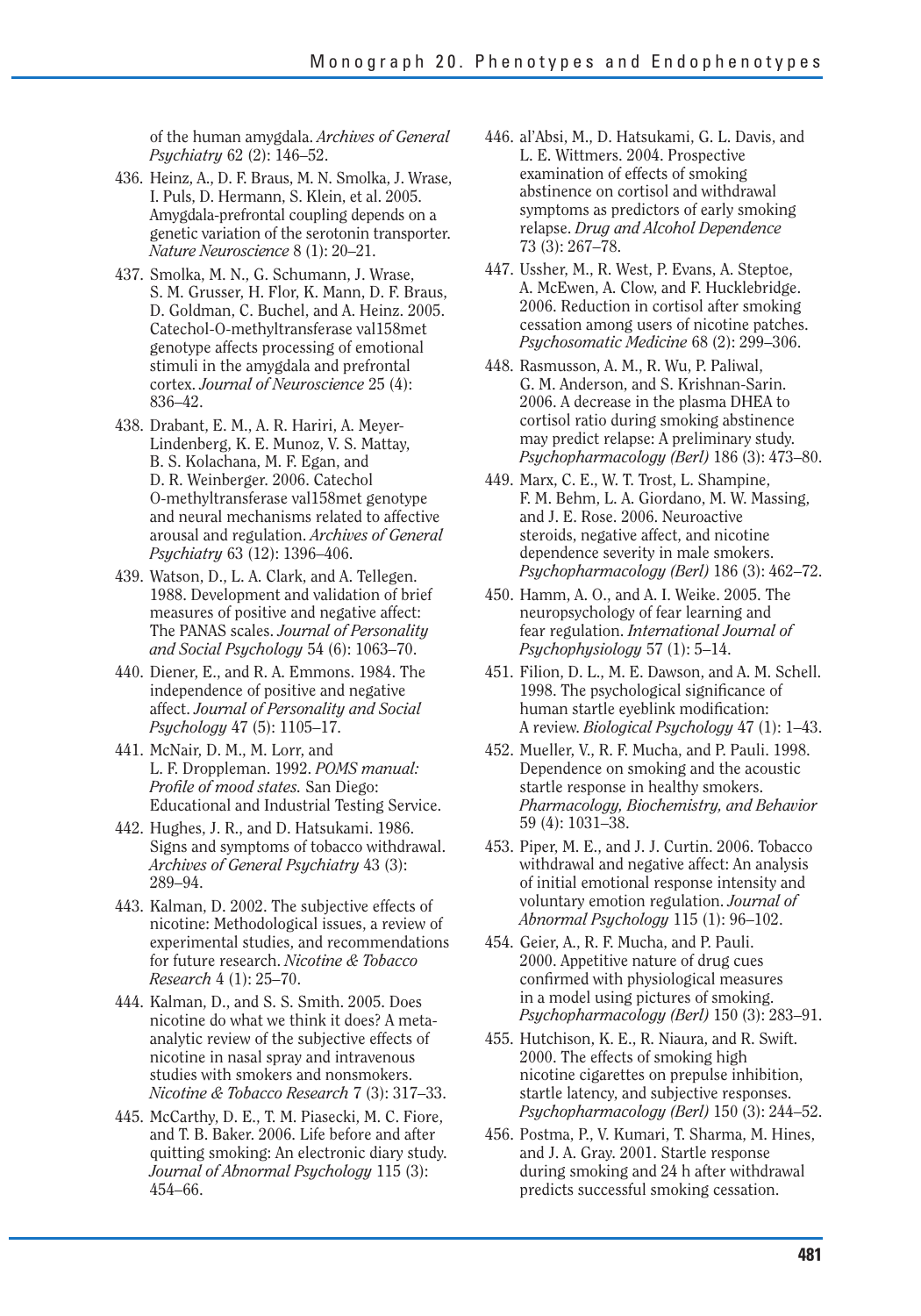*Psychopharmacology (Berl)* 156 (2–3): 360–67.

- 457. Brandon, T. H., T. A. Herzog, L. M. Juliano, J. E. Irvin, A. B. Lazev, and V. N. Simmons. 2003. Pretreatment task persistence predicts smoking cessation outcome. *Journal of Abnormal Psychology* 112 (3): 448–56.
- 458. Brown, R. A., C. W. Lejuez, C. W. Kahler, and D. R. Strong. 2002. Distress tolerance and duration of past smoking cessation attempts. *Journal of Abnormal Psychology*  111 (1): 180–85.
- 459. Kassel, J. D., L. R. Stroud, and C. A. Paronis. 2003. Smoking, stress, and negative affect: Correlation, causation, and context across stages of smoking. *Psychological Bulletin*  129 (2): 270–304.
- 460. Swan, G. E., M. M. Ward, L. M. Jack, and H. S. Javitz. 1993. Cardiovascular reactivity as a predictor of relapse in male and female smokers. *Health Psychology* 12 (6): 451–58.
- 461. Dallery, J., and M. L. Locey. 2005. Effects of acute and chronic nicotine on impulsive choice in rats. *Behavioural Pharmacology*  16 (1): 15–23.
- 462. Hohnadel, E. J., C. M. Hernandez, D. A. Gearhart, and A. V. Terry Jr. 2005. Effect of repeated nicotine exposure on high-affinity nicotinic acetylcholine receptor density in spontaneously hypertensive rats. *Neuroscience Letters*  382 (1–2): 158–63.
- 463. Ueno, K., H. Togashi, M. Matsumoto, S. Ohashi, H. Saito, and M. Yoshioka. 2002. Alpha4beta2 nicotinic acetylcholine receptor activation ameliorates impairment of spontaneous alternation behavior in stroke-prone spontaneously hypertensive rats, an animal model of attention deficit hyperactivity disorder. *Journal of Pharmacology and Experimental Therapeutics* 302 (1): 95–100.
- 464. Blondel, A., D. J. Sanger, and P. C. Moser. 2000. Characterisation of the effects of nicotine in the five-choice serial reaction time task in rats: Antagonist studies. *Psychopharmacology (Berl)* 149 (3): 293–305.
- 465. Doran, N., B. Spring, D. McChargue, M. Pergadia, and M. Richmond. 2004. Impulsivity and smoking relapse. *Nicotine & Tobacco Research* 6 (4): 641–47.
- 466. Doran, N., D. McChargue, B. Spring, J. VanderVeen, J. W. Cook, and M. Richmond. 2006. Effect of nicotine on negative affect among more impulsive

smokers. *Experimental and Clinical Psychopharmacology* 14 (3): 287–95.

- 467. Doran, N., D. McChargue, and L. Cohen. 2007. Impulsivity and the reinforcing value of cigarette smoking. *Addictive Behaviors*  32 (1): 90–98.
- 468. de Wit, H., and J. B. Richards. 2004. Dual determinants of drug use in humans: Reward and impulsivity. *Nebraska Symposium on Motivation* 50:19–55.
- 469. Bickel, W. K., A. L. Odum, and G. J. Madden. 1999. Impulsivity and cigarette smoking: Delay discounting in current, never, and ex-smokers. *Psychopharmacology (Berl)*  146 (4): 447–54.
- 470. Johnson, M. W., and W. K. Bickel. 2002. Within-subject comparison of real and hypothetical money rewards in delay discounting. *Journal of the Experimental Analysis of Behavior* 77 (2): 129–46.
- 471. Field, M., M. Santarcangelo, H. Sumnall, A. Goudie, and J. Cole. 2006. Delay discounting and the behavioural economics of cigarette purchases in smokers: The effects of nicotine deprivation. *Psychopharmacology (Berl)* 186 (2): 255–63.
- 472. Mitchell, S. H. 1999. Measures of impulsivity in cigarette smokers and non-smokers. *Psychopharmacology (Berl)* 146 (4): 455–64.
- 473. Jodo, E., and Y. Kayama. 1992. Relation of a negative ERP component to response inhibition in a go/no-go task. *Electroencephalography and Clinical Neurophysiology* 82 (6): 477–82.
- 474. Pfefferbaum, A., J. M. Ford, B. J. Weller, and B. S. Kopell. 1985. ERPs to response production and inhibition. *Electroencephalography and Clinical Neurophysiology* 60 (5): 423–34.
- 475. Roberts, L. E., H. Rau, W. Lutzenberger, and N. Birbaumer. 1994. Mapping P300 waves onto inhibition: go/no-go discrimination. *Electroencephalography and Clinical Neurophysiology* 92 (1): 44–55.
- 476. Stins, J. F., G. C. van Baal, T. J. Polderman, F. C. Verhulst, and D. I. Boomsma. 2004. Heritability of Stroop and flanker performance in 12-year old children. *BMC Neuroscience* 5 (1): 49.
- 477. Kuntsi, J., H. Rogers, G. Swinard, N. Borger, J. van der Meere, F. Rijsdijk, and P. Asherson. 2006. Reaction time, inhibition, working memory and 'delay aversion' performance: genetic influences and their interpretation. *Psychological Medicine* 36 (11): 1613–24.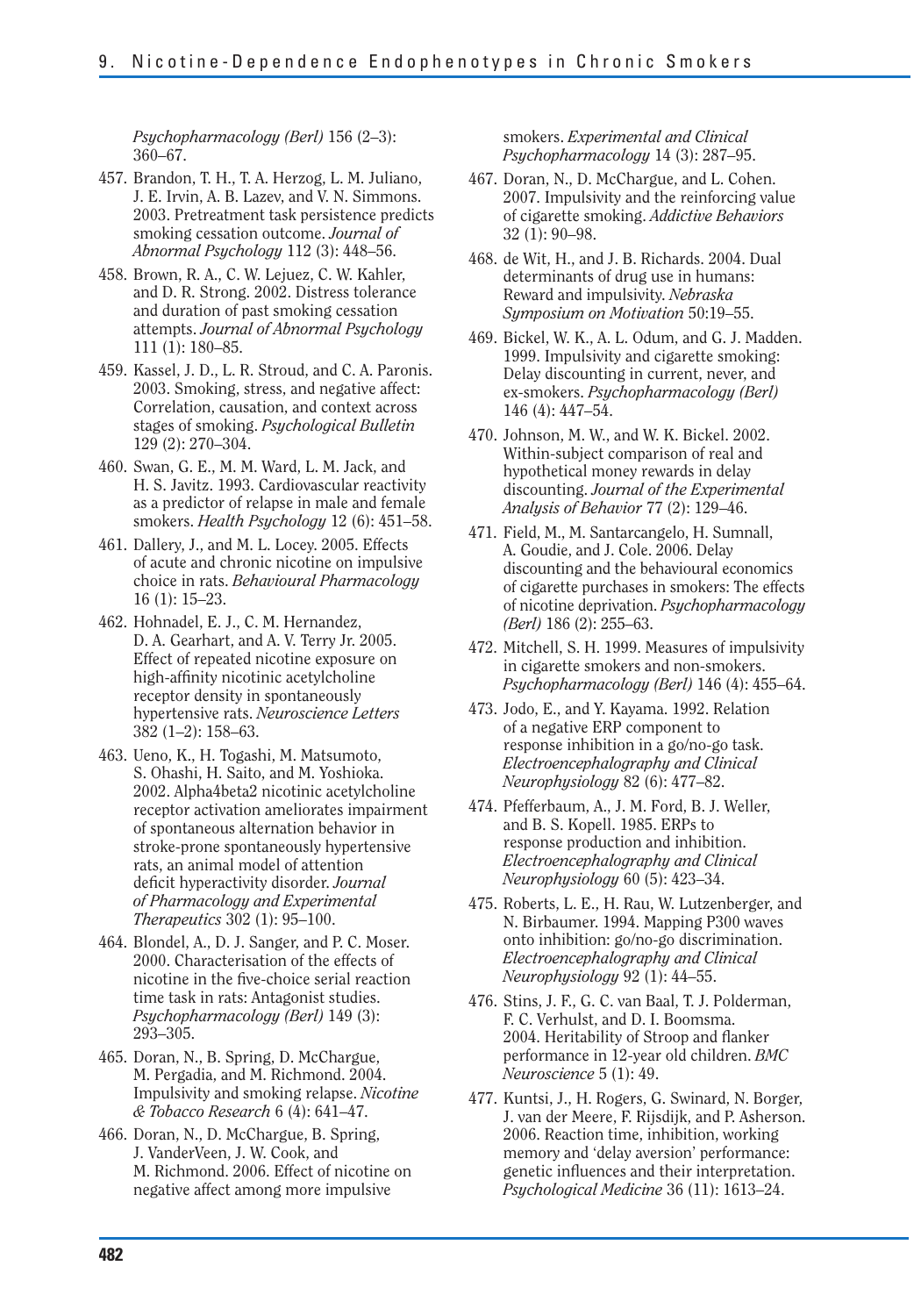- 478. Groot, A. S., L. M. de Sonneville, J. F. Stins, and D. I. Boomsma. 2004. Familial influences on sustained attention and inhibition in preschoolers. *Journal of Child Psychology and Psychiatry* 45 (2): 306–14.
- 479. Anokhin, A. P., A. C. Heath, and E. Myers. 2004. Genetics, prefrontal cortex, and cognitive control: A twin study of eventrelated brain potentials in a response inhibition task. *Neuroscience Letters*  368 (3): 314–18.
- 480. Sanders, R. D., Y. H. Joo, L. Almasy, J. Wood, M. S. Keshavan, M. F. Pogue-Geile, R. C. Gur, R. E. Gur, and V. L. Nimgaonkar. 2006. Are neurologic examination abnormalities heritable? A preliminary study. *Schizophrenia Research* 86 (1–3): 172–80.
- 481. Cornish, K. M., T. Manly, R. Savage, J. Swanson, D. Morisano, N. Butler, C. Grant, G. Cross, L. Bentley, and C. P. Hollis. 2005. Association of the dopamine transporter (DAT1) 10/10-repeat genotype with ADHD symptoms and response inhibition in a general population sample. *Molecular Psychiatry* 10 (7): 686–98.
- 482. Langley, K., L. Marshall, M. van den Bree, H. Thomas, M. Owen, M. O'Donovan, and A. Thapar. 2004. Association of the dopamine D4 receptor gene 7-repeat allele with neuropsychological test performance of children with ADHD. *American Journal of Psychiatry* 161 (1): 133–38.
- 483. Eisenberg, D. T., J. Mackillop, M. Modi, J. Beauchemin, D. Dang, S. A. Lisman, J. K. Lum, and D. S. Wilson. 2007. Examining impulsivity as an endophenotype using a behavioral approach: A DRD2 TaqI A and DRD4 48-bp VNTR association study. *Behavioral and Brain Functions* 3:2.
- 484. Passamonti, L., F. Fera, A. Magariello, A. Cerasa, M. C. Gioia, M. Muglia, G. Nicoletti, O. Gallo, L. Provinciali, and A. Quattrone. 2006. Monoamine oxidase-a genetic variations influence brain activity associated with inhibitory control: New insight into the neural correlates of impulsivity. *Biological Psychiatry* 59 (4): 334–40.
- 485. Reuter, M., K. Peters, K. Schroeter, W. Koebke, D. Lenardon, B. Bloch, and J. Hennig. 2005. The influence of the dopaminergic system on cognitive functioning: A molecular genetic approach. *Behavioural Brain Research* 164 (1): 93–99.
- 486. Nomura, M., and Y. Nomura. 2006. Psychological, neuroimaging, and

biochemical studies on functional association between impulsive behavior and the 5-HT2A receptor gene polymorphism in humans. *Annals of the New York Academy of Sciences* 1086:134–43.

- 487. Baker, F., M. W. Johnson, and W. K. Bickel. 2003. Delay discounting in current and never-before cigarette smokers: Similarities and differences across commodity, sign, and magnitude. *Journal of Abnormal Psychology* 112 (3): 382–92.
- 488. Odum, A. L., G. J. Madden, and W. K. Bickel. 2002. Discounting of delayed health gains and losses by current, never- and ex-smokers of cigarettes. *Nicotine & Tobacco Research*  4 (3): 295–303.
- 489. Ohmura, Y., T. Takahashi, and N. Kitamura. 2005. Discounting delayed and probabilistic monetary gains and losses by smokers of cigarettes. *Psychopharmacology (Berl)*  182 (4): 508–15.
- 490. Dallery, J., and B. R. Raiff. 2007. Delay discounting predicts cigarette smoking in a laboratory model of abstinence reinforcement. *Psychopharmacology (Berl)*  190 (4): 485–96.
- 491. Jaroni, J. L., S. M. Wright, C. Lerman, and L. H. Epstein. 2004. Relationship between education and delay discounting in smokers. *Addictive Behaviors* 29 (6): 1171–75.
- 492. Juliano, L. M., E. C. Donny, E. J. Houtsmuller, and M. L. Stitzer. 2006. Experimental evidence for a causal relationship between smoking lapse and relapse. *Journal of Abnormal Psychology*  115 (1): 166–73.
- 493. Epstein, D. H., and K. L. Preston. 2003. The reinstatement model and relapse prevention: A clinical perspective. *Psychopharmacology (Berl)* 168 (1–2): 31–41.
- 494. Katz, J. L., and S. T. Higgins. 2003. The validity of the reinstatement model of craving and relapse to drug use. *Psychopharmacology (Berl)* 168 (1–2): 21–30.
- 495. McKee, S. A., S. Krishnan-Sarin, J. Shi, T. Mase, and S. S. O'Malley. 2006. Modeling the effect of alcohol on smoking lapse behavior. *Psychopharmacology (Berl)*  189 (2): 201–10.
- 496. Hughes, J. R., J. P. Keely, R. S. Niaura, D. J. Ossip-Klein, R. L. Richmond, and G. E. Swan. 2003. Measures of abstinence in clinical trials: Issues and recommendations. *Nicotine & Tobacco Research* 5 (1): 13–25.